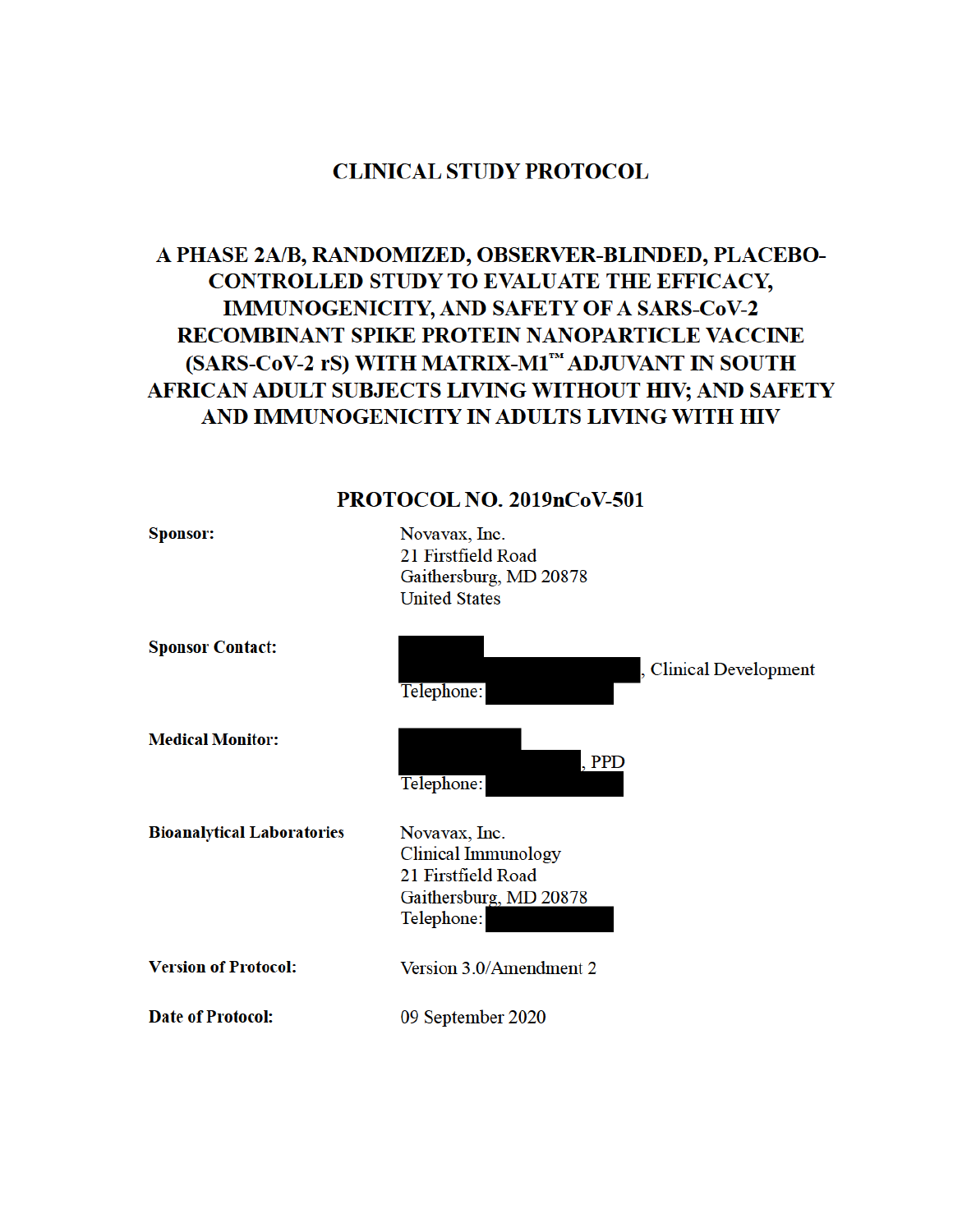# **CONFIDENTIAL**

The concepts and information contained in this document or generated during the study are considered proprietary and may not be disclosed in whole or in part without the expressed, written consent of Novavax, Inc.

The study will be conducted according to the International Council for Harmonisation of Technical Requirements for Pharmaceuticals for Human Use Guideline E6(R2): Good Clinical Practice.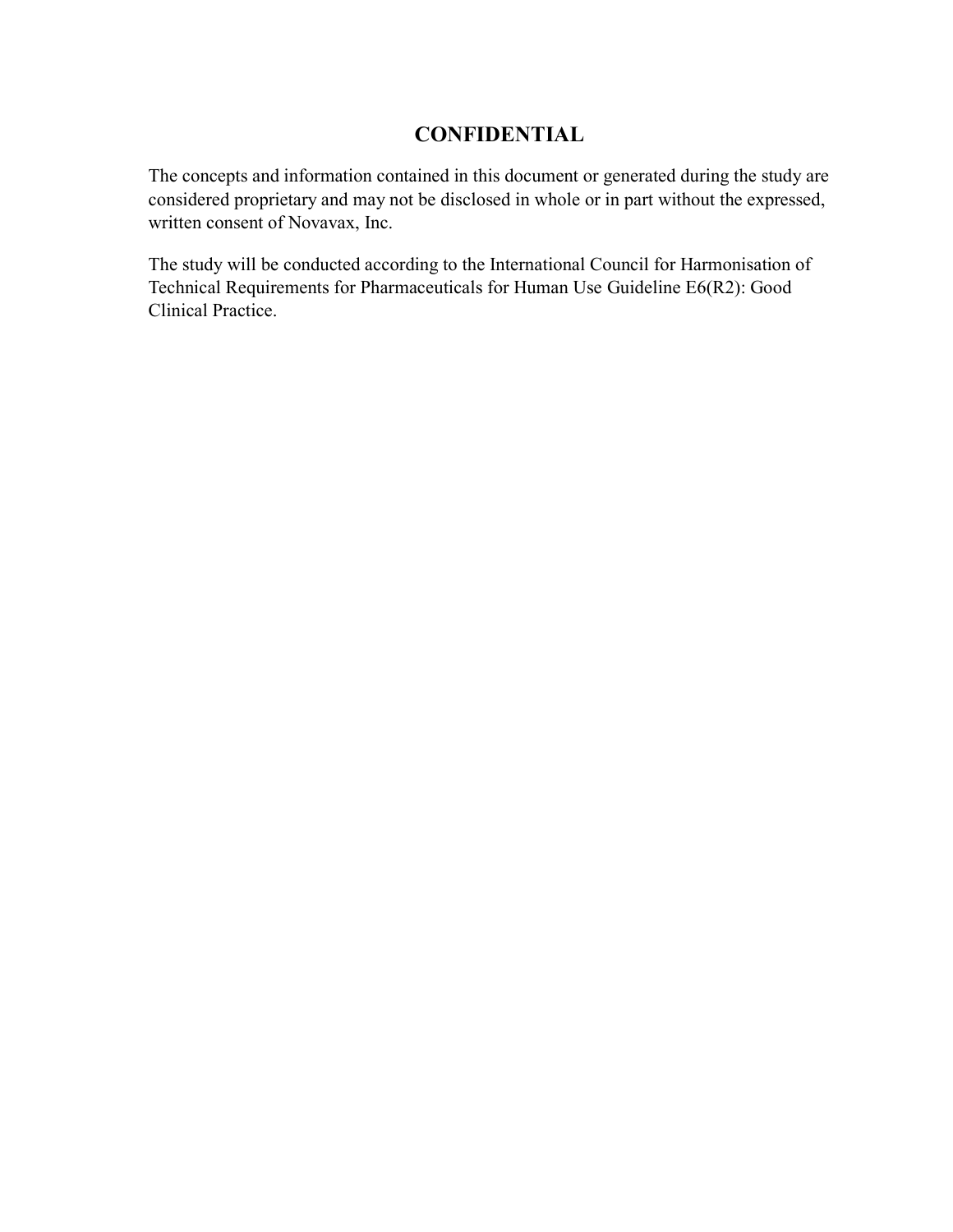# **SIGNATURE PAGE**

| <b>PROTOCOL TITLE:</b>  | A Phase 2a/b, Randomized, Observer-Blinded, Placebo-<br>Controlled Study to Evaluate the Efficacy, Immunogenicity,<br>and Safety of a SARS-CoV-2 Recombinant Spike Protein<br>Nanoparticle Vaccine (SARS-CoV-2 rS) With Matrix-M1™<br>Adjuvant in South African Adults Living Without HIV; and |
|-------------------------|------------------------------------------------------------------------------------------------------------------------------------------------------------------------------------------------------------------------------------------------------------------------------------------------|
|                         | Safety and Immunogenicity in Adults Living With HIV                                                                                                                                                                                                                                            |
| <b>PROTOCOL NUMBER:</b> | $2019 - nCoV-501$                                                                                                                                                                                                                                                                              |

**Clinical Development** Novavax, Inc.

Date

**Clinical Operations** Novavax, Inc.

Date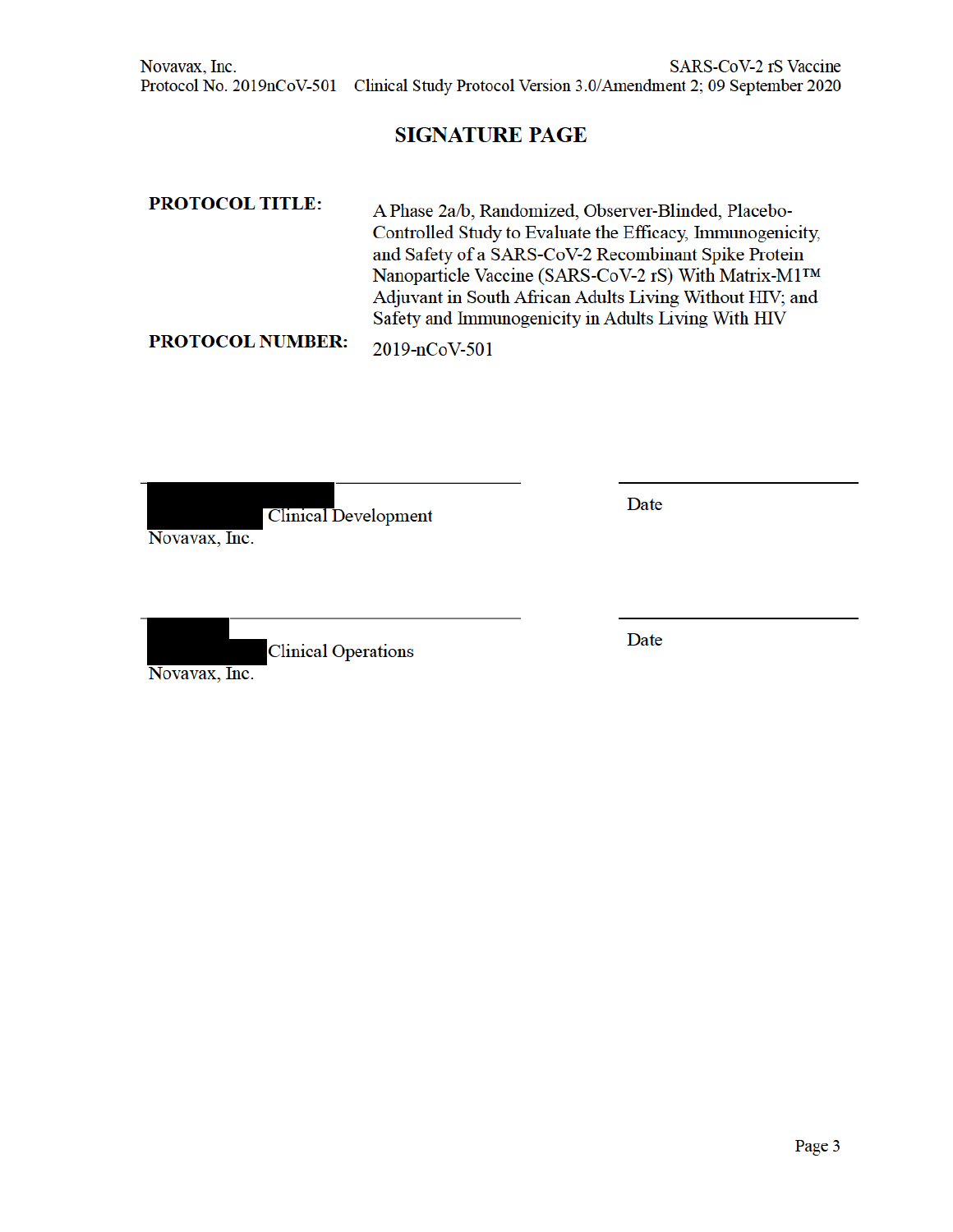# **INVESTIGATOR PROTOCOL AGREEMENT PAGE**

I agree to conduct the study as outlined in the protocol titled "A Phase 2a/b, Randomized, Observer-Blinded, Placebo-Controlled Study to Evaluate the Efficacy, Immunogenicity, and Safety of a SARS-CoV-2 Recombinant Spike Protein Nanoparticle Vaccine (SARS-CoV-2 rS) With Matrix-M1™ Adjuvant in South African Adult Subjects Living Without HIV; and Safety and Immunogenicity in Adults Living With HIV" in accordance with all guidelines, including International Council for Harmonisation of Technical Requirements for Pharmaceuticals for Human Use guidelines, and all applicable government regulations. I have read and understand all sections of the protocol.

Signature of Investigator Date

Printed Name of Investigator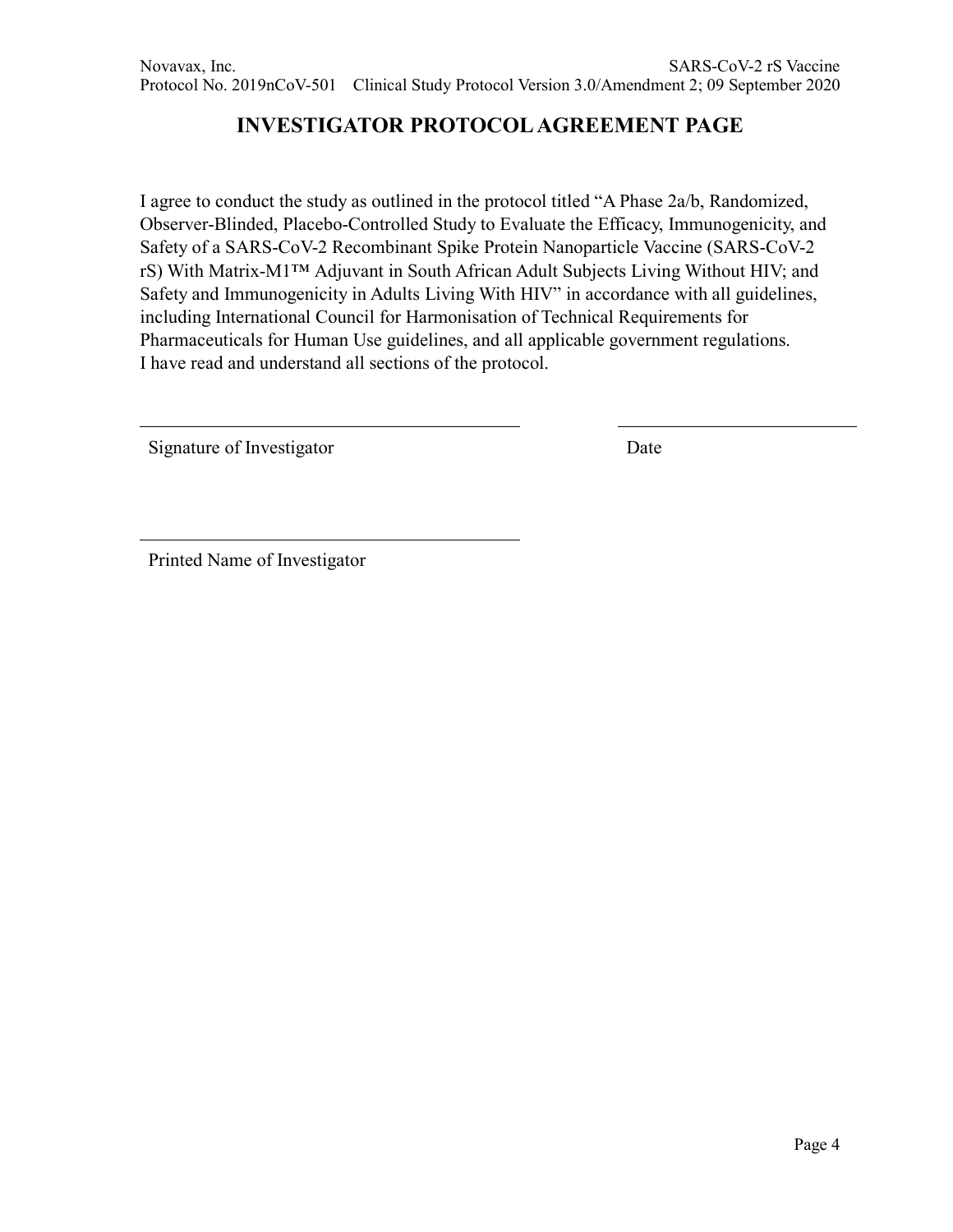# **TABLE OF CONTENTS**

| 1.               |  |
|------------------|--|
| 1.1              |  |
| 1.2              |  |
| 1.3              |  |
| 2.               |  |
| 2.1              |  |
| 2.1.1            |  |
| 2.1.2            |  |
| 2.2              |  |
| 2.2.1            |  |
| 2.2.2            |  |
| 3.               |  |
| 3.1              |  |
| $\overline{4}$ . |  |
| 4.1              |  |
| 4.2              |  |
| 4.3              |  |
| 4.4              |  |
| 4.4.1            |  |
| 4.4.2            |  |
| 4.4.3            |  |
| 5.               |  |
| 5.1              |  |
| 5.2              |  |
| 5.2.1            |  |
| 5.2.2            |  |
| 5.3              |  |
| 5.3.1            |  |
| 5.3.2            |  |
| 5.4              |  |
| 5.4.1            |  |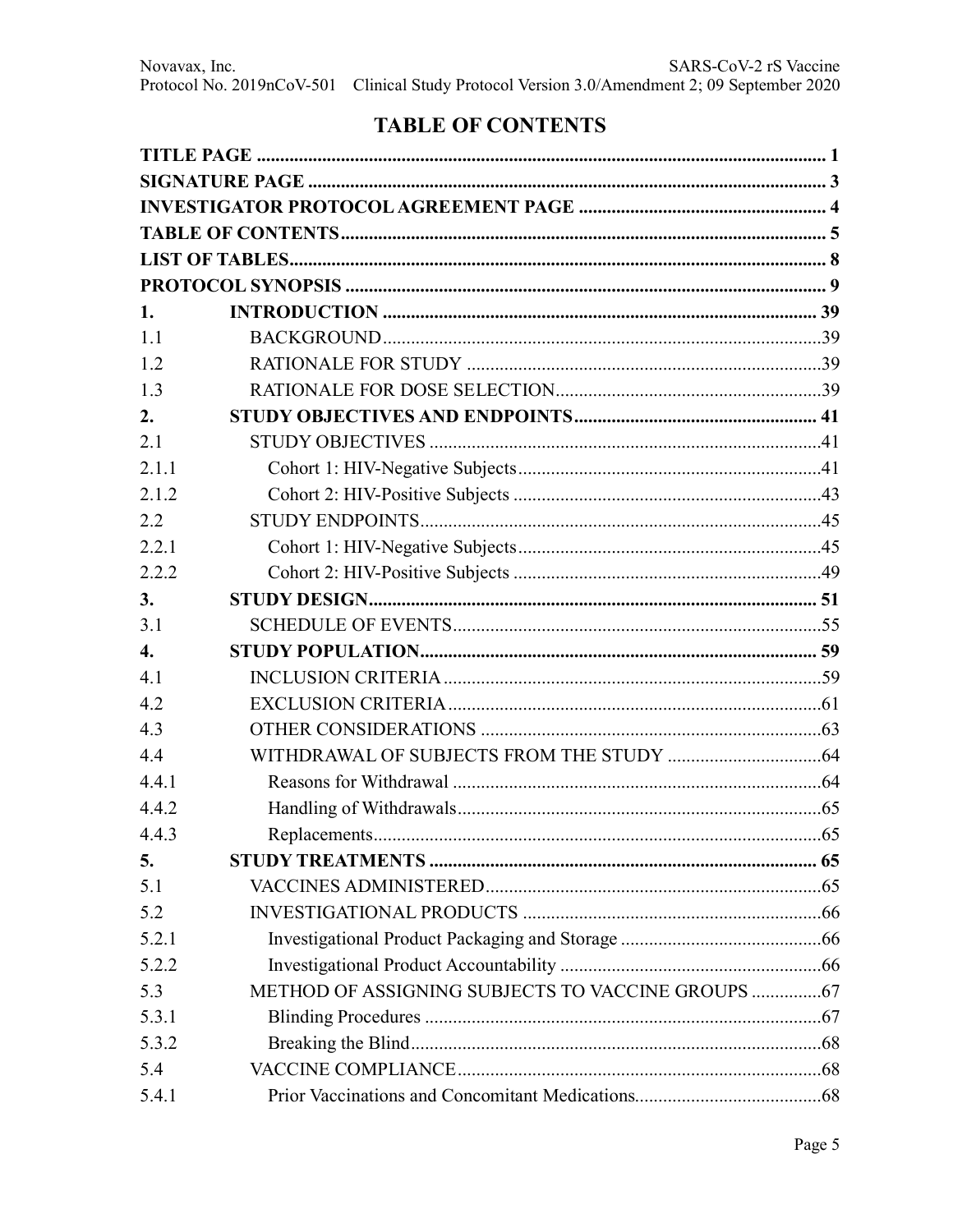| 6.      |  |
|---------|--|
| 6.1     |  |
| 6.1.1   |  |
| 6.1.2   |  |
| 6.1.3   |  |
| 6.1.3.1 |  |
| 6.1.3.2 |  |
| 6.1.3.3 |  |
| 6.1.3.4 |  |
| 6.1.3.5 |  |
| 6.1.3.6 |  |
| 6.2     |  |
| 6.3     |  |
| 6.3.1   |  |
| 6.3.1.1 |  |
| 6.3.1.2 |  |
| 6.3.1.3 |  |
| 6.3.1.4 |  |
| 6.3.1.5 |  |
| 6.3.1.6 |  |
| 6.3.2   |  |
| 6.3.3   |  |
| 6.3.4   |  |
| 6.3.5   |  |
| 7.      |  |
| 7.1     |  |
| 7.2     |  |
| 7.3     |  |
| 7.3.1   |  |
| 7.3.2   |  |
| 7.3.3   |  |
| 7.4     |  |
| 7.5     |  |
| 8.      |  |
| 9.      |  |
| 9.1     |  |
| 9.2     |  |
| 9.2.1   |  |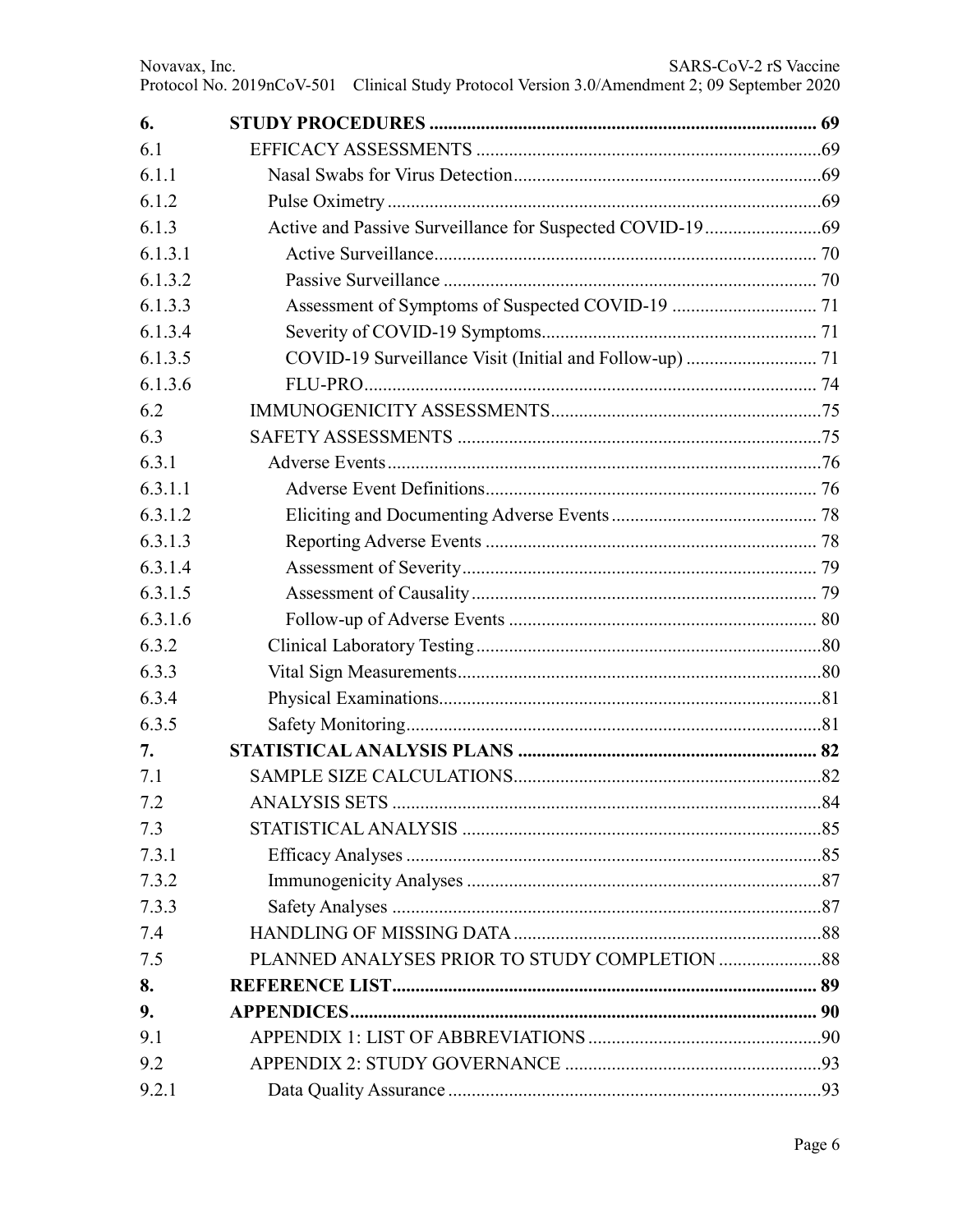| Novavax, Inc.<br>Protocol No. 2019nCoV-501 | SARS-CoV-2 rS Vaccine<br>Clinical Study Protocol Version 3.0/Amendment 2; 09 September 2020 |
|--------------------------------------------|---------------------------------------------------------------------------------------------|
| 9.2.2                                      |                                                                                             |
| 9.2.2.1                                    |                                                                                             |
| 9.2.2.2                                    |                                                                                             |
| 9.2.2.3                                    |                                                                                             |
| 9.2.2.4                                    |                                                                                             |
| 9.2.2.5                                    |                                                                                             |
| 9.2.2.6                                    |                                                                                             |
| 9.2.2.7                                    |                                                                                             |
| 9.2.2.8                                    |                                                                                             |
| 9.2.2.9                                    |                                                                                             |
| 9.2.2.10                                   |                                                                                             |
| 9.2.2.11                                   |                                                                                             |
| 9.2.2.12                                   |                                                                                             |
| 9.2.2.13                                   |                                                                                             |
| 9.2.3                                      |                                                                                             |
| 9.2.3.1                                    |                                                                                             |
| 9.2.3.2                                    |                                                                                             |
| 9.2.3.3                                    |                                                                                             |
| 9.2.3.4                                    |                                                                                             |
| 9.3                                        |                                                                                             |
| 9.4                                        | APPENDIX 4: LISTINGS OF ADVERSE EVENTS OF SPECIAL                                           |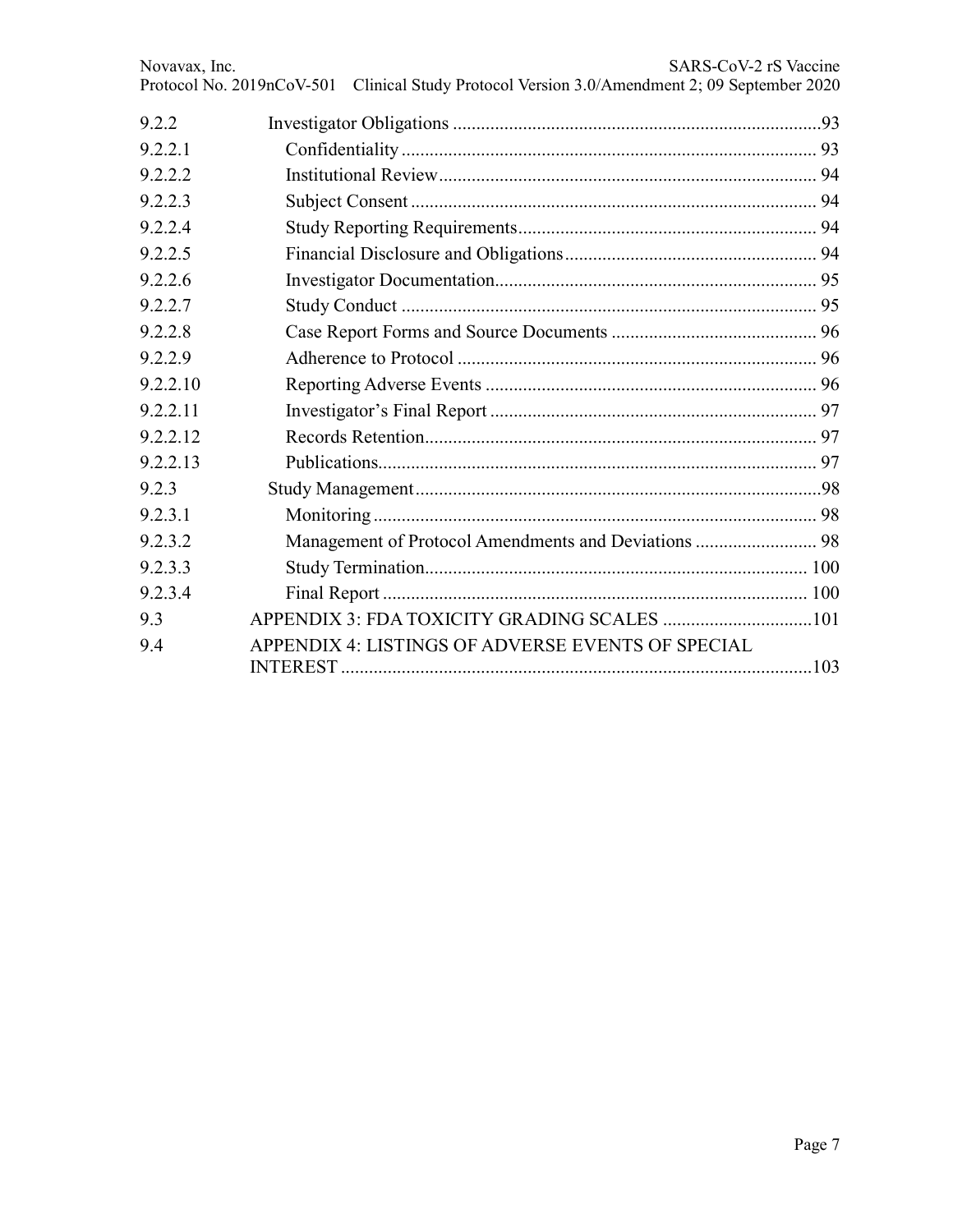# **LIST OF TABLES**

| Table 2-1: |                                                                          |  |
|------------|--------------------------------------------------------------------------|--|
| Table 2-2: |                                                                          |  |
| Table 3-1  | Study Vaccine Groups with Maximized Immunization Plan (Based on          |  |
| Table 3-2  |                                                                          |  |
| Table 7-1  |                                                                          |  |
| Table 7-2  | Power For 50 Mild, Moderate, or Severe COVID-19 Endpoints and 21         |  |
| Table 9-1  | FDA Toxicity Grading Scale for Clinical Abnormalities (Local and         |  |
| Table 9-2  | FDA Toxicity Grading Scale for Clinical Abnormalities (Vital Signs)  102 |  |
| Table 9-3  | Potential Immune-Mediated Medical Conditions (PIMMC) 103                 |  |
| Table 9-4  | Adverse Events of Special Interest Relevant to COVID-19  104             |  |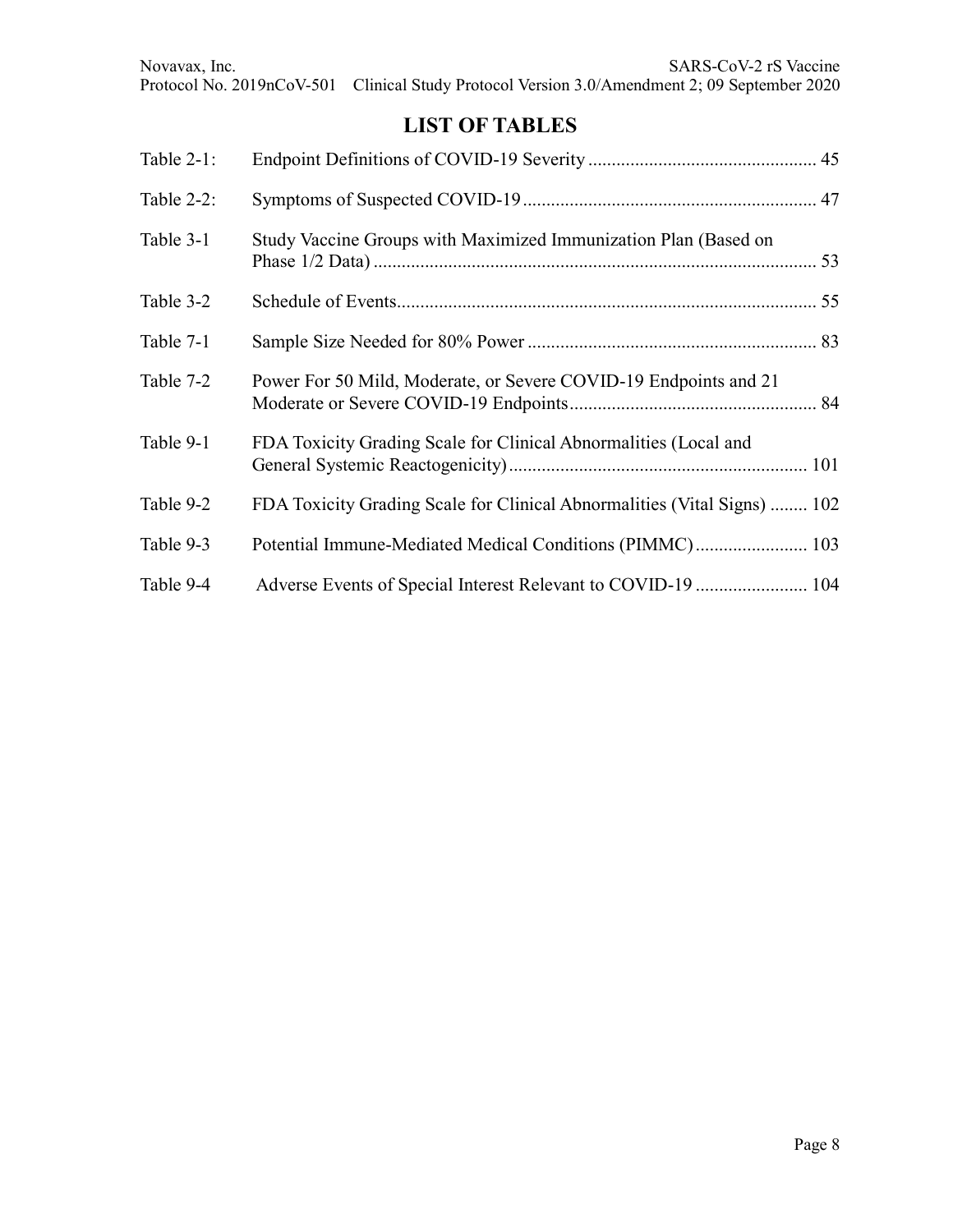# **PROTOCOL SYNOPSIS**

#### **PROTOCOL NO.:** 2019nCoV-501

**TITLE:** A Phase 2a/b, Randomized, Observer-Blinded, Placebo-Controlled Study to Evaluate the Efficacy, Immunogenicity, and Safety of a SARS-CoV-2 Recombinant Spike Protein Nanoparticle Vaccine (SARS-CoV-2 rS) With Matrix-M1™ Adjuvant in South African Adults Living Without HIV; and Safety and Immunogenicity in Adults Living With **HIV** 

#### **STUDY PHASE:** Phase 2a/b

**STUDY SITES:** Up to 15 clinical sites across South Africa.

#### **OBJECTIVES:**

#### **Cohort 1: HIV-Negative Subjects**

- **The primary objectives are:**
	- − To evaluate the efficacy of SARS-CoV-2 rS with Matrix-M1 adjuvant compared to placebo on the occurrence of symptomatic mild, moderate, or severe confirmed coronavirus disease 2019 (COVID-19) as demonstrated by qualitative polymerase chain reaction (PCR) in serologically naïve (to severe acute respiratory syndrome coronavirus 2 [SARS-CoV-2]) healthy human immunodeficiency virus (HIV)-negative adult subjects.
	- − To evaluate the efficacy of SARS-CoV-2 rS with Matrix-M1 adjuvant compared to placebo on the occurrence of symptomatic moderate or severe confirmed COVID-19 as demonstrated by qualitative PCR in serologically naïve (to SARS-CoV-2) healthy HIV-negative adult subjects.
	- − To accumulate and describe the safety experience for SARS-CoV-2 rS with Matrix-M1 adjuvant based on solicited short-term reactogenicity across a broad age spectrum (by toxicity grade) and by adverse event (AE) profile for vaccination through Day 35 in healthy HIV-negative adult subjects regardless of baseline serostatus and stratified by baseline serostatus.

#### • **The secondary objectives are:**

- To evaluate the efficacy of SARS-CoV-2 rS with Matrix-M1 adjuvant compared to placebo on the occurrence of individual strata of symptomatic virologically confirmed, mild, moderate, or severe categories of confirmed COVID-19 as demonstrated by qualitative PCR in serologically naïve (to SARS-CoV-2) healthy HIV-negative adult subjects.
- − To evaluate the efficacy of SARS-CoV-2 rS with Matrix-M1 adjuvant compared to placebo on the occurrence of hospitalization (regardless of severity) with confirmed COVID-19 as demonstrated by qualitative PCR in serologically naïve (to SARS-CoV-2) healthy HIV-negative adult subjects.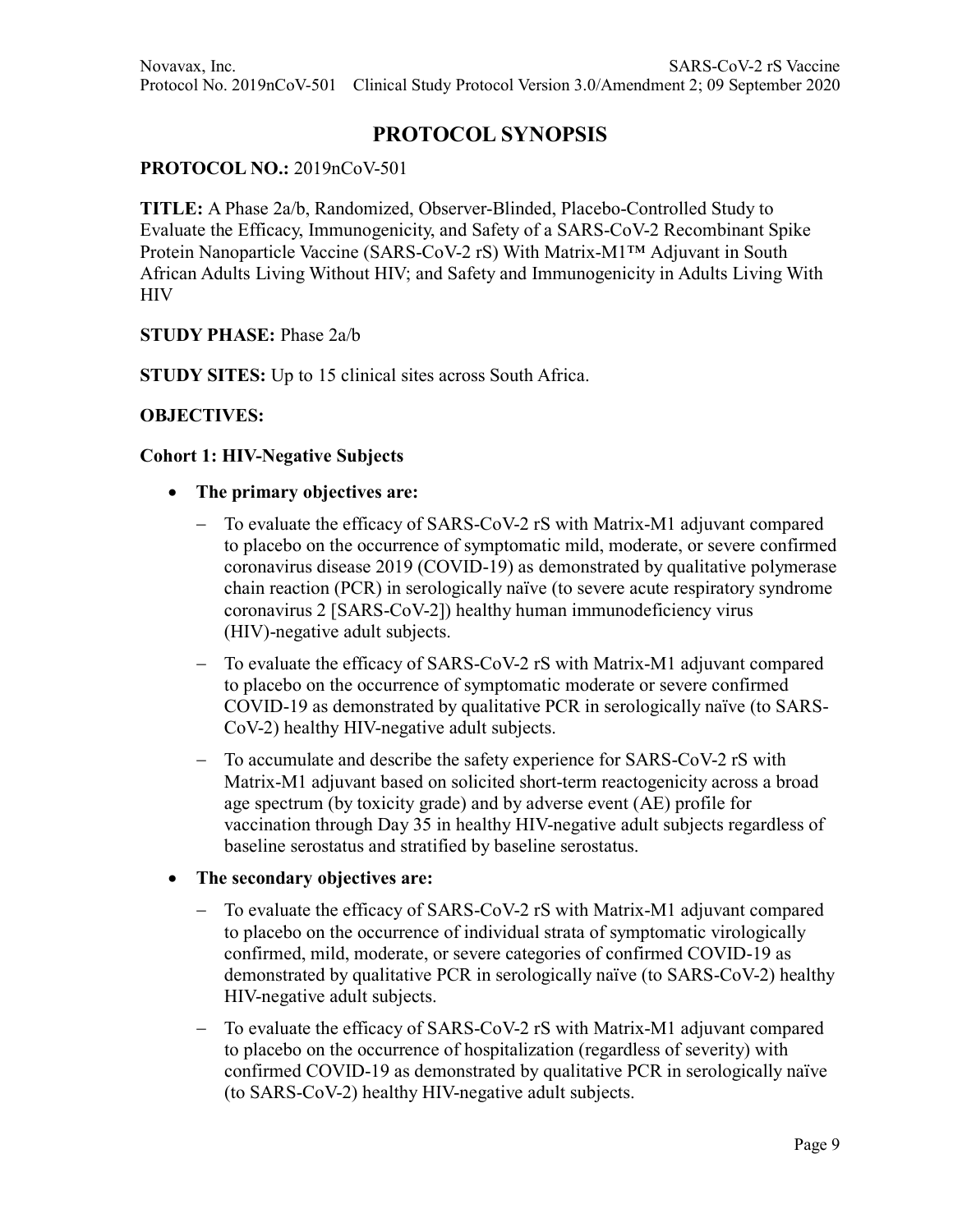- − To assess incidence, severity, and symptom duration of SARS-CoV-2 infection and to describe the characteristics of subjects with symptomatic virologically confirmed, mild, moderate, and/or severe COVID-19 in serologically naïve (to SARS-CoV-2) healthy HIV-negative adult subjects, overall and by age strata.
- − To assess the immune response (immunoglobulin G [IgG] antibody to SARS-CoV-2 rS protein and angiotensin-converting enzyme 2 (ACE2) receptor binding inhibition) for SARS-CoV-2 rS with Matrix-M1 adjuvant at Day 21 (post first dose), Day 35 (post second dose), and across later study time points in serologically naïve (to SARS-CoV-2) healthy HIV-negative adult subjects, regardless of baseline serostatus and stratified by baseline serostatus (to SARS-CoV-2).
- − To describe the amplitude, kinetics, and durability of immune response in terms of enzyme-linked immunosorbent assay (ELISA) units of serum IgG antibodies and titers of ACE2 receptor binding inhibition to SARS-CoV-2 rS protein(s) at selected time points and relative to whether subjects had pre-existing antibodies to SARS-CoV-2, regardless of baseline serostatus and stratified by baseline serostatus (to SARS-CoV-2). To include reverse cumulative distribution curves.
- − To describe the immune response to the primary 2-dose regimen of SARS-CoV-2 rS with Matrix-M1 adjuvant in terms of titers of neutralizing antibody at selected study time points in a subset of healthy HIV-negative adult subjects, regardless of baseline serostatus and stratified by baseline serostatus (to SARS-CoV-2).
- − To assess overall safety through Day 35 for all AEs and through the end of study (EOS) for any medically attended adverse event (MAAE) attributed to vaccine, adverse event(s) of special interest (AESI), or serious adverse event (SAE) in healthy HIV-negative adult subjects regardless of baseline serostatus and stratified by baseline serostatus.

### • **The exploratory objectives are:**

- − To evaluate the efficacy of SARS-CoV-2 rS with Matrix-M1 adjuvant compared to placebo on the occurrence of symptomatic virologically confirmed; symptomatic mild, moderate, or severe; OR symptomatic moderate or severe confirmed COVID-19 as demonstrated by qualitative PCR in healthy HIVnegative adult subjects, serologically naïve (to SARS-CoV-2) at **baseline and regardless of baseline** serological status to SARS-CoV-2, and following the **first or second dose** of study vaccine, overall and by age strata.
- − To evaluate the efficacy of SARS-CoV-2 rS with Matrix-M1 adjuvant compared to placebo on the occurrence of serological evidence of SARS-CoV-2 infection as measured by a multiplex serological assay that measures the immune response to one or more non-vaccine SARS-CoV-2 viral antigens (eg, anti-nucleocapsid [anti-N] antibodies) at baseline and at selected time points (in order to distinguish between serological responses to vaccine versus natural infection). Responses to non-vaccine SARS-CoV-2 viral antigens will be described at selected time points. Note, responses to vaccine-related SARS-CoV-2 viral antigens (eg, spike protein and related epitopes) reported on this multiplex serological assay may be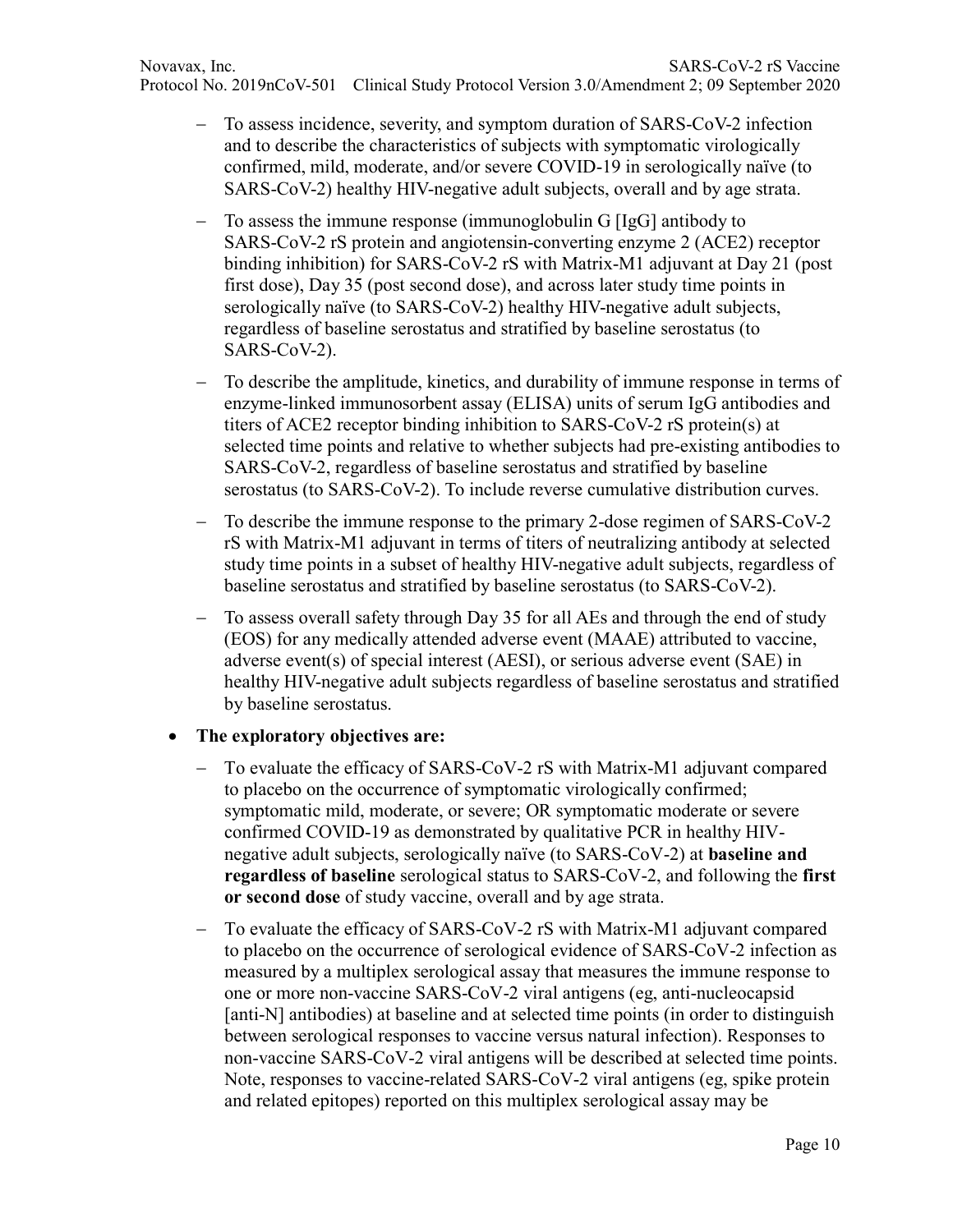described for qualitative purposes but will not be used to describe the primary or secondary immunogenicity endpoints.

### **Cohort 2: HIV-Positive Subjects**

- **The primary objectives are:**
	- To accumulate and describe the safety experience for SARS-CoV-2 rS with Matrix-M1 adjuvant based on solicited short-term reactogenicity across a broad age spectrum (by toxicity grade) and by AE profile for vaccination through Day 35 in medically stable HIV-positive adult subjects regardless of baseline serostatus and stratified by baseline serostatus.
	- − To assess the immune response (IgG antibody to SARS-CoV-2 rS protein) for SARS-CoV-2 rS with Matrix-M1 adjuvant at Day 35 and whether baseline immune status (to SARS-CoV-2) has an impact in medically stable HIV-positive adult subjects (ie, regardless of baseline serostatus and stratified by baseline serostatus).

### • **The secondary objectives are:**

- To assess overall safety through Day 35 for all AEs and through the EOS for any MAAE attributed to vaccine, AESI, or SAE in medically stable HIV-positive adult subjects regardless of baseline serostatus and stratified by baseline serostatus.
- To assess the immune response (IgG antibody to SARS-CoV-2 rS protein and ACE2 receptor binding inhibition) for SARS-CoV-2 rS with Matrix-M1 adjuvant at Day 21 (post first dose), Day 35 (post second dose), and across later study time points in medically stable HIV-positive adult subjects, regardless of baseline serostatus and stratified by baseline serostatus (to SARS-CoV-2).
- − To describe the amplitude, kinetics, and durability of immune response in terms of ELISA units of serum IgG antibodies and titers of ACE2 receptor binding inhibition to SARS-CoV-2 rS protein(s) at selected time points and relative to whether subjects had pre-existing antibodies to SARS-CoV-2 (ie, regardless of baseline serostatus and stratified by baseline serostatus). To include reverse cumulative distribution curves.
- − To describe the immune response to the primary 2-dose regimen of SARS-CoV-2 rS with Matrix-M1 adjuvant in terms of titers of neutralizing antibody at selected study time points in a subset of medically stable HIV-positive adult subjects, regardless of baseline serostatus and stratified by baseline serostatus (to SARS- $CoV-2$ ).
- To describe the incidence of symptomatic virologically confirmed, mild, moderate, or severe confirmed COVID-19 as demonstrated by qualitative PCR in serologically naïve (to SARS-CoV-2) medically stable HIV-positive adult subjects.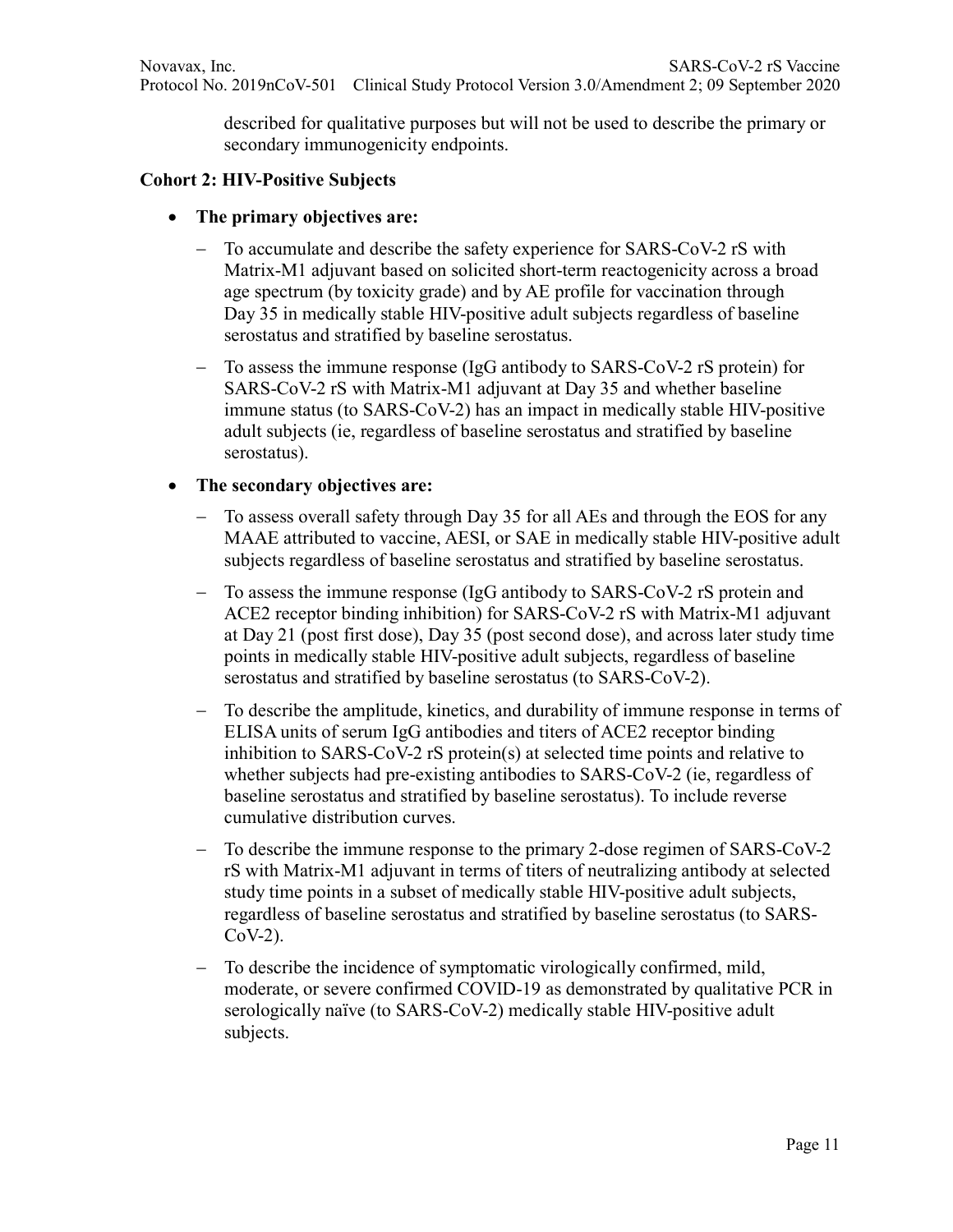- − To describe the incidence of symptomatic moderate or severe confirmed COVID-19 as demonstrated by qualitative PCR in serologically naïve (to SARS-CoV-2) medically stable HIV-positive adult subjects.
- − To assess severity and symptom duration of SARS-CoV-2 infection and to describe the characteristics of subjects with symptomatic virologically confirmed, mild, moderate, and/or severe COVID-19 in serologically naïve (to SARS-CoV-2) medically stable HIV-positive adult subjects.

## • **The exploratory objectives are:**

- To evaluate the efficacy of SARS-CoV-2 rS with Matrix-M1 adjuvant compared to placebo on the occurrence of symptomatic virologically confirmed; symptomatic mild, moderate, or severe; OR symptomatic moderate or severe confirmed COVID-19 as demonstrated by qualitative PCR in medically stable HIV-positive adult subjects, serologically naïve (to SARS-CoV-2) at baseline and regardless of baseline serological status to SARS-CoV-2, and following the first or second dose of study vaccine.
- − To describe the immune responses (IgG antibody, ACE2 receptor binding inhibition, and neutralizing antibody) to SARS-CoV-2 rS with Matrix-M1 adjuvant in HIV-positive subjects according to baseline levels of CD4+ counts and/or HIV viral load, at Day 35 and at selected study time points.
- − To describe the immune responses (IgG antibody, ACE2 receptor binding inhibition, and neutralizing antibody) to SARS-CoV-2 rS with Matrix-M1 adjuvant in HIV-positive subjects relative to HIV-negative subjects at Day 35 and at selected study time points, regardless of baseline serostatus and stratified by baseline serostatus (to SARS-CoV-2).
- To evaluate the efficacy of SARS-CoV-2 rS with Matrix-M1 adjuvant compared to placebo on the occurrence of serological evidence of SARS-CoV-2 infection as measured by a multiplex serological assay that measures the immune response to one or more non-vaccine SARS-CoV-2 viral antigens (eg, anti-N antibodies) at baseline and at selected time points (in order to distinguish between serological responses to vaccine versus natural infection). Responses to non-vaccine SARS-CoV-2 viral antigens will be described at selected time points. Note, responses to vaccine-related SARS-CoV-2 viral antigens (eg, spike protein and related epitopes) reported on this multiplex serological assay may be described for qualitative purposes but will not be used to describe the primary or secondary immunogenicity endpoints.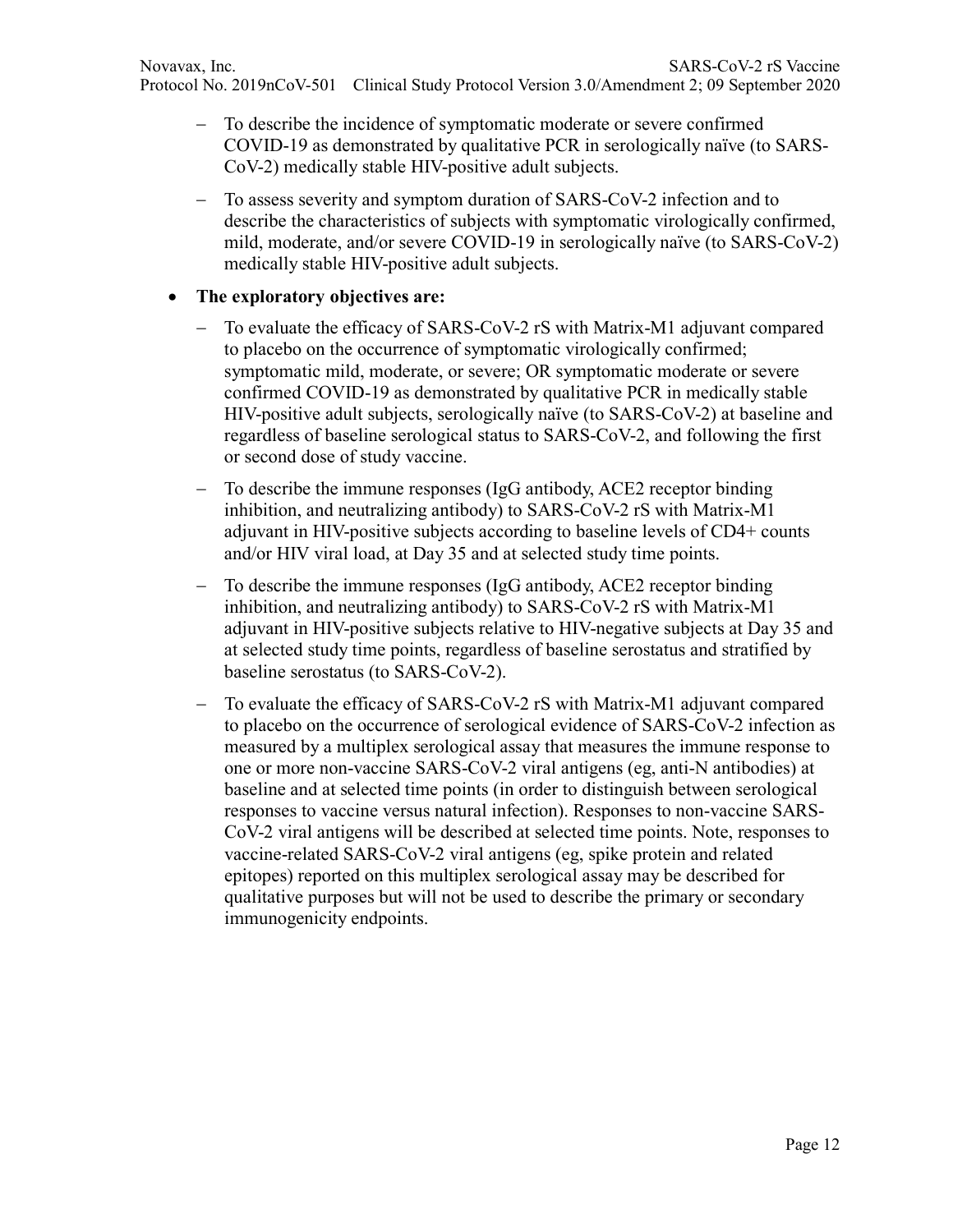# **ENDPOINTS**

#### **Cohort 1: HIV-Negative Subjects**

#### • **The primary endpoints are**:

Primary endpoints include 2 independent efficacy endpoints and a safety endpoint.

− **FIRST PRIMARY EFFICACY ENDPOINT:** Positive (+) PCR-confirmed SARS-CoV-2 illness with **symptomatic mild, moderate, or severe COVID-19** (Table S1-1) in serologically naïve (to SARS-CoV-2) healthy HIV-negative adult subjects, with a lower bound confidence interval (CI) of > 0, from 7 days after the second vaccine dose (eg, Day 28) until the endpoint-driven efficacy analysis is triggered by the occurrence of a prespecified number of blinded endpoints across the 2 study vaccine arms and/or at prespecified time points.

### **Table S1-1 Primary Efficacy Endpoint Definitions of COVID-19 Severity**

| COVID-19<br><b>Severity</b> | <b>Endpoint Definitions</b>                                                                                                                                                                                  |  |  |  |  |
|-----------------------------|--------------------------------------------------------------------------------------------------------------------------------------------------------------------------------------------------------------|--|--|--|--|
|                             | $\geq$ 1 COVID-19 disease symptom in Table S1-2                                                                                                                                                              |  |  |  |  |
| Virologically<br>Confirmed  | <b>AND</b>                                                                                                                                                                                                   |  |  |  |  |
|                             | Does not meet criteria for mild, moderate, or severe disease                                                                                                                                                 |  |  |  |  |
|                             | $\geq 1$ of:                                                                                                                                                                                                 |  |  |  |  |
|                             | Fever (defined by subjective or objective measure, regardless of use of anti-pyretic<br>$\bullet$<br>medications)                                                                                            |  |  |  |  |
| Mild                        | New onset cough<br>٠                                                                                                                                                                                         |  |  |  |  |
|                             | $\geq$ 2 COVID-19 respiratory/non-respiratory symptoms in Table S1-2                                                                                                                                         |  |  |  |  |
|                             | <b>AND</b>                                                                                                                                                                                                   |  |  |  |  |
|                             | Does not meet criteria for moderate or severe                                                                                                                                                                |  |  |  |  |
|                             | $\geq 1$ of:                                                                                                                                                                                                 |  |  |  |  |
|                             | Fever (defined by subjective or objective measure, regardless of use of anti-pyretic<br>$\bullet$<br>medications) + any 2 COVID-19 symptoms in Table S1-2 for $\geq$ 3 days (need not be<br>contiguous days) |  |  |  |  |
|                             | High fever ( $\geq$ 38.4°C) for $\geq$ 3 days (need not be contiguous days)<br>٠                                                                                                                             |  |  |  |  |
|                             | Any evidence of significant LRTI:<br>$\bullet$                                                                                                                                                               |  |  |  |  |
| Moderate                    | Shortness of breath (or breathlessness or difficulty breathing) with or without<br>exertion (greater than baseline)                                                                                          |  |  |  |  |
|                             | Tachypnea: 20 to 29 breaths per minute at rest                                                                                                                                                               |  |  |  |  |
|                             | SpO <sub>2</sub> : 94% to 95% on room air<br>$\overline{\phantom{0}}$                                                                                                                                        |  |  |  |  |
|                             | Abnormal chest x-ray or chest CT consistent with pneumonia or LRTI<br>-                                                                                                                                      |  |  |  |  |
|                             | Adventitious sounds on lung auscultation (eg, crackles/rales, wheeze, rhonchi,<br>pleural rub, stridor)                                                                                                      |  |  |  |  |
|                             | <b>AND</b>                                                                                                                                                                                                   |  |  |  |  |
|                             | Does not meet criteria for severe disease                                                                                                                                                                    |  |  |  |  |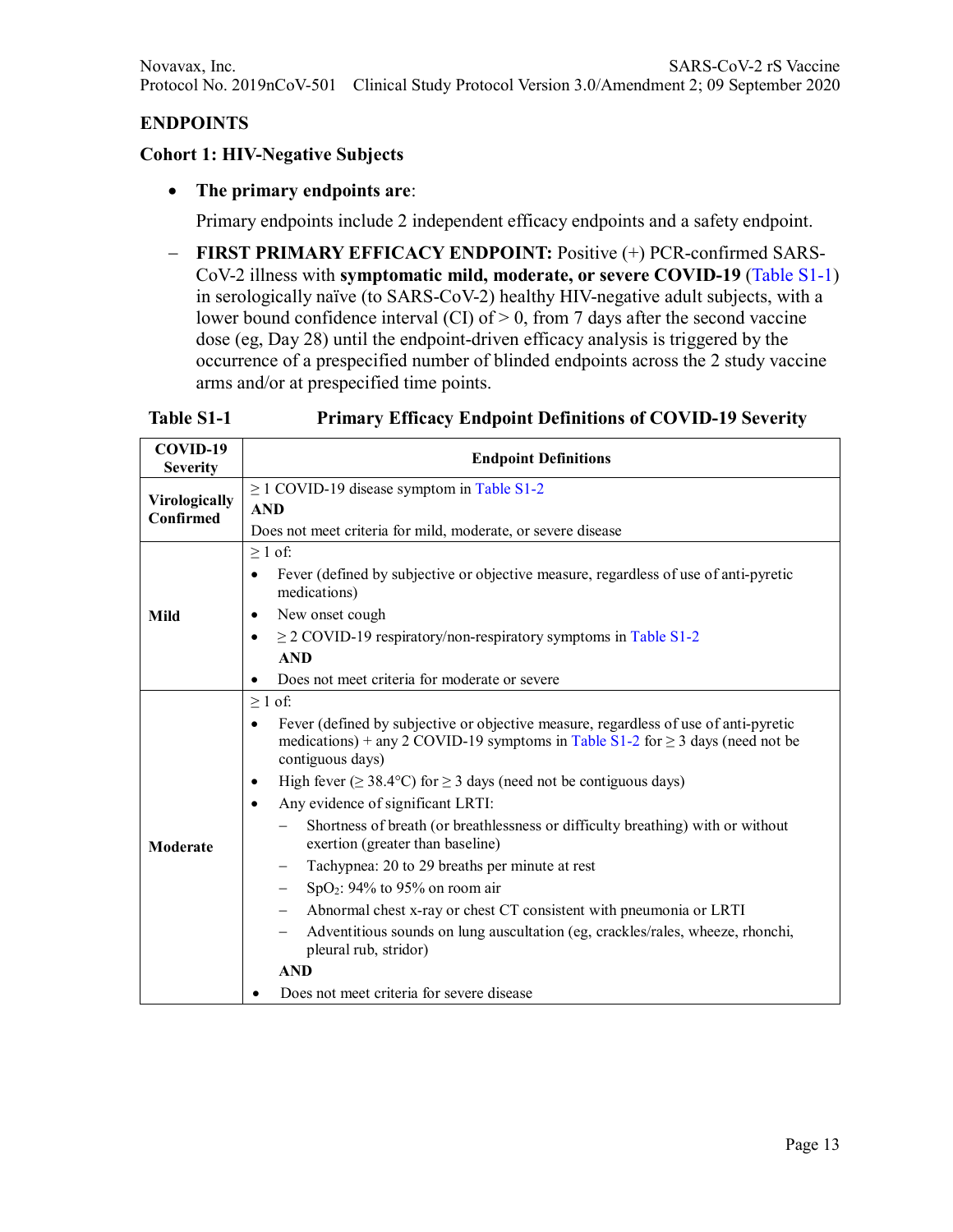| $\geq 1$ of:<br>Tachypnea: $\geq$ 30 breaths per minute at rest<br>$\bullet$<br>Resting heart rate $\geq$ 125 beats per minute<br>$\bullet$<br>$SpO_2$ : $\leq$ 93% on room air or PAO <sub>2</sub> /FiO <sub>2</sub> < 300<br>$\bullet$<br>High flow oxygen therapy or NIV/NIPPV (eg, CPAP or BiPAP)<br>$\bullet$<br>Mechanical ventilation or ECMO<br>$\bullet$<br>One or more major organ system dysfunction or failure (eg, cardiac/circulatory,<br>$\bullet$<br>pulmonary, renal, hepatic, and/or neurological, to be defined by diagnostic<br>testing/clinical syndrome/interventions), including any of the following:<br><b>ARDS</b><br><b>Severe</b><br>Acute renal failure<br>Acute hepatic failure<br>Acute right or left heart failure<br>Septic or cardiogenic shock (with shock defined as $SBP < 90$ mm Hg OR<br>$DBP < 60$ mm Hg<br>Acute stroke (ischemic or hemorrhagic)<br>Acute thrombotic event: AMI, DVT, PE<br>Requirement for: vasopressors, systemic corticosteroids, or hemodialysis.<br>Admission to an ICU<br>٠<br>Death |
|------------------------------------------------------------------------------------------------------------------------------------------------------------------------------------------------------------------------------------------------------------------------------------------------------------------------------------------------------------------------------------------------------------------------------------------------------------------------------------------------------------------------------------------------------------------------------------------------------------------------------------------------------------------------------------------------------------------------------------------------------------------------------------------------------------------------------------------------------------------------------------------------------------------------------------------------------------------------------------------------------------------------------------------------------|
|                                                                                                                                                                                                                                                                                                                                                                                                                                                                                                                                                                                                                                                                                                                                                                                                                                                                                                                                                                                                                                                      |

**Table S1-1 Primary Efficacy Endpoint Definitions of COVID-19 Severity**

Abbreviations: AMI = acute myocardial infarction; ARDS = acute respiratory distress syndrome; BiPAP = bi-level positive airway pressure; CPAP = continuous positive air pressure; CT = computed tomography; DBP = diastolic blood pressure; DVT = deep vein thrombosis; ECMO = extracorporeal membrane oxygenation; FiO<sub>2</sub> = fraction of inspired oxygen; ICU = intensive care unit; LRTI = lower respiratory tract infection;  $NIV =$  non-invasive ventilation;  $NIPPA =$  non-invasive positive pressure ventilation;  $PAO<sub>2</sub> =$  partial pressure of oxygen in the alveolus;  $PE = \text{pulmonary embolism}; SBP = \text{systolic blood pressure}; SpO<sub>2</sub> = \text{oxygen saturation}.$ 

Symptomatic COVID-19 is defined as a self-reported acute respiratory/systemic new onset illness that is clinically consistent with COVID-19 based on the presence of fever (defined by subjective or objective measure, regardless of use of anti-pyretic medications) or  $\geq$  2 respiratory/non-respiratory tract symptoms (Table S1-2). In the case of rapid decompensation to a severe COVID-19 case, emergency department, hospital, or postmortem data can be used for ascertainment of both clinical endpoint data, and for virologically confirmed positive cases without the initial presentation for case ascertainment and procuring a swab during a COVID-19 Surveillance Visit (Initial and Follow-Up).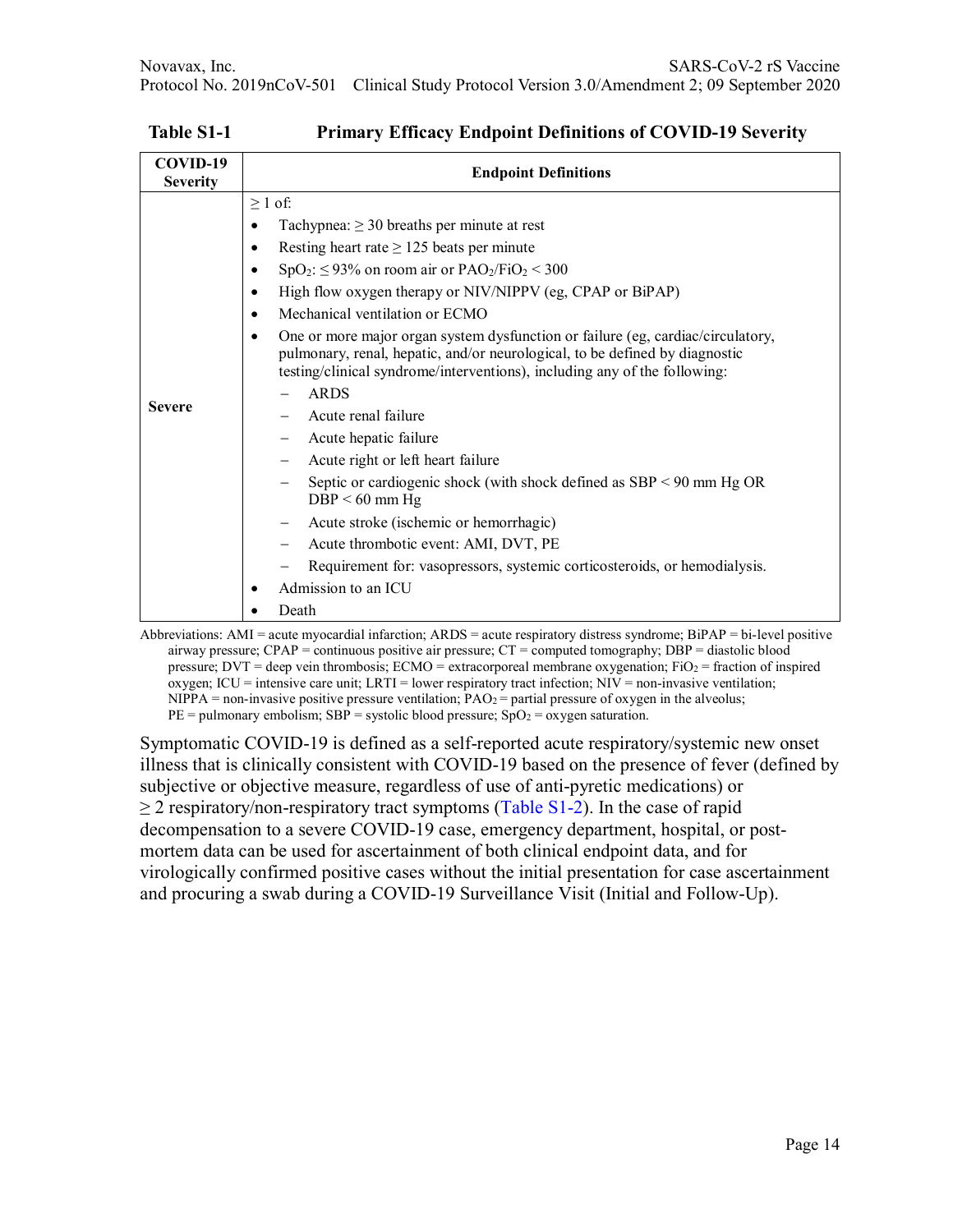| <b>Respiratory</b>                                                           | <b>Non-Respiratory</b>                                                                                                              |
|------------------------------------------------------------------------------|-------------------------------------------------------------------------------------------------------------------------------------|
| New onset cough                                                              | Fever or feverishness (defined subjectively, or objective<br>fever $\geq$ 37.8°C, regardless of use of anti-pyretic<br>medications) |
| New onset rapid breathing                                                    | Myalgia (or muscle ache)                                                                                                            |
| New onset shortness of breath (or<br>breathlessness or difficulty breathing) | Chills                                                                                                                              |
| Sore throat                                                                  | Loss of taste (or taste disturbance)                                                                                                |
| Loss of smell (or smell disturbance)                                         | Headache                                                                                                                            |
| Nasal congestion                                                             | Diarrhea                                                                                                                            |
| Runny nose                                                                   | Tiredness (or fatigue or weakness)                                                                                                  |
|                                                                              | Nausea or vomiting                                                                                                                  |
|                                                                              | Loss of appetite                                                                                                                    |

**Table S1-2 Symptoms of Suspected COVID-19**

Abbreviations: COVID-19 = coronavirus disease 2019.

- − **SECOND PRIMARY EFFICACY ENDPOINT:** (+) PCR-confirmed SARS-CoV-2 illness with **symptomatic moderate or severe COVID-19** (Table S1-1) in serologically naïve (to SARS-CoV-2) healthy HIV-negative adult subjects, with a lower bound  $CI > 0$ , from 7 days after the second vaccine dose (eg, Day 28) until the endpoint-driven efficacy analysis is triggered by the occurrence of a prespecified number of blinded endpoints across the 2 study vaccine arms and/or at prespecified time points.
- − **PRIMARY SAFETY ENDPOINTS:** Numbers and percentages (with 95% CIs) of healthy HIV-negative adult subjects with solicited AEs (local, systemic) for 7 days following each vaccination (Days 0 and 21) by severity score, duration, and peak intensity in healthy HIV-negative adult subjects regardless of baseline serostatus and stratified by baseline serostatus. In the case of no toxicity, a score of zero (0) will be applied.

Numbers and percentages (with 95% CI) of subjects with unsolicited AEs (eg, treatment-emergent, serious, suspected unexpected serious, those of special interest, MAAEs) through Day 35 by Medical Dictionary for Regulatory Activities (MedDRA) classification, severity score, and relatedness in healthy HIV-negative adult subjects regardless of baseline serostatus and stratified by baseline serostatus.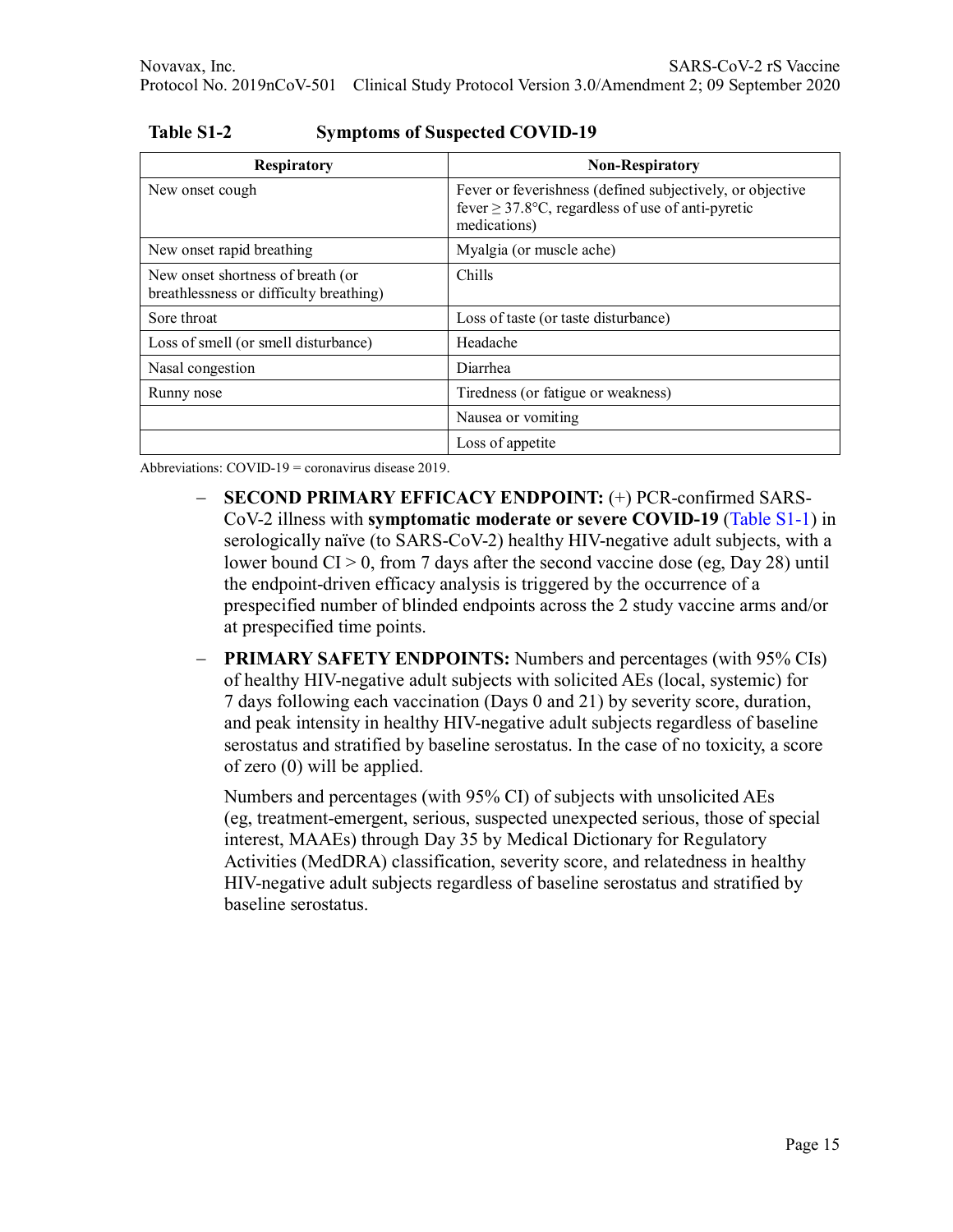- **The secondary endpoints are**:
	- − (+) PCR-confirmed SARS-CoV-2 with COVID-19 in serologically naïve (to SARS-CoV-2) healthy HIV-negative adult subjects in terms of individual strata of symptomatic virologically confirmed, mild, moderate, or severe categories of COVID-19 as previously described.
	- − (+) PCR-confirmed SARS-CoV-2 with COVID-19 in serologically naïve (to SARS-CoV-2) healthy HIV-negative adult subjects requiring hospitalization (regardless of severity).
	- − Incidence, maximum severity score, and symptom duration of SARS-CoV-2 infection by classification of symptomatic virologically confirmed, mild, moderate, and/or severe COVID-19 in serologically naïve (to SARS-CoV-2) healthy HIV-negative adult subjects, overall and by age strata. Should COVID-19 illness scoring be substantially validated at the time of study start, application of the standard scoring may be applied.
	- Serum IgG antibody levels specific for the SARS-CoV-2 rS protein antigen(s) as detected by ELISA using geometric mean titers (GMT) OR seroconversion rate (SCR) at Day 21 (post first dose), Day 35 (post second dose), and across later study time points in healthy HIV-negative adult subjects, regardless of baseline serostatus and stratified by baseline serostatus (to SARS-CoV-2). Derived/calculated endpoints based on these data will include geometric mean ELISA units (GMEUs), geometric mean fold rise (GMFR), and SCR.

**SCR** is defined as the percentage of subjects with a post-vaccination titer  $\geq$  4-fold over naïve background and  $\geq$  2-fold over pre-existing titer.

**Positive baseline status** (+/-) using GMT and/or (+) PCR at baseline.

- − Serum IgG antibody levels specific for the SARS-CoV-2 rS protein antigen as detected by ELISA, described across study time points with derived/calculated endpoints to include GMEUs, GMFR, and SCR in healthy HIV-negative adult subjects, regardless of baseline serostatus and stratified by baseline serostatus (to SARS-CoV-2).
- − Epitope-specific immune responses to the SARS-CoV-2 rS protein receptor binding domain measured by serum titers in an ACE2 receptor binding inhibition assay, described across study time points, to include GMT, GMFR, SCR, and seroresponse rate (SRR) in healthy HIV-negative adult subjects, regardless of baseline serostatus and stratified by baseline serostatus (to SARS-CoV-2. SRR is defined as the proportion of subjects with rises in titers exceeding the 95th percentile of placebo subjects at the same time point and based on prior SARS-CoV-2 exposure.
- − Neutralizing antibody activity at Day 35 and across later study time points relative to baseline in healthy HIV-negative adult subjects by absolute titers and change from baseline, including  $SCR$  ( $\geq$  4-fold change) and SRR, regardless of baseline serostatus and stratified by baseline serostatus (to SARS-CoV-2) to investigate whether baseline status  $(+/-)$  impacts response.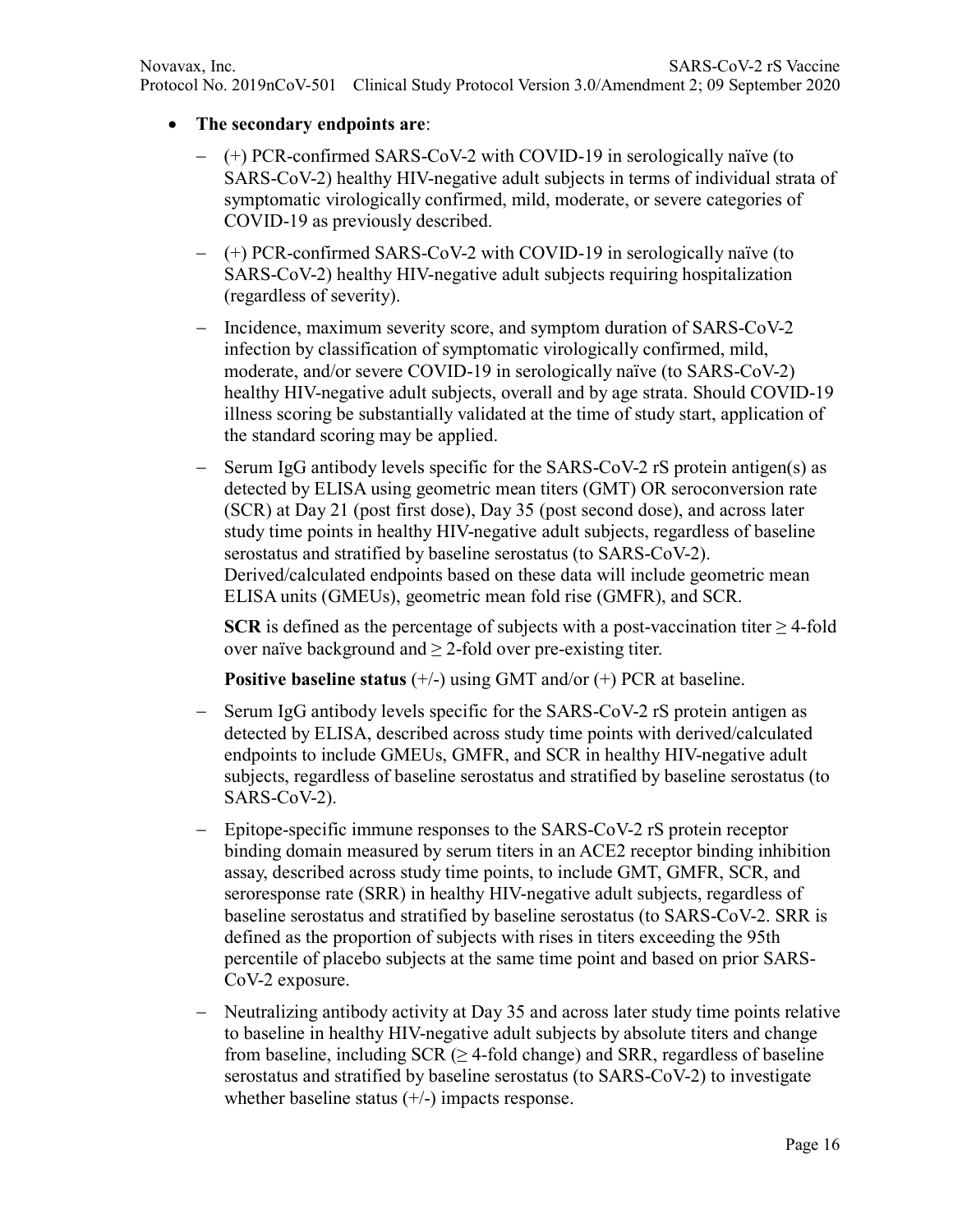− Numbers and percentages (with 95% CI) of subjects with MAAEs, AESI, or SAE through the EOS by MedDRA classification, severity score, and relatedness in healthy HIV-negative adult subjects regardless of baseline serostatus and stratified by baseline serostatus.

### • **Exploratory endpoints are:**

- − As previously described in the first and second primary efficacy endpoints for Cohort 1 (HIV-negative subjects) but applied to baseline seronegative and seropositive (to SARS-CoV-2) subjects, combined and separately, and following the first or second dose, and by age strata.
- − One or more non-vaccine SARS-CoV-2 viral antigen-specific immune responses (eg, anti-N antibodies) measured by serum titers/units in an appropriate assay to indicate an interval seroconversion at a given post-vaccination study time point. Descriptive measures will include GMT, GMFR, SCR, and SRR. SRR is defined as the proportion of subjects with rises in antibody units/titers exceeding the 95th percentile of placebo subjects at the same time point and based on prior baseline exposure.

## **Cohort 2: HIV-Positive Subjects**

- **The primary endpoints are**:
	- − Numbers and percentages (with 95% CIs) of subjects with solicited AEs (local, systemic) for 7 days following each vaccination (Days 0 and 21) by severity score, duration, and peak intensity in medically stable HIV-positive adult subjects regardless of baseline serostatus and stratified by baseline serostatus. In the case of no toxicity, a score of zero (0) will be applied.
	- − Numbers and percentages (with 95% CI) of subjects with unsolicited AEs (eg, treatment-emergent, serious, suspected unexpected serious, those of special interest, MAAEs) through Day 35 by MedDRA classification, severity score, and relatedness in medically stable HIV-positive adult subjects regardless of baseline serostatus and stratified by baseline serostatus.
	- Serum IgG antibody levels specific for the SARS-CoV-2 rS protein antigen(s) as detected by ELISA using GMT OR SCR at Day 35 in medically stable HIV-positive adult subjects regardless of baseline serostatus and stratified by baseline serostatus. Derived/calculated endpoints based on these data will include GMEUs, GMFR, and SCR.

**SCR** is defined as the percentage of subjects with a post-vaccination titer  $\geq$  4-fold over naïve background and  $\geq$  2-fold over pre-existing titer.

**Positive baseline status** (+/-) using GMT and/or (+) PCR at baseline.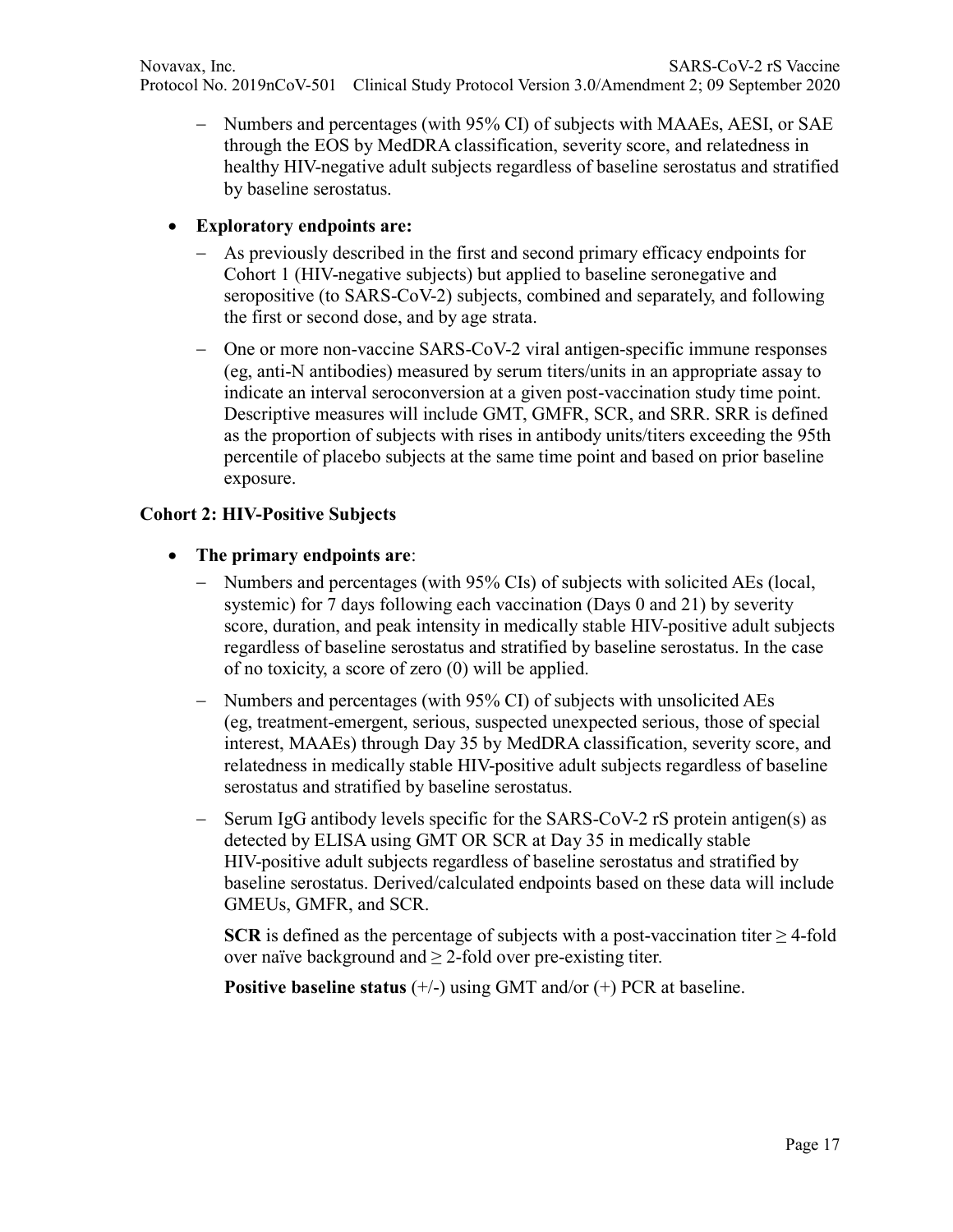## • **The secondary endpoints are:**

- − Numbers and percentages (with 95% CI) of subjects with MAAEs, AESI, or SAE through the EOS by MedDRA classification, severity score, and relatedness in medically stable HIV-positive adult subjects regardless of baseline serostatus and stratified by baseline serostatus.
- Serum IgG antibody levels specific for the SARS-CoV-2 rS protein antigen(s) as detected by ELISA using GMT OR SCR at Day 21 (post first dose), Day 35 (post second dose), and across later study time points in serologically naïve (to SARS-CoV-2) medically stable HIV-positive adult subjects. Derived/calculated endpoints based on these data will include GMEUs, GMFR, and SCR.

**SCR** is defined as the percentage of subjects with a post-vaccination titer  $\geq$  4-fold over naïve background and  $\geq$  2-fold over pre-existing titer.

**Positive baseline status** (+/-) using GMT and/or (+) PCR at baseline.

- Serum IgG antibody levels specific for the SARS-CoV-2 rS protein antigen as detected by ELISA, described across study time points with derived/calculated endpoints to include GMEUs, GMFR, and SCR in medically stable HIV-positive adult subjects stratified by baseline serostatus.
- − Epitope-specific immune responses to the SARS-CoV-2 rS protein receptor binding domain measured by serum titers in an ACE2 receptor binding inhibition assay to include GMT or concentration, GMFR, SCR, and SRR in medically stable HIV-positive adult subjects stratified by baseline serostatus. SRR is defined as the proportion of subjects with rises in ELISA units exceeding the 95th percentile of placebo subjects at the same time point and based on prior SARS-CoV-2 exposure.
- − Neutralizing antibody activity at Day 35 and across later study time points relative to baseline in a subset of serologically naïve (to SARS-CoV-2) medically stable HIV-positive adult subjects by absolute titers and change from baseline, including  $SCR \geq 4$ -fold change) and SRR. Analysis to be stratified by baseline serostatus to investigate whether baseline status  $(+/-)$  impacts response.
- − Counts and proportions of virologically confirmed, mild, moderate, and severe COVID-19 outcomes in serologically naïve (to SARS-CoV-2) medically stable HIV-positive adult subjects as previously described in the second primary efficacy endpoint for Cohort 1 (HIV-negative subjects).
- − Incidence, maximum severity score, and symptom duration of SARS-CoV-2 infection by classification of symptomatic virologically confirmed, mild, moderate, and severe COVID-19 in serologically naïve (to SARS-CoV-2) medically stable HIV-positive adult subjects. Should COVID-19 illness scoring be substantially validated at the time of study start, application of the standard scoring may be applied.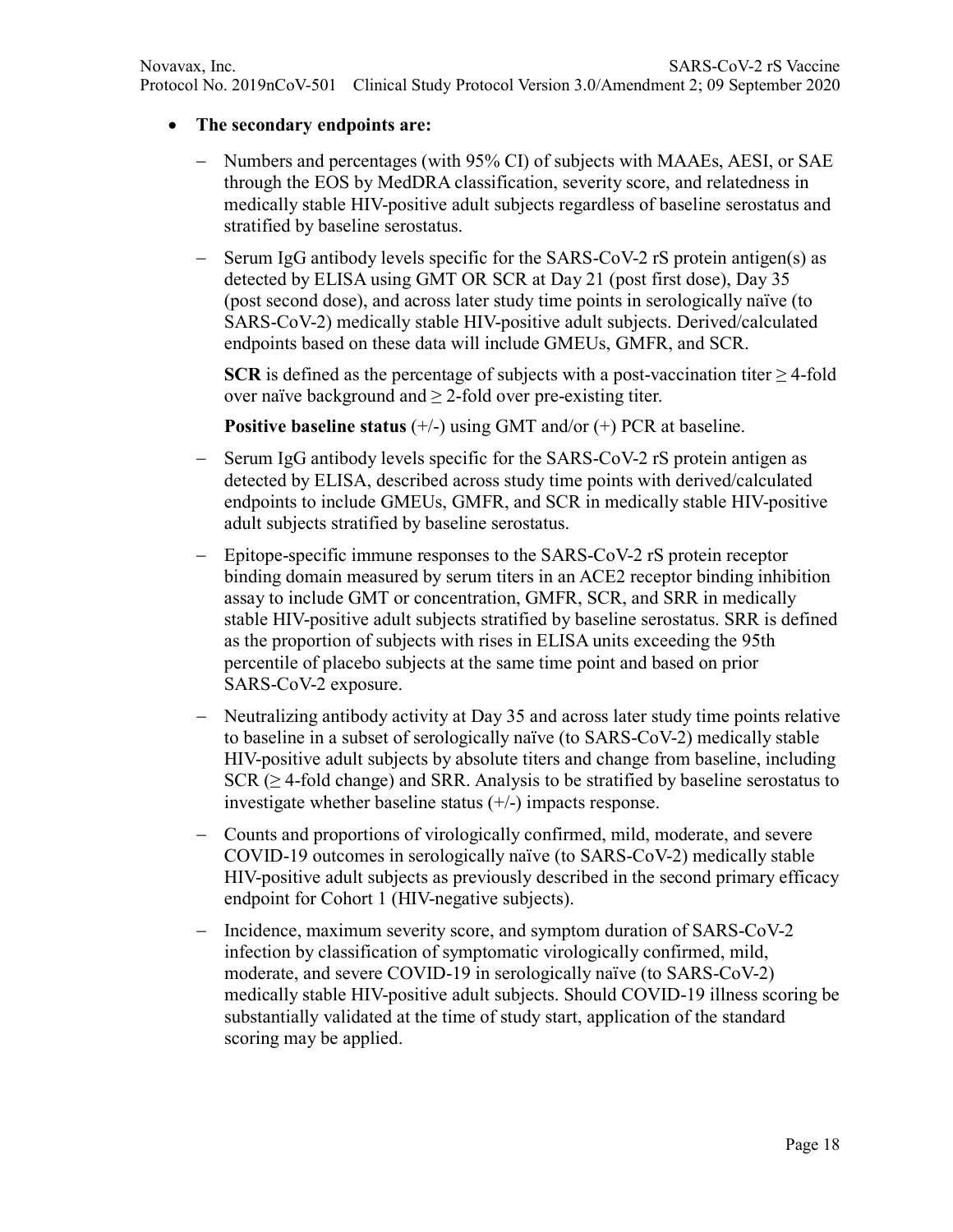- **Exploratory endpoints are:**
	- − As previously described in the first and second primary efficacy endpoints for Cohort 1 (HIV-negative subjects) in medically stable HIV-positive adult subjects but applied to baseline seronegative and seropositive (to SARS-CoV-2) subjects, combined and separately, and following the first or second dose.
	- − Serum IgG antibody, ACE2 receptor inhibition binding antibody, and neutralizing antibody specific for the SARS-CoV-2 virus or rS protein, described across study time points with derived/calculated endpoints to include GMEUs/titers, GMFR, and SCR at Day 21 (post first dose), Day 35 (post second dose), and across later study time points in HIV-positive and/or HIV-negative subjects, stratified by baseline serostatus; CD4+ counts and/or viral load in HIV-positive subjects.
	- − One or more SARS-CoV-2 viral antigen-specific immune responses (eg, anti-N antibodies) measured by serum titers/units in an appropriate assay to indicate an interval seroconversion at a given post-vaccination study time point. Descriptive measures will include GMT or concentration, GMFR, SCR, and SRR. SRR is defined as the proportion of subjects with rises in antibody units/titers exceeding the 95th percentile of placebo subjects at the same time point and based on prior baseline exposure.

### **STUDY DESIGN:**

This is a Phase 2a/b, randomized, observer-blinded, placebo-controlled study to evaluate the efficacy, safety, and immunogenicity of SARS-CoV-2 rS with Matrix-M1 adjuvant in healthy HIV-negative adult subjects (Cohort 1 – HIV-negative). This study will also evaluate the safety and immunogenicity of SARS-CoV-2 rS with Matrix-M1 adjuvant in medically stable HIV-positive adult subjects (Cohort 2 – HIV-positive). The study will be conducted at anticipated high COVID-19 transmission areas in South Africa expected to occur from July 2020 and onwards during the Southern Hemisphere winter and beyond.

After signing the informed consent form, subjects may be screened within a window of up to approximately 45 days. In addition, subjects must have a screening qualitative PCR for SARS-CoV-2 performed with a negative test result within 5 days prior to Day 0 vaccination in order to exclude subjects with active SARS-CoV-2 infection at the time of initial vaccination. Subjects will be asked to provide consent for the use of samples for future testing or assay development specific to SARS-CoV-2 (or related variants).

Blood samples for HIV testing of presumptive HIV-negative subjects will be collected at screening for inclusion for randomization. HIV-positive subjects will have CD4+ and HIV-1 viral load assessments to confirm that subjects do not have moderate or severe immunosuppression on treatment (see eligibility criteria); blood samples for other serology (hepatitis B and hepatitis C) will be collected at baseline but will not be used for inclusion/exclusion for randomization as a medical history will suffice; however, individuals with positive serologies (hepatitis B or hepatitis C) will not be included in the primary and secondary immunogenicity analyses. Subjects testing negative or positive for COVID-19 antibodies at baseline will have immune responses assessed/reported separately, unless otherwise specified. All screening laboratory testing will be performed at one or more central contract laboratories using common testing methodology. Safety bloods will not be collected.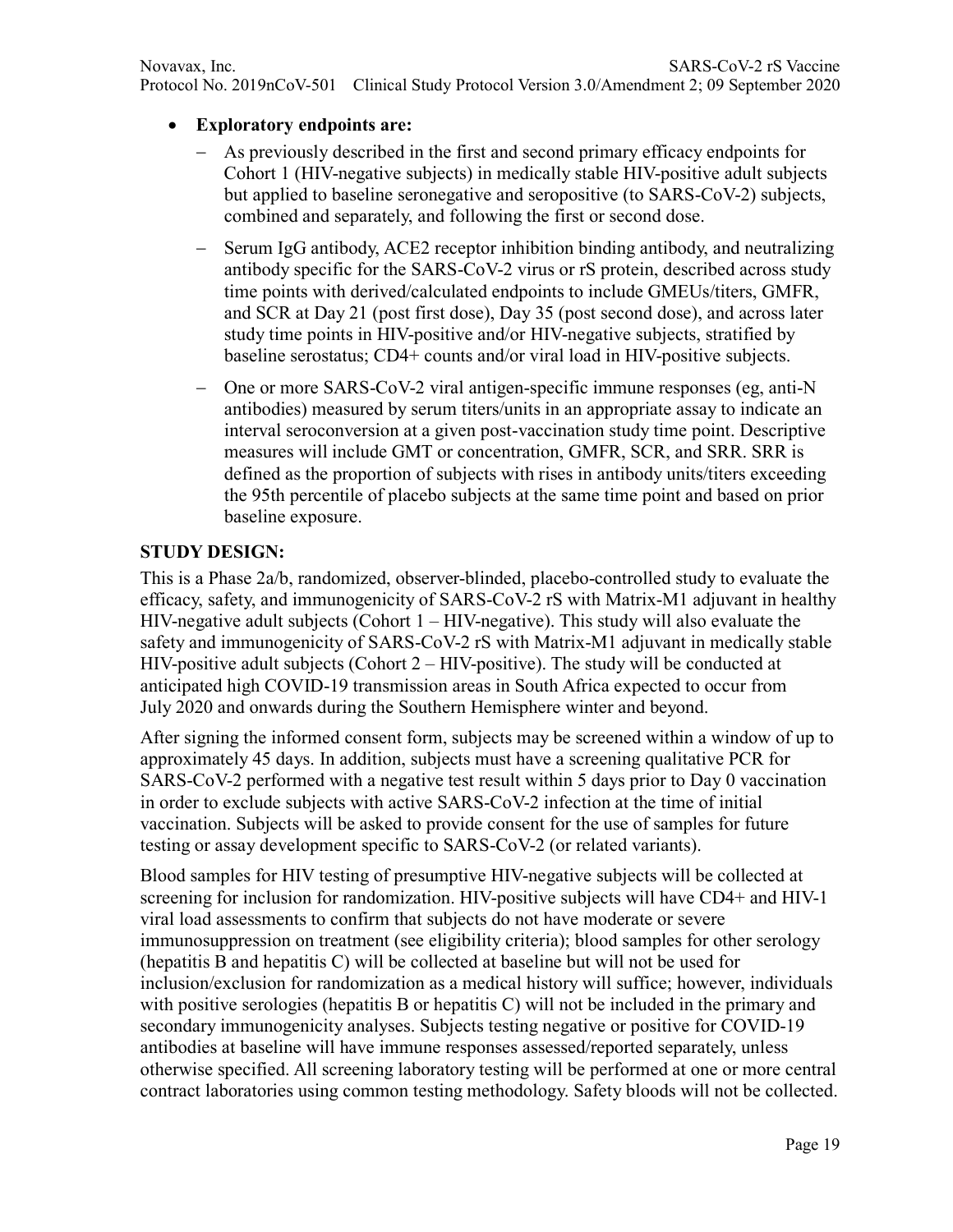Novavax, Inc. SARS-CoV-2 rS Vaccine Protocol No. 2019nCoV-501 Clinical Study Protocol Version 3.0/Amendment 2; 09 September 2020

A minimum of approximately 3,200 to a maximum of approximately 4,404 male and female adult subjects aged  $\geq 18$  to  $\leq 85$  years comprising a minimum of approximately 2,960 to a maximum of approximately 4,164 healthy HIV-negative adult subjects aged  $> 18$  to  $< 85$ years (Cohort 1 – HIV-negative) and approximately 240 medically stable HIV-positive adult subjects aged  $> 18$  to  $< 65$  years (Cohort 2 – HIV-positive) is planned for the study. For Cohort 1, an effort will be made to enrol a target of 10-25% of subjects who are  $\geq 65$  years of age. Within each cohort, subjects will be randomized in a 1:1 ratio via block randomization to receive up to 2 intramuscular (IM) injections of study vaccine (SARS-CoV-2 rS with Matrix-M1 adjuvant or placebo) as described in Table S1-3.

Cohort 1 (HIV-negative) will commence enrolment first, with vaccination starting following, and contingent on, determination of an adequate safety profile of SARS-CoV-2 rS with Matrix-M1 adjuvant through Day 35 (ie, 14 days post-second dose) in the ongoing Phase 1 portion of Protocol 2019nCoV-101 (Australia) by the global Safety Monitoring Committee (SMC) that is anticipated to be available by late July/early August 2020. Enrolment and vaccination in each cohort will be staged for the purpose of safety.

- In Cohort 1 (HIV-negative), the first 888 subjects aged  $\geq 18$  to  $\leq 65$  years (Stage 1) will be vaccinated and followed for at least 7 days after the first dose of study vaccine (Day 7). The global SMC will review unblinded safety/reactogenicity data through Day 7 to assess prespecified vaccination pause rules to allow commencement of vaccination in the remaining subjects aged  $> 18$  to  $< 85$  years (Stage 2) of Cohort 1 (HIV-negative) and to commence concurrent vaccination of the first 80 subjects (Stage 1) of Cohort 2 (HIV-positive). NOTE: subjects aged  $\geq 65$  to  $\leq 85$  years will only be enrolled during Stage 2 of Cohort 1.
- In Cohort 2 (HIV-positive), the first 80 subjects (Stage 1) will be vaccinated and followed for at least 7 days after the first dose of study vaccine (Day 7). The global SMC will review unblinded safety/reactogenicity data through Day 7 to assess prespecified vaccination pause rules to allow commencement of vaccination in the remaining 160 subjects (Stage 2) of Cohort 2 (HIV-positive).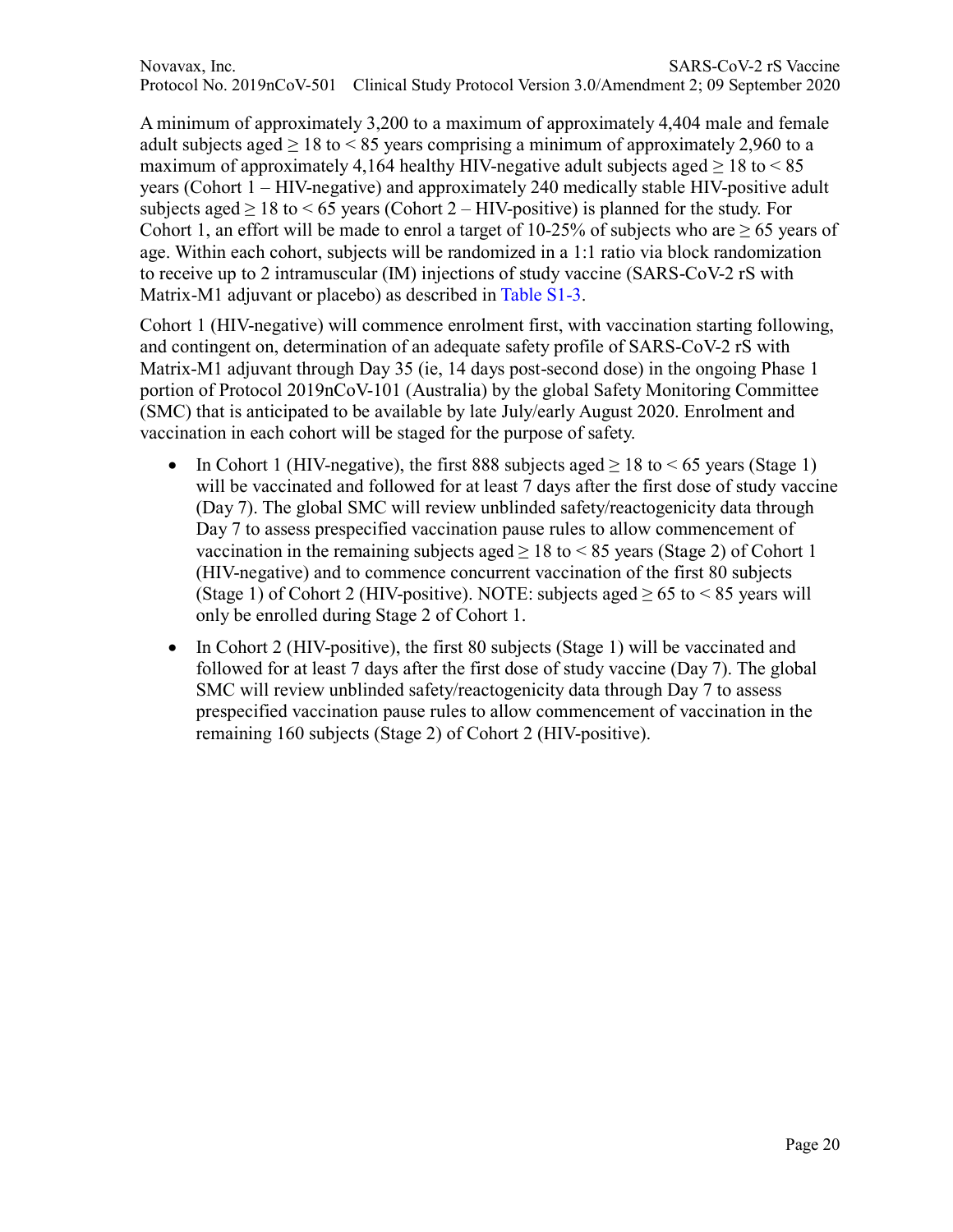| Table S1-3 | <b>Study Vaccine Groups with Maximized Immunization Plan (Based)</b> |
|------------|----------------------------------------------------------------------|
|            | on Phase 1/2 Data)                                                   |

|                                        |                            | <b>Up to 2 Vaccinations</b> |                      |                      |  |
|----------------------------------------|----------------------------|-----------------------------|----------------------|----------------------|--|
| Cohorts/                               | Number of                  | Day 0                       |                      | Day $21$             |  |
| <b>Study Vaccine Groups</b>            | <b>Randomized Subjects</b> | Stage $1^a$                 | Stage 2 <sup>a</sup> | $(+ 7 \text{ days})$ |  |
| <b>Cohort 1: HIV-negative subjects</b> |                            |                             |                      |                      |  |
| SARS-CoV-2 rS $(5 \mu g)$ + Matrix-M1  | $N = 1480 - 2082^b$        | 444                         | 1036-1638            | 1480-1638            |  |
| adjuvant $(50 \mu g)$                  |                            |                             |                      |                      |  |
| Placebo                                | $N = 1480 - 2082^b$        | 444                         | 1036-1638            | 1480-1638            |  |
| <b>Cohort 2: HIV-positive subjects</b> |                            |                             |                      |                      |  |
| SARS-CoV-2 rS $(5 \mu g)$ + Matrix-M1  | $N = 120$                  | 40 <sup>c</sup>             | 80                   | 120                  |  |
| adjuvant $(50 \mu g)$                  |                            |                             |                      |                      |  |
| Placebo                                | $N = 120$                  | 40 <sup>c</sup>             | 80                   | 120                  |  |

Abbreviations: HIV = human immunodeficiency virus; SMC = Safety Monitoring Committee; US = United States.

a Vaccination of each cohort will be divided into 2 stages for purposes of safety. Stage 1 of each cohort will first vaccinate approximately 888 subjects aged 18 to < 65 years. The SMC will review safety data through Day 7 in Stage 1 of Cohort 1 to determine progression to Stage 2 of Cohort 1, which will vaccinate the remaining subjects aged 18 to < 85 years in Cohort 1. NOTE: subjects aged ≥ 65 to < 85 years will only be enrolled during Stage 2 of Cohort 1.

<sup>b</sup> A maximum of approximately 2,082 subjects per vaccine group in Cohort 1 may be enrolled (ie, up to a total of 4,164 subjects in Cohort 1).

<sup>c</sup> Stage 1 enrolment for Cohort 2 will begin concurrently with Stage 2 enrolment of Cohort 1.

The study will consist of a screening period (Days −45 to 0); vaccination days (up to 2; Days 0 and 21); outpatient study visits on Days 0, 21 (+ 7 days), and 35 (+ 7 days); at 3 and 6 months  $(\pm 15$  days) after the last vaccination; and an EOS telephone call at 12 months  $(\pm 15$  days) after the last vaccination. The duration of the study, excluding screening, is approximately 12 months after the last vaccination (386 days for 2 vaccinations). At the completion of the study, subjects receiving placebo will have the option of receiving SARS-CoV-2 rS with Matrix-M1 adjuvant if acceptable safety and vaccine efficacy (VE) have been demonstrated.

A global SMC was convened to oversee the safety of the ongoing Phase 1/2 study (Protocol 2019nCoV-101) and will oversee one or more additional studies across the SARS-CoV-2 rS vaccine program. The global SMC will be asked to provide oversight for the current study. A senior South African scientist will be asked to join the global SMC for purposes of oversight of this study. A separate SMC may be convened for this study in case the global SMC is unavailable. In either case, the designated SMC will monitor the safety of subjects in the study and will follow an SMC charter. The SMC will review unblinded safety and reactogenicity data through Day 7 of Stage 1 of each cohort to assess vaccination pause rules to allow advancement from Stage 1 vaccination to Stage 2 vaccination as previously described. The SMC will convene to perform safety reviews on a scheduled basis; for immediate concerns regarding safety observations during this study; and as needed.

Due to the ongoing pandemic, recent national regulatory and local Institutional Review Board and public health guidance will be applied at the site locations regarding alternations in the ability of study subjects to attend an investigational site for protocol-specified visits, with the site's investigator being allowed to conduct safety assessments (eg, telephone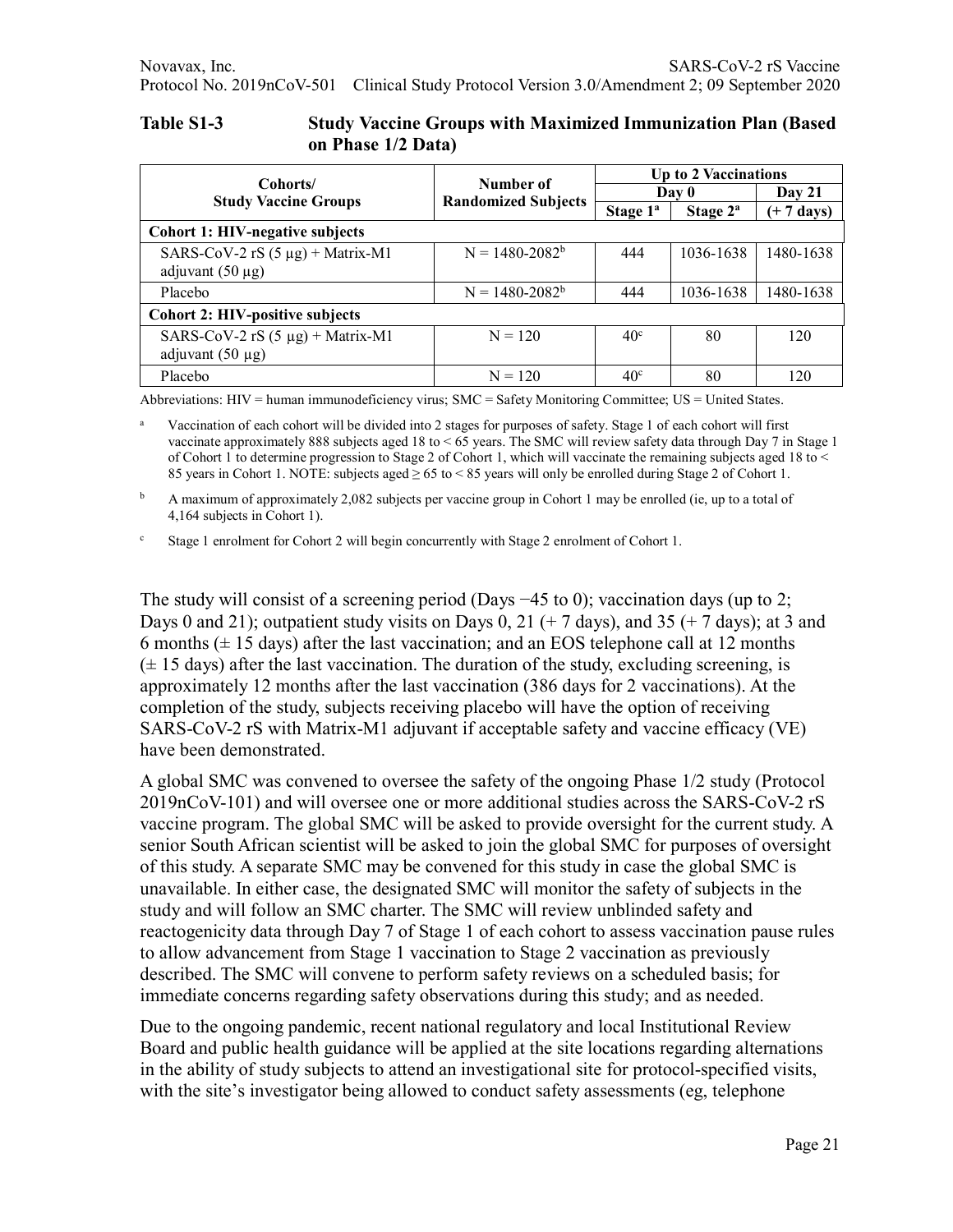contact, alternative location for assessment, including local laboratories or imaging centers) when necessary and feasible, as long as such visits are sufficient to assure the safety of study subjects. Serum samples may be drawn using local phlebotomy services, home health, or other modalities if site visits cannot occur. Vaccination visits must have adequate oversight for issues associated with immediate severe reactions but may need to occur outside of the clinical site depending on the pandemic situation (eg, home vaccinations).

### **Vaccination Pause Rules:**

Vaccination pause rules based on reactogenicity, AEs, and SAEs related to study participation will be in place to monitor subject safety during the study and govern advancement from Stage 1 to Stage 2 vaccination in each cohort based on assessment by the SMC.

AEs meeting any one of the following criteria will result in a hold being placed on subsequent vaccinations pending further review by the SMC and the sponsor:

- The occurrence of 2 or more related SAEs (final assessment by the sponsor per United States Food and Drug Administration Center for Biologics Evaluation and Research Guidance) in a given MedDRA system organ class within the first 7 days (Day 7) following Stage 1 vaccination in each cohort.
- Any toxicity grade 3 (severe) solicited (local or systemic) single AE term occurring in  $\geq$  10% of subjects in the SARS-CoV-2 rS group within the first 7 days (Day 7) following Stage 1 vaccination in each cohort.
- Any grade 3 (severe) unsolicited single AE preferred term for which the investigator assesses as related that occurs in  $\geq$  5% of subjects in the SARS-CoV-2 rS group, within the first 7 days (Day 7) following Stage 1 vaccination in each cohort.

The sponsor, along with medical monitor, may request an SMC review for any safety concerns that may arise in the study, even if they are not associated with any specific pause rule.

# **STUDY POPULATION:**

### **Inclusion Criteria:**

Each subject must meet all of the following criteria to be enrolled in this study:

- 1. Adult male or female aged  $> 18$  to  $< 65$  years at screening for Cohorts 1 and 2, and adult male or female aged  $\geq 65$  to  $\leq 85$  years at screening for Cohort 1 only.
- 2. The subject has a body mass index of 17 to 40 kg/m<sup>2</sup>, inclusive, at screening.
- 3. Willing and able to give informed consent prior to study enrolment and comply with study procedures, including potential home visits for COVID-19 follow-up.
- 4. Female subjects of childbearing potential (defined as any female who has experienced menarche and who is NOT surgically sterile [ie, hysterectomy, bilateral tubal ligation, or bilateral oophorectomy] or postmenopausal [defined as amenorrhea at least 12 consecutive months or documented plasma follicle-stimulating hormone level  $\geq$  40 mIU/mL]) must agree to be heterosexually inactive from at least 21 days prior to enrolment and through 6 months after the last vaccination OR agree to consistently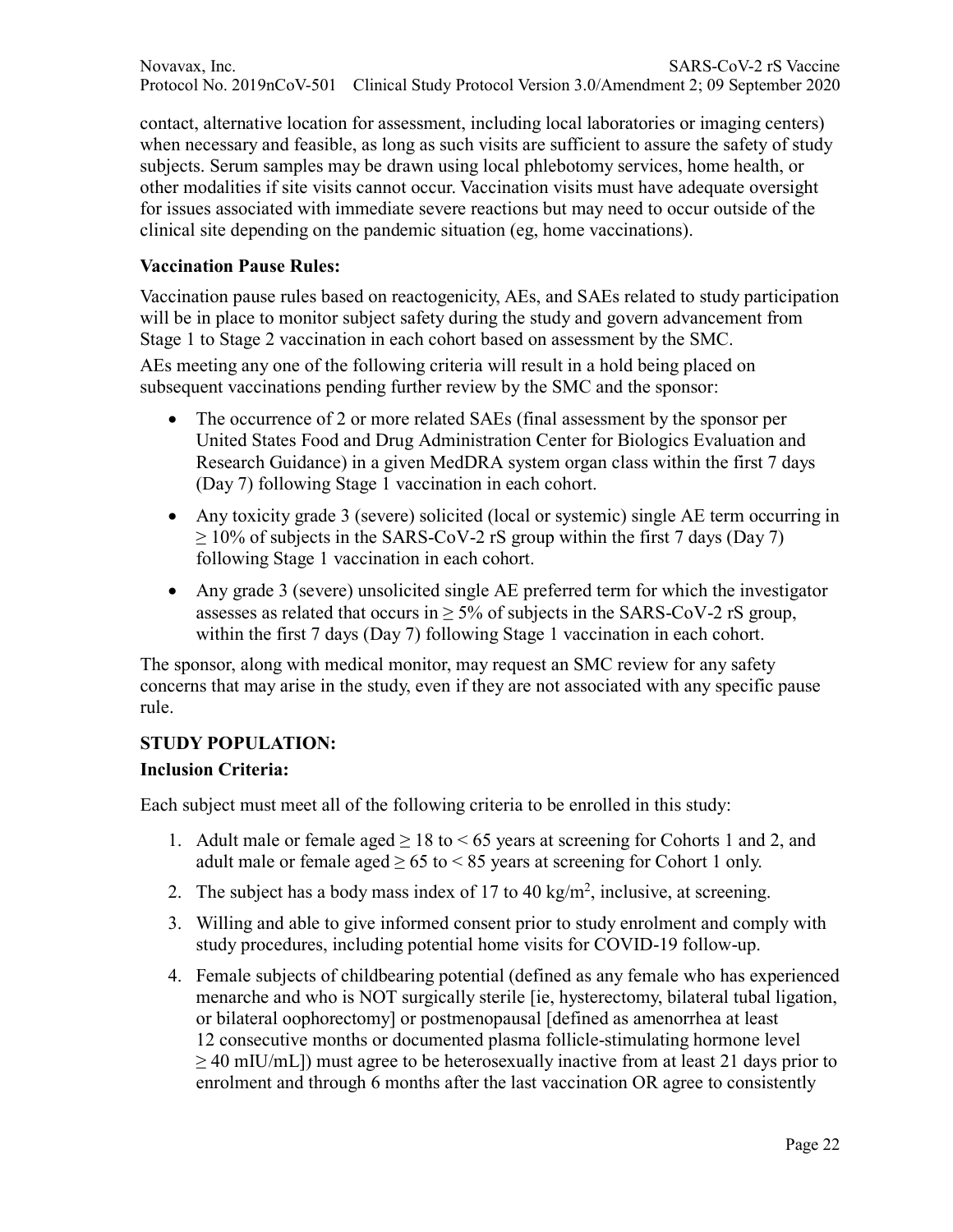use any of the following methods of contraception from at least 21 days prior to enrolment and through 6 months after the last vaccination:

- a. Condoms (male or female) with spermicide (if acceptable in country)
- b. Diaphragm with spermicide
- c. Cervical cap with spermicide
- d. Intrauterine device
- e. Oral or patch contraceptives
- f. Norplant®, Depo-Provera®, or other in country regulatory-approved contraceptive method that is designed to protect against pregnancy
- g. Abstinence, as a form of contraception, is acceptable if in line with the subject's lifestyle

**NOTE**: Periodic abstinence (eg, calendar, ovulation, symptothermal, post-ovulation methods) and withdrawal are not acceptable methods of contraception. These procedures and laboratory test results must be confirmed by physical examination, by subject recall of specific date and hospital/facility of procedure, or by medical documentation of said procedure.

#### **HIV-negative subjects only (Cohort 1):**

- 5. Documentation of HIV-negative test result by HIV test assay approved in South Africa and performed at a central laboratory.
- 6. Healthy at screening. Healthy status will be determined by the investigator based on medical history, vital sign measurements, and physical examination at screening.

### **HIV-positive subjects only (Cohort 2):**

- 7. Receiving highly active antiretroviral therapy (HAART) and he/she has been using the same regimen within at least 8 weeks before screening. Changes in antiretroviral dosage within 8 weeks prior to entering the study are permitted. In addition, the exchange of pharmacological formulation (eg, the conventional formulation for combination formulations) is allowed.
- 8. Medically stable at screening, as determined by the investigator (based on review of health status, vital signs, medical history, and targeted physical examination). Vital signs must be within normal ranges prior to the first vaccination. Subjects must have been completely **free of opportunistic infections in the 1 year prior to the first study vaccination** (opportunistic infections include but are not limited to: active pulmonary or extrapulmonary tuberculosis; candidiasis of bronchi, trachea, esophagus, or lungs; invasive cervical cancer; coccidioidomycosis; cryptococcosis; chronic intestinal cryptosporidiosis; cytomegalovirus diseases; HIV-related encephalopathy; herpes simplex related-chronic ulcers (>1 month duration), bronchitis, pneumonitis, or esophagitis; histoplasmosis; chronic intestinal isosporiasis; Kaposi's sarcoma; lymphoma; Mycobacterium avium complex or Mycobacterium kansasii or other Mycobacterium; Pneumocystis carinii pneumonia;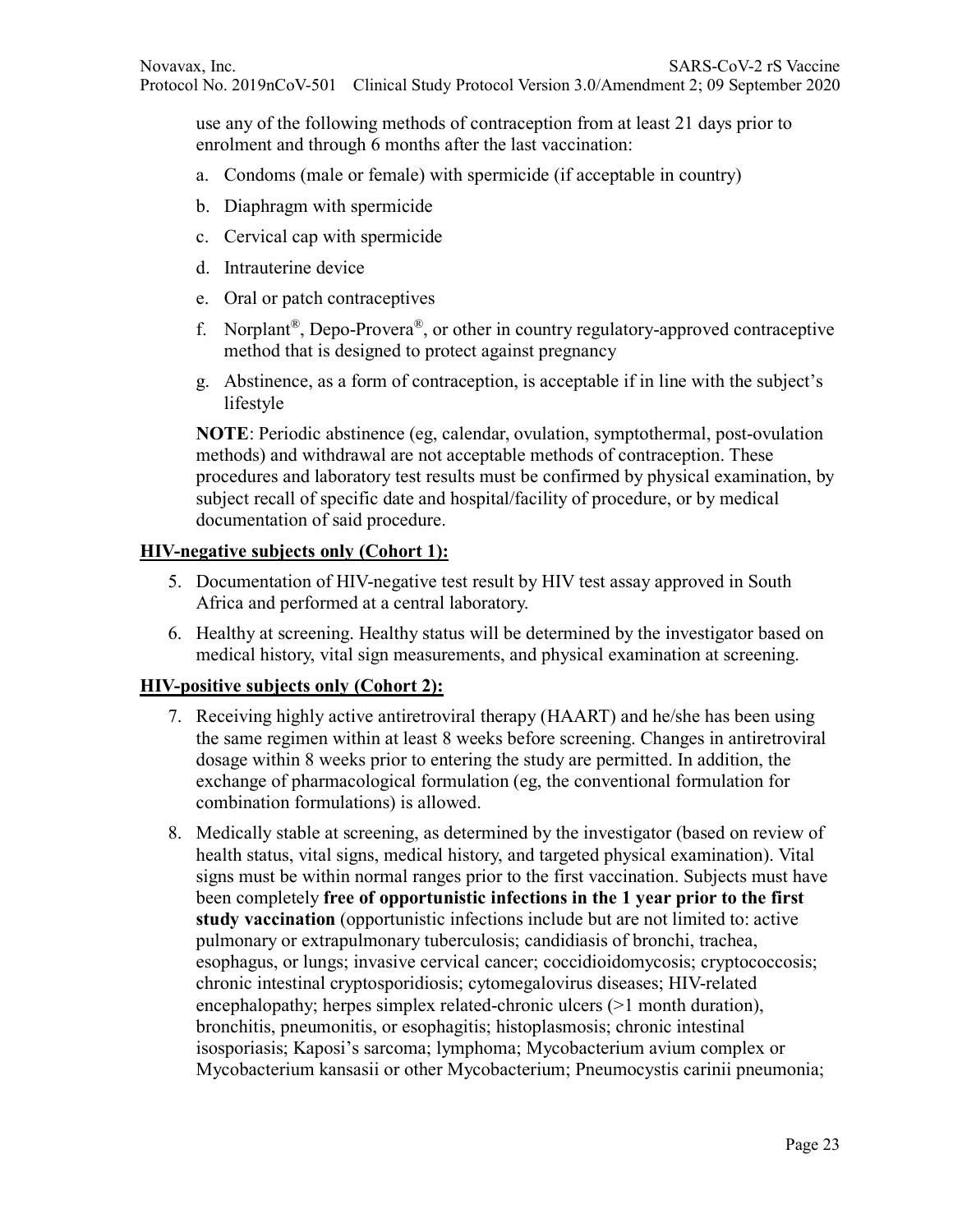recurrent pneumonia, progressive multifocal leukoencephalopathy; Salmonella septicemia; toxoplasmosis of brain; or wasting syndrome due to HIV).

- 9. Have a HIV-1 viral load < 1000 copies/mL within 45 days of randomization.
- 10. Documentation of HIV-positive test result by HIV test assay approved in South Africa and performed at a central laboratory.

#### **Exclusion Criteria:**

Subjects meeting any of the following criteria will be excluded from the study:

- 1. Any ongoing, symptomatic acute illness requiring medical or surgical care or chronic illness (excluding HIV in HIV-positive subjects) that required changes in medication in the past 2 months indicating that chronic illness/disease is not stable (at the discretion of the investigator). This includes any current workup of undiagnosed illness that could lead to a new condition.
- 2. Chronic disease inclusive of:
	- a. Hypertension (elevated blood pressure [BP])  $\geq$  grade 2 (systolic BP  $\geq$  160 mmHg; and/or diastolic  $BP \ge 100$  mmHg) according to the South African Hypertension Society's Practice Guidelines [Seedat 2014; Rayner 2019];

**NOTE:** Hypertension [elevated BP]  $\leq$  grade 1 (systolic BP  $\leq$  159 mmHg; diastolic  $BP \leq 99$  mmHg) according to the South African Hypertension Society's Practice Guidelines is NOT exclusionary [Seedat 2014; Rayner 2019].

- b. Congestive heart failure with a history of an acute exacerbation of any severity in the prior 2 years;
- c. Chronic obstructive pulmonary disease (COPD) with a history of an acute exacerbation of any severity in the prior 2 years;
- d. In the past 3 months, evidence of unstable coronary artery disease as manifested by cardiac interventions (eg, cardiac stent placement, coronary artery bypass graft surgery [CABG]), new cardiac medications for control of symptoms, or unstable angina;

**NOTE**: Stable coronary heart disease is NOT exclusionary.

e. Asthma requiring regular/chronic control medication (eg, short-acting beta2 agonist [SABA] > 2 days per week; or any chronic use of inhaled corticosteroids [ICS], long-acting beta2-agonist [LABA], leukotriene receptor antagonist [LTRA], or oral corticosteroids), and/or worsening of asthma symptoms in the past 3 months;

**NOTE:** Asthma not requiring regular/chronic control medication, and not requiring SABA > 2 days per week, and not demonstrating worsening of symptoms in the past 3 months, will NOT be excluded.

f. Type 1 or type 2 diabetes (adult onset) requiring insulin;

**NOTE:** Non-insulin dependent type 2 diabetes is NOT exclusionary.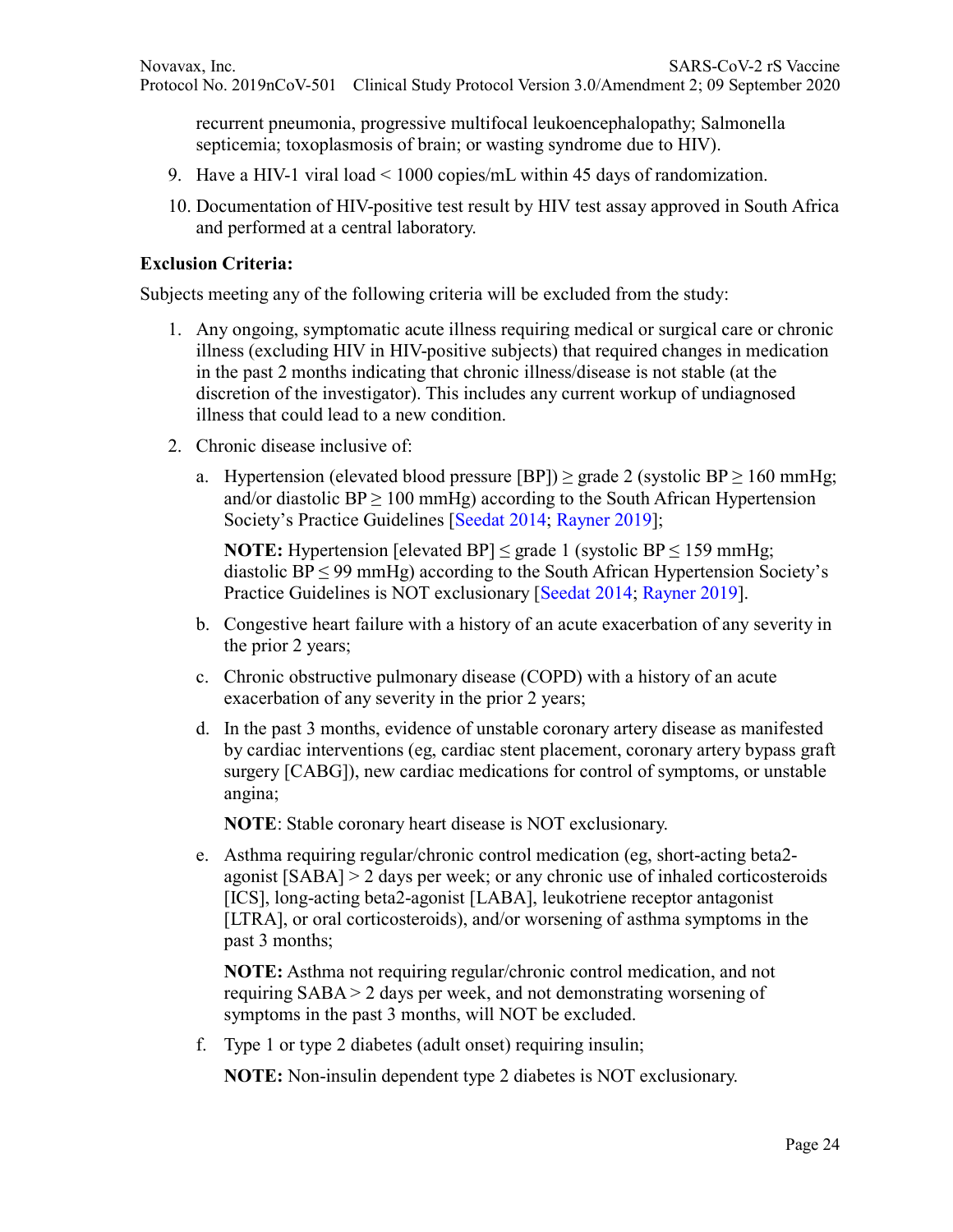- g. Chronic kidney disease/renal insufficiency;
- h. Chronic gastrointestinal and hepatic diseases; or
- i. Chronic neurological diseases (such as multiple sclerosis, dementia, transient ischemic attacks, Parkinson's disease, degenerative neurological conditions, neuropathy, or epilepsy), history of stroke within 12 months with residual symptoms, or previous neurological disorder within 12 months with residual symptoms;

**NOTE:** History of migraine or chronic headaches or nerve root compression that have been stable on treatment for the last 4 weeks are NOT exclusionary.

- 3. Participation in research involving an investigational product (drug/biologic/device) within 45 days prior to first study vaccination.
- 4. Prior receipt of investigational or approved COVID-19 vaccine at any time.
- 5. History of a diagnosis of suspected or confirmed of COVID-19.
- 6. Received influenza vaccination within 14 days prior to first study vaccination, or any other vaccine within 4 weeks prior to first study vaccination, or planned vaccination within 5 weeks after study first study vaccination.
- 7. Any autoimmune or immunodeficiency disease/condition (iatrogenic or congenital), excluding HIV in HIV-positive subjects.

**NOTE**: Stable endocrine disorders that have a confirmed autoimmune etiology (eg, thyroid, pancreatic), including stable diabetes not requiring insulin are allowed.

8. Chronic administration (defined as more than 14 continuous days) of immunosuppressant, systemic glucocorticosteroids, or other immune-modifying drugs within 90 days prior to first study vaccination, excluding HAART in HIV-positive subjects.

**NOTE**: An immunosuppressant dose of glucocorticoid is defined as a systemic dose  $\geq 10$  mg of prednisone per day or equivalent. The use of topical, inhaled, and nasal glucocorticoids will be permitted.

- 9. Received immunoglobulin, blood-derived products, or other immunosuppressant drugs within 90 days prior to first study vaccination, excluding HAART in HIV-positive subjects.
- 10. Acute respiratory and/or non-respiratory illness consistent with potential COVID-19 (see Table S1-2 for list of symptoms) concurrent or within 14 days prior to first study vaccination (medical history and/or physical examination) or documented temperature of  $> 38^{\circ}$ C during this period.

**NOTE**: This is a temporary exclusion for which the subject may be re-evaluated if they remain free from acute respiratory and/or non-respiratory illness consistent with potential COVID-19 after 14 days. Should a subject have a SARS-CoV-2 positive test, they may NOT be randomized.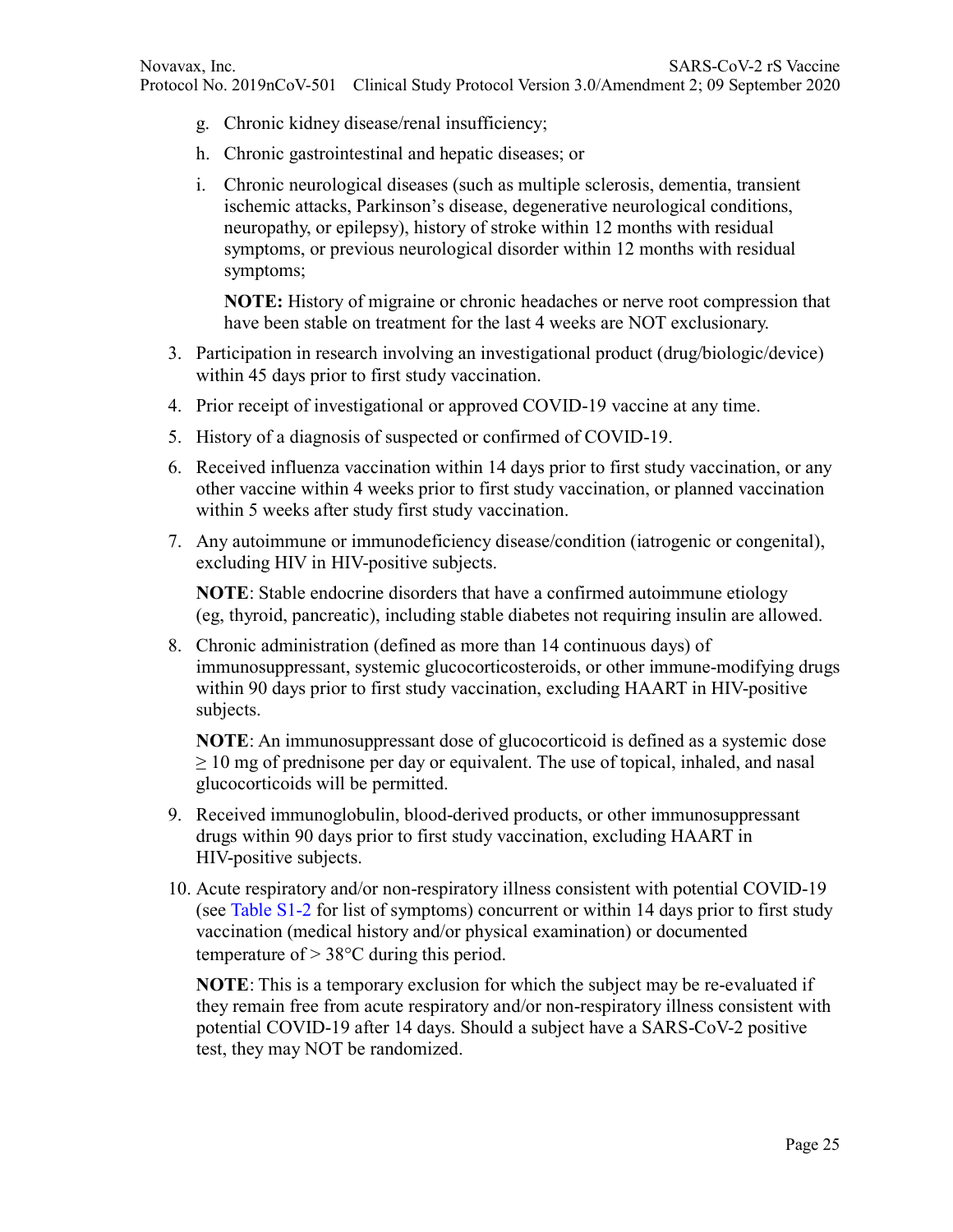11. Known disturbance of coagulation (iatrogenic or congenital).

**NOTE**: The use of low-dose aspirin  $(\leq 325 \text{ mg/day})$  as prophylaxis is acceptable in dosages consistent with local standards of care, but the use of other platelet aggregation inhibitors, thrombin inhibitors, Factor Xa inhibitors, or warfarin derivatives is exclusionary, regardless of bleeding history, because these imply treatment or prophylaxis of known cardiac or vascular disease.

- 12. Active cancer (malignancy) within 3 years prior to first study vaccination (with the exception of adequately treated non-melanomatous skin carcinoma, at the discretion of the investigator).
- 13. Any known allergies to products contained in the investigational product or latex allergy or any history of anaphylaxis in relation to any previous vaccination.
- 14. Women who are breastfeeding or who are pregnant at the time of screening or plan to become pregnant within the first 6 months of the study.
- 15. History of alcohol abuse or drug addiction within 2 years prior to the first study vaccination.
- 16. Any condition (other than HIV in HIV-positive subjects) that, in the opinion of the investigator, would pose a health risk to the subject if enrolled or could interfere with evaluation of the study vaccine or interpretation of study results (including neurologic or psychiatric conditions deemed likely to impair the quality of safety reporting).
- 17. Study team member or first-degree relative of any study team member (inclusive of sponsor, and site personnel involved in the study).

### **Other Considerations:**

Subjects meeting any of the following criteria may be delayed for subsequent vaccination:

- Respiratory symptoms in the past 3 days (ie, temperature of  $> 38$ °C, cough, sore throat, difficulty breathing). Subject may be vaccinated once all symptoms have been resolved for > 3 days, although should have tested negative for COVID-19. Out of window vaccination is allowed for this reason.
- Any acute illness (eg, gastroenteritis, migraine, urinary tract infection, injury) that is causing symptoms that could, in the opinion of the investigator, impact the assessment of reactogenicity. Subject may be vaccinated once symptoms have resolved or are stabilized for > 3 days. Out of window vaccination is allowed for this reason.
- The following therapies are prohibited:
	- − Routine (ie, non-emergent) vaccinations will NOT be allowed within 2 weeks of first study vaccination until 28 days after second study vaccination (Day 49).
	- − No chronic administration (defined as more than 14 continuous days) of any immunosuppressant medication within 3 months of first study vaccination until the last study visit (except topical, inhaled, and nasal steroids; or short-term oral steroids [course lasting ≤ 14 days]). The use of topical, inhaled, and nasal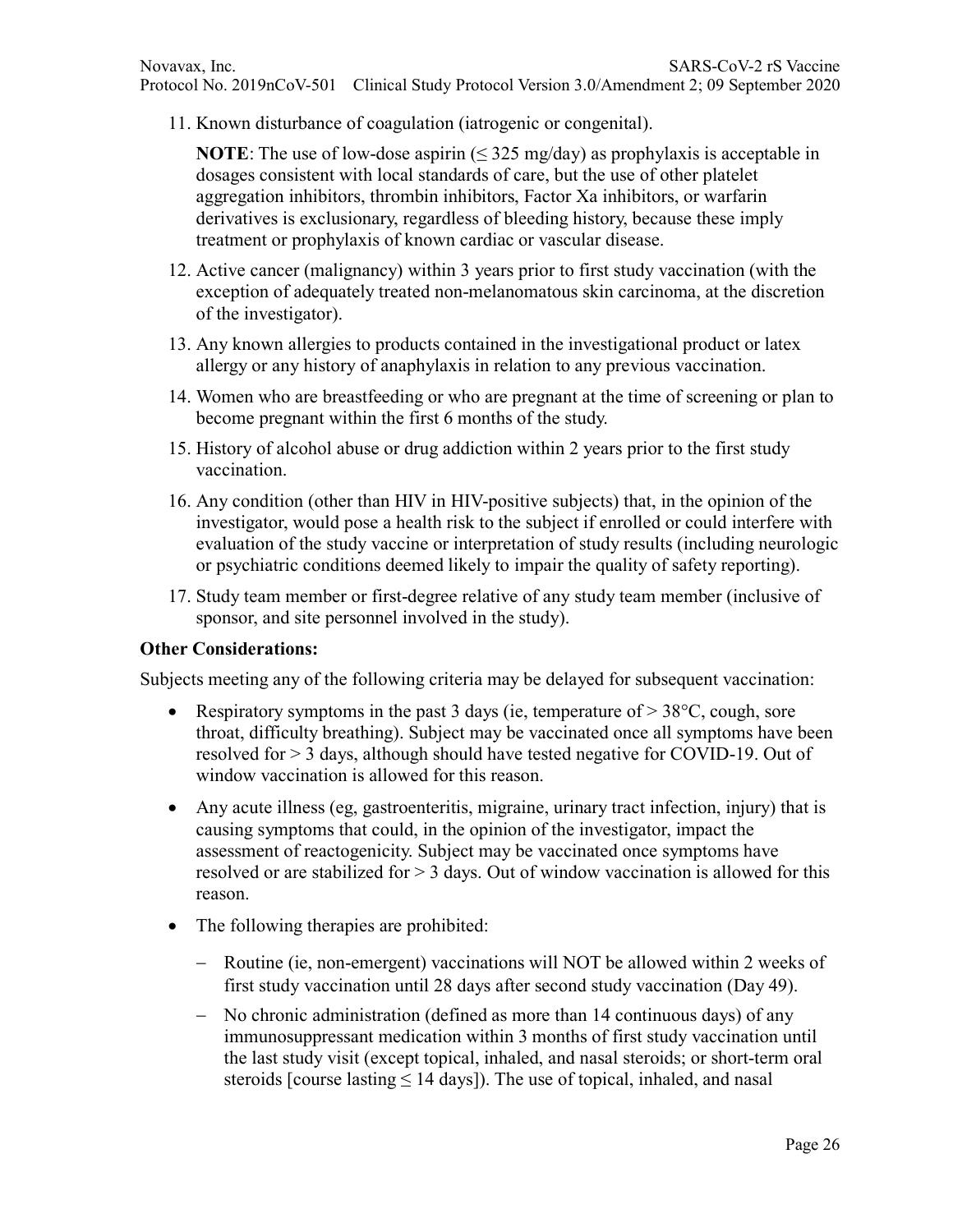glucocorticoids will be permitted if other chronic disease conditions are not exclusionary.

− No continuous use of anticoagulants, such as coumarins and related anticoagulants (ie, warfarin) or novel oral anticoagulants/anti-platelet agents. Use of  $\leq$  325 mg of aspirin per day as prophylaxis is permitted.

**NOTE:** Routine medical standards of care are permitted, including vaccines needed for emergent indications (eg, tetanus booster in response to a penetrating injury).

- Subjects having any symptoms or signs of suspected COVID-19 infection (Table S1-2) that may also be due to post-vaccination reactogenicity within 7 days of **Day 0** study vaccine dose (ie, Days 0-6 following the first dose) will NOT be required to be tested for SARS-CoV-2 PCR. However, subjects having any symptoms or signs of suspected COVID-19 infection (Table S1-2) that may also be due to postvaccination reactogenicity within 7 days of **Day 21** study vaccine dose (ie, Days 21- 27 following the second dose) will be required to be tested for SARS-CoV-2 PCR according to COVID-19 standard surveillance procedures.
- Any subject with a new positive PCR-confirmed SARS-CoV-2 infection occurring from Day 0 and prior to second study vaccination will not be removed from the study and should receive the second study vaccination but must meet health requirements before receiving the second study vaccination (see first 2 bullets in this section).

## **STUDY VACCINES:**

Study vaccinations (SARS-CoV-2 rS with Matrix-M1 adjuvant or placebo) will comprise up to 2 IM injections (Day 0 and Day 21), ideally in alternating deltoids, with the study vaccine assigned in a full dose injection volume of approximately 0.5 mL. For both Cohort 1 (HIV-negative) and Cohort 2 (HIV-positive), the dose level will be 5 µg SARS-CoV-2 rS with 50  $\mu$ g Matrix-M1 adjuvant (mixed in clinic or previously co-formulated). All vaccinations will be administered on an outpatient basis by designated site personnel in a way to maintain the blind. Any pharmacy preparation with unblinded product will require unblinded site personnel who will not otherwise be involved in the study procedures or observation of subjects.

The dose/immunization schedule to be implemented in this study is based on the totality of nonclinical data accumulated to date for SARS-CoV-2 rS with Matrix-M1 adjuvant from several animal species, including protection in severe disease mouse and nonhuman primate challenge models [Tian 2020, Guebre-Xabier 2020], immunogenicity data in mice and nonhuman primates [Tian 2020, Guebre-Xabier 2020], and data from the first clinical study of SARS-CoV-2 rS nanoparticle vaccine (Study 2019nCoV-101) [Keech 2020], as well as nonclinical and clinical data from several Novavax Matrix-M adjuvanted emerging infectious disease vaccine antigens produced using Novavax's platform nanoparticle technology in *Spodoptera frugiperda* insect cells. These data collectively suggest that a dose level of 5 µg SARS-CoV-2 rS with 50 ug Matrix-M1 adjuvant, administered in a 2-dose regimen 21 days apart, is likely to induce a strong neutralizing antibody response (Investigator's Brochure and Matrix-M safety supplement). Adaptive features will include the potential to expand the number of subjects enrolled into Cohort 1 (HIV-negative) based on the evolving national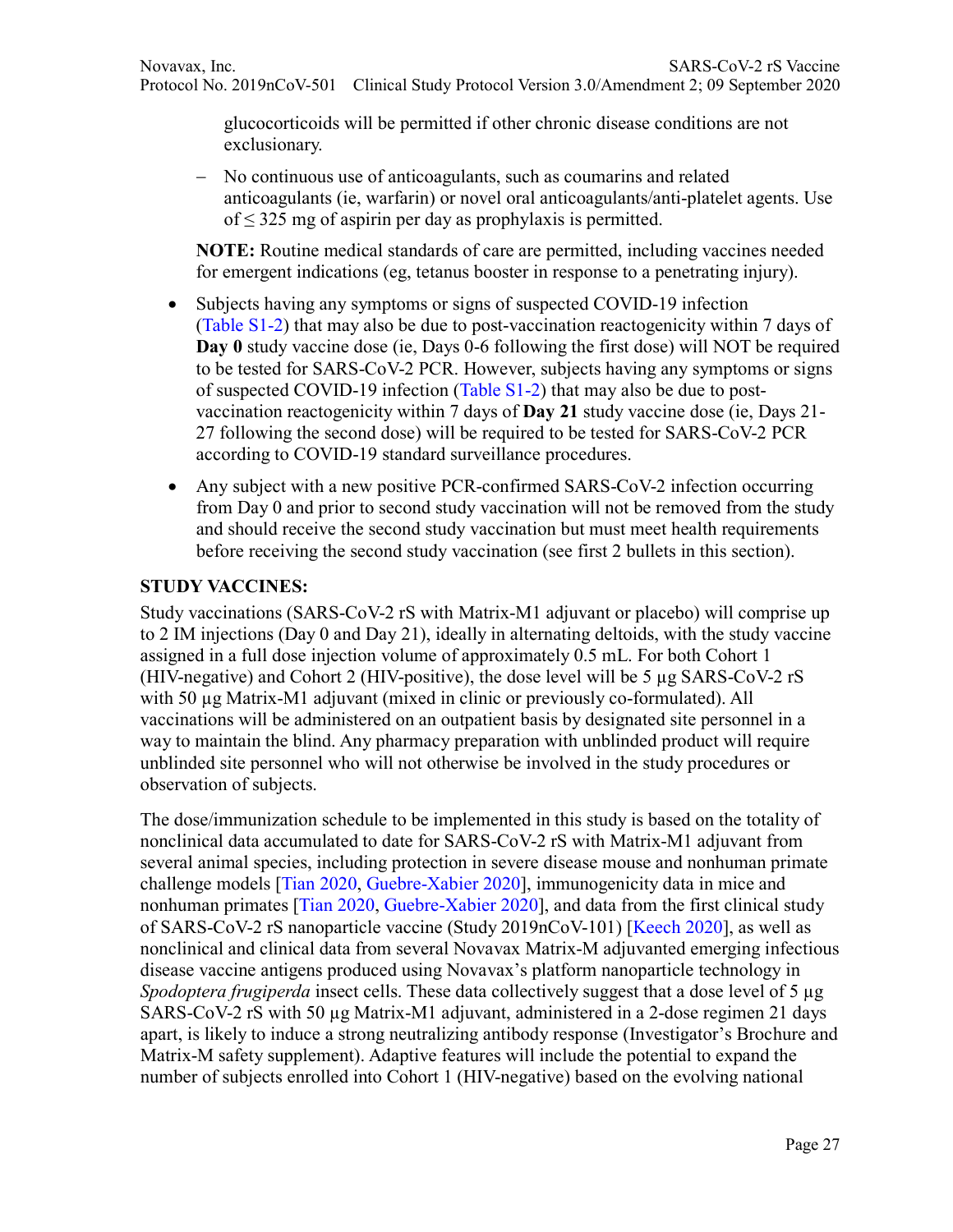COVID-19 epidemic and rates of clinically symptomatic cases, in order to accrue adequate numbers of endpoints to analyze one or both primary efficacy endpoints.

### **STUDY PROCEDURES:**

#### **Efficacy Assessments:**

### **Nasal Swabs for Virus Detection:**

Nasal swabs of the mid-turbinate and/or nasopharyngeal area for virus detection will be taken at each study visit described in the SOE (Table 3-2), and during COVID-19 Surveillance Visits (Initial and Follow-Up) triggered by symptoms of suspected COVID-19. This includes an additional screening visit within 5 days prior to study vaccination to exclude subjects recently infected with SARS-CoV-2.

#### **Pulse Oximetry:**

Blood oxygen saturation levels will be measured using a portable, study provided fingertip pulse oximeter (Massimo MightySat® Rx Fingertip Pulse Oximeter, or sponsor approved equivalent in case of unavailability) at the time points specified in the SOE (Table 3-2), both for study site-based or non-study site-based pulse oximetry assessments (eg, home-based or healthcare-based Surveillance Visit).

#### **Active and Passive Surveillance for Suspected COVID-19:**

Monitoring (active/passive surveillance) for COVID-19 endpoints will occur every 2 weeks from Day 8 through 01 December 2020 (or longer until the local epidemic is no longer deemed to be active in the judgement of the sponsor) and then every 4 weeks thereafter until EOS as described in the SOE (Table 3-2). If the national epidemic subsequently reintensifies, then more intensive active/passive surveillance may be reinstituted. The InFLUenza Patient-Reported Outcome (FLU-PRO©) questionnaire will be used to monitor suspected COVID-19 episodes occurring throughout the study.

Beginning on Day 8, subjects will enter active and passive surveillance for suspected COVID-19. Surveillance will include provision of a Study Identification (ID) Card that provides details on study participation, study site contact information, and assessment of symptoms of suspected COVID-19 using the FLU-PRO questionnaire. The Study ID Card should be presented to healthcare providers not affiliated with the study who encounter subjects with symptoms of suspected COVID-19.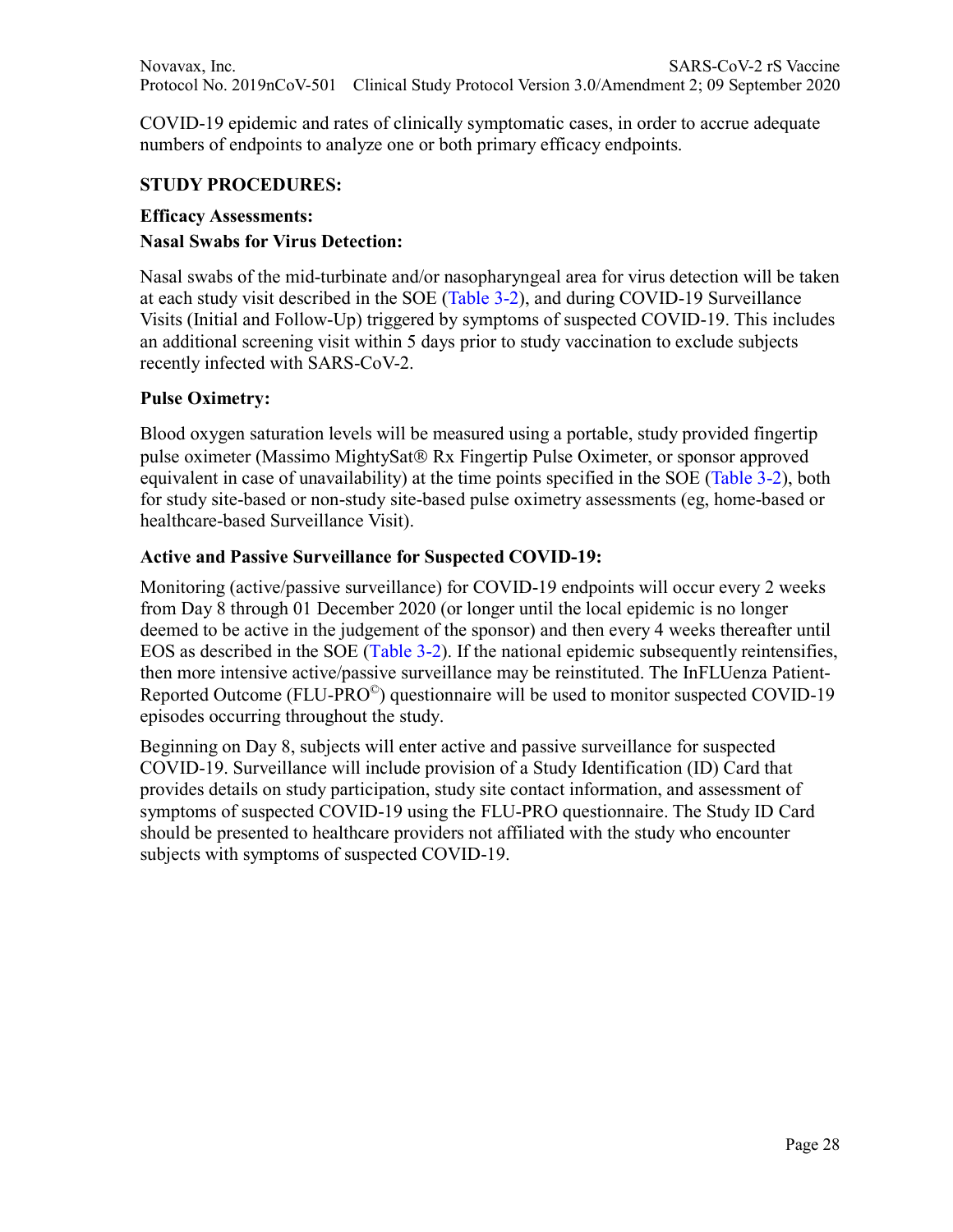- **Active surveillance** (applicable from Day 8 through EOS)
	- − Outbound calls will be made by site staff every 2 weeks from Day 8 post first vaccination to 01 December 2020 (or longer until the local epidemic is no longer deemed to be active in the judgement of the sponsor) and every 4 weeks thereafter until EOS to solicit symptoms of suspected COVID-19 using an approved script. Newly discovered symptoms of suspected COVID-19 will trigger a COVID-19 Surveillance Visit (Initial and Follow-Up) at the study site or at home for evaluation (as described in the COVID-19 Surveillance Visit). If a subject has recently had a COVID-19 Surveillance Visit, then the outbound call will serve as a follow-up to document whether symptoms of suspected COVID-19 have resolved or remain ongoing.
- **Passive surveillance** (applicable from Day 8 through EOS)
	- − Instructions to subjects to contact the study site within 24 hours for symptoms of suspected COVID-19.
	- − Weekly reminder text messages from Day 8 post first vaccination to 01 December 2020 (or longer until the local epidemic is no longer deemed to be active in the judgement of the sponsor) and every 2 weeks thereafter until EOS to remind subjects to call the study site if they develop symptoms of COVID-19 (see Table S1-2 for list of symptoms).
	- − Newly-discovered symptoms of suspected COVID-19 (see Table S1-2 for list of symptoms) will trigger a COVID-19 Surveillance Visit (Initial and Follow-Up) at the study site or at home for evaluation (as described in COVID-19 Surveillance Visit).
	- − If the initial evaluation of the symptoms of suspected COVID-19 is performed by a healthcare provider not affiliated with the study (eg, in an urgent care clinic, emergency room, outpatient clinic, ad hoc COVID-19 treatment facility, etc), he/she should notify the study staff of the subject's status as per the information provided on the Study ID Card. The study staff once notified will trigger a COVID-19 Surveillance Visit (Initial and Follow-Up).

### **Assessment of Symptoms of Suspected COVID-19:**

Respiratory and non-respiratory symptoms consistent with suspected COVID-19 will be defined for all modes of surveillance by a self-reported new onset of:

- Active surveillance
	- − Fever (defined by subjective or objective measure, regardless of use of anti-pyretic medications) **OR**
	- − ≥ 2 COVID-19 respiratory/non-respiratory symptoms consistent with suspected COVID-19 (see Table S1-2 for list of symptoms).
- Passive surveillance
	- − Self-presentation for **any** respiratory/non-respiratory symptom consistent with suspected COVID-19 (see Table S1-2 for list of symptoms).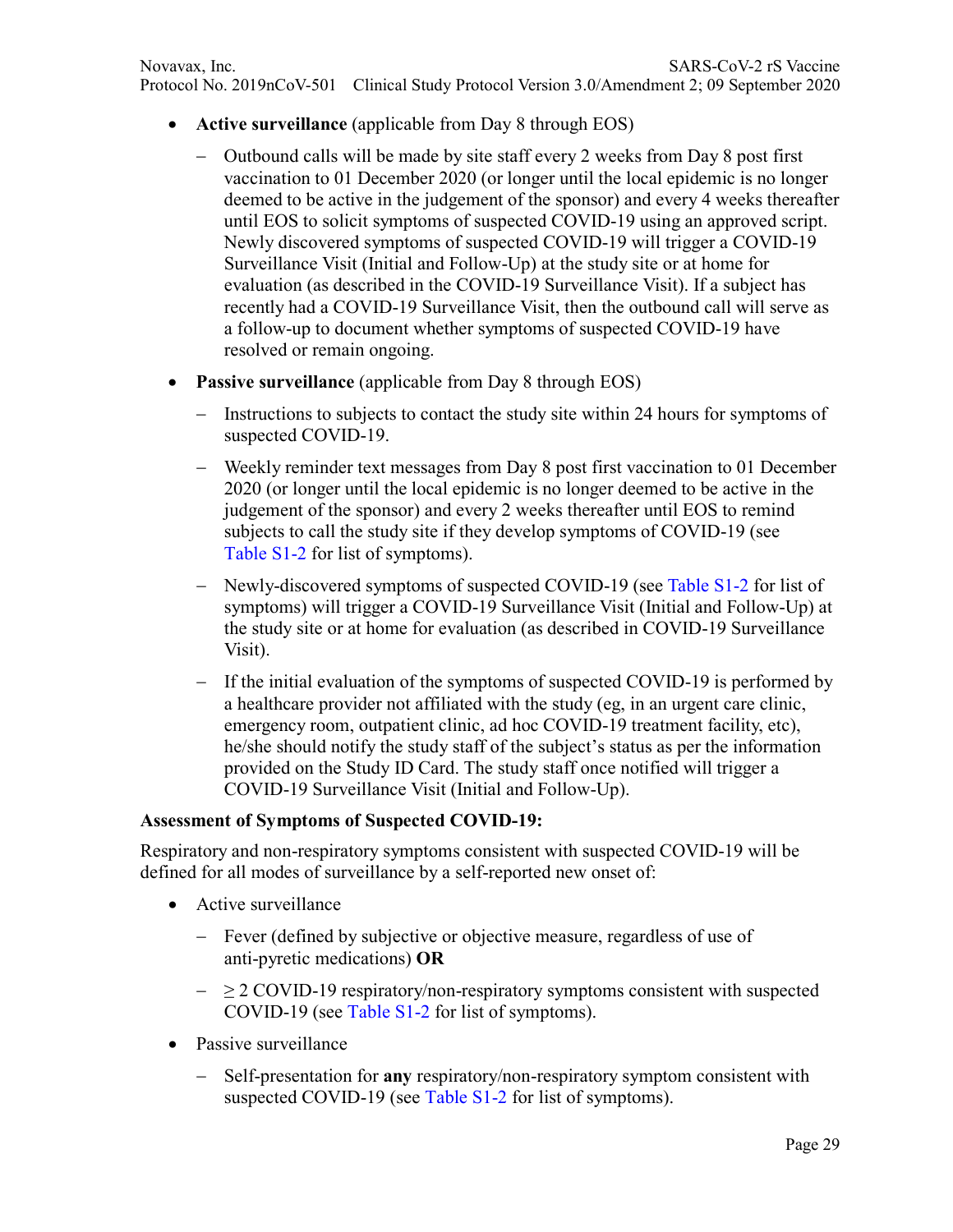EVERY episode of a "new onset" of symptoms of suspected COVID-19 will trigger a COVID-19 Surveillance Visit (Initial and Follow-Up) and will be assessed using the FLU-PRO questionnaire as described in the COVID-19 Surveillance Visit (Initial and Follow-Up).

"New onset" will require at least a preceding 7-day period free of symptoms, or with baseline symptoms, to differentiate an episode from any prior illness.

# **Severity of COVID-19 Symptoms:**

COVID-19 symptoms will be categorized as virologically confirmed, mild, moderate, or severe as described in Table S1-1.

## **COVID-19 Surveillance Visit (Initial and Follow-Up):**

Procedures to occur during site or home COVID-19 Surveillance Visit (both Initial and Follow-Up) will be triggered by symptoms of suspected COVID-19 captured by active or passive surveillance.

When a subject is determined to have a new onset of **fever OR**  $\geq$  2 **COVID-19 respiratory non-respiratory symptoms consistent with suspected COVID-19** on active surveillance OR **any COVID-19 respiratory/non-respiratory symptoms consistent with suspected COVID-19** on passive surveillance, the subject will immediately begin to assess the symptoms of suspected COVID-19 on a daily basis for 10 days using the FLU-PRO questionnaire, starting from the day of the new onset of symptoms and will be invited to return to the study clinic as soon as possible for an Initial COVID-19 Surveillance Visit (or will be seen by an outbound home visit by study staff depending on local conditions).

# **Initial COVID-19 Surveillance Visit**

An Initial COVID-19 Surveillance Visit will be performed at the study site (or home) and will occur as soon as possible within approximately **1-3 days** of new symptom onset (however, data from specimens obtained up to 14 days will be accepted). The visit will consist of the following:

- Review and confirmation of the history of suspected COVID-19 symptoms, including approximate date of onset of illness and solicitation of each symptom (see Table S1-2 for list of symptoms).
- Vital signs, including resting respiratory rate (on room air or the subject's basal level of chronic supplemental oxygen use) and pulse oximetry (using MightySat® Rx Fingertip Pulse Oximeter), will be captured as numerical values. Lung auscultation (exam) will be performed by a study physician or nurse.
- Ascertainment of any unscheduled healthcare visit by the subject (or home visit by a healthcare provider) in response to symptoms of suspected COVID-19.
- Ascertainment of new concomitant medications (especially antibiotics) or altered doses/frequencies of existing concomitant medications resulting from symptoms of suspected COVID-19.
- Collection of a specimen of upper respiratory secretions via nasal mid-turbinate swab for qualitative PCR detection of SARS-CoV-2.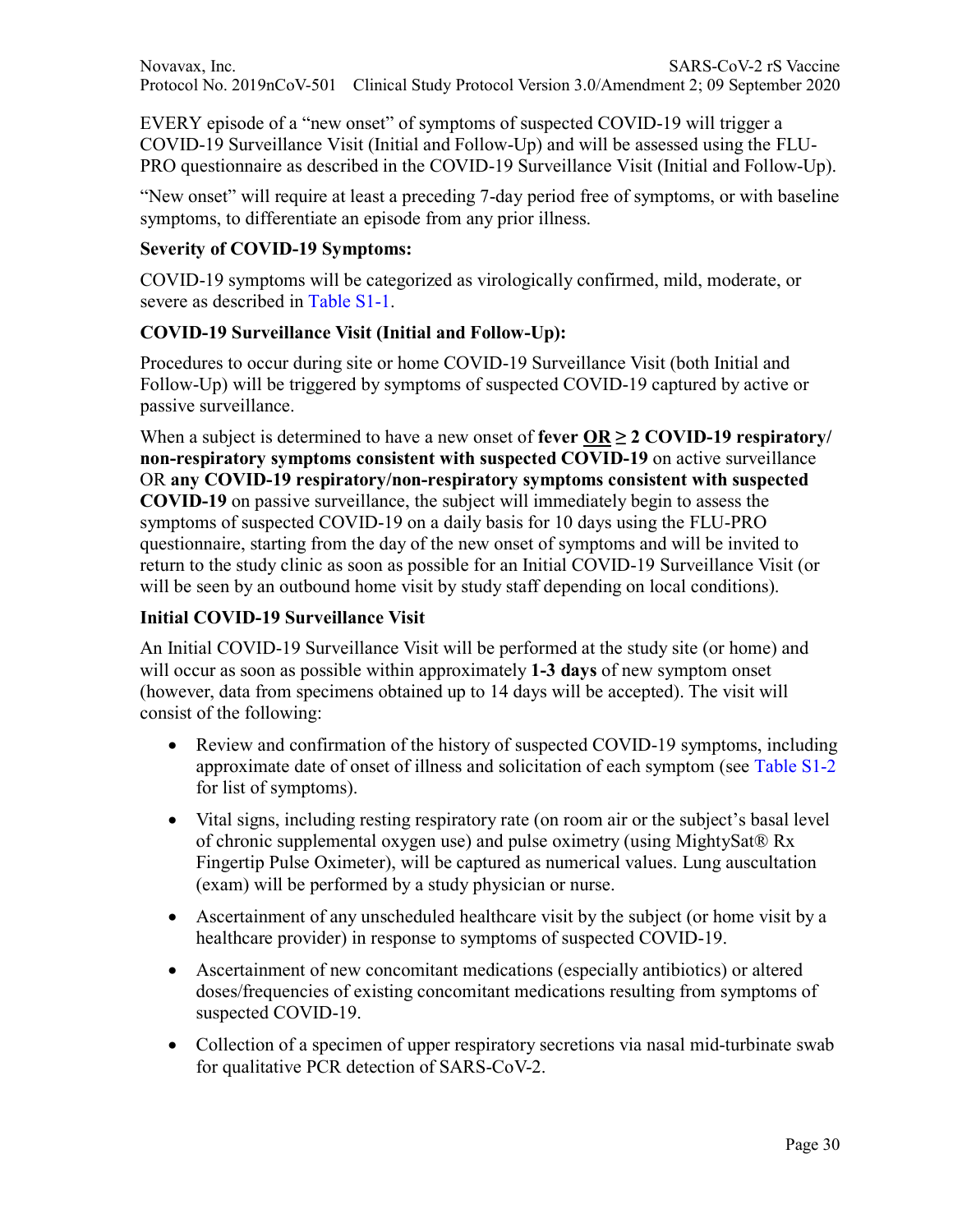If a subject is unable to come to the study site for an Initial COVID-19 Surveillance Visit due to a hospitalization, the study site staff (study physician or nurse) will make every effort to visit the subject in the hospital to perform the Initial COVID-19 Surveillance Visit assessments (ie, review of symptom history, collection of nasal swab for PCR, measurement of vital signs including pulse oximetry, lung exam, and concomitant medications).

## **Follow-Up COVID-19 Surveillance Visit**

A Follow-Up COVID-19 Surveillance Visit will occur approximately 4 (+2) days after the Initial COVID-19 Surveillance Visit to monitor for progression of disease. Every Initial COVID-19 Surveillance Visit must have a corresponding Follow-up Surveillance visit. This Follow-up COVID-19 Surveillance visit will consist of the following:

- If the nasal sample from the Initial COVID-19 Surveillance Visit tests **positive** for SARS-CoV-2 virus by qualitative PCR, the subject will NOT return to the study site for re-evaluation. Instead, the study staff will conduct the **Follow-Up COVID-19 Surveillance Visit at HOME** approximately 4 (+2) days after the Initial COVID-19 Surveillance Visit to ascertain worsening/progression of COVID-19 symptoms. This follow-up home visit by study staff (performed by a study physician or nurse) will include all of the same procedures outlined in this section, including review of symptom history, measurement of vital signs (including pulse oximetry), and lung auscultation; however, a repeat nasal mid-turbinate swab will not be obtained since the subject has already tested positive.
- If the nasal sample from the Initial COVID-19 Surveillance Visit tests **negative** for SARS-CoV-2 by qualitative PCR or the sample is inadequate for analysis, the subject will be **re-evaluated** in the clinic (or home) approximately  $4 (+ 2)$  days after the Initial COVID-19 Surveillance Visit to ascertain worsening/progression of suspected COVID-19 symptoms AND to obtain a **second** nasal mid-turbinate swab for qualitative PCR detection of SARS-CoV-2. This re-evaluation will include all of the same procedures outlined in this section, including review of symptom history, measurement of vital signs (including pulse oximetry), and lung auscultation.

If a subject is unable to come to the study site for an Follow-up COVID-19 Surveillance Visit due to a hospitalization, the study site staff (study physician or nurse) will make every effort to visit the subject in the hospital to perform the Follow-up COVID-19 Surveillance Visit assessments (ie, review of symptom history, collection of nasal swab for PCR, measurement of vital signs including pulse oximetry, lung exam, and concomitant medications).

After the Follow-Up COVID-19 Surveillance Visit, subjects will continue to receive telephone contacts approximately **every week** for ascertainment of COVID-19 symptom status until resolution of symptoms. Subsequent calls will document resolution or return to baseline of COVID-19 symptoms in order to calculate illness duration (date of symptom onset to day of symptom resolution) and will collect any additional healthcare visits, hospitalizations, and/or concomitant medications due to the suspected COVID-19. Once symptoms resolve, telephone contacts for active surveillance will return to every 2 or 4 weeks depending on the required frequency of active surveillance at that point in the study.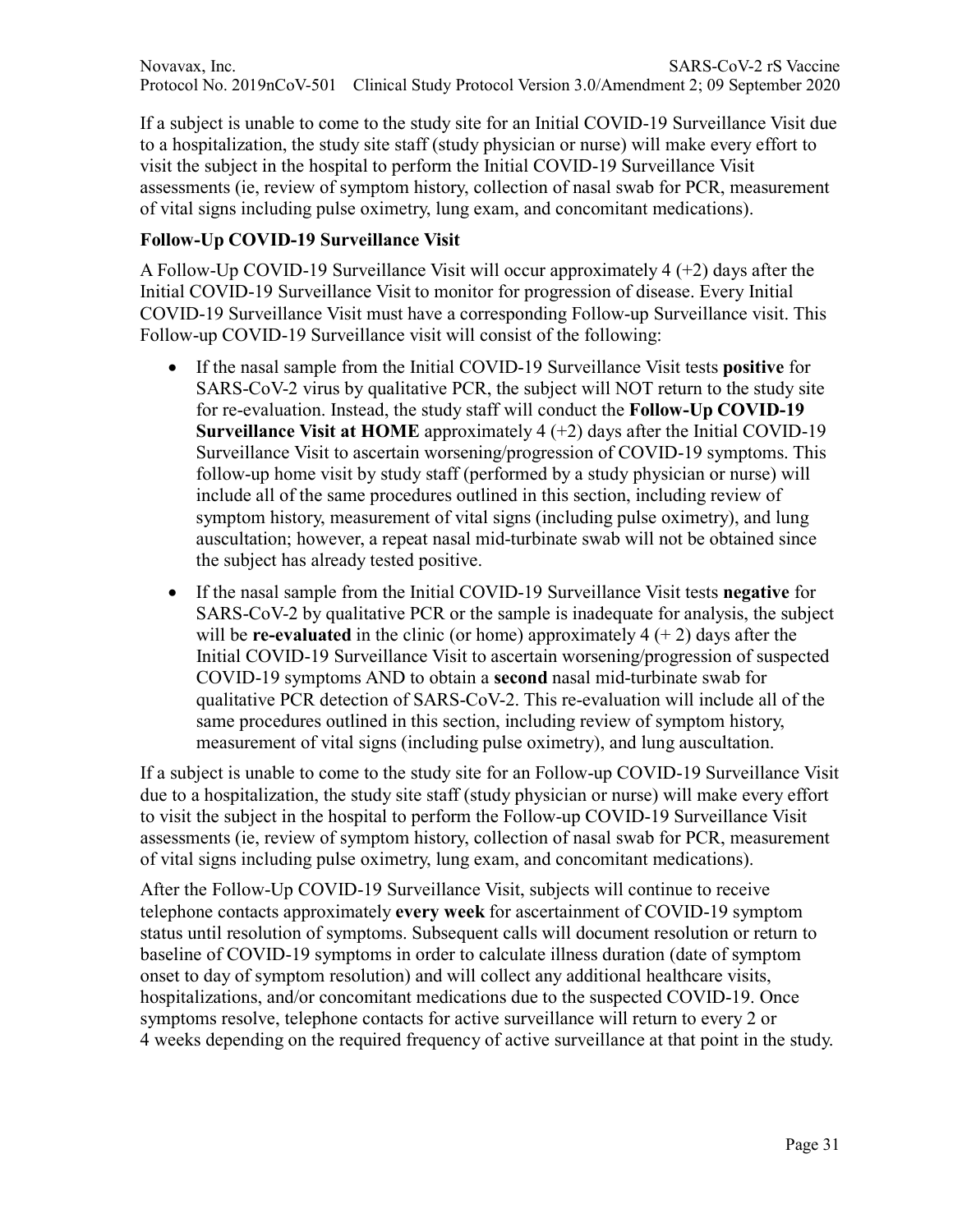EVERY episode of a "new onset" of symptoms of suspected COVID-19 will trigger a COVID-19 Surveillance Visit (Initial and Follow-Up) and subject completion of a FLU-PRO questionnaire for 10 days.

Should a subject visit an emergency room, be admitted to the hospital or a COVID-19 ward, and active/passive surveillance symptom-triggered nasal swab collection is missed, then the local public health COVID-19 diagnostic test (or COVID-19 diagnostic test performed in the healthcare setting) will be taken as a valid result.

**Importantly**, following any emergency visit or hospitalization episode for suspected COVID-19, clinical data on symptoms, vital signs, exam findings, COVID-19 and other diagnostic testing, diagnoses, and complications occurring during the suspected COVID-19 emergency room and/or hospitalization episode will be collected from available medical records on a study specific hospitalization/emergency room data collection form.

If the subject's Day 0 swab tests positive by SARS-CoV-2 PCR, then the subject should (regardless of the initial presence or absence of COVID-19 symptoms): a) begin to compete the FLU-PRO questionnaire and b) receive a single HOME visit on Day 7 to complete BOTH the Follow-Up Surveillance Visit and the Day 7 Visit procedures. If a subject tests positive by SARS-CoV-2 PCR on a swab collected at a scheduled study visit (eg, Day 7, 21, 35; and at 3 and 6 months after the last vaccination), then the subject should (regardless of the initial presence or absence of COVID-19 symptoms): a) begin to compete the FLU-PRO questionnaire and b) receive a Follow-Up Surveillance Visit at HOME approximately  $4 (+ 2)$  days later.

All surveillance nasal swab samples obtained via site staff collection will be sent to one or more designated central laboratories (eg, Clinical Laboratory Services [CLS]) using harmonized methods where a validated qualitative PCR test will be performed in near real time for detection of SARS-CoV-2.

Should a medical visit be warranted based on symptomatology and need for treatment (and allowed via local isolation guidance), such a visit may occur using telemedicine, home visitation, or clinic visit.

Subjects will be notified of positive SARS-CoV-2 results as soon as locally practicable due to requirements of self-isolation and potential transmission.

Key clinical endpoint definitions to be used are summarized below:

- **Primary infection** will be defined as the first (+) PCR regardless of symptoms in a previously seronegative subject.
- **Primary symptomatic infection** will be defined as the first (+) PCR with symptoms of COVID-19 during the previous 7 days.

Note that (+) PCR COVID-19 symptoms and events captured as efficacy endpoints will NOT be doubly recorded in the AE electronic case report form, unless a particular illness fulfils the definition of an SAE.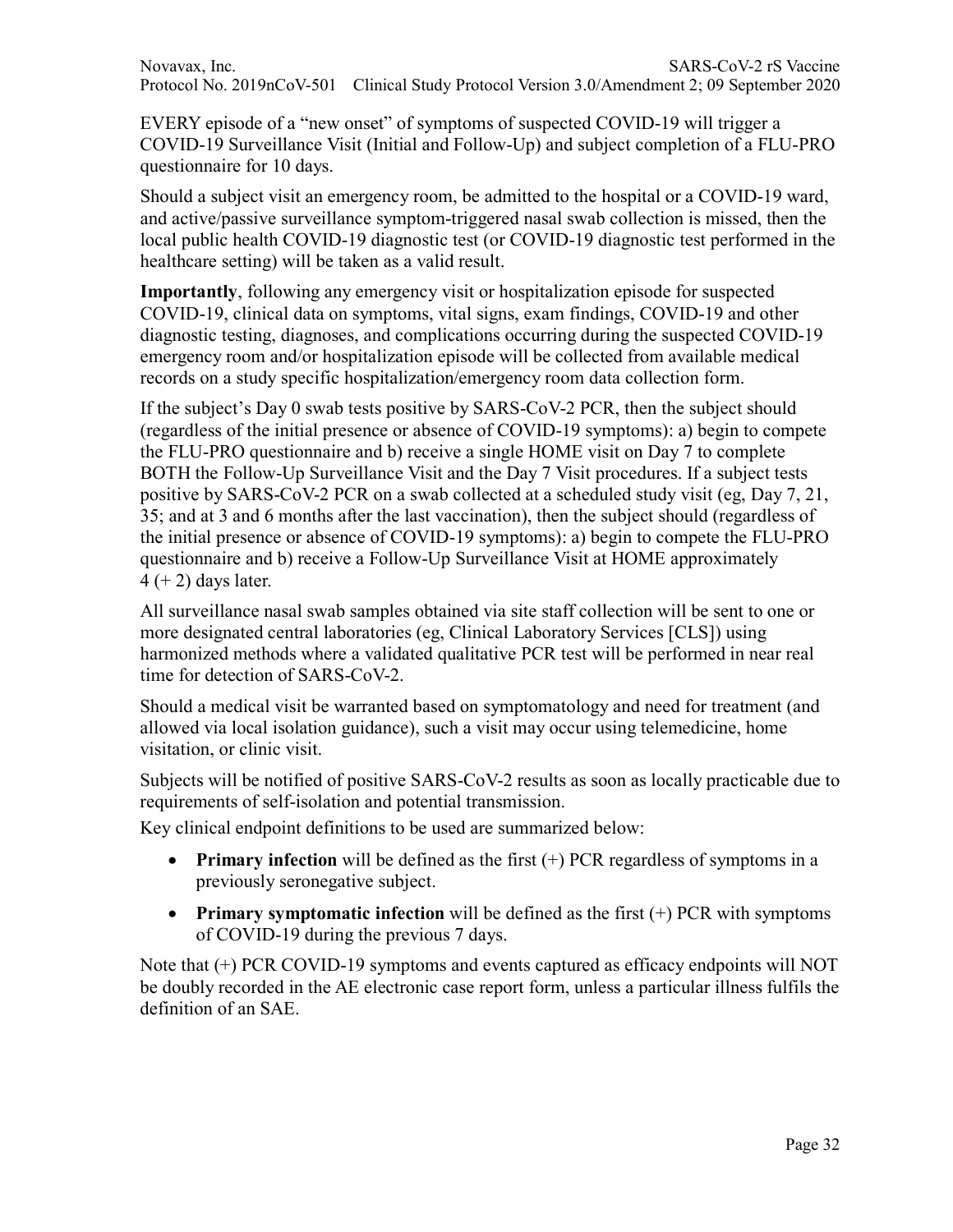# **FLU-PRO:**

The FLU-PRO is a 32-item instrument that assesses severity of symptoms of influenza and influenza-like illness across 6 body systems (nose, throat, eyes, chest/respiratory, gastrointestinal, and body/systemic), with at least 2 additional symptoms (ie, disturbances in smell and taste) added that have been associated with COVID-19. In the current study, subjects will complete the FLU-PRO daily for 10 days at home starting from the day of the new onset of symptoms. A 10-day FLU-PRO questionnaire should be completed for every episode of new onset of suspected COVID-19 symptoms. Each question is brief (sign or symptom only with severity rating). The entire questionnaire takes under 4 minutes each day to complete. FLU-PRO scoring includes total and subscale scores for symptom severity by body system. The instrument also provides data on the presence/absence of symptoms, symptom profiles, and change over time.

## **Immunogenicity Assessments:**

Blood samples for immunogenicity assessments will be collected before vaccination and at selected time points following vaccination (Table 3-2). Immune measurements (ELISA) will be conducted on serum (IgG) for SARS-CoV-2 rS protein antigen(s). Additional immunogenicity assessments specific to SARS-CoV-2 (or related variants) will include an ACE2 receptor binding inhibition assay and a neutralizing antibody assay. Serological assays may be performed to measure immune responses to 1 or more non-spike protein SARS-CoV-2 viral antigens in order to distinguish between serological responses to vaccine versus natural infection. Aliquots of all collected samples from this study may be retained for additional testing with antigens specific to SARS-CoV-2 (or related variants) for a maximum of 25 years (starting from the date at which the last subject had the last study visit), unless local rules, regulations, or guidelines require different timeframes or different procedures, in accord with subject consent.

### **Safety Assessments:**

The timing and frequency of all safety assessments are listed in the SOE (Table 3-2). Safety assessments will include monitoring and recording of solicited (local and systemic reactogenicity events) and unsolicited AEs; MAAEs; AESI; SAEs; vital sign measurements; physical examination findings; and occurrence of SARS-CoV-2 infection as measured by nasal mid-turbinate swab and using qualitative PCR following subject-reported symptoms. COVID-19 severity will be categorized as virologically confirmed, mild, moderate, or severe according to protocol-specified criteria. Recording of solicited and unsolicited AEs may be conducted by electronic data capture/reporting. Potential immune-mediated medical conditions (PIMMC) and AESI specific to potential disease enhancement for COVID-19 will also be monitored (see Section 9.4 [Appendix 4] for details).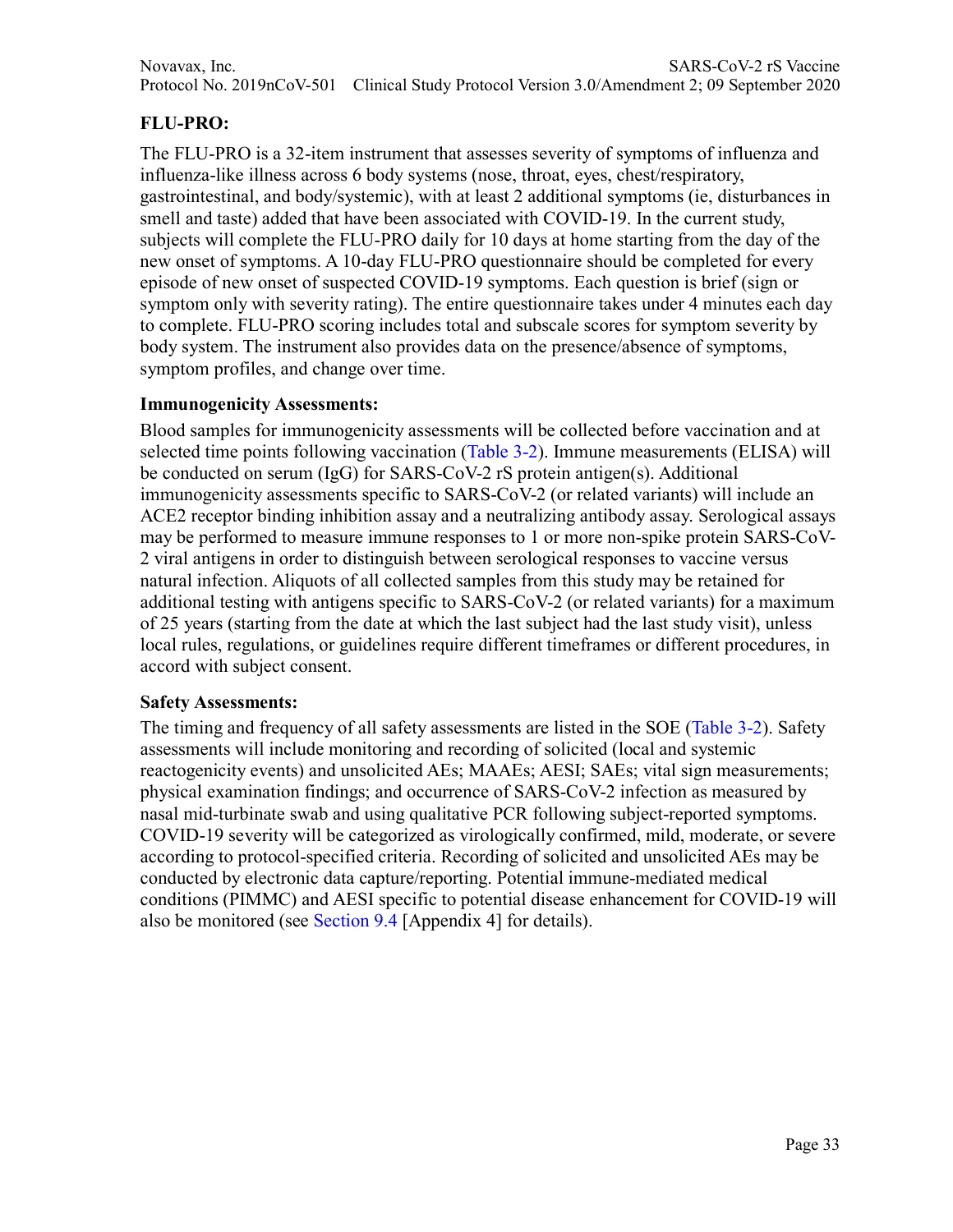### **STATISTICAL ANALYSIS PLANS: Sample Size:**

This study is designed to enroll a minimum of approximately 3,200 to a maximum of approximately 4,404 subjects divided among 2 cohorts as follows:

- Approximately 2,960 to 4,164 subjects aged  $> 18$  to  $< 85$  years in Cohort 1 (HIVnegative) that include a minimum of approximately 1,480-2,082 subjects receiving SARS-CoV-2 rS with Matrix-M1 adjuvant.
- Approximately 240 subjects aged  $\geq 18$  to  $\leq 65$  years in Cohort 2 (HIV-positive) that include a minimum of approximately 120 subjects receiving SARS-CoV-2 rS with Matrix-M1 adjuvant.

The target sample size of 1,480-2,082 actively-immunized subjects in Cohort 1 (HIVnegative) is sufficient to detect an AE rate of at least 1 in 625 subjects (ie, background rates of 0.16%) with 90% probability.

The target sample size of 120 actively-immunized subjects in Cohort 2 (HIV-positive) is sufficient to detect an AE rate of at least 1 in 53 subjects (ie, background rates of 1.9%) with 90% probability.

Power calculations were performed using the two-sided 97.5% CIs (ie, one-side alpha of  $0.0125$ ) to be conservative. Cohort 1 (HIV-negative) is designed to provide at least  $80\%$ power for each of the 2 independent primary endpoints based on the following assumptions (Table S1-4):

- 1. A symptomatic COVID-19 incident rate of 5% in the placebo group and a vaccine efficacy (VE) of 60%.
- 2. A symptomatic moderate or severe COVID-19 incident rate of 2.5% in the placebo group and a VE of 80%.
- 3. 90% evaluability rate for the per-protocol efficacy (PP-EFF) population (assuming 10% unevaluable due to attrition and/or baseline-seropositive subjects).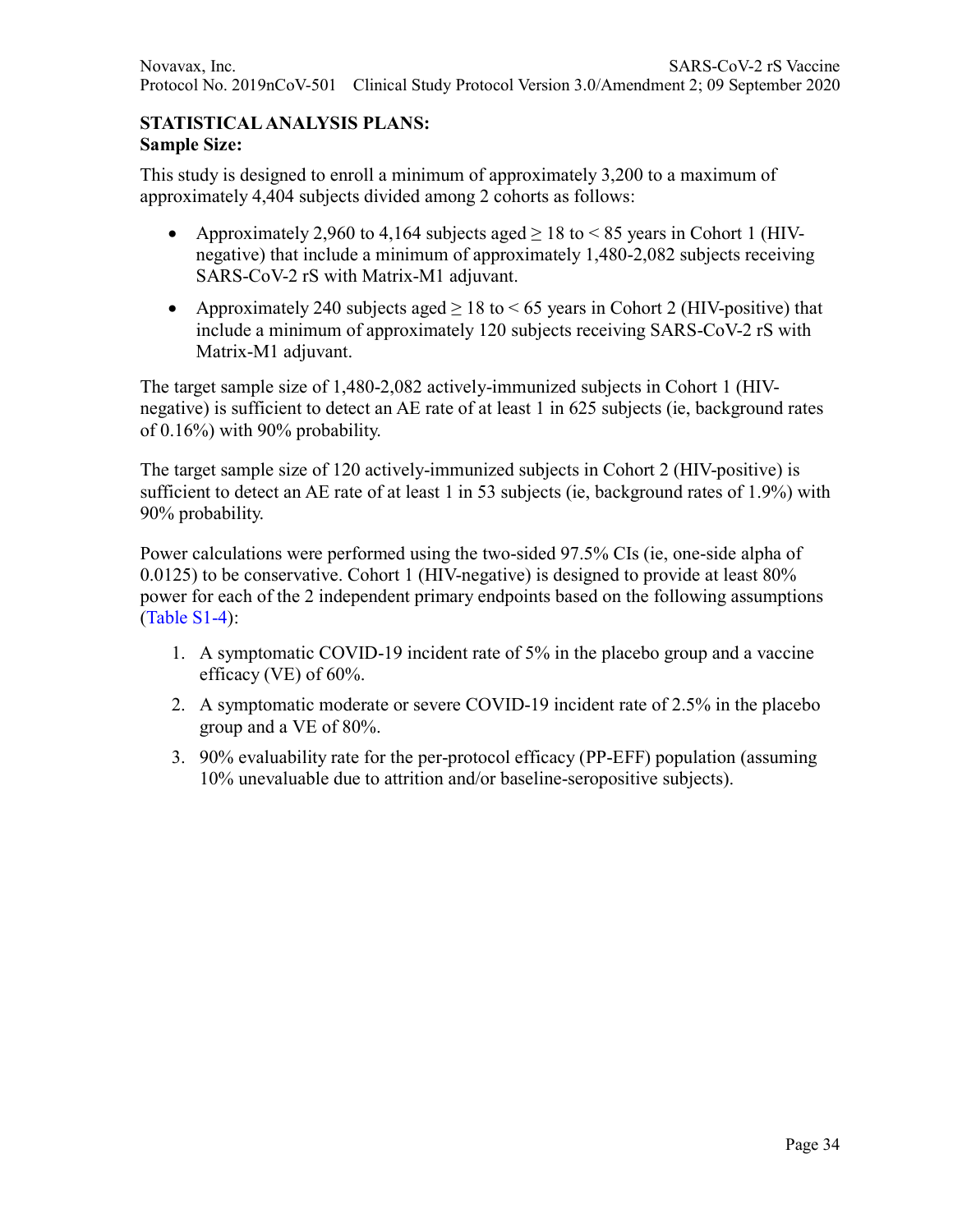| Independent                                | Placebo               | Vaccine                     | <b>LBCI</b><br><b>Success</b><br>Criteria | <b>Enrolled Sample Size</b> b |                      |                                   |  |
|--------------------------------------------|-----------------------|-----------------------------|-------------------------------------------|-------------------------------|----------------------|-----------------------------------|--|
| Primary<br><b>Endpoints<sup>a</sup></b>    | <b>Attack</b><br>Rate | <b>Efficacy</b>             |                                           | Per Group<br><b>Size</b>      | <b>Total Size</b>    | <b>Number of</b><br><b>Events</b> |  |
|                                            | 5%                    | 30%                         |                                           | 3819                          | 7638                 | 292                               |  |
|                                            | 5%                    | 40%                         |                                           | 2027                          | 4054                 | 146                               |  |
|                                            | 5%                    | 50%                         |                                           | 1219                          | 2438                 | 82                                |  |
|                                            | 5%                    | 60%                         |                                           | 792                           | 1584                 | 50                                |  |
|                                            | 5%                    | 70%                         |                                           | 541                           | 1082                 | 32                                |  |
|                                            | 5%                    | 80%                         |                                           | 383                           | 766                  | 21                                |  |
|                                            | 4.5%                  | 30%                         |                                           | 4262                          | 8524                 | 293                               |  |
|                                            | 4.5%                  | 40%                         |                                           | 2261                          | 4522                 | 147                               |  |
| Any COVID-19                               | 4.5%                  | 50%                         | $> 0\%$                                   | 1360                          | 2720                 | 83                                |  |
| Symptoms                                   | 4.5%                  | 60%                         |                                           | 883                           | 1766                 | 50                                |  |
|                                            | 4.5%                  | 70%                         |                                           | 603                           | 1206                 | 32                                |  |
|                                            | 4.5%                  | 80%                         |                                           | 428                           | 856                  | 21                                |  |
|                                            | 4.0%                  | 30%                         |                                           | 4817                          | 9634                 | 295                               |  |
|                                            | 4.0%                  | 40%                         |                                           | 2554                          | 5108                 | 147                               |  |
|                                            | 4.0%                  | 50%                         |                                           | 1536                          | 3072                 | 83                                |  |
|                                            | 4.0%                  | 60%                         |                                           | 997                           | 1994                 | 50                                |  |
|                                            | 4.0%                  | 70%                         |                                           | 681                           | 1362                 | 32                                |  |
|                                            | 4.0%                  | 80%                         |                                           | 482                           | 964                  | 21                                |  |
|                                            | 2.5%                  | 50%                         |                                           | 2487                          | 4974                 | 84                                |  |
|                                            | 2.5%                  | 60%                         |                                           | 1613                          | 3226                 | 51                                |  |
|                                            | 2.5%                  | 70%                         |                                           | 1102                          | 2204                 | 32                                |  |
| Moderate or Severe<br>COVID-19<br>Symptoms | 2.5%                  | 80%                         | $> 0\%$                                   | 779                           | 1558                 | 21                                |  |
|                                            | 2.0%                  | 50%                         |                                           | 3120                          | 6240                 | 84                                |  |
|                                            | 2.0%                  | 60%                         |                                           | 2024                          | 4048                 | 51                                |  |
|                                            | 2.0%                  | 70%                         |                                           | 1382                          | 2764                 | 32                                |  |
| 411<br>$\sim$                              | 2.0%<br>$^{\prime}$ 1 | $80\%$<br>1.7 <sub>DT</sub> | 0.1                                       | 978<br>$\overline{C}$ 1       | 1956<br>$1$ DD $EFE$ | 21<br>$1 - Co$                    |  |

**Table S1-4 Sample Size Needed for 80% Power**

Abbreviation: CI = confidence interval; LBCI = lower bound of the confidence interval; PP-EFF = per-protocol efficacy.

<sup>a</sup> Each endpoint to be tested at one-sided alpha of 0.0125 (ie, lower bound of two-sided 97.5% CI).

<sup>b</sup> Accounting for 90% evaluability rate for the PP-EFF population.

#### **Analysis Sets:**

The intent-to-treat efficacy (ITT-EFF) and immunogenicity (ITT-IMM) analysis sets will include all subjects who are randomized and receive at least 1 dose study vaccine (SARS-CoV-2 rS with Matrix-M1 adjuvant or placebo), regardless of protocol violations or missing data. The intent-to-treat (ITT) analysis set will be used as a supportive analysis population for the immunogenicity and efficacy analyses and will be analyzed according to the study vaccine group as randomized.

The safety analysis set will include all subjects who receive at least 1 dose of study vaccine (SARS-CoV-2 rS with Matrix-M1 adjuvant or placebo). Subjects in the safety analysis set will be analyzed according to the vaccine actually received.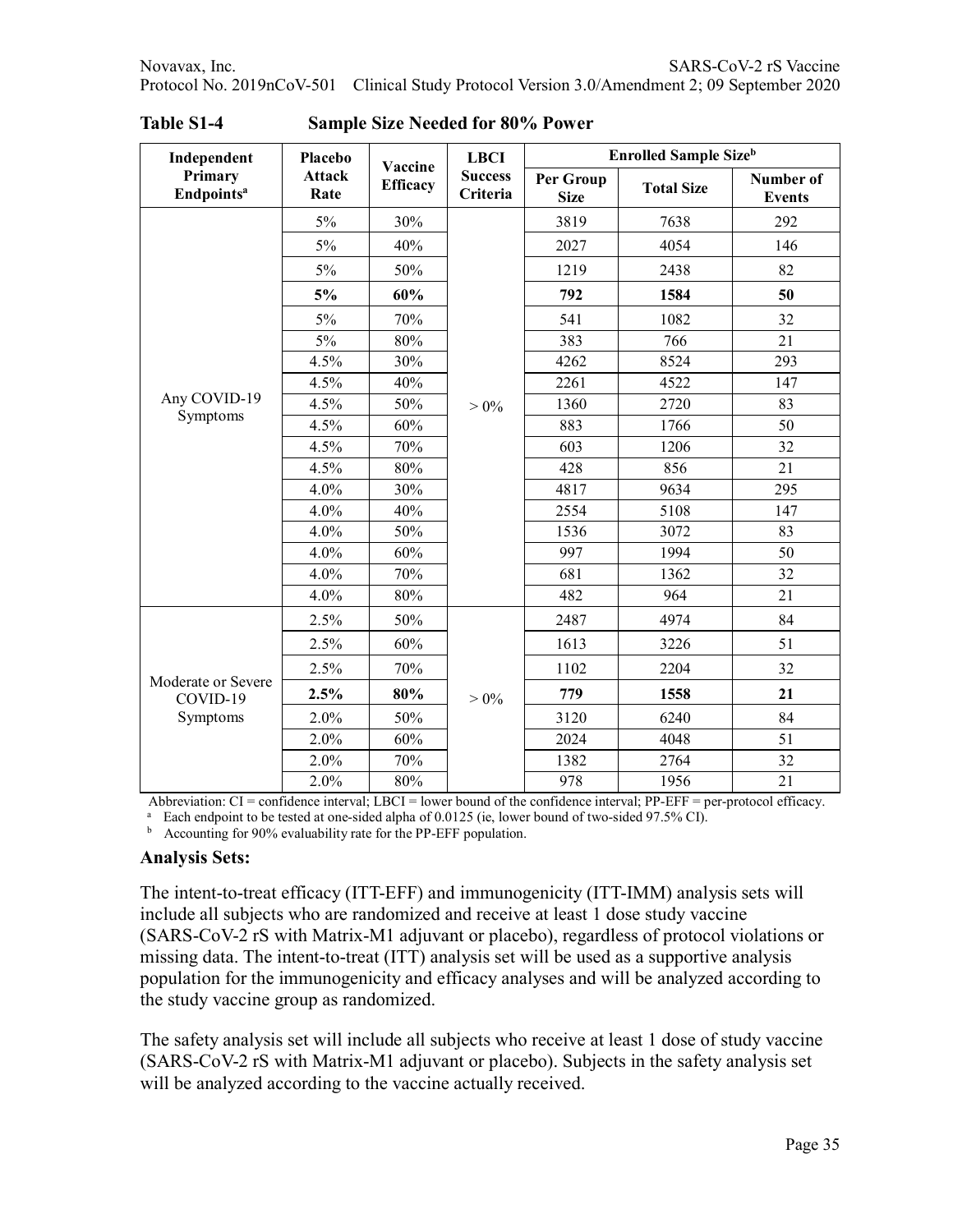Novavax, Inc. SARS-CoV-2 rS Vaccine Protocol No. 2019nCoV-501 Clinical Study Protocol Version 3.0/Amendment 2; 09 September 2020

The PP-EFF will include seronegative subjects who receive both doses of study vaccine (SARS-CoV-2 rS with Matrix-M1 adjuvant or placebo) and have no major protocol deviations affecting the primary efficacy outcome as assessed by the sponsor prior to unblinding. All analyses of the PP-EFF population will exclude any illness episodes with positive SARS-CoV-2 by any validated PCR or antibody test occurring before 7 days after the second vaccine dose (eg, Day 28).

The per-protocol immunogenicity (PP-IMM) analysis set will include subjects who receive both doses of study vaccine (SARS-CoV-2 rS with Matrix-M1 adjuvant or placebo), have at least a baseline and 1 serum sample result available after vaccination, are negative for hepatitis B and C, and have no major protocol violations that are considered clinically relevant to impact immunogenicity response at the corresponding study visit as assessed by the sponsor prior to unblinding. For each visit, the SARS-CoV-2 unexposed population will exclude any illness episodes with positive SARS-CoV-2 by any validated PCR or antibody test prior to each visit. Prior-exposed subjects will be determined using baseline SARS-CoV-2 immunity defined as positive SARS-CoV-2 by qualitative PCR or serum IgG antibody at baseline, or positive SARS-CoV-2 by qualitative PCR through Day 21 or Day 35, according to the specified analysis. Analysis will be performed to assess if immune responses differ between exposed and unexposed individuals (ie, whether prior exposure alters dosing regimen considerations in a pandemic response).

The review and determination for exclusion from the PP populations will be carried out in a blinded fashion by a study clinician prior to unblinding for each interim evaluation based on all available information from the locked database.

### **Efficacy Analyses:**

The 2 independent primary efficacy endpoints will be analyzed on the ITT-EFF and PP-EFF populations. Conclusions concerning declaration of attainment of the primary efficacy endpoint at the completion of the study will only be based on the PP-EFF population. In addition, supportive analyses based on the ITT-EFF population will also be performed.

The VE is defined as VE (%) =  $(1 - RR) \times 100$ , where RR = relative risk of incidence rates between the 2 study vaccine groups (SARS-CoV-2 rS with Matrix-M1 adjuvant or placebo). The official (ie, event-driven) analysis for the primary objective in the PP-EFF population will be carried out at an overall one-sided Type I error rate of 0.025 for the 2 independent primary endpoints. Since the demonstration of the primary objective can be achieved if at least 1 of the 2 primary endpoints meets the prespecified success criteria, the statistical analysis will be performed in the following order:

- 1. Construct two-sided 95% CIs for the 2 primary efficacy endpoints. If both lower bounds are > 0%, declare that both endpoints have met the success criteria. Otherwise, proceed to the next step.
- 2. Construct two-sided 97.5% CIs for the 2 primary efficacy endpoints. If the higher of the lower bounds is  $> 0\%$ , declare that only the endpoint associated with lower bond > 0% has met the success criterion. Otherwise, both primary efficacy endpoints did not meet the success criteria.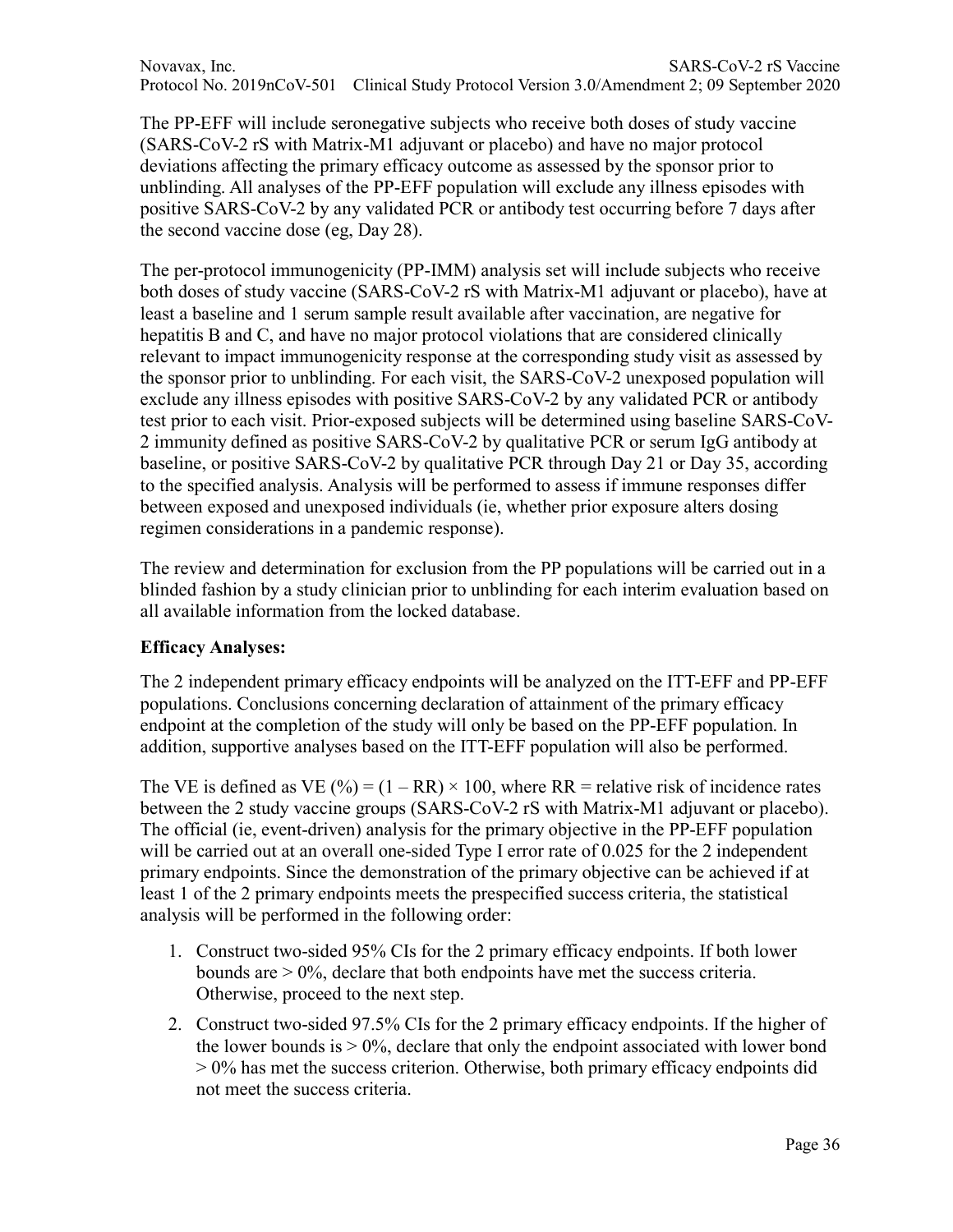Novavax, Inc. SARS-CoV-2 rS Vaccine Protocol No. 2019nCoV-501 Clinical Study Protocol Version 3.0/Amendment 2; 09 September 2020

The RR and its CI will be estimated using Poisson regression with robust error variance [Zou 2004]. The generalized linear model with unstructured correlation matrix (robust error variances) will be used. The explanatory variables in the model will include the study vaccine group. The dependent variable will be the incidence rate of the endpoint of interest. The robust error variances will be estimated using repeated statement and the subject identifier. Poisson distribution will be used with a link function logarithm.

Hypothesis testing of either of the independent primary efficacy endpoints will be carried out against H<sub>0</sub>: VE < 0%. Rejection of the null hypothesis, H<sub>0</sub>: VE < 0% demonstrates a statistically significant vaccine effect for either primary endpoint. The study will continue for the intended duration to measure immunogenicity and safety endpoints, regardless of a primary endpoint efficacy success. The official analysis of the primary efficacy endpoints will be triggered when at least 50 PP-EFF subjects with symptomatic mild, moderate, or severe COVID-19 or at least 21 PP-EFF subjects with symptomatic moderate or severe COVID-19 have accrued. Also, in order to be able to respond to the unexpected and rapidly evolving COVID-19 pandemic situation globally, other factors such as requests by government or public health agencies may also be factored into the decision-making to unblind the study for the official analysis, but this always occurs in consultation with lead regulatory agencies.

In order to address the uncertainty around the COVID-19 circulation in the study population, an active monitoring of the blinded endpoint accruals for the 2 independent primary efficacy endpoints will be performed by the sponsor. The sponsor may choose to switch 1 of the 2 primary efficacy endpoints to a secondary or exploratory efficacy endpoint prior to unblinding if it is determined that the accrual for the endpoint is likely to fall well short of the target number. The decision will be based solely on the total numbers of blinded endpoints accrued without consideration of vaccine group assignment. The decision will not be based on VE data. If this option is triggered, the remaining primary efficacy endpoint will be analyzed using one-sided Type I error rate of 0.025 (ie, two-sided 95% CI). The details for the criteria to be used to act on this option will be included in the SAP.

In addition to the official event-driven efficacy analysis, additional time-based efficacy analyses may be performed, including but not limited to through 6 and 12 months of follow-up (following last vaccination).

#### **Immunogenicity Analyses:**

The primary and secondary immunogenicity analyses will be performed using the PP-IMM and ITT-IMM analysis populations.

For the serum antibody levels measured by anti-spike IgG ELISA, ACE2 receptor binding inhibition assay, and microneutralization assays, the geometric mean at each study visit, the GMFR comparing to the baseline (Day 0) at each post-vaccination study visit, along with 95% CI will be summarized by study vaccine group. The 95% CI will be calculated based on the t-distribution of the log-transformed values for geometric means or GMFRs, then back transformed to the original scale for presentation. The SCR (proportion of subjects with  $\geq$  4-fold rises if naïve at baseline and  $\geq$  2-fold rise in ELISA units if SARS-CoV-2 exposed at baseline), and SRR (proportion of subjects with rises in ELISA units exceeding the 95<sup>th</sup>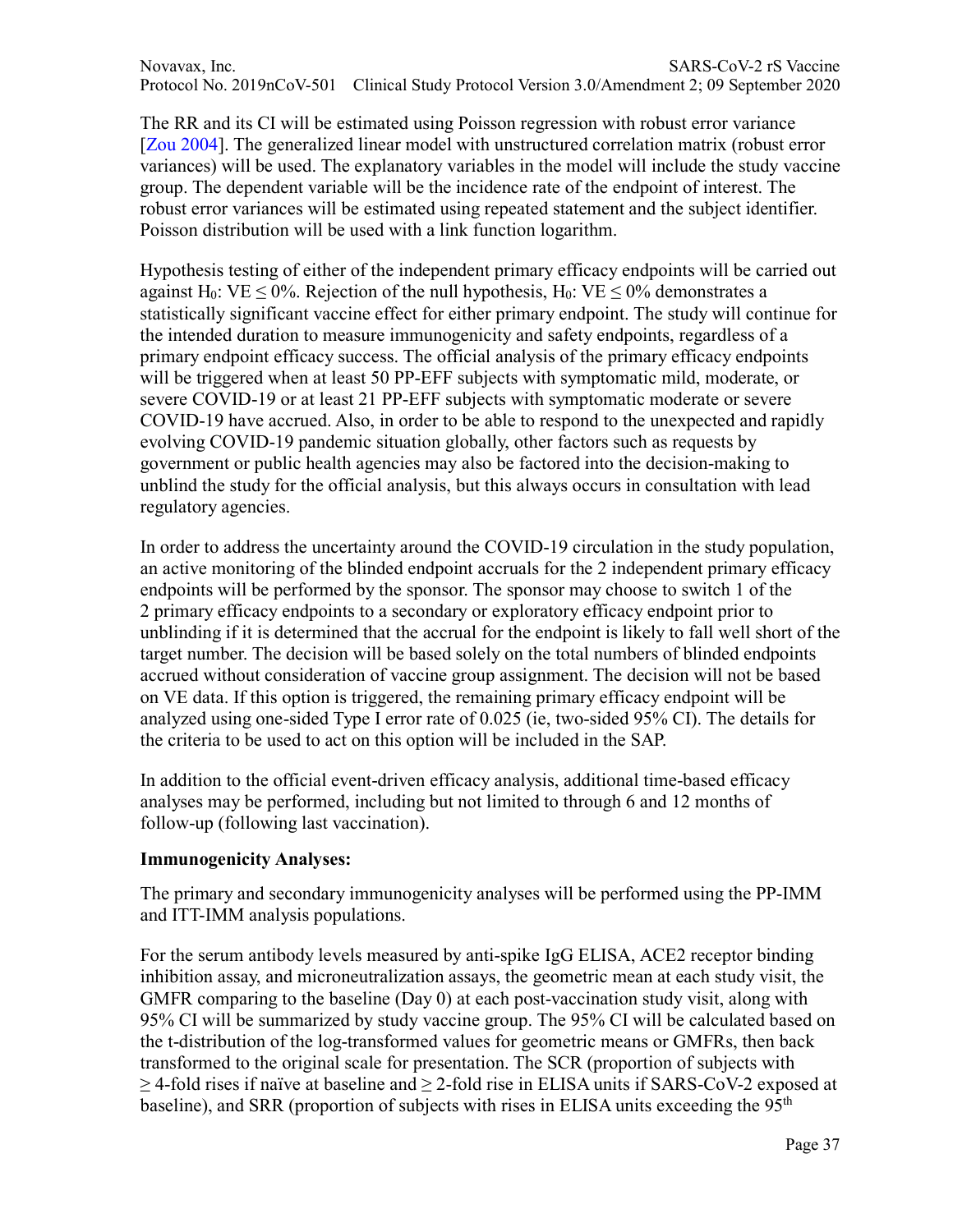percentile of placebo subjects at the same time point and based on prior SARS-CoV-2 exposure) along with 95% CIs based on the Clopper-Pearson method will be summarized by study vaccine group at each post-vaccination study visit.

Similar summaries will be generated for the other immunogenicity endpoints and other assays if conducted.

Immunogenicity analysis of available data on 1 or more serological assays at Day 0 and 1 or more additional post-vaccination time points will be performed concurrently with the official endpoint-driven efficacy analysis, and at the end of the study; in addition, immunogenicity analysis may be performed on available data on 1 or more assays at selected Cohort Stages and/or time points, including but not limited to Days 0, 21, and 35 for Stage 1 of Cohort 1; and to Days 0, 21, 35, and 3 and 6 months after the last vaccination for both Cohorts.

#### **Safety Analyses:**

Numbers and percentages (with 95% CIs based on the Clopper-Pearson method) of subjects with solicited local and systemic AEs through 7 days after each vaccination will be summarized by study vaccine group and the maximum toxicity grade over 7 days after each vaccination. The duration of solicited local and systemic AEs after each vaccination will also be summarized by study vaccine group.

Unsolicited AEs will be coded by preferred term and system organ class using the latest version of MedDRA and summarized by study vaccine group as well as by severity and relationship to study vaccine. AEs through 35 days after first vaccination; all MAAEs related to vaccine, SAE, or AESI through EOS will be listed separately and summarized by study vaccine group.

Vital sign measurements will be summarized by study vaccine group using descriptive statistics at baseline and following vaccination.

Concomitant medications will be summarized by study vaccine group and preferred drug name as coded using the World Health Organization drug dictionary.

Safety analysis of available data through 1 or more post-vaccination time points will be performed concurrently with the official endpoint-driven efficacy analysis, and at the end of the study; in addition, safety analysis may be performed on available data on 1 or more Cohort Stages and/or time points, including but not limited to Days 0, 21, and 35 for Stage 1 of Cohort 1; and Days 0, 21, 35, and 3 and 6 months after the last vaccination for both Cohorts.

#### **Planned Analyses Prior to Study Completion:**

The SMC will be provided analysis data on an ongoing basis for confirming success and to review safety as the study progresses. The SMC Charter and the SAP will outline the sequential nature of these reviews.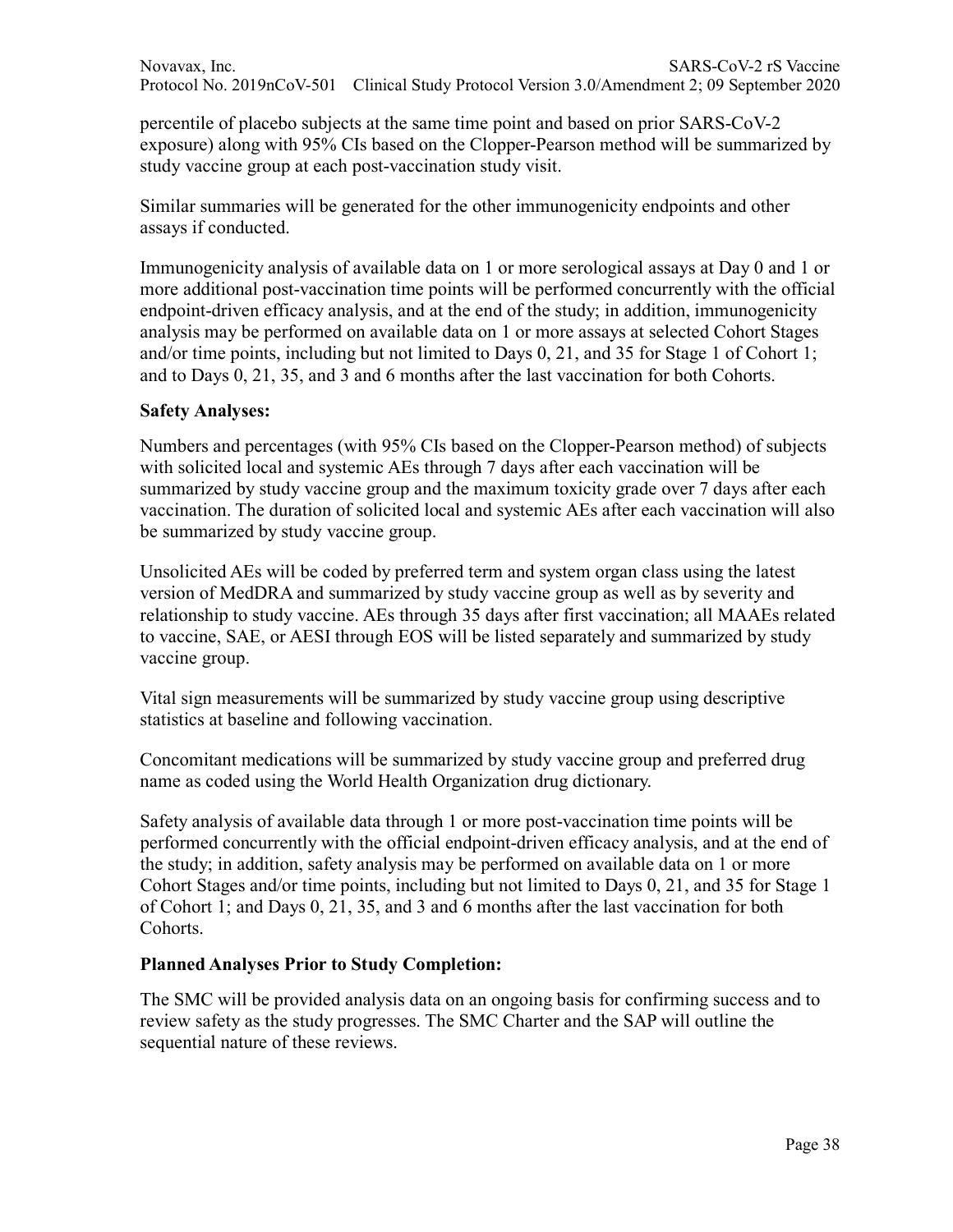# **1. INTRODUCTION**

## **1.1 BACKGROUND**

Novavax, Inc. is developing a recombinant vaccine adjuvanted with the saponin-based Matrix-M1<sup>™</sup> for active immunization for the prevention of coronavirus disease 2019 (COVID-19) caused by severe acute respiratory syndrome coronavirus 2 (SARS-CoV-2). The newly described coronavirus' genetic relationship with the 2002-2003 severe acute respiratory syndrome coronavirus (SARS-CoV) has resulted in adoption of the name SARS-CoV-2, with the associated disease being referred to COVID-19. SARS-CoV-2 recombinant spike (S) protein nanoparticle vaccine (SARS-CoV-2 rS) is constructed from the full-length, wild-type SARS-CoV-2 S glycoprotein based upon the GenBank gene sequence MN908947, nucleotides 21563-25384. The S protein is a type 1 trimeric glycoprotein of 1,273 amino acids that is produced as an inactive S0 precursor. The *S* gene was codon optimized for expression in *Spodoptera frugiperda* (Sf9) insect cells. The SARS-CoV-2 rS nanoparticle vaccine is intended for administration with Matrix-M1 adjuvant, which is a saponin-based adjuvant that has been shown to enhance the immunogenicity of nanoparticle vaccines in nonclinical and clinical studies. Reference the current version of the Matrix-M adjuvant safety supplement to the SARS-CoV-2 rS Investigator's Brochure (IB) for additional details.

Further details on the study vaccine can be found in the SARS-CoV-2 rS IB.

# **1.2 RATIONALE FOR STUDY**

The purpose of this study is 2-fold: 1) to evaluate the efficacy, safety, and immunogenicity of SARS-CoV-2 rS with Matrix-M1 adjuvant in serologically naïve (to SARS-CoV-2) healthy human immunodeficiency virus (HIV)-negative adult subjects (Cohort 1 – HIV-negative) and 2) to evaluate the safety and immunogenicity of SARS-CoV-2 rS with Matrix-M1 adjuvant in serologically naïve (to SARS-CoV-2) medically stable HIV-positive adult subjects (Cohort 2 – HIV-positive). The study will be conducted at anticipated high COVID-19 transmission areas in South Africa expected to occur from July 2020 and onwards during the Southern Hemisphere winter and beyond. The information provided in this study will inform progression of development efforts to take the vaccine forward in an emergency use authorization setting and/or for Phase 3 efficacy or effectiveness study(ies).

# **1.3 RATIONALE FOR DOSE SELECTION**

The proposed dose level(s) of SARS-CoV-2 rS to be evaluated in this study is based on several data sources, including nonclinical and clinical studies with SARS-CoV-2 rS, as well as nonclinical and clinical studies with other Novavax, Inc. baculovirus-Sf9-produced nanoparticle vaccines including safety data in over 14,700 subjects from clinical studies with Ebolavirus glycoprotein (EBOV GP), respiratory syncytial virus fusion protein (RSV F), and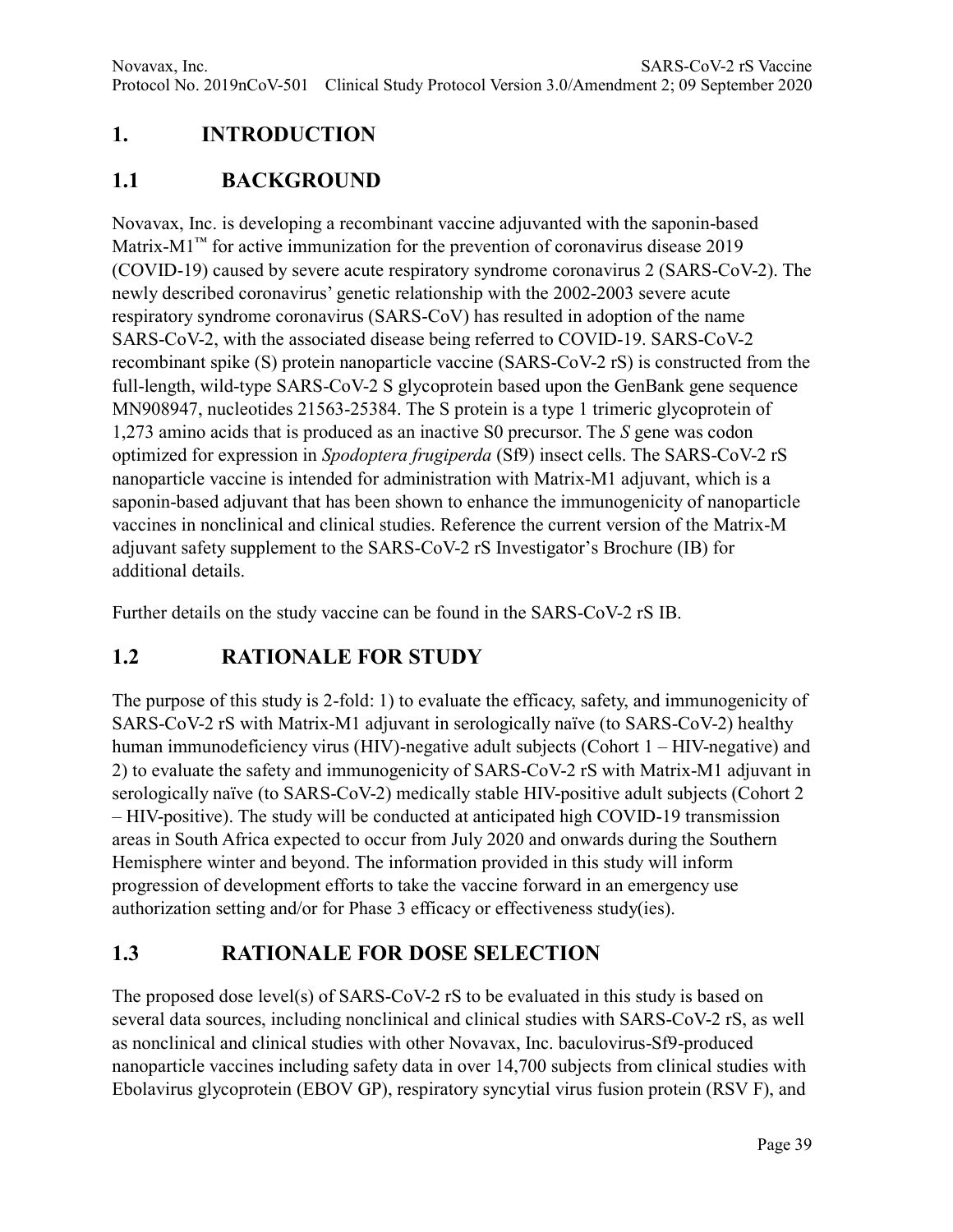influenza vaccines. For details on nonclinical studies of SARS-CoV-2 rS and ongoing clinical studies with Novavax, Inc. baculovirus-Sf9-produced nanoparticle vaccines, please refer to the SARS-CoV-2 rS IB.

The proposed dose level of Matrix-M1 adjuvant to be evaluated in this study is based on the fully-analyzed human experience to date with Matrix-M adjuvants, which is confined to adults who have received 1- to 3-dose series of intramuscular (IM) doses of 25 to 75 µg. Further details regarding the Matrix-M adjuvant, including safety data from over 4,200 subjects in clinical studies with EBOV GP, RSV F, malaria, rabies, herpes simplex virus, and influenza vaccines with Matrix-M, are provided in the current version of the Matrix-M adjuvant safety supplement to the SARS-CoV-2 rS IB. It is anticipated that Matrix-M adjuvant will be required to provide a robust immunological response with appropriate humoral and cell-mediated immune pathway activation.

The dose/immunization schedule to be implemented in this study is based on the totality of nonclinical data accumulated to date for SARS-CoV-2 rS with Matrix-M1 from several animal species, including protection in severe disease mouse and nonhuman primate challenge models [Tian 2020, Guebre-Xabier 2020], immunogenicity data in mice and nonhuman primates [Tian 2020, Guebre-Xabier 2020], and data from the first clinical study of SARS-CoV-2 rS nanoparticle vaccine (Study 2019nCoV-101) [Keech 2020], as well as nonclinical and clinical data from several Novavax Matrix-M adjuvanted emerging infectious disease vaccine antigens produced using Novavax's platform nanoparticle technology in Sf9 insect cells.

The first clinical study with SARS-CoV-2 rS nanoparticle vaccine is 2019nCoV-101, which is a 2-part, randomized, observer-blinded, placebo-controlled, Phase 1/2 trial designed to evaluate the immunogenicity and safety of SARS-CoV-2 rS nanoparticle vaccine with or without Matrix-M1 adjuvant in healthy subjects  $\geq 18$  to  $\leq 59$  years of age. Results of an interim analysis at Day 35 showed that SARS-CoV-2 rS with Matrix-M1 adjuvant was well tolerated and elicited robust immune responses [Keech 2020]. There were no serious adverse events (SAEs) or adverse events of special interest (AESI). Reactogenicity was mainly mild in severity and of short duration (mean  $\leq 2$  days), with second vaccinations inducing greater local and systemic reactogenicity. The adjuvant significantly enhanced immune responses (anti-S immunoglobulin G [IgG], human angiotensin-converting enzyme 2 [hACE2] receptor binding inhibition antibody, and neutralizing antibody) and was antigen dose-sparing, and the 2 dose 5µg SARS-CoV-2 rS/Matrix-M1 adjuvant induced mean anti-S IgG and neutralizing antibody responses that exceeded the mean responses in convalescent sera from COVID-19 patients with clinically significant illnesses. The vaccine also induced antigen-specific T cells with a largely T helper 1 phenotype.

These data collectively suggest that a dose level of 5 µg SARS-CoV-2 rS with 50 µg Matrix-M1 adjuvant, administered in a 2-dose regimen 21 days apart, is likely to induce a strong neutralizing antibody response (IB and Matrix-M safety supplement). Adaptive features will include the potential to expand the number of subjects enrolled into Cohort 1 (HIV-negative)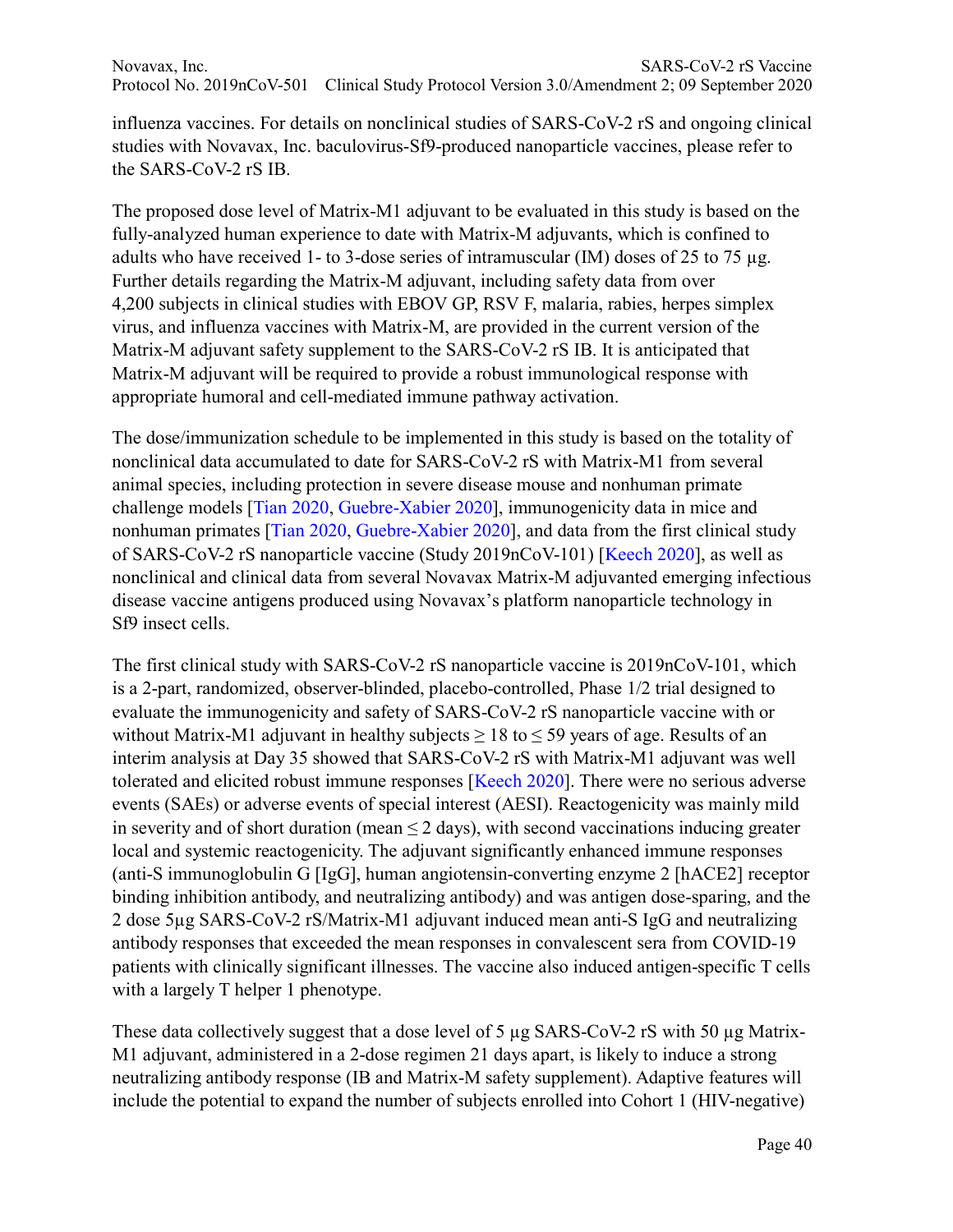based on the evolving national COVID-19 epidemic and rates of clinically symptomatic cases, in order to accrue adequate numbers of endpoints to analyze one or both primary efficacy endpoints.

All vaccinations will be administered on an outpatient basis by designated site personnel in a way to maintain the blind. Any pharmacy preparation with unblinded product will require unblinded site personnel who will not otherwise be involved in the study procedures or observation of subjects.

# **2. STUDY OBJECTIVES AND ENDPOINTS**

# **2.1 STUDY OBJECTIVES**

## **2.1.1 Cohort 1: HIV-Negative Subjects**

The primary objectives are:

- To evaluate the efficacy of SARS-CoV-2 rS with Matrix-M1 adjuvant compared to placebo on the occurrence of symptomatic mild, moderate, or severe confirmed COVID-19 as demonstrated by qualitative polymerase chain reaction (PCR) in serologically naïve (to SARS-CoV-2) healthy HIV-negative adult subjects.
- To evaluate the efficacy of SARS-CoV-2 rS with Matrix-M1 adjuvant compared to placebo on the occurrence of symptomatic moderate or severe confirmed COVID-19 as demonstrated by qualitative PCR in serologically naïve (to SARS-CoV-2) healthy HIV-negative adult subjects.
- To accumulate and describe the safety experience for SARS-CoV-2 rS with Matrix-M1 adjuvant based on solicited short-term reactogenicity across a broad age spectrum (by toxicity grade) and by adverse event (AE) profile for vaccination through Day 35 in healthy HIV-negative adult subjects regardless of baseline serostatus and stratified by baseline serostatus.

The secondary objectives are:

- To evaluate the efficacy of SARS-CoV-2 rS with Matrix-M1 adjuvant compared to placebo on the occurrence of individual strata of symptomatic virologically confirmed, mild, moderate, or severe categories of confirmed COVID-19 as demonstrated by qualitative PCR in serologically naïve (to SARS-CoV-2) healthy HIV-negative adult subjects.
- To evaluate the efficacy of SARS-CoV-2 rS with Matrix-M1 adjuvant compared to placebo on the occurrence of hospitalization (regardless of severity) with confirmed COVID-19 as demonstrated by qualitative PCR in serologically naïve (to SARS-CoV-2) healthy HIV-negative adult subjects.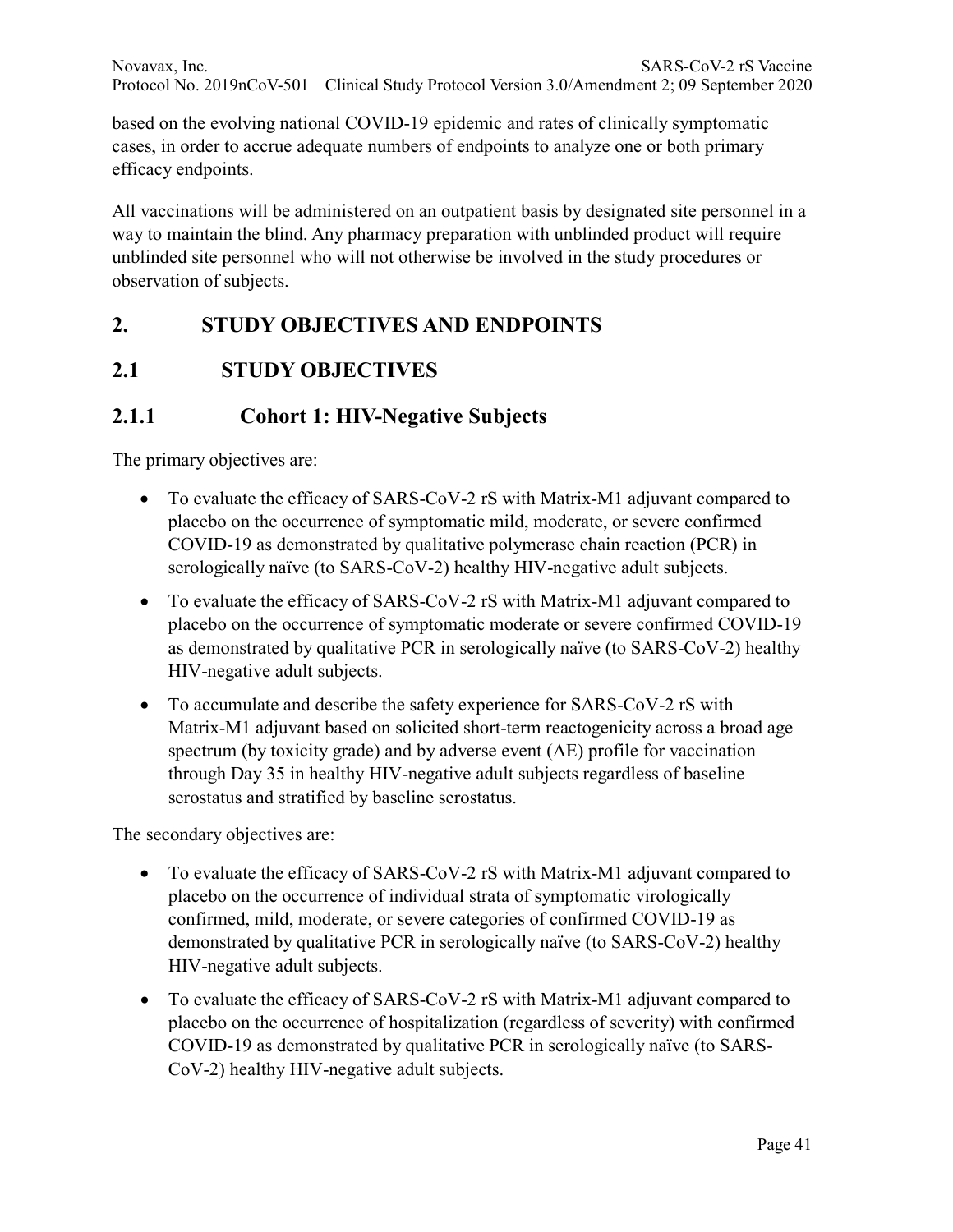Novavax, Inc. SARS-CoV-2 rS Vaccine Protocol No. 2019nCoV-501 Clinical Study Protocol Version 3.0/Amendment 2; 09 September 2020

- To assess incidence, severity, and symptom duration of SARS-CoV-2 infection and to describe the characteristics of subjects with symptomatic virologically confirmed, mild, moderate, and/or severe COVID-19 in serologically naïve (to SARS-CoV-2) healthy HIV-negative adult subjects, overall and by age strata.
- To assess the immune response (IgG antibody to SARS-CoV-2 rS protein and ACE2 receptor binding inhibition) for SARS-CoV-2 rS with Matrix-M1 adjuvant at Day 21 (post first dose), Day 35 (post second dose), and across later study time points healthy HIV-negative adult subjects, regardless of baseline serostatus and stratified by baseline serostatus (to SARS-CoV-2).
- To describe the amplitude, kinetics, and durability of immune response in terms of enzyme-linked immunosorbent assay (ELISA) units of serum IgG antibodies and titers of ACE2 receptor binding inhibition to SARS-CoV-2 rS protein(s) at selected time points and relative to whether subjects had pre-existing antibodies to SARS-CoV-2, regardless of baseline serostatus and stratified by baseline serostatus (to SARS-CoV-2). To include reverse cumulative distribution curves.
- To describe the immune response to the primary 2-dose regimen of SARS-CoV-2 rS with Matrix-M1 adjuvant in terms of titers of neutralizing antibody at selected study time points in a subset of healthy HIV-negative adult subjects, regardless of baseline serostatus and stratified by baseline serostatus (to SARS-CoV-2).
- To assess overall safety through Day 35 for all AEs and through the end of study (EOS) for any medically attended adverse event (MAAE) attributed to vaccine, AESI, or SAE in healthy HIV-negative adult subjects regardless of baseline serostatus and stratified by baseline serostatus.

The exploratory objectives are:

- To evaluate the efficacy of SARS-CoV-2 rS with Matrix-M1 adjuvant compared to placebo on the occurrence of symptomatic virologically confirmed; symptomatic mild, moderate, or severe; OR symptomatic moderate or severe confirmed COVID-19 as demonstrated by qualitative PCR in healthy HIV-negative adult subjects, serologically naïve (to SARS-CoV-2) at **baseline and regardless of baseline serological status** to SARS-CoV-2, and following the **first or second dose** of study vaccine, overall and by age strata.
- To evaluate the efficacy of SARS-CoV-2 rS with Matrix-M1 adjuvant compared to placebo on the occurrence of serological evidence of SARS-CoV-2 infection as measured by a multiplex serological assay that measures the immune response to one or more non-vaccine SARS-CoV-2 viral antigens (eg, anti-nucleocapsid [anti-N] antibodies) at baseline and at selected time points (in order to distinguish between serological responses to vaccine versus natural infection). Responses to non-vaccine SARS-CoV-2 viral antigens will be described at selected time points. Note, responses to vaccine-related SARS-CoV-2 viral antigens (eg, spike protein and related epitopes)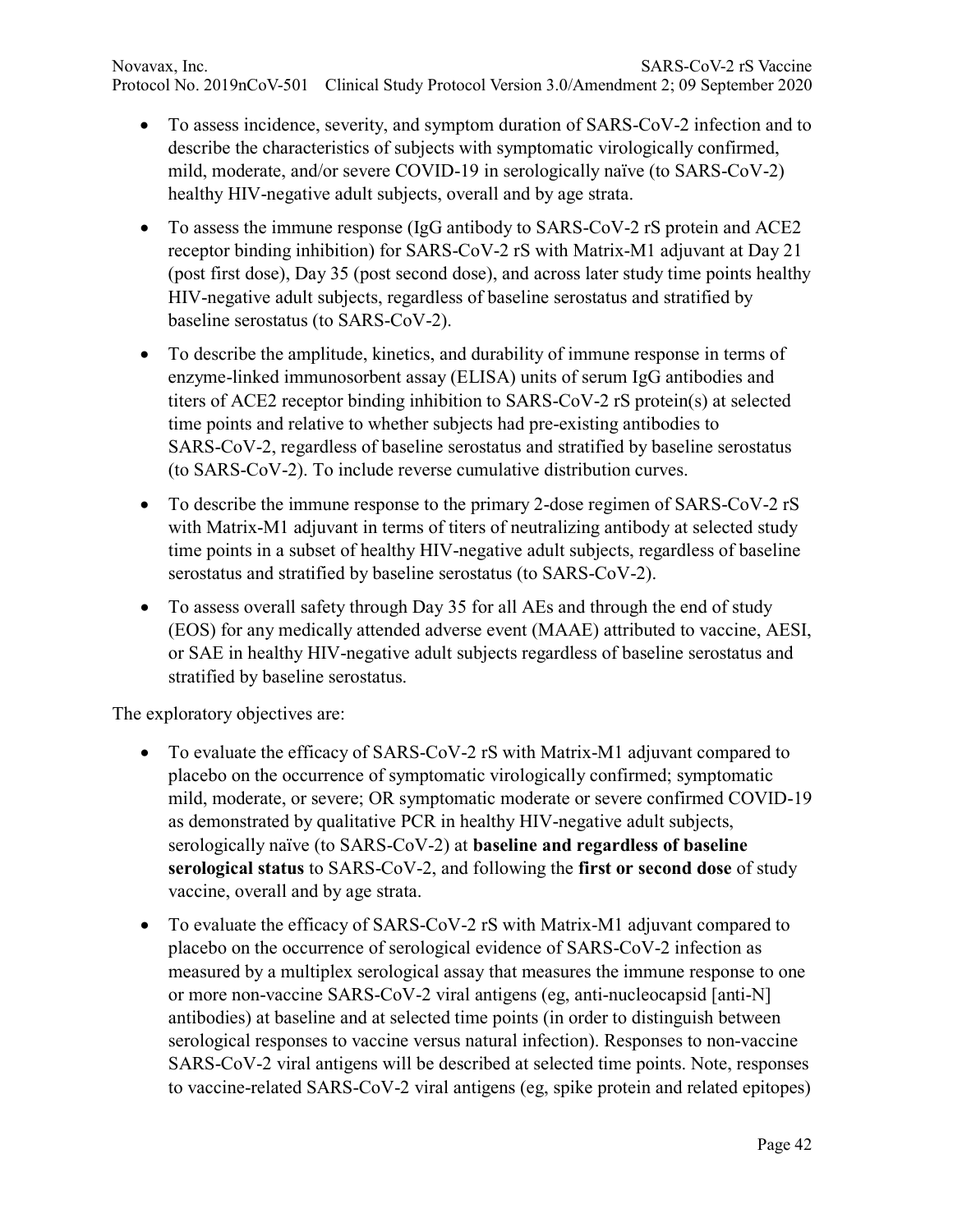reported on this multiplex serological assay may be described for qualitative purposes but will not be used to describe the primary or secondary immunogenicity endpoints.

#### **2.1.2 Cohort 2: HIV-Positive Subjects**

The primary objectives are:

- To accumulate and describe the safety experience for SARS-CoV-2 rS with Matrix-M1 adjuvant based on solicited short-term reactogenicity across a broad age spectrum (by toxicity grade) and by AE profile for vaccination through Day 35 in medically stable HIV-positive adult subjects regardless of baseline serostatus and stratified by baseline serostatus.
- To assess the immune response (IgG antibody to SARS-CoV-2 rS protein) for SARS-CoV-2 rS with Matrix-M1 adjuvant at Day 35 and whether baseline immune status (to SARS-CoV-2) has an impact in medically stable HIV-positive adult subjects (ie, regardless of baseline serostatus and stratified by baseline serostatus).

The secondary objectives are:

- To assess overall safety through Day 35 for all AEs and through the EOS for any MAAE attributed to vaccine, AESI, or SAE in medically stable HIV-positive adult subjects regardless of baseline serostatus and stratified by baseline serostatus.
- To assess the immune response (IgG antibody to SARS-CoV-2 rS protein and ACE2 receptor binding inhibition) for SARS-CoV-2 rS with Matrix-M1 adjuvant at Day 21 (post first dose), Day 35 (post second dose), and across later study time points in medically stable HIV-positive adult subjects, regardless of baseline serostatus and stratified by baseline serostatus (to SARS-CoV-2).
- To describe the amplitude, kinetics, and durability of immune response in terms of ELISA units of serum IgG antibodies and titers of ACE2 receptor binding inhibition to SARS-CoV-2 rS protein(s) at selected time points and relative to whether subjects had pre-existing antibodies to SARS-CoV-2 (ie, regardless of baseline serostatus and stratified by baseline serostatus). To include reverse cumulative distribution curves.
- To describe the immune response to the primary 2-dose regimen of SARS-CoV-2 rS with Matrix-M1 adjuvant in terms of titers of neutralizing antibody at selected study time points in a subset of medically stable HIV-positive adult subjects, regardless of baseline serostatus and stratified by baseline serostatus (to SARS-CoV-2).
- To describe the incidence of symptomatic virologically confirmed, mild, moderate, or severe confirmed COVID-19 as demonstrated by qualitative PCR in serologically naïve (to SARS-CoV-2) medically stable HIV-positive adult subjects.
- To describe the incidence of symptomatic moderate or severe confirmed COVID-19 as demonstrated by qualitative PCR in serologically naïve (to SARS-CoV-2) medically stable HIV-positive adult subjects.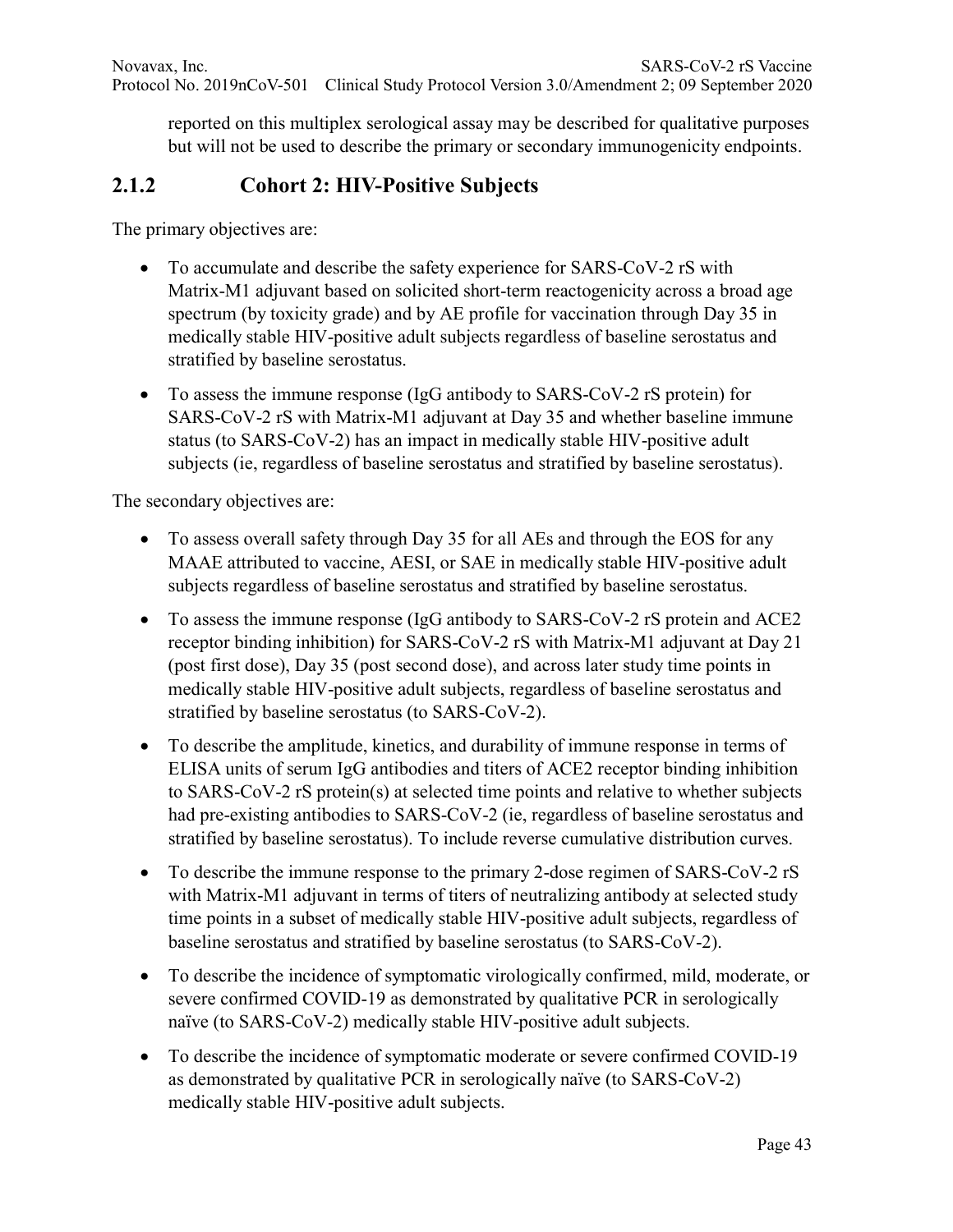• To assess severity and symptom duration of SARS-CoV-2 infection and to describe the characteristics of subjects with symptomatic virologically confirmed, mild, moderate, and/or severe COVID-19 in serologically naïve (to SARS-CoV-2) medically stable HIV-positive adult subjects.

The exploratory objectives are:

- To evaluate the efficacy of SARS-CoV-2 rS with Matrix-M1 adjuvant compared to placebo on the occurrence of symptomatic virologically confirmed; symptomatic mild, moderate, or severe; OR symptomatic moderate or severe COVID-19 as confirmed by qualitative PCR in medically stable HIV-positive adult subjects, serologically naïve (to SARS-CoV-2) at baseline and regardless of baseline serological status to SARS-CoV-2, and following the first or second dose of study vaccine.
- To describe the immune responses (IgG antibody, ACE2 receptor binding inhibition, and neutralizing antibody) to SARS-CoV-2 rS with Matrix-M1 adjuvant in HIVpositive subjects according to baseline levels of CD4+ counts and/or HIV viral load, at Day 35 and at selected study time points.
- To describe the immune responses (IgG antibody, ACE2 receptor binding inhibition, and neutralizing antibody) to SARS-CoV-2 rS with Matrix-M1 adjuvant in HIV-positive subjects relative to HIV-negative subjects at Day 35 and at selected study time points, regardless of baseline serostatus and stratified by baseline serostatus (to SARS-CoV-2).
- To evaluate the efficacy of SARS-CoV-2 rS with Matrix-M1 adjuvant compared to placebo on the occurrence of serological evidence of SARS-CoV-2 infection as measured by a multiplex serological assay that measures the immune response to one or more non-vaccine SARS-CoV-2 viral antigens (eg, anti-N antibodies) at baseline and at selected time points (in order to distinguish between serological responses to vaccine versus natural infection). Responses to non-vaccine SARS-CoV-2 viral antigens will be described at selected time points. Note, responses to vaccine-related SARS-CoV-2 viral antigens (eg, spike protein and related epitopes) reported on this multiplex serological assay may be described for qualitative purposes but will not be used to describe the primary or secondary immunogenicity endpoints.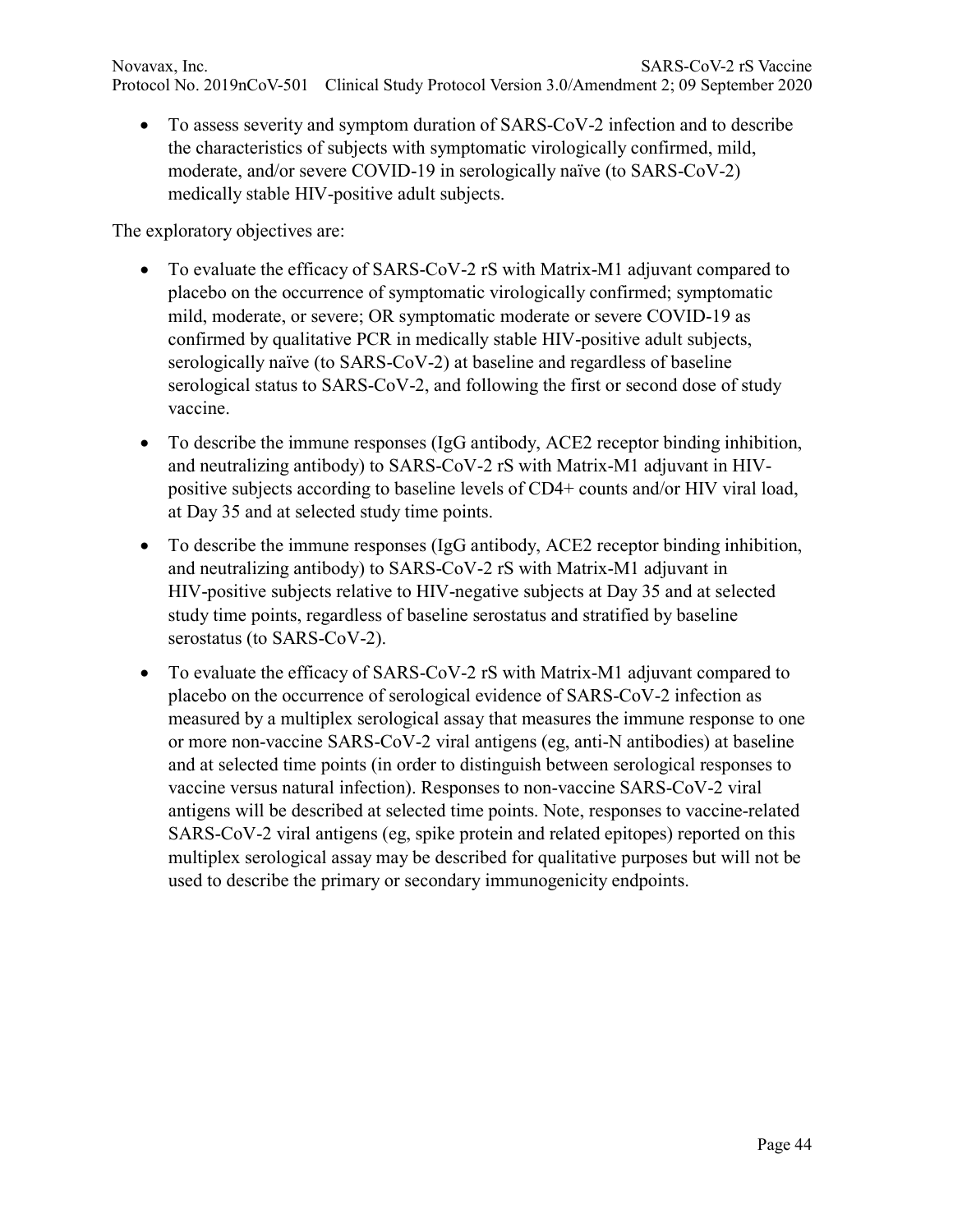#### **2.2 STUDY ENDPOINTS**

#### **2.2.1 Cohort 1: HIV-Negative Subjects**

The primary endpoints are:

Primary endpoints include 2 independent efficacy endpoints and a safety endpoint.

• **FIRST PRIMARY EFFICACY ENDPOINT:** Positive (+) PCR-confirmed SARS-CoV-2 illness with **symptomatic mild, moderate, or severe COVID-19** (Table 2-1) in serologically naïve (to SARS-CoV-2) healthy HIV-negative adult subjects, with a lower bound confidence interval (CI) of  $> 0$ , from 7 days after the second vaccine dose (eg, Day 28) until the endpoint-driven efficacy analysis is triggered by the occurrence of a prespecified number of blinded endpoints across the 2 study vaccine arms and/or at prespecified time points.

| COVID-19<br><b>Severity</b> | <b>Endpoint Definitions</b>                                                                                                                                                                    |  |  |  |  |  |  |  |
|-----------------------------|------------------------------------------------------------------------------------------------------------------------------------------------------------------------------------------------|--|--|--|--|--|--|--|
| Virologically               | $\geq$ 1 COVID-19 disease symptom in Table 2-2                                                                                                                                                 |  |  |  |  |  |  |  |
| Confirmed                   | <b>AND</b>                                                                                                                                                                                     |  |  |  |  |  |  |  |
|                             | Does not meet criteria for mild, moderate, or severe disease                                                                                                                                   |  |  |  |  |  |  |  |
|                             | $\geq 1$ of:                                                                                                                                                                                   |  |  |  |  |  |  |  |
|                             | Fever (defined by subjective or objective measure, regardless of use of anti-pyretic<br>$\bullet$<br>medications)                                                                              |  |  |  |  |  |  |  |
| Mild                        | New onset cough<br>٠                                                                                                                                                                           |  |  |  |  |  |  |  |
|                             | $\geq$ 2 COVID-19 respiratory/non-respiratory symptoms in Table 2-2<br>$\bullet$                                                                                                               |  |  |  |  |  |  |  |
|                             | <b>AND</b>                                                                                                                                                                                     |  |  |  |  |  |  |  |
|                             | Does not meet criteria for moderate or severe                                                                                                                                                  |  |  |  |  |  |  |  |
|                             | $\geq 1$ of:                                                                                                                                                                                   |  |  |  |  |  |  |  |
|                             | Fever (defined by subjective or objective measure, regardless of use of anti-pyretic<br>medications) + any 2 COVID-19 symptoms in Table 2-2 for $\geq$ 3 days (need not be<br>contiguous days) |  |  |  |  |  |  |  |
|                             | High fever ( $\geq$ 38.4°C) for $\geq$ 3 days (need not be contiguous days)<br>٠                                                                                                               |  |  |  |  |  |  |  |
|                             | Any evidence of significant LRTI:<br>$\bullet$                                                                                                                                                 |  |  |  |  |  |  |  |
| Moderate                    | Shortness of breath (or breathlessness or difficulty breathing) with or without<br>exertion (greater than baseline)                                                                            |  |  |  |  |  |  |  |
|                             | Tachypnea: 20 to 29 breaths per minute at rest                                                                                                                                                 |  |  |  |  |  |  |  |
|                             | SpO2: 94% to 95% on room air                                                                                                                                                                   |  |  |  |  |  |  |  |
|                             | Abnormal chest x-ray or chest CT consistent with pneumonia or LRTI<br>$\qquad \qquad -$                                                                                                        |  |  |  |  |  |  |  |
|                             | Adventitious sounds on lung auscultation (eg, crackles/rales, wheeze, rhonchi,<br>pleural rub, stridor)                                                                                        |  |  |  |  |  |  |  |
|                             | <b>AND</b>                                                                                                                                                                                     |  |  |  |  |  |  |  |
|                             | Does not meet criteria for severe disease                                                                                                                                                      |  |  |  |  |  |  |  |

#### **Table 2-1: Endpoint Definitions of COVID-19 Severity**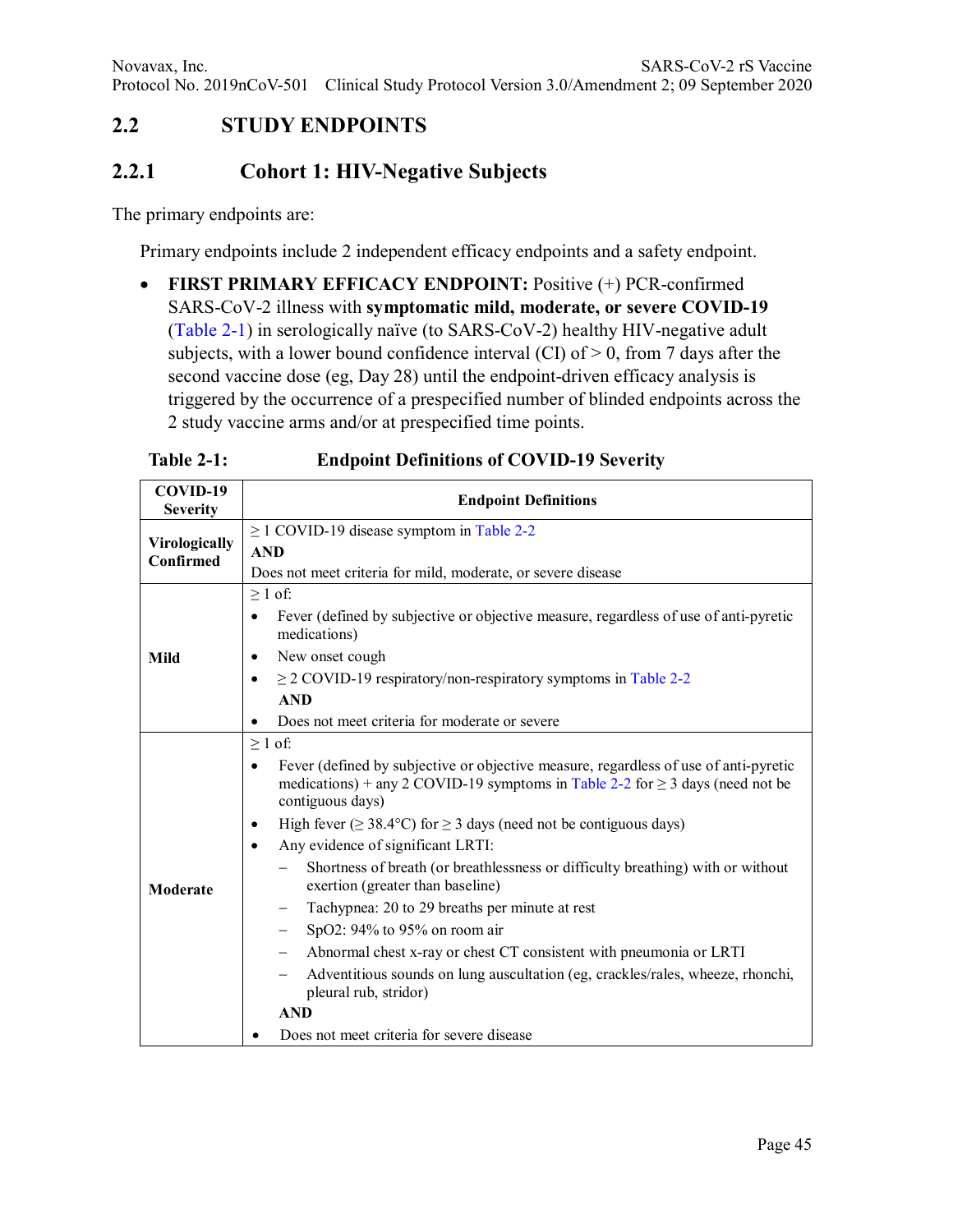| COVID-19<br><b>Severity</b> | <b>Endpoint Definitions</b>                                                                                                                                                                                                                                                                                                                                                                                                                                                                                                                                                                                                                                                                                                                                                                                                                                                                                                                                              |
|-----------------------------|--------------------------------------------------------------------------------------------------------------------------------------------------------------------------------------------------------------------------------------------------------------------------------------------------------------------------------------------------------------------------------------------------------------------------------------------------------------------------------------------------------------------------------------------------------------------------------------------------------------------------------------------------------------------------------------------------------------------------------------------------------------------------------------------------------------------------------------------------------------------------------------------------------------------------------------------------------------------------|
| <b>Severe</b>               | $\geq 1$ of:<br>Tachypnea: $\geq$ 30 breaths per minute at rest<br>Resting heart rate $\geq$ 125 beats per minute<br>$SpO2:$ $\leq$ 93% on room air or PAO <sub>2</sub> /FiO <sub>2</sub> $<$ 300<br>٠<br>High flow oxygen therapy or NIV/NIPPV (eg, CPAP or BiPAP)<br>Mechanical ventilation or ECMO<br>$\bullet$<br>One or more major organ system dysfunction or failure (eg, cardiac/circulatory,<br>٠<br>pulmonary, renal, hepatic, and/or neurological, to be defined by diagnostic<br>testing/clinical syndrome/ interventions), including any of the following:<br><b>ARDS</b><br>Acute renal failure<br>Acute hepatic failure<br>Acute right or left heart failure<br>Septic or cardiogenic shock (with shock defined as $SBP < 90$ mm Hg OR<br>$DBP < 60$ mm Hg<br>Acute stroke (ischemic or hemorrhagic)<br>Acute thrombotic event: AMI, DVT, PE<br>Requirement for: vasopressors, systemic corticosteroids, or hemodialysis.<br>Admission to an ICU<br>Death |

**Table 2-1: Endpoint Definitions of COVID-19 Severity**

Abbreviations: AMI = acute myocardial infarction; ARDS = acute respiratory distress syndrome; BiPAP = bi-level positive airway pressure; CPAP = continuous positive air pressure; CT = computed tomography; DBP = diastolic blood pressure;  $DVT =$  deep vein thrombosis;  $ECMO =$  extracorporeal membrane oxygenation;  $FiO<sub>2</sub> =$  fraction of inspired oxygen; ICU = intensive care unit; LRTI = lower respiratory tract infection; NIV = non-invasive ventilation;  $NIPPV =$  non-invasive positive pressure ventilation;  $PAO<sub>2</sub>$  = partial pressure of oxygen in the alveolus;  $PE = \text{pulmonary embolism}$ ; SBP = systolic blood pressure; SpO<sub>2</sub> = oxygen saturation.

Symptomatic COVID-19 is defined as a self-reported acute respiratory/systemic new onset illness that is clinically consistent with COVID-19 based on the presence of fever (defined by subjective or objective measure, regardless of use of anti-pyretic medications) or  $\geq$  2 respiratory/non-respiratory tract symptoms (Table 2-2). In the case of rapid decompensation to a severe COVID-19 case, emergency department, hospital, or post-mortem data can be used for ascertainment of both clinical endpoint data, and for virologically confirmed positive cases without the initial presentation for case ascertainment and procuring a swab during a COVID-19 Surveillance Visit (Initial and Follow-Up).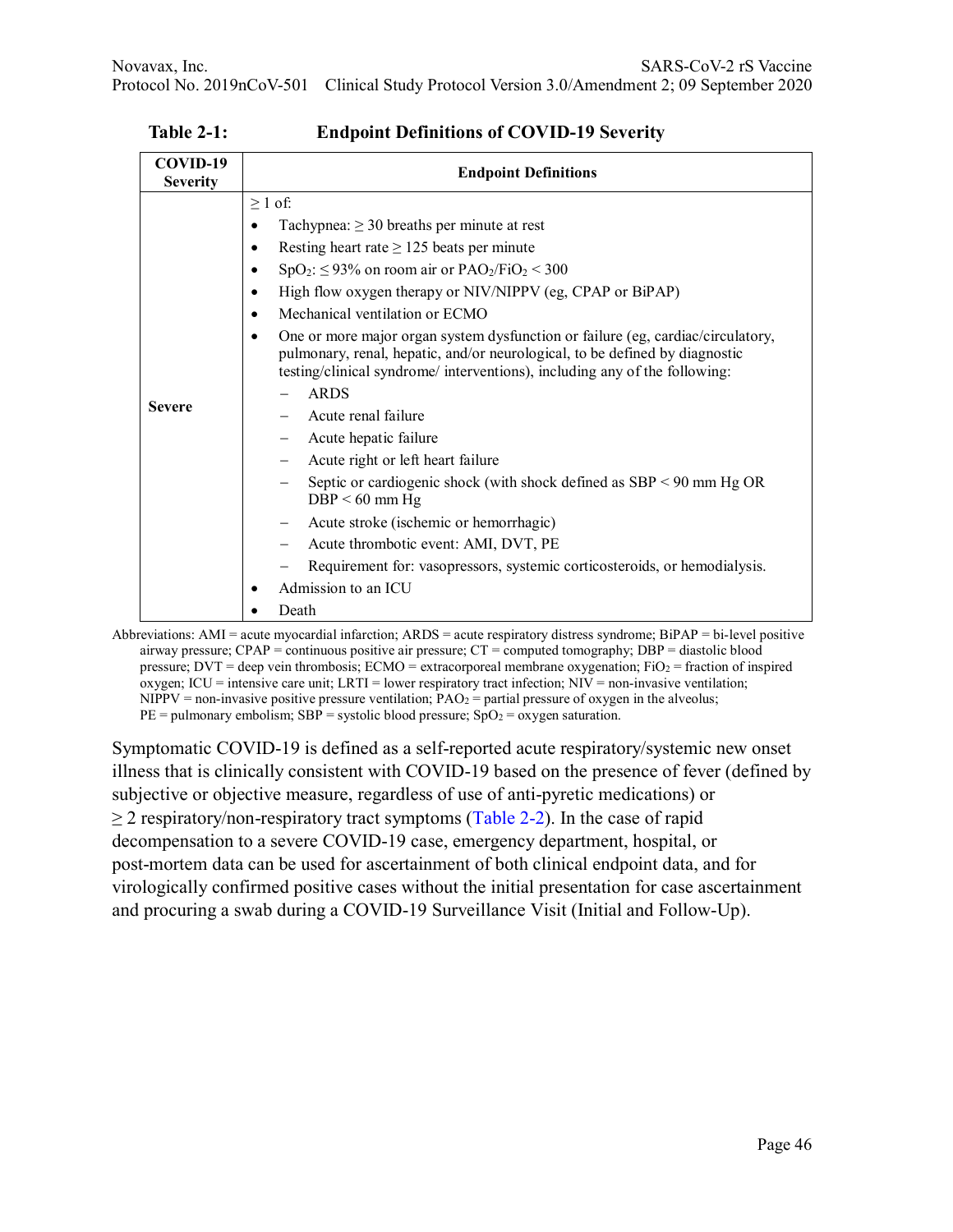| <b>Respiratory</b>                                                           | <b>Non-Respiratory</b>                                                                                                              |
|------------------------------------------------------------------------------|-------------------------------------------------------------------------------------------------------------------------------------|
| New onset cough                                                              | Fever or feverishness (defined subjectively, or objective<br>fever $\geq$ 37.8°C, regardless of use of anti-pyretic<br>medications) |
| New onset rapid breathing                                                    | Myalgia (or muscle ache)                                                                                                            |
| New onset shortness of breath (or breathlessness<br>or difficulty breathing) | Chills                                                                                                                              |
| Sore throat                                                                  | Loss of taste (or taste disturbance)                                                                                                |
| Loss of smell (or smell disturbance)                                         | Headache                                                                                                                            |
| Nasal congestion                                                             | Diarrhea                                                                                                                            |
| Runny nose                                                                   | Tiredness (or fatigue or weakness)                                                                                                  |
|                                                                              | Nausea or vomiting                                                                                                                  |
|                                                                              | Loss of appetite                                                                                                                    |

**Table 2-2: Symptoms of Suspected COVID-19** 

Abbreviations: COVID-19 = coronavirus disease 2019.

- **SECOND PRIMARY EFFICACY ENDPOINT:** (+) PCR-confirmed SARS-CoV-2 illness with **symptomatic moderate or severe COVID-19** (Table 2-1) in serologically naïve (to SARS-CoV-2) healthy HIV-negative adult subjects, with a lower bound CI > 0, from 7 days after the second vaccine dose (eg, Day 28) until the endpoint-driven efficacy analysis is triggered by the occurrence of a prespecified number of blinded endpoints across the 2 study vaccine arms and/or at prespecified time points.
- **PRIMARY SAFETY ENDPOINTS:** Numbers and percentages (with 95% CIs) of subjects with solicited AEs (local, systemic) for 7 days following each vaccination (Days 0 and 21) by severity score, duration, and peak intensity in healthy HIV-negative adult subjects regardless of baseline serostatus and stratified by baseline serostatus. In the case of no toxicity, a score of zero (0) will be applied.

Numbers and percentages (with 95% CI) of subjects with unsolicited AEs (eg, treatment-emergent, serious, suspected unexpected serious, those of special interest, MAAEs) through Day 35 by Medical Dictionary for Regulatory Activities (MedDRA) classification, severity score, and relatedness in healthy HIV-negative adult subjects regardless of baseline serostatus and stratified by baseline serostatus.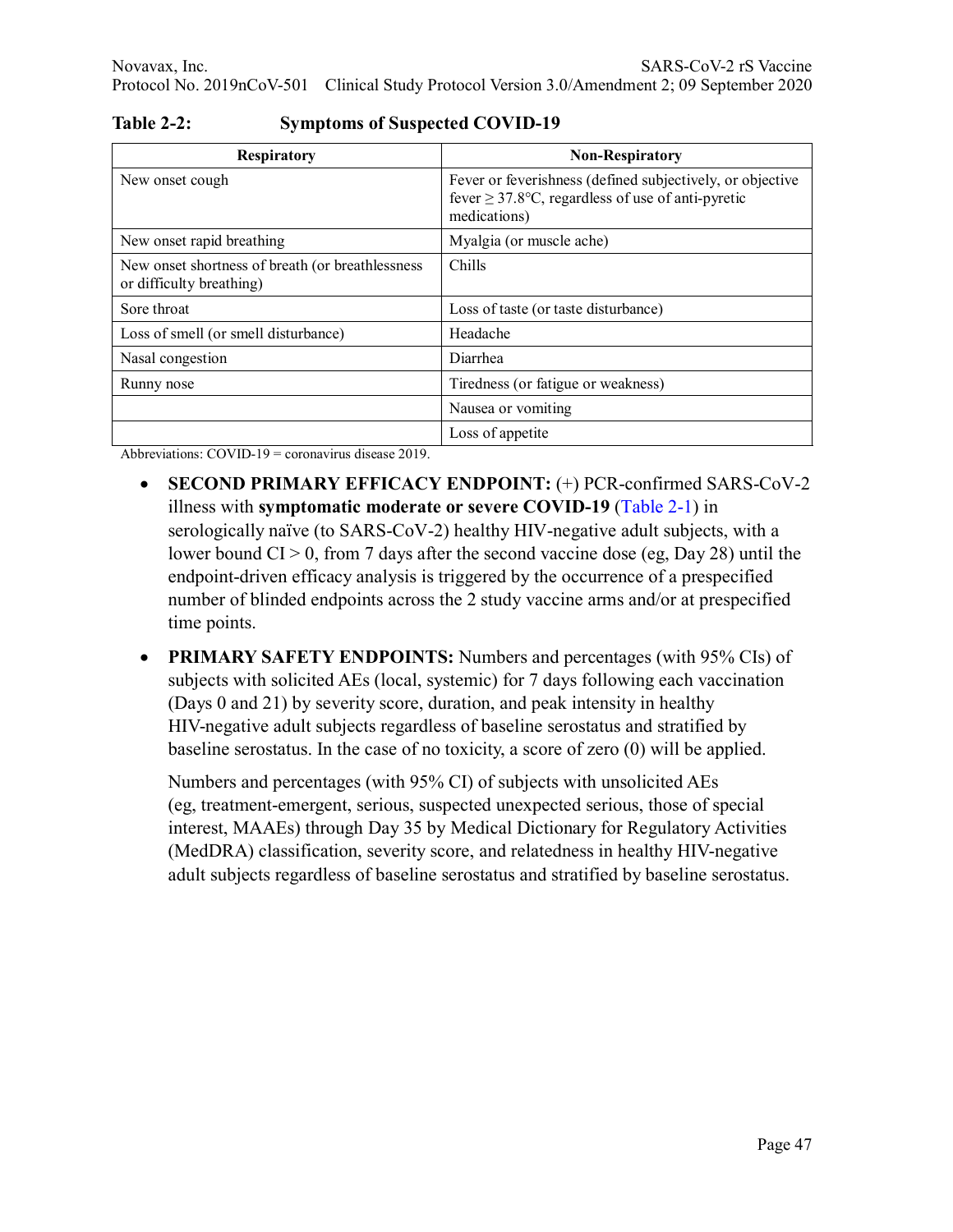The secondary endpoints are:

- (+) PCR-confirmed SARS-CoV-2 with COVID-19 in serologically naïve (to SARS-CoV-2) healthy HIV-negative adult subjects in terms of individual strata of symptomatic virologically confirmed, mild, moderate, or severe COVID-19 as previously described.
- (+) PCR-confirmed SARS-CoV-2 with COVID-19 in serologically naïve (to SARS-CoV-2) healthy HIV-negative adult subjects requiring hospitalization (regardless of severity).
- Incidence, maximum severity score, and symptom duration of SARS-CoV-2 infection by classification of symptomatic virologically confirmed, mild, moderate, and/or severe disease in serologically naïve (to SARS-CoV-2) healthy HIV-negative adult subjects, overall and by age strata. Should COVID-19 illness scoring be substantially validated at the time of study start, application of the standard scoring may be applied.
- Serum IgG antibody levels specific for the SARS-CoV-2 rS protein antigen(s) as detected by ELISA using geometric mean titers (GMT) OR seroconversion rate (SCR) at Day 21 (post first dose), Day 35 (post second dose), and across later study time points in healthy HIV-negative adult subjects, regardless of baseline serostatus and stratified by baseline serostatus (to SARS-CoV-2). Derived/calculated endpoints based on these data will include geometric mean ELISA units (GMEUs), geometric mean fold rise (GMFR), and SCR.

**SCR** is defined as the percentage of subjects with a post-vaccination titer  $\geq$  4-fold over naïve background and  $\geq$  2-fold over pre-existing titer.

**Positive baseline status** (+/-) using GMT and/or (+) PCR at baseline.

- Serum IgG antibody levels specific for the SARS-CoV-2 rS protein antigen as detected by ELISA, described across study time points with derived/calculated endpoints to include GMEUs, GMFR, and SCR in healthy HIV-negative adult subjects, regardless of baseline serostatus and stratified by baseline serostatus (to SARS-CoV-2).
- Epitope-specific immune responses to the SARS-CoV-2 rS protein receptor binding domain measured by serum titers in an ACE2 receptor binding inhibition assay, described across study time points, to include GMT, GMFR, SCR, and seroresponse rate (SRR) in healthy HIV-negative adult subjects, regardless of baseline serostatus and stratified by baseline serostatus (to SARS-CoV-2). SRR is defined as the proportion of subjects with rises in titers exceeding the 95th percentile of placebo subjects at the same time point and based on prior SARS-CoV-2 exposure.
- Neutralizing antibody activity at Day 35 and across later study time points relative to baseline in healthy HIV-negative adult subjects by absolute titers and change from baseline, including  $SCR \geq 4$ -fold change) and SRR, regardless of baseline serostatus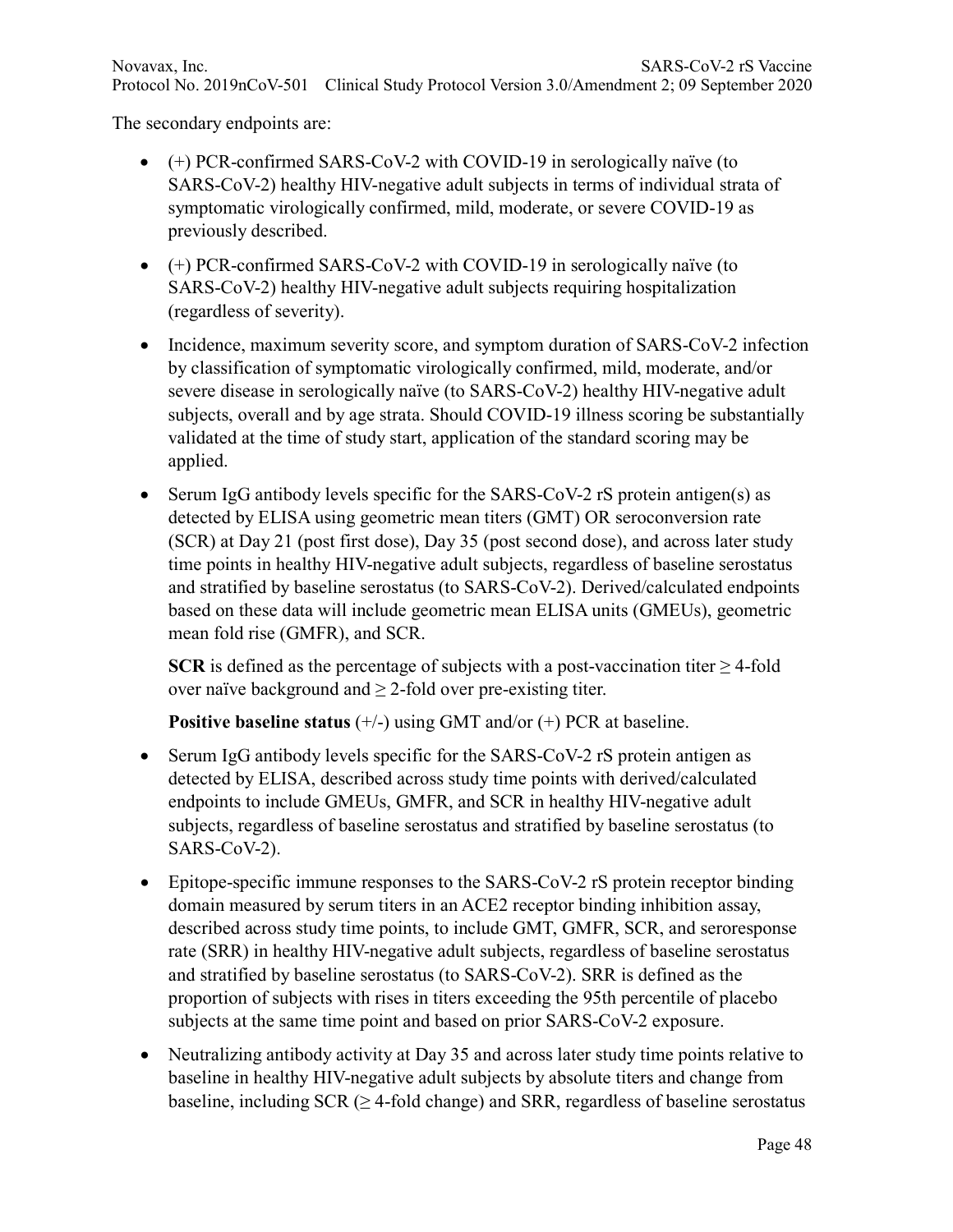and stratified by baseline serostatus (to SARS-CoV-2) to investigate whether baseline status (+/-) impacts response.

• Numbers and percentages (with 95% CI) of subjects with MAAEs, AESI, or SAE through the EOS by MedDRA classification, severity score, and relatedness in healthy HIV-negative adult subjects regardless of baseline serostatus and stratified by baseline serostatus.

The exploratory endpoints are:

- As previously described in the first and second primary efficacy endpoints for Cohort 1 (HIV-negative subjects) but applied to both baseline seronegative and seropositive (to SARS-CoV-2) subjects, combined and separately, and following the first or second dose, and by age strata.
- One or more non-vaccine SARS-CoV-2 viral antigen-specific immune responses (eg, anti-N antibodies) measured by serum titers/units in an appropriate assay to indicate an interval seroconversion at a given post-vaccination study time point. Descriptive measures will include GMT, GMFR, SCR, and SRR. SRR is defined as the proportion of subjects with rises in antibody units/titers exceeding the 95th percentile of placebo subjects at the same time point and based on prior baseline exposure.

## **2.2.2 Cohort 2: HIV-Positive Subjects**

The primary endpoints are:

- Numbers and percentages (with 95% CIs) of subjects with solicited AEs (local, systemic) for 7 days following each vaccination (Days 0 and 21) by severity score, duration, and peak intensity in medically stable HIV-positive adult subjects regardless of baseline serostatus and stratified by baseline serostatus. In the case of no toxicity, a score of zero (0) will be applied.
- Numbers and percentages (with 95% CI) of subjects with unsolicited AEs (eg, treatment-emergent, serious, suspected unexpected serious, those of special interest, MAAEs) through Day 35 by MedDRA classification, severity score, and relatedness in medically stable HIV-positive adult subjects regardless of baseline serostatus and stratified by baseline serostatus.
- Serum IgG antibody levels specific for the SARS-CoV-2 rS protein antigen(s) as detected by ELISA using GMT OR SCR at Day 35 in medically stable HIV-positive adult subjects regardless of baseline serostatus and stratified by baseline serostatus. Derived/calculated endpoints based on these data will include GMEUs, GMFR, and SCR.

**SCR** is defined as the percentage of subjects with a post-vaccination titer  $\geq$  4-fold over naïve background and  $\geq$  2-fold over pre-existing titer.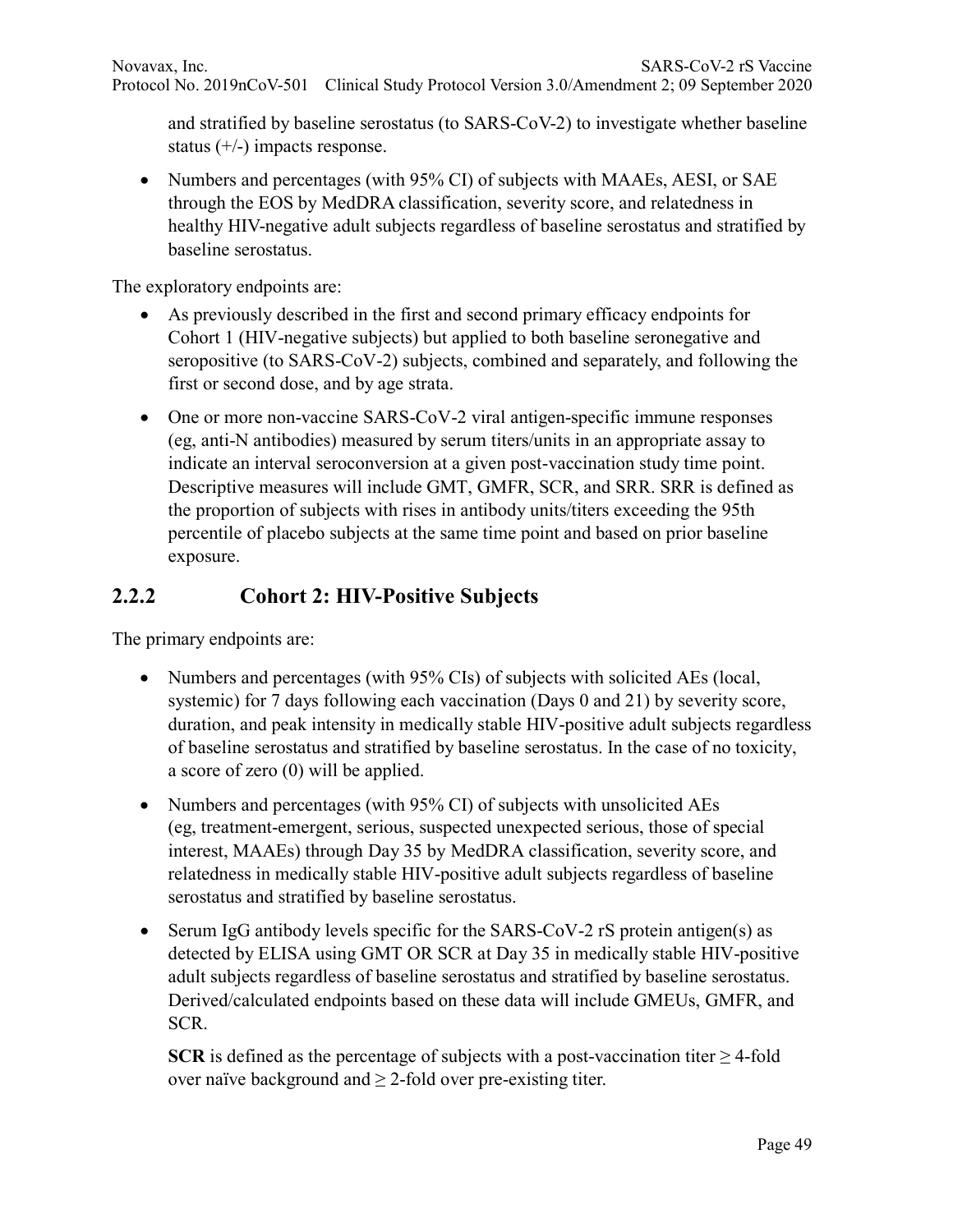#### **Positive baseline status** (+/-) using GMT and/or (+) PCR at baseline.

The secondary endpoints are:

- Numbers and percentages (with 95% CI) of subjects with MAAEs, AESI, or SAE through the EOS by MedDRA classification, severity score, and relatedness in medically stable HIV-positive adult subjects regardless of baseline serostatus and stratified by baseline serostatus.
- Serum IgG antibody levels specific for the SARS-CoV-2 rS protein antigen(s) as detected by ELISA using GMT OR SCR at Day 21 (post first dose), Day 35 (post second dose), and across later study time points in serologically naïve (to SARS-CoV-2) medically stable HIV-positive adult subjects. Derived/calculated endpoints based on these data will include GMEUs, GMFR, and SCR.

**SCR** is defined as the percentage of subjects with a post-vaccination titer  $\geq$  4-fold over naïve background and  $\geq$  2-fold over pre-existing titer.

**Positive baseline status** (+/-) using GMT and/or (+) PCR at baseline.

- Serum IgG antibody levels specific for the SARS-CoV-2 rS protein antigen as detected by ELISA, described across study time points with derived/calculated endpoints to include GMEUs, GMFR, and SCR in medically stable HIV-positive adult subjects stratified by baseline serostatus.
- Epitope-specific immune responses to the SARS-CoV-2 rS protein receptor binding domain measured by serum titers in an ACE2 receptor binding inhibition assay to include GMT, GMFR, SCR, and SRR in medically stable HIV-positive adult subjects stratified by baseline serostatus. SRR is defined as the proportion of subjects with rises in titers exceeding the 95th percentile of placebo subjects at the same time point and based on prior SARS-CoV-2 exposure.
- Neutralizing antibody activity at Day 35 and across later study time points relative to baseline in a subset of serologically naïve (to SARS-CoV-2) medically stable HIV-positive adult subjects by absolute titers and change from baseline, including SCR ( $\geq$  4-fold change) and SRR. Analysis to be stratified by baseline serostatus to investigate whether baseline status (+/-) impacts response.
- Counts and proportions of symptomatic virologically confirmed, mild, moderate, and severe COVID-19 outcomes in serologically naïve (to SARS-CoV-2) medically stable HIV-positive adult subjects as previously described in the second primary efficacy endpoint for Cohort 1 (HIV-negative subjects).
- Incidence, maximum severity score, and symptom duration of SARS-CoV-2 infection by classification of symptomatic virologically confirmed, mild, moderate, and/or severe COVID-19 in serologically naïve (to SARS-CoV-2) medically stable HIV-positive adult subjects. Should COVID-19 illness scoring be substantially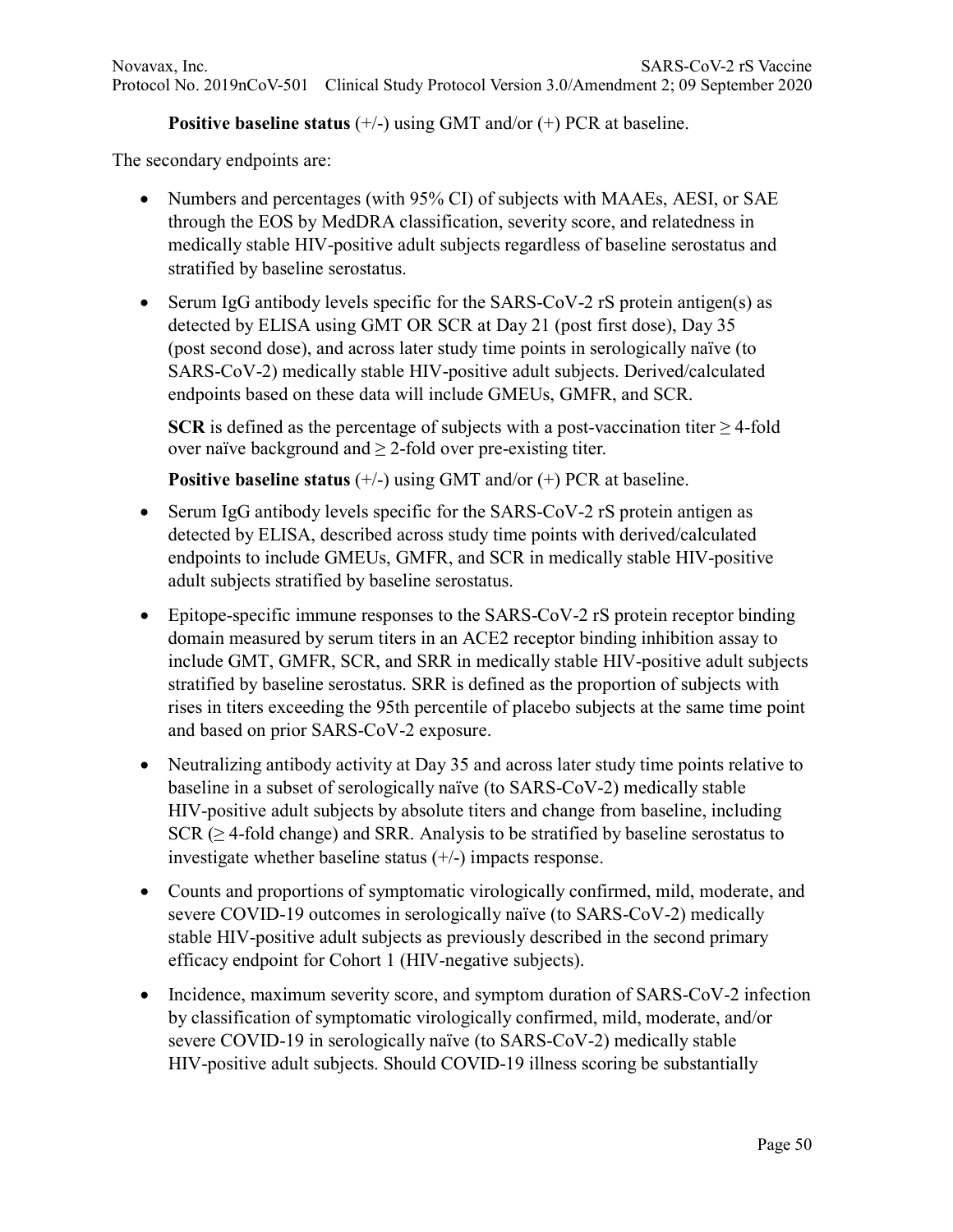Novavax, Inc. SARS-CoV-2 rS Vaccine Protocol No. 2019nCoV-501 Clinical Study Protocol Version 3.0/Amendment 2; 09 September 2020

validated at the time of study start, application of the standard scoring may be applied.

The exploratory endpoints are:

- As previously described in the first and second primary efficacy endpoints for Cohort 1 (HIV-negative subjects) in medically stable HIV-positive adult subjects but applied to baseline seronegative and seropositive (to SARS-CoV-2) subjects, combined and separately, and following the first or second dose.
- Serum IgG antibody, ACE2 receptor inhibition binding antibody, and neutralizing antibody specific for the SARS-CoV-2 virus or rS protein, described across study time points with derived/calculated endpoints to include GMEUs/titers, GMFR, and SCR at Day 21 (post first dose), Day 35 (post second dose), and across later study time points in HIV-positive and/or HIV-negative subjects, stratified by baseline serostatus; CD4+ counts and/or viral load in HIV-positive subjects.
- One or more SARS-CoV-2 viral antigen-specific immune responses (eg, anti-N) antibodies) measured by serum titers/units in an appropriate assay to indicate an interval seroconversion at a given post-vaccination study time point. Descriptive measures will include GMT, GMFR, SCR, and SRR. SRR is defined as the proportion of subjects with rises in antibody units/titers exceeding the 95th percentile of placebo subjects at the same time point and based on prior baseline exposure.

#### **3. STUDY DESIGN**

This is a Phase 2a/b, randomized, observer-blinded, placebo-controlled study to evaluate the efficacy, safety, and immunogenicity of SARS-CoV-2 rS with Matrix-M1 adjuvant in healthy HIV-negative adult subjects (Cohort  $1 - HIV$ -negative). This study will also evaluate the safety and immunogenicity of SARS-CoV-2 rS with Matrix-M1 adjuvant in medically stable HIV-positive adult subjects (Cohort 2 – HIV-positive). The study will be conducted at anticipated high COVID-19 transmission areas in South Africa expected to occur from July 2020 and onwards during the Southern Hemisphere winter and beyond.

After signing the informed consent form (ICF), subjects may be screened within a window of up to approximately 45 days. In addition, subjects must have a screening qualitative PCR for SARS-CoV-2 performed with a negative test result within 5 days prior to Day 0 vaccination in order to exclude subjects with active SARS-CoV-2 infection at the time of initial vaccination. Subjects will be asked to provide consent for the use of samples for future testing or assay development specific to SARS-CoV-2 (or related variants).

Blood samples for HIV testing of presumptive HIV-negative subjects will be collected at screening for inclusion for randomization. HIV-positive subjects will have CD4+ and HIV-1 viral load assessments to confirm that subjects do not have moderate or severe immunosuppression on treatment (see eligibility criteria); blood samples for other serology (hepatitis B and hepatitis C) will be collected at baseline but will not be used for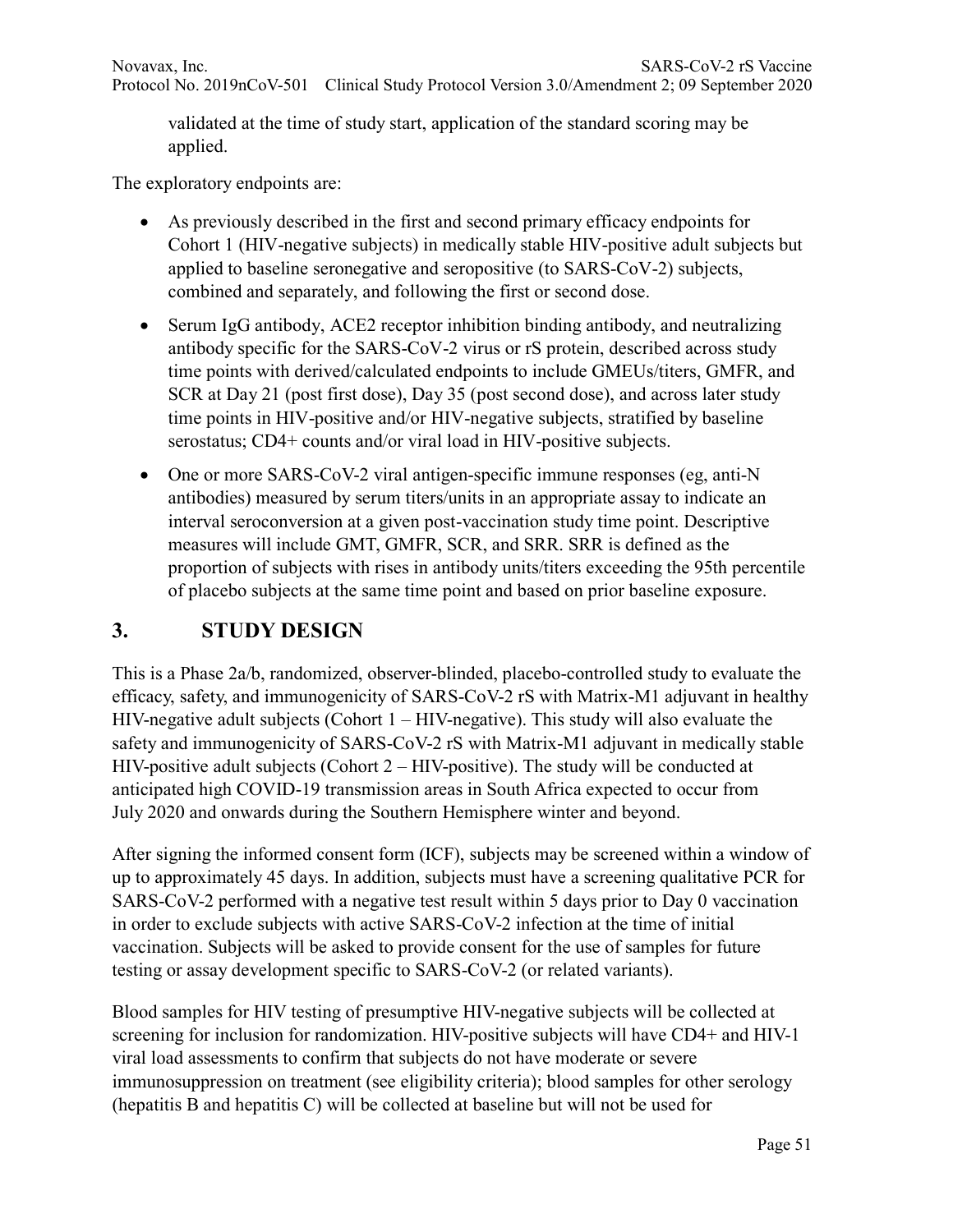Novavax, Inc. SARS-CoV-2 rS Vaccine Protocol No. 2019nCoV-501 Clinical Study Protocol Version 3.0/Amendment 2; 09 September 2020

inclusion/exclusion for randomization as a medical history will suffice; however, individuals with positive serologies (hepatitis B or hepatitis C) will not be included in the primary and secondary immunogenicity analyses. Subjects testing negative or positive for COVID-19 antibodies at baseline will have immune responses assessed/reported separately, unless otherwise specified. All screening laboratory testing will be performed at one or more central contract laboratories using common testing methodology. Safety bloods will not be collected.

A minimum of approximately 3,200 to a maximum of approximately 4,404 male and female adult subjects aged  $\geq 18$  to  $\leq 85$  years comprising a minimum of approximately 2,960 to a maximum of approximately 4,164 healthy HIV-negative adult subjects aged  $> 18$  to  $< 85$ years (Cohort 1 – HIV-negative) and approximately 240 medically stable HIV-positive adult subjects aged  $\geq 18$  to  $\leq 65$  years (Cohort 2 – HIV-positive) is planned for the study. For Cohort 1, an effort will be made to enrol a target of 10-25% of subjects who are  $\geq 65$  years of age. Within each cohort, subjects will be randomized in a 1:1 ratio via block randomization to receive up to 2 IM injections of study vaccine (SARS-CoV-2 rS with Matrix-M1 adjuvant or placebo) as described in Table 3-1.

Cohort 1 (HIV-negative) will commence enrolment first, with vaccination starting following, and contingent on, determination of an adequate safety profile of SARS-CoV-2 rS with Matrix-M1 adjuvant through Day 35 (ie, 14 days post-second dose) in the ongoing Phase 1 portion of Protocol 2019nCoV-101 (Australia) by the global Safety Monitoring Committee (SMC) that is anticipated to be available by late July/early August 2020. Enrolment and vaccination in each cohort will be staged for the purpose of safety.

- In Cohort 1 (HIV-negative), the first 888 subjects aged  $\geq 18$  to  $\leq 65$  years (Stage 1) will be vaccinated and followed for at least 7 days after the first dose of study vaccine (Day 7). The global SMC will review unblinded safety/reactogenicity data through Day 7 to assess prespecified vaccination pause rules to allow commencement of vaccination in the remaining subjects aged  $\geq 18$  to < 85 years (Stage 2) of Cohort 1 (HIV-negative) and to commence concurrent vaccination of the first 80 subjects (Stage 1) of Cohort 2 (HIV-positive). NOTE: subjects aged  $\geq 65$  to  $\leq 85$  years will only be enrolled during Stage 2 of Cohort 1.
- In Cohort 2 (HIV-positive), the first 80 subjects (Stage 1) will be vaccinated and followed for at least 7 days after the first dose of study vaccine (Day 7). The global SMC will review unblinded safety/reactogenicity data through Day 7 to allow prespecified vaccination pause rules to allow commencement of vaccination in the remaining 160 subjects (Stage 2) in Cohort 2 (HIV-positive).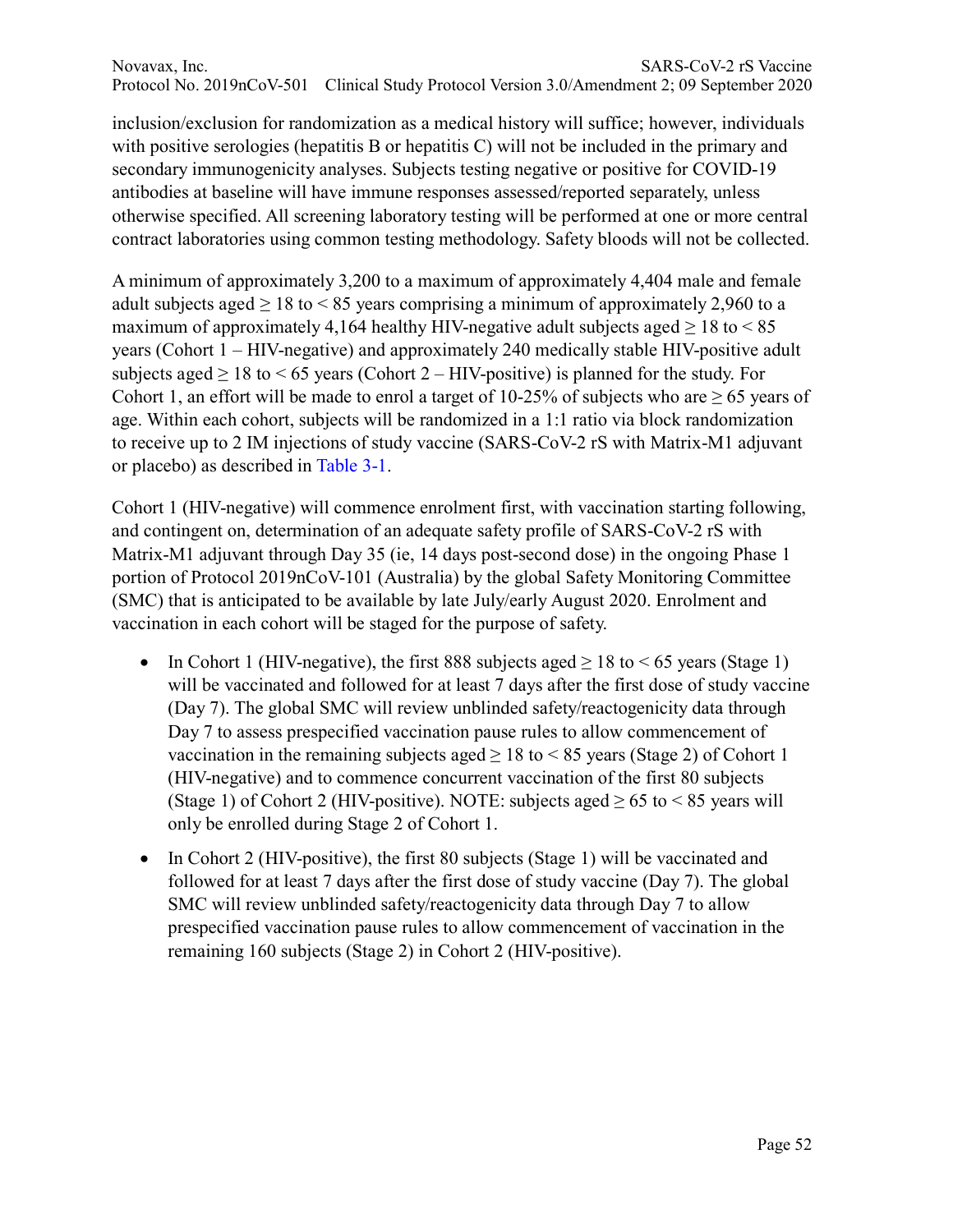| Cohorts/                                                       |                                         | Up to 2 Vaccinations |             |                      |  |  |  |  |
|----------------------------------------------------------------|-----------------------------------------|----------------------|-------------|----------------------|--|--|--|--|
|                                                                | Number of<br><b>Randomized Subjects</b> | Day 0                | Day $21$    |                      |  |  |  |  |
| <b>Study Vaccine Groups</b>                                    |                                         | Stage $1^a$          | Stage $2^a$ | $(+ 7 \text{ days})$ |  |  |  |  |
| <b>Cohort 1: HIV-negative subjects</b>                         |                                         |                      |             |                      |  |  |  |  |
| SARS-CoV-2 rS $(5 \mu g)$ + Matrix-M1<br>adjuvant $(50 \mu g)$ | $N = 1480 - 2082^b$                     | 444                  | 1036-1638   | 1480-1638            |  |  |  |  |
| Placebo                                                        | $N = 1480 - 2082^b$                     | 444                  | 1036-1638   | 1480-1638            |  |  |  |  |
| <b>Cohort 2: HIV-positive subjects</b>                         |                                         |                      |             |                      |  |  |  |  |
| SARS-CoV-2 rS $(5 \mu g)$ + Matrix-M1<br>adjuvant $(50 \mu g)$ | $N = 120$                               | 40 <sup>b</sup>      | 80          | 120                  |  |  |  |  |
| Placebo                                                        | $N = 120$                               | 40 <sup>b</sup>      | 80          | 120                  |  |  |  |  |

#### **Table 3-1 Study Vaccine Groups with Maximized Immunization Plan (Based on Phase 1/2 Data)**

Abbreviations: SMC = Safety Monitoring Committee; US = United States.

a Vaccination of each cohort will be divided into 2 stages for purposes of safety. Stage 1 of each cohort will first vaccinate approximately 888 subjects aged 18 to < 65 years. The SMC will review safety data through Day 7 in Stage 1 of each cohort to determine progression to Stage 2, which will vaccinate the remaining subjects aged 18 to < 85 years in Cohort 1. NOTE: subjects aged  $\geq 65$  to < 85 years will only be enrolled during Stage 2 of Cohort 1.

<sup>b</sup> A maximum of approximately 2,082 subjects per vaccine group in Cohort 1 may be enrolled (ie, up to a total of 4,164 subjects in Cohort 1).

<sup>c</sup> Stage 1 enrolment for Cohort 2 will begin concurrently with Stage 2 enrolment of Cohort 1.

The study will consist of a screening period (Days −45 to 0); vaccination days (up to 2; Days 0 and 21); outpatient study visits on Days 0, 21 (+ 7 days), and 35 (+ 7 days); at 3 and 6 months  $(\pm 15 \text{ days})$  after the last vaccination; and an EOS telephone call at 12 months  $(\pm 15$  days) after the last vaccination. The duration of the study, excluding screening, is approximately 12 months after the last vaccination (386 days for 2 vaccinations). At the completion of the study, subjects receiving placebo will have the option of receiving SARS-CoV-2 rS with Matrix-M1 adjuvant if acceptable safety and VE have been demonstrated.

A global SMC was convened to oversee the safety of the ongoing Phase 1/2 study (Protocol 2019nCoV-101) and will oversee one or more additional studies across the SARS-CoV-2 rS vaccine program. The global SMC will be asked to provide oversight for the current study. A senior South African scientist will be asked to join the global SMC for purposes of oversight of this study. A separate SMC may be convened for this study in case the global SMC is unavailable. In either case, the designated SMC will monitor the safety of subjects in the study and will follow an SMC charter. The SMC will review unblinded safety and reactogenicity data through Day 7 of Stage 1 of each cohort to assess vaccination pause rules to allow advancement from Stage 1 vaccination to Stage 2 vaccination as previously described. The SMC will convene to perform safety reviews on a scheduled basis; for immediate concerns regarding safety observations during this study; and as needed.

Due to the ongoing pandemic, recent national regulatory and local Institutional Review Board and public health guidance will be applied at the site locations regarding alternations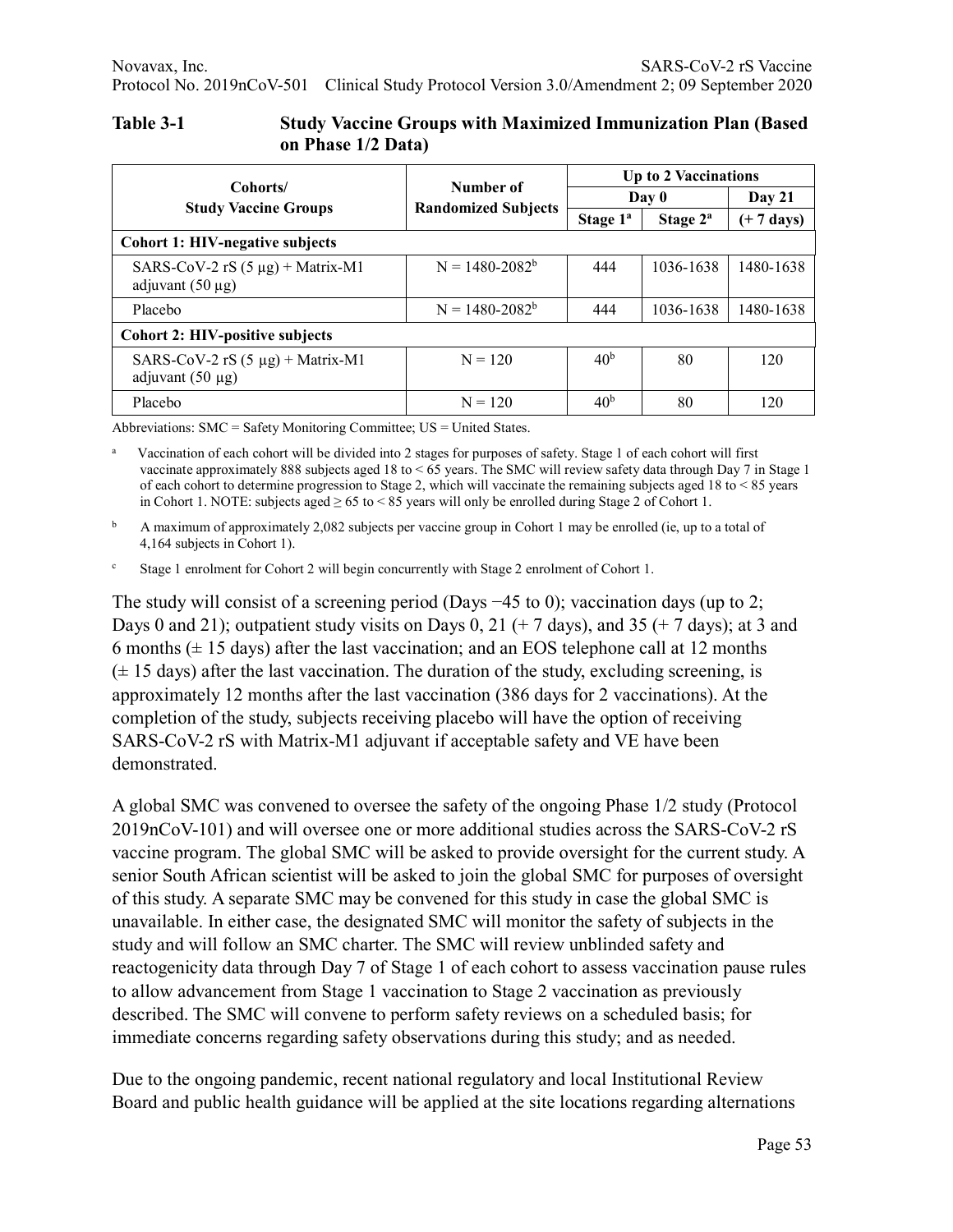in the ability of study subjects to attend an investigational site for protocol-specified visits, with the site's investigator being allowed to conduct safety assessments (eg, telephone contact, alternative location for assessment, including local laboratories or imaging centers) when necessary and feasible, as long as such visits are sufficient to assure the safety of study subjects. Serum samples may be drawn using local phlebotomy services, home health, or other modalities if site visits cannot occur. Vaccination visits must have adequate oversight for issues associated with immediate severe reactions but may need to occur outside of the clinical site depending on the pandemic situation (eg, home vaccinations).

#### **Vaccination Pause Rules:**

Vaccination pause rules based on reactogenicity, AEs, and SAEs related to study participation will be in place to monitor subject safety during the study and govern advancement from Stage 1 to Stage 2 vaccination in each cohort based on assessment by the SMC.

AEs meeting any one of the following criteria will result in a hold being placed on subsequent vaccinations pending further review by the SMC and the sponsor:

- The occurrence of 2 or more related SAEs (final assessment by the sponsor per United States Food and Drug Administration (FDA) Center for Biologics Evaluation and Research Guidance) in a given MedDRA system organ class within the first 7 days (Day 7) following Stage 1 vaccination in each cohort.
- Any toxicity grade 3 (severe) solicited (local or systemic) single AE term occurring in  $\geq$  10% of subjects in the SARS-CoV-2 rS group within the first 7 days (Day 7) following Stage 1 vaccination in each cohort.
- Any grade 3 (severe) unsolicited single AE preferred term for which the investigator assesses as related that occurs in  $\geq$  5% of subjects in the SARS-CoV-2 rS group, within the first 7 days (Day 7) following Stage 1 vaccination in each cohort.

The sponsor, along with medical monitor, may request an SMC review for any safety concerns that may arise in the study, even if they are not associated with any specific pause rule.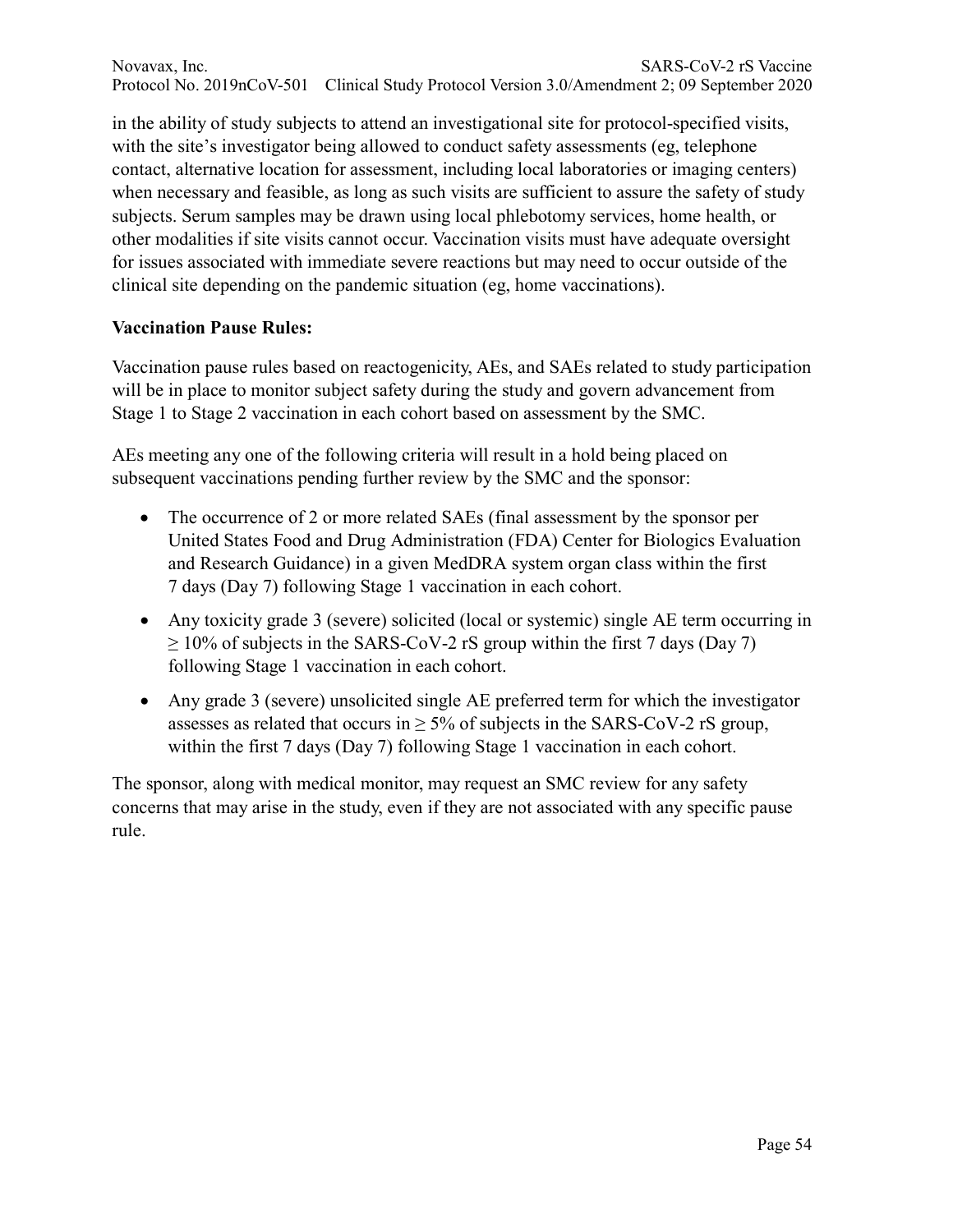## **3.1 SCHEDULE OF EVENTS**

#### **Table 3-2 Schedule of Events**

| <b>Study Period: Screening Period</b>                                                                                                                                |                   |                          | <b>Clinic Visits</b>                                                                     |                   |                         |                           |             |                          | <b>Months After Last</b><br>Vaccination |                   |  |
|----------------------------------------------------------------------------------------------------------------------------------------------------------------------|-------------------|--------------------------|------------------------------------------------------------------------------------------|-------------------|-------------------------|---------------------------|-------------|--------------------------|-----------------------------------------|-------------------|--|
| <b>Study Day:</b>                                                                                                                                                    | $-45$ to 0        | $-5$ to $0$              | $0^a$                                                                                    | $\overline{7}$    | 21                      | 35                        |             | $\mathbf{3}$             | 6                                       | 12                |  |
| Window (days): <sup>c</sup>                                                                                                                                          | $\equiv$          | $\overline{\phantom{0}}$ | $\mathbf{0}$                                                                             | $+1$              | $+7$                    | $+7$                      |             | ± 15                     | ±15                                     | ± 15              |  |
| Minimum days following most recent vaccination: <sup>c</sup>                                                                                                         | $\qquad \qquad -$ | $\overline{\phantom{0}}$ | $\bf{0}$                                                                                 | 7                 | 21                      | 14                        |             | $\overline{\phantom{0}}$ | $\overline{\phantom{0}}$                | $\qquad \qquad -$ |  |
| <b>Study Visit:</b>                                                                                                                                                  | S <sub>1</sub>    | S2 <sup>y</sup>          | 1                                                                                        | $\overline{2}$    | $\overline{\mathbf{3}}$ | $\overline{\bf{4}}$       | Unscheduled | 5                        | 6                                       | $EOS^b$           |  |
| Informed consent                                                                                                                                                     | $\mathbf X$       |                          |                                                                                          |                   |                         |                           |             |                          |                                         |                   |  |
| Medical history <sup>d</sup>                                                                                                                                         | $\mathbf X$       |                          |                                                                                          |                   |                         |                           |             |                          |                                         |                   |  |
| Inclusion/exclusion criteria                                                                                                                                         | $\mathbf X$       |                          | $X^{\text{e,f}}$                                                                         |                   | $X^{\text{e,f}}$        |                           |             |                          |                                         |                   |  |
| Demographics <sup>g</sup>                                                                                                                                            | $\mathbf X$       |                          |                                                                                          |                   |                         |                           |             |                          |                                         |                   |  |
| Prior/concomitant medicationsh                                                                                                                                       | X                 |                          | $X^{\text{e,f}}$                                                                         | $\mathbf X$       | $X^{\text{e,f}}$        | X                         | $\mathbf X$ | $X^{i}$                  | $X^{i}$                                 | $X^{i}$           |  |
| Vital sign measurements                                                                                                                                              | $\mathbf X$       |                          | $X^{j}$                                                                                  | X                 | $X^{j}$                 |                           |             |                          |                                         |                   |  |
| Urine pregnancy test $(WOCBA)^k$                                                                                                                                     | $\mathbf X$       |                          | $X^f$                                                                                    |                   | $X^f$                   |                           |             |                          |                                         |                   |  |
| Serum FSH (as directed by principal investigator request<br>only) <sup>1</sup>                                                                                       | $\mathbf X$       |                          |                                                                                          |                   |                         |                           |             |                          |                                         |                   |  |
| HIV testing <sup>m</sup>                                                                                                                                             | $\mathbf X$       |                          |                                                                                          |                   |                         |                           |             |                          |                                         |                   |  |
| HIV viral load, CD4+, and CD8+ (Cohort 2 [HIV-positive]<br>only) <sup>n</sup>                                                                                        | $\mathbf X$       |                          |                                                                                          |                   |                         |                           |             | $\mathbf X$              | $\mathbf X$                             |                   |  |
| Serology (not exclusionary for entry) <sup>o</sup>                                                                                                                   | $\mathbf X$       |                          |                                                                                          |                   |                         |                           |             |                          |                                         |                   |  |
| Physical examination <sup>p</sup>                                                                                                                                    | $\mathbf X$       |                          | $X^f$                                                                                    | $\mathbf X$       | $\mathbf{X}^\text{f}$   | $\boldsymbol{\mathrm{X}}$ | $\mathbf X$ |                          |                                         |                   |  |
| Vaccination                                                                                                                                                          |                   |                          | $\boldsymbol{\mathrm{X}}$                                                                |                   | $\mathbf X$             |                           |             |                          |                                         |                   |  |
| Reactogenicity <sup>q</sup>                                                                                                                                          |                   |                          | $\mathbf X$                                                                              | $\mathbf X$       | $\mathbf X$             | $X^r$                     |             |                          |                                         |                   |  |
| Subject diary distribution <sup>r</sup>                                                                                                                              |                   |                          | X                                                                                        |                   | $\mathbf X$             |                           |             |                          |                                         |                   |  |
| Subject diary review and collection <sup>r</sup>                                                                                                                     |                   |                          |                                                                                          | $\mathbf X$       |                         | $\mathbf X$               |             |                          |                                         |                   |  |
| Monitoring (active/passive surveillance) for COVID-19<br>endpoints (every 2 weeks through 01 December 2020, then<br>every 4 weeks thereafter until EOS) <sup>s</sup> |                   |                          |                                                                                          | From Day 8 to EOS |                         |                           |             |                          |                                         |                   |  |
| FLU-PRO <sup>t</sup>                                                                                                                                                 |                   |                          | For 10 days, starting from the day of the new onset of symptoms of<br>suspected COVID-19 |                   |                         |                           |             |                          |                                         |                   |  |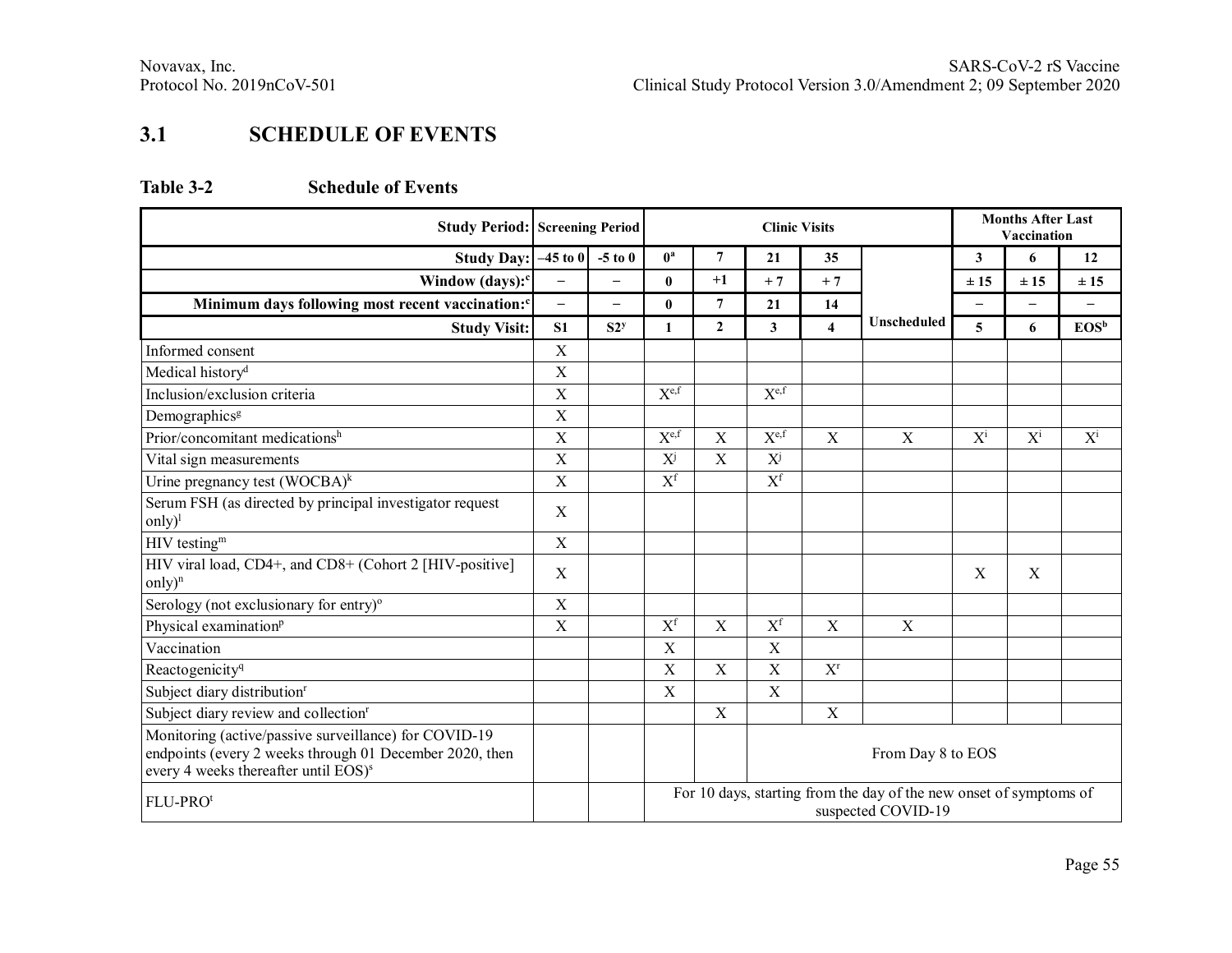#### Novavax, Inc. SARS-CoV-2 rS Vaccine Protocol No. 2019nCoV-501 Clinical Study Protocol Version 3.0/Amendment 2; 09 September 2020

|                                                                                                                                                                                                                                  | <b>Study Period: Screening Period</b> |                          | <b>Clinic Visits</b> |              |                           |              |                                                                                            | <b>Months After Last</b><br>Vaccination |             |             |  |
|----------------------------------------------------------------------------------------------------------------------------------------------------------------------------------------------------------------------------------|---------------------------------------|--------------------------|----------------------|--------------|---------------------------|--------------|--------------------------------------------------------------------------------------------|-----------------------------------------|-------------|-------------|--|
| <b>Study Day:</b>                                                                                                                                                                                                                | $-45$ to $02$                         | $-5$ to $0$              | $0^a$                | 7            | 21                        | 35           |                                                                                            | 3                                       | 6           | 12          |  |
| Window $(days):$ <sup>c</sup>                                                                                                                                                                                                    | -                                     | $\overline{\phantom{0}}$ | $\mathbf{0}$         | $+1$         | $+7$                      | $+7$         |                                                                                            | $\pm 15$                                | $\pm 15$    | $\pm 15$    |  |
| Minimum days following most recent vaccination: <sup>c</sup>                                                                                                                                                                     | $\qquad \qquad -$                     | $\overline{\phantom{0}}$ | $\bf{0}$             | 7            | 21                        | 14           |                                                                                            | —                                       | -           |             |  |
| <b>Study Visit:</b>                                                                                                                                                                                                              | S <sub>1</sub>                        | S2 <sup>y</sup>          |                      | $\mathbf{2}$ | 3                         | 4            | Unscheduled                                                                                | 5.                                      | 6           | $EOS^b$     |  |
| Nasal swab(s) - mid-turbinate and/or nasopharyngeal<br>(qualitative $PCR$ ) <sup>u</sup>                                                                                                                                         |                                       | X                        | $X^f$                |              |                           |              | At all scheduled visits and during COVID-19 Surveillance Visits<br>(Initial and Follow-Up) |                                         |             |             |  |
| Pulse oximetry                                                                                                                                                                                                                   | X                                     |                          | $\mathbf X$          | X            | X                         | X            | X                                                                                          | Χ                                       | $\mathbf X$ |             |  |
| Blood sampling for SARS-CoV-2 immunogenicity (ELISA)<br>- IgG, hACE2 receptor binding inhibition, and antibodies to<br>other non-vaccine viral antigens (eg, anti-N antibodies) (or<br>other assays developed in the future) $v$ |                                       |                          | $X^f$                |              | $X^f$                     | X            |                                                                                            | X                                       | X           |             |  |
| Blood sampling for SARS-CoV-2 neutralization assay                                                                                                                                                                               |                                       |                          | $X^f$                |              |                           | $\mathbf{X}$ |                                                                                            | X                                       | X           |             |  |
| All unsolicited AEs                                                                                                                                                                                                              |                                       |                          | X                    | X            | X                         | $\mathbf{X}$ |                                                                                            |                                         |             |             |  |
| $MAAEs^z$                                                                                                                                                                                                                        |                                       |                          | X                    | X            | X                         | X            | X                                                                                          | X                                       | X           | X           |  |
| <b>SAEs</b>                                                                                                                                                                                                                      |                                       |                          | $\mathbf X$          | X            | $\boldsymbol{\mathrm{X}}$ | X            | X                                                                                          | X                                       | $\mathbf X$ | X           |  |
| AESI <sup>w</sup>                                                                                                                                                                                                                |                                       |                          | $\mathbf X$          | X            | $\boldsymbol{\mathrm{X}}$ | X            | X                                                                                          | $\mathbf X$                             | $\mathbf X$ | $\mathbf X$ |  |
| $EOS$ form <sup>x</sup>                                                                                                                                                                                                          |                                       |                          |                      |              |                           |              |                                                                                            |                                         |             | X           |  |

Abbreviations:  $AE =$  adverse event;  $AESI =$  adverse event(s) of special interest; anti-N antibodies = anti-nucleocapsid antibodies;  $BMI =$  body mass index;  $BP =$  blood pressure; CD = cluster of differentiation; COVID-19 = coronavirus disease 2019; ELISA = enzyme-linked immunosorbent assay; EOS = end of study; FDA = United States Food and Drug Administration; FLU-PRO = InFLUenza Patient-Reported Outcome (questionnaire); FSH = follicle-stimulating hormone; HEENT = head, eye, ear, nose, and throat (exam); HIV = human immunodeficiency virus; hACE2 = human angiotensin-converting enzyme 2; ID = identification; IgG = immunoglobulin G;  $MAAE$  = medically attended adverse event;  $PCR$  = polymerase chain reaction;  $PIMMC$  = potential immune-mediated medical conditions;  $SI$  = Screening Visit 1;  $S2$  = Screening Visit 2; SAE = serious adverse event; SARS-CoV-2 = severe acute respiratory syndrome coronavirus 2; WOCBA = women of childbearing age.

<sup>a</sup> If screening and randomization occur on the same day (ie, Day 0), study visit procedures should not be duplicated.

<sup>b</sup> EOS telephone call. Should subjects decide to terminate early, an EOS telephone call will occur to collect the maximum safety data possible.

<sup>c</sup> Days relative to vaccination are only estimates because the window allowance is not inclusive. Should a study pause occur, visits/windows will be adjusted to allow subjects to continue without protocol deviation. Visit schedules following the second vaccination are calculated relative to the day the vaccinations were received.

 $d$  Including prior and concomitant medical conditions, recent vaccinations ( $\leq$  90 days), and significant surgical procedures.

<sup>e</sup> Specific exclusions to vaccination will be assessed. Should subjects start specific medications or have specific diagnoses that are exclusionary at baseline, approval for vaccination must be given by medical monitor or sponsor.

- 
- <sup>f</sup> Performed prior to vaccination.<br><sup>g</sup> Screening only. Including date of birth (day, month, and year), sex, race, ethnicity, weight, height, and BMI (derived).

Recent and current medications at the time of screening to be reviewed to ensure eligibility criteria are fulfilled. Concomitant medications include all medications (including vaccines) taken by the subject.

Only those medications associated with any MAAE attributed to vaccine, potential AESI, or SAE will be recorded.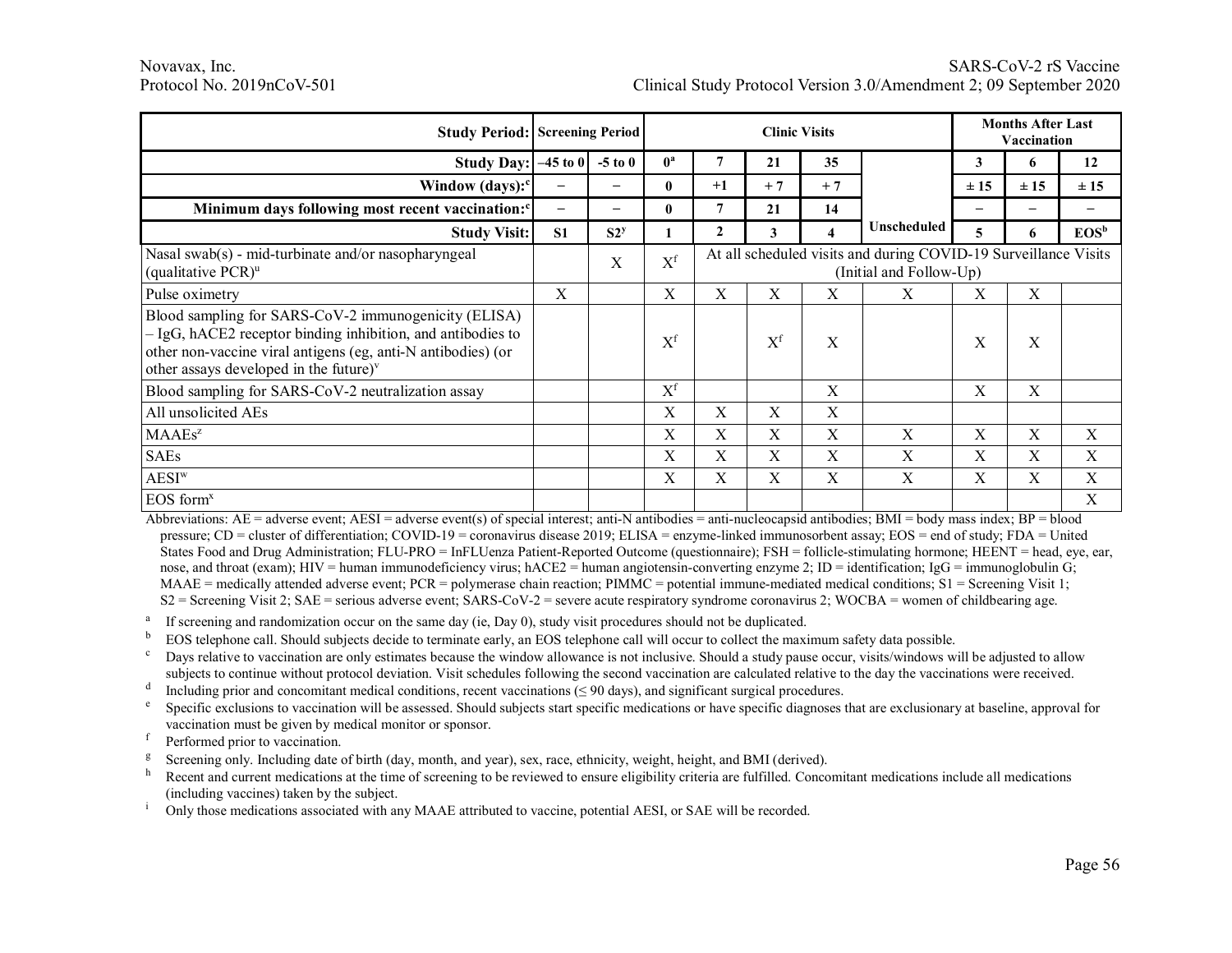|                                                              | <b>Study Period: Screening Period</b> |                 |              |      | <b>Clinic Visits</b> |      |                      |          | <b>Months After Last</b><br>Vaccination |         |
|--------------------------------------------------------------|---------------------------------------|-----------------|--------------|------|----------------------|------|----------------------|----------|-----------------------------------------|---------|
| Study Day: $-45$ to 0                                        |                                       | $-5$ to $0$     | $0^{\rm a}$  |      | 21                   | 35   |                      |          |                                         | 12      |
| Window $(days)$ :                                            | -                                     | -               | 0            | $+1$ | -                    | $+7$ |                      | $\pm 15$ | ±15                                     | ±15     |
| Minimum days following most recent vaccination: <sup>c</sup> | $\overline{\phantom{0}}$              | -               | $\mathbf{0}$ |      | 21                   | 14   |                      | -        | -                                       | -       |
| <b>Study Visit:</b>                                          | S <sub>1</sub>                        | S2 <sup>y</sup> |              |      |                      |      | <b>Unscheduled</b> I |          |                                         | $EOS^b$ |

<sup>j</sup> On vaccination days, vital sign measurements will be collected once before vaccination to ensure subject has controlled BP and heart rate and no evidence of fever prior to vaccination. Vital sign measurements will also be collected once at 30 minutes  $(\pm 15$  minutes) after vaccination to check for any reactions to the vaccine.

k Women of childbearing age only. A urine pregnancy test will be performed at screening and prior to each vaccination. A serum pregnancy test may be used at screening or at the discretion of the investigator. A positive urine pregnancy test at any time will result in the subject not receiving any further vaccination.

- <sup>1</sup> Females only. A serum FSH test may be performed at screening to confirm postmenopausal status.
- 

m All subjects will undergo an HIV test assay approved in South Africa and performed at a central laboratory.<br><sup>n</sup> Cohort 2 (HIV-positive subjects) only. Subjects will have CD4+ and HIV-1 viral load assessments. HIV-1 viral or severe immunosuppression prior to vaccination (see eligibility criteria).<br><sup>o</sup> Blood samples for other serology (hepatitis B and hepatitis C) will be collected at baseline but will not be used for inclusion/exclusion for

- history will suffice; however, individuals with positive serologies (hepatitis B or hepatitis C) will not be included in the primary and secondary immunogenicity analyses.
- <sup>p</sup> Examination at screening to include height and weight (calculated BMI); HEENT, neck, thyroid, lungs, heart, cardiovascular, abdomen, lymph nodes of the upper extremities and neck; and musculoskeletal system/extremities to allow for vaccination; symptom-directed (targeted) physical examination at all other scheduled time points but always to include lymphatic assessment of injected upper extremity on vaccination days. Interim physical examinations will be performed at any unscheduled visit at the discretion of the investigator, if necessary.<br><sup>q</sup> On vaccination days, subjects will remain in clinic for 30 minutes ( $\pm$  15 minutes) to be monitored for any severe reactogenicity. Severe reactions will be n
- day of vaccination.<br>All subjects will record reactogenicity starting on the same day of the vaccinations and for an additional 6 days in the subject diary (Days 0 to 6 and Days 21 to 27). Site
- personnel will review the information from the subject diary to ensure completeness. Should any reactogenicity event (toxicity grade  $\geq 1$ ) extend beyond the last day of diary collection (ie, Day 6 or Day 27), then it will be recorded as an unsolicited AE with a start date of Day 7 or Day 28 and followed to resolution per FDA guidelines for dataset capture.
- <sup>s</sup> Beginning on Day 8, subjects will enter active and passive surveillance for suspected COVID-19. Surveillance will include provision of a Study ID Card that provides details on study participation, study site contact information, and assessment of symptoms of suspected COVID-19 (see Table 2-2 for list of symptoms) using the FLU-PRO questionnaire. The Study ID Card should be presented to healthcare providers not affiliated with the study who encounter subjects with symptoms of suspected COVID-19. Active surveillance (applicable from Day 8 through EOS) will include outbound calls made by site staff every 2 weeks from Day 8 post first vaccination to 01 December 2020 (or longer until the local epidemic is no longer deemed to be active in the judgement of the sponsor) and every 4 weeks thereafter until EOS to solicit symptoms of suspected COVID-19 using an ethics committee approved script. Newly discovered symptoms of suspected COVID-19 will trigger a COVID-19 Surveillance Visit (Initial and Follow-Up) at the study site or at home for evaluation (as described in the COVID-19 Surveillance Visit). Passive surveillance (applicable from Day 8 through EOS) will include: a) Instructions to subjects to contact the study site within 24 hours for symptoms of suspected COVID-19; b) Weekly reminder text messages from Day 8 post first vaccination to 01 December 2020 (or longer until the local epidemic is no longer deemed to be active in the judgement of the sponsor) and every 2 weeks thereafter until EOS to remind subjects to call the study site if they develop symptoms of COVID-19; c) Newly-discovered symptoms of suspected COVID-19 will trigger a COVID-19 Surveillance Visit (Initial and Follow-Up) at the study site or at home for evaluation (as described in COVID-19 Surveillance Visit); and d) If the initial evaluation of the symptoms of suspected COVID-19 is performed by a healthcare provider not affiliated with the study (eg, in an urgent care clinic, emergency room, outpatient clinic, ad hoc COVID-19 treatment facility, etc), he/she should notify the study staff of the subject's status as per the information provided on the Study ID Card. The study staff once notified will trigger a COVID-19 Surveillance Visit (Initial and Follow-Up).<br>Symptoms of suspected COVID-19 will be assessed on a daily basis for 10 days usin
-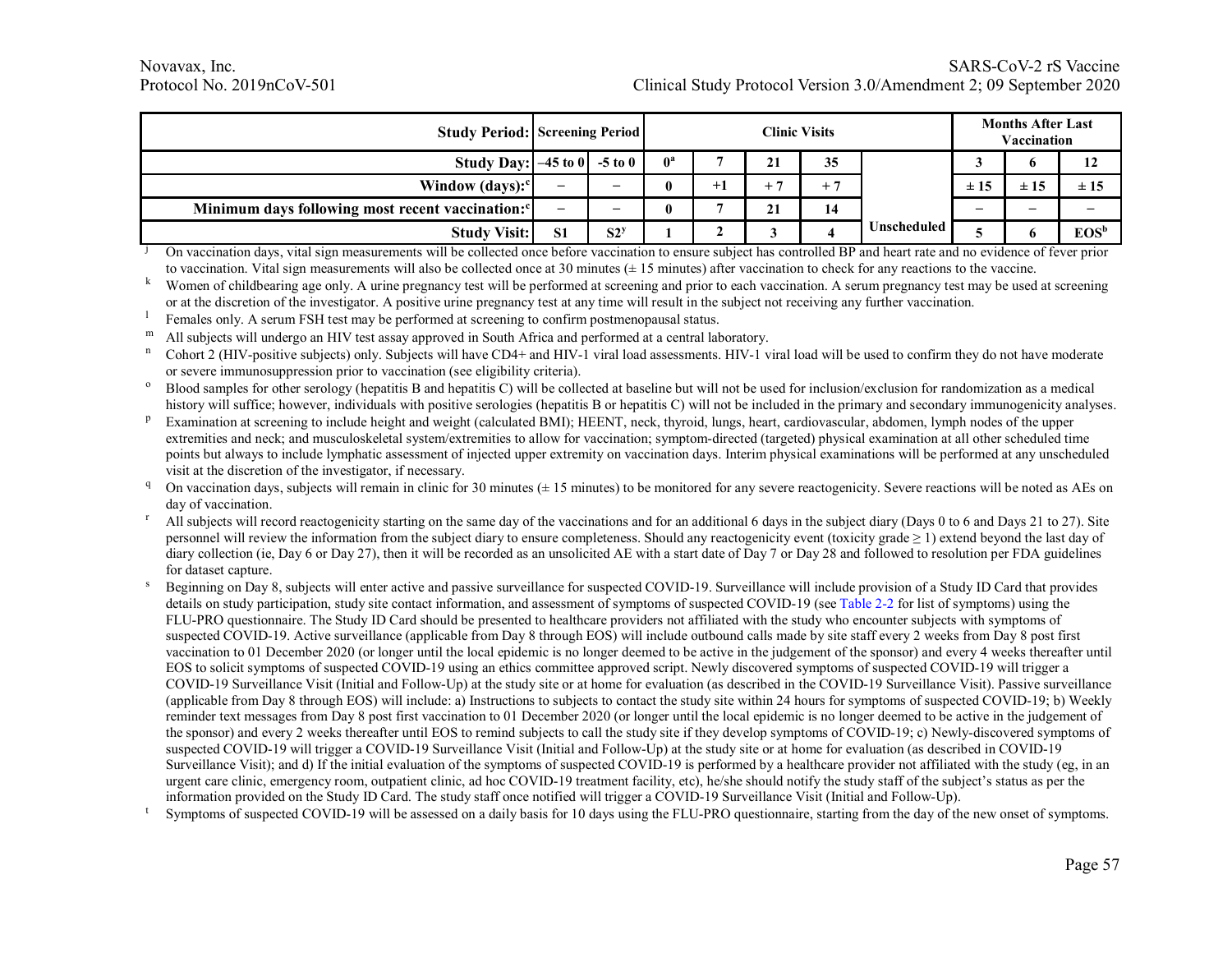|                                                              | <b>Study Period: Screening Period</b> |                          |              |      | <b>Clinic Visits</b> |      |             |     | <b>Months After Last</b><br>Vaccination |          |
|--------------------------------------------------------------|---------------------------------------|--------------------------|--------------|------|----------------------|------|-------------|-----|-----------------------------------------|----------|
| Study Day: $-45$ to 0                                        |                                       | $-5$ to $0$              | $0^a$        |      | 21                   | 35   |             |     | o                                       | 12       |
| Window $(days)$ :                                            | -                                     |                          | $\mathbf{0}$ | $+1$ |                      | $+7$ |             | ±15 | ±15                                     | $\pm 15$ |
| Minimum days following most recent vaccination: <sup>c</sup> | -                                     | $\overline{\phantom{0}}$ | $\bf{0}$     |      | 21                   | 14   |             |     | -                                       |          |
| <b>Study Visit:</b>                                          | S <sub>1</sub>                        | S2 <sup>y</sup>          |              |      |                      |      | Unscheduled |     |                                         | $EOS^b$  |

<sup>u</sup> A nasal swab will be performed at each scheduled visit, and during COVID-19 Surveillance Visits (Initial and Follow-Up) triggered by symptoms of suspected COVID-19. This includes an additional screening visit within 5 days prior to study vaccination to exclude subjects recently infected with SARS-CoV-2.

<sup>v</sup> Subjects testing negative or positive for COVID-19 antibodies at baseline will have immune responses assessed/reported separately, unless otherwise specified.<br><sup>W</sup> AESI: To include PIMMC, COVID-19 diagnosis with sequela

 $x \text{ EOS form will be completed for all subjects, including those who are terminated early.}$ 

<sup>y</sup> Subjects may complete their S1 procedures on S2.

<sup>z</sup> MAAEs are to be collected from the time of first study vaccination until Day 35, and MAAEs assessed as related to study vaccination from the time of first study vaccination until completion of the study.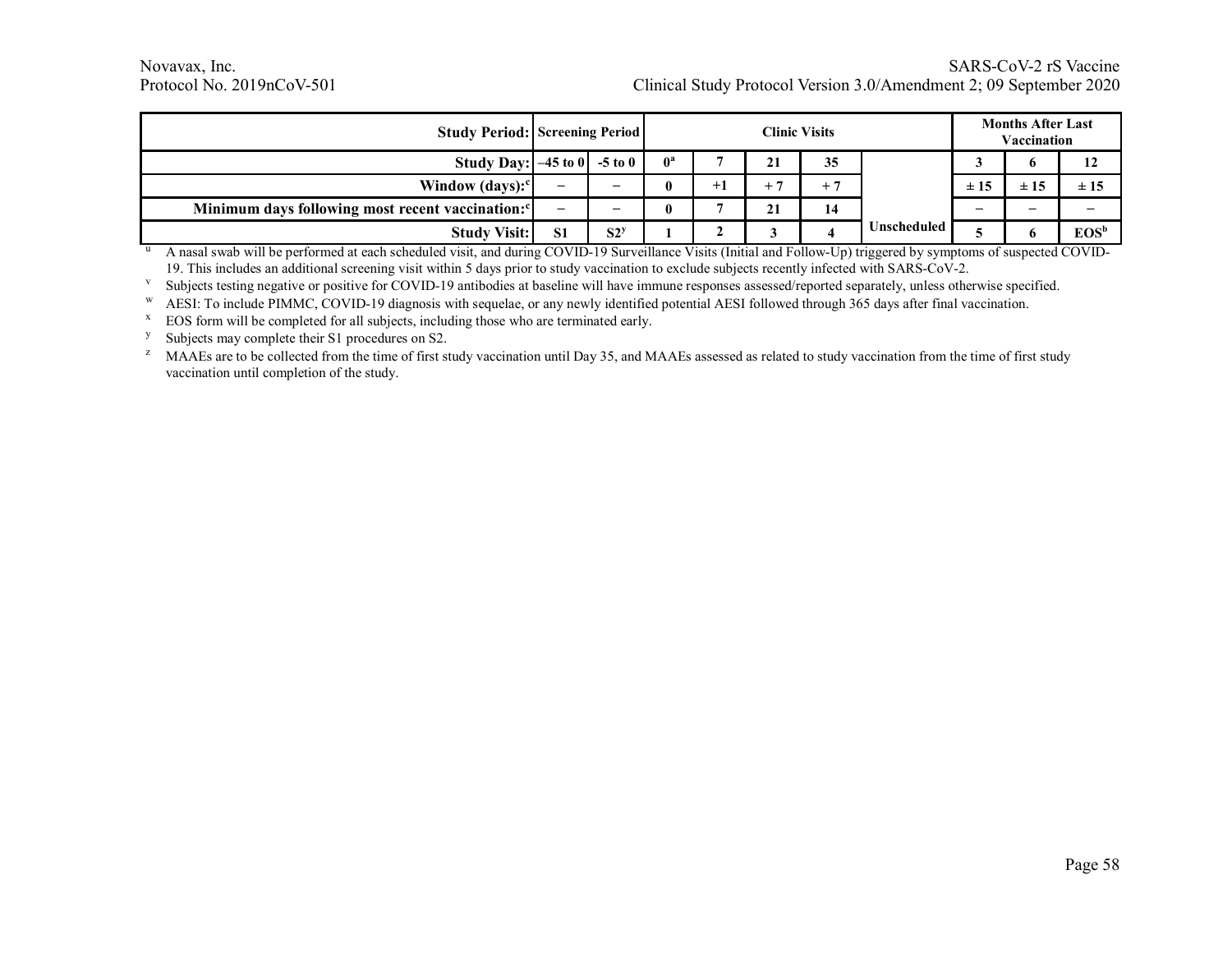# **4. STUDY POPULATION**

This study comprises 2 subject populations: 1) healthy HIV-negative adult male or nonpregnant female subjects (Cohort 1) and 2) medically stable HIV-positive adult male or nonpregnant female subjects (Cohort 2). A minimum of approximately 3,200 to a maximum of approximately 4,404 subjects aged  $\geq$  18 to  $\leq$  85 years will be randomized in a blinded fashion at up to 15 sites across South Africa. Subjects in each cohort will be randomized in a 1:1 ratio via block randomization to receive SARS-CoV-2 rS with Matrix-M1 adjuvant or placebo. In Cohort 1 (HIV-negative subjects), 1,480 to 2,082 subjects each will be vaccinated in each group; in Cohort 2 (HIV-positive subjects), 120 subjects each will be vaccinated in each group.

#### **4.1 INCLUSION CRITERIA**

Each subject must meet all of the following criteria to be enrolled in this study:

- 1. Adult male or female aged  $\geq 18$  to  $\leq 65$  years at screening for Cohorts 1 and 2, and adult male or female aged  $\geq 65$  to  $\leq 85$  years at screening for Cohort 1 only.
- 2. The subject has a body mass index (BMI) of 17 to 40 kg/m<sup>2</sup>, inclusive, at screening.
- 3. Willing and able to give informed consent prior to study enrolment and comply with study procedures, including potential home visits for COVID-19 follow-up.
- 4. Female subjects of childbearing potential (defined as any female who has experienced menarche and who is NOT surgically sterile [ie, hysterectomy, bilateral tubal ligation, or bilateral oophorectomy] or postmenopausal [defined as amenorrhea at least 12 consecutive months or documented plasma follicle-stimulating hormone level  $\geq$  40 mIU/mL]) must agree to be heterosexually inactive from at least 21 days prior to enrolment and through 6 months after the last vaccination OR agree to consistently use any of the following methods of contraception from at least 21 days prior to enrolment and through 6 months after the last vaccination:
	- a. Condoms (male or female) with spermicide (if acceptable in country)
	- b. Diaphragm with spermicide
	- c. Cervical cap with spermicide
	- d. Intrauterine device
	- e. Oral or patch contraceptives
	- f. Norplant<sup>®</sup>, Depo-Provera<sup>®</sup>, or other in country regulatory-approved contraceptive method that is designed to protect against pregnancy
	- g. Abstinence, as a form of contraception, is acceptable if in line with the subject's lifestyle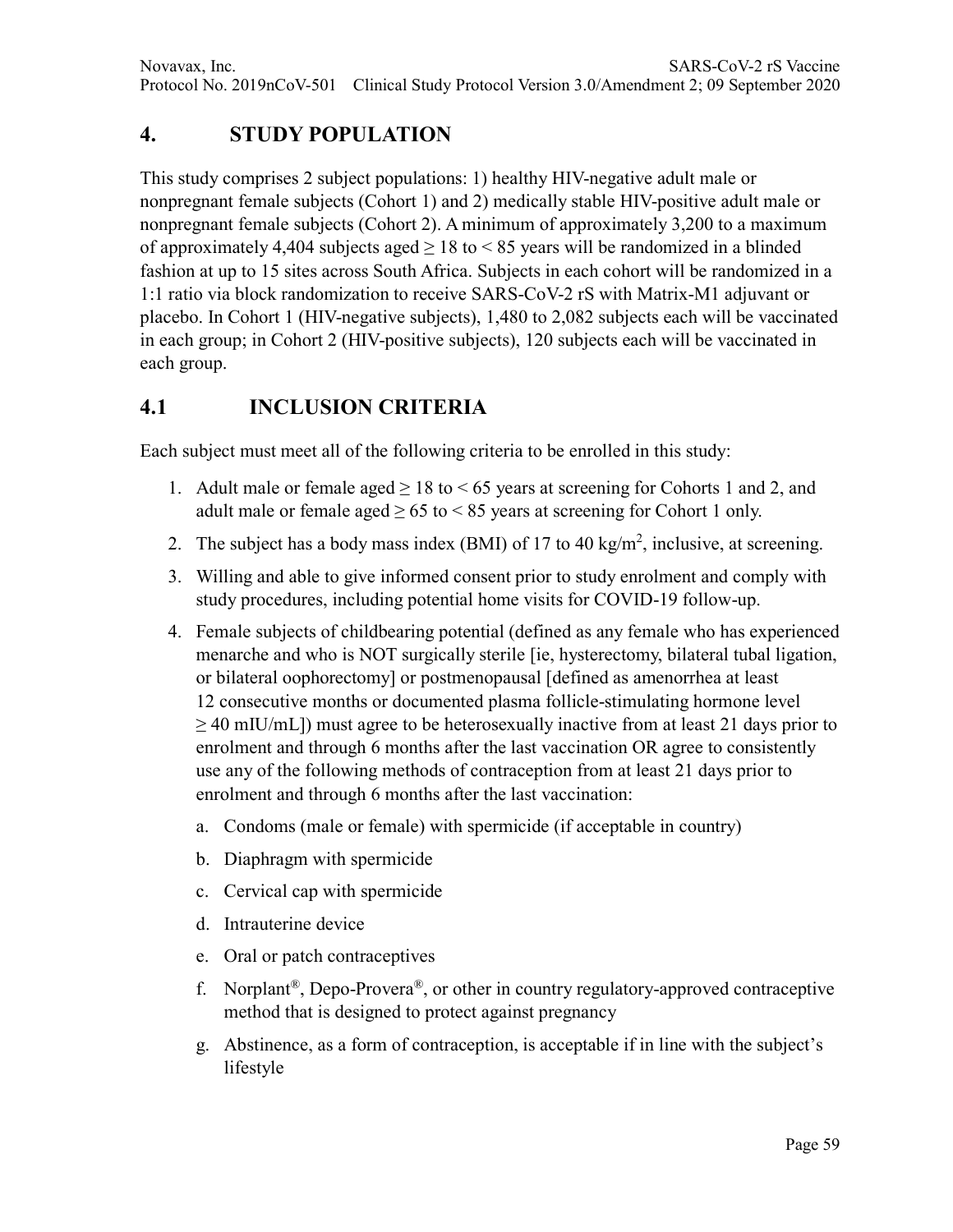**NOTE**: Periodic abstinence (eg, calendar, ovulation, symptothermal, post-ovulation methods) and withdrawal are not acceptable methods of contraception. These procedures and laboratory test results must be confirmed by physical examination, by subject recall of specific date and hospital/facility of procedure, or by medical documentation of said procedure.

#### **HIV-negative subjects only (Cohort 1):**

- 5. Documentation of HIV-negative test result by HIV test assay approved in South Africa and performed at a central laboratory.
- 6. Healthy at screening. Healthy status will be determined by the investigator based on medical history, vital sign measurements, and physical examination at screening.

#### **HIV-positive subjects only (Cohort 2):**

- 7. Receiving highly active antiretroviral therapy (HAART) and he/she has been using the same regimen within at least 8 weeks before screening. Changes in antiretroviral dosage within 8 weeks prior to entering the study are permitted. In addition, the exchange of pharmacological formulation (eg, the conventional formulation for combination formulations) is allowed.
- 8. Medically stable at screening, as determined by the investigator (based on review of health status, vital signs, medical history, and targeted physical examination). Vital signs must be within normal ranges prior to the first vaccination. Subjects must have been completely **free of opportunistic infections in the 1 year prior to the first study vaccination** (opportunistic infections include but are not limited to: active pulmonary or extrapulmonary tuberculosis; candidiasis of bronchi, trachea, esophagus, or lungs; invasive cervical cancer; coccidioidomycosis; cryptococcosis; chronic intestinal cryptosporidiosis; cytomegalovirus diseases; HIV-related encephalopathy; herpes simplex related-chronic ulcers (>1 month duration), bronchitis, pneumonitis, or esophagitis; histoplasmosis; chronic intestinal isosporiasis; Kaposi's sarcoma; lymphoma; Mycobacterium avium complex or Mycobacterium kansasii or other Mycobacterium; Pneumocystis carinii pneumonia; recurrent pneumonia, progressive multifocal leukoencephalopathy; Salmonella septicemia; toxoplasmosis of brain; or wasting syndrome due to HIV).
- 9. Have a HIV-1 viral load < 1000 copies/mL within 45 days of randomization.
- 10. Documentation of HIV-positive test result by HIV test assay approved in South Africa and performed at a central laboratory.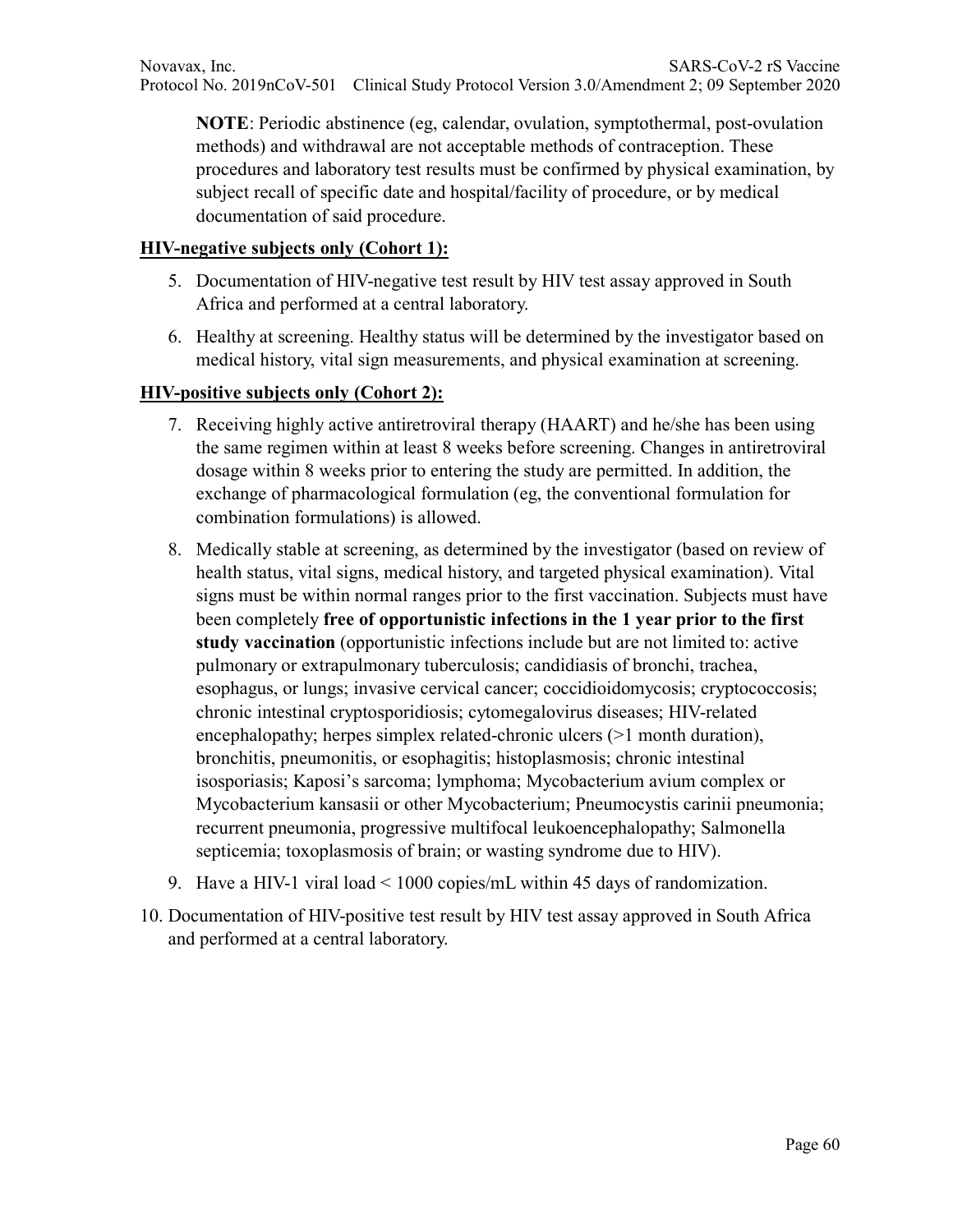#### **4.2 EXCLUSION CRITERIA**

Subjects meeting any of the following criteria will be excluded from the study:

- Any ongoing, symptomatic acute illness requiring medical or surgical care or chronic illness (excluding HIV in HIV-positive subjects) that required changes in medication in the past 2 months indicating that chronic illness/disease is not stable (at the discretion of the investigator). This includes any current workup of undiagnosed illness that could lead to a new condition.
- 2. Chronic disease inclusive of:
	- a. Hypertension (elevated blood pressure)  $\geq$  grade 2 (systolic blood pressure [BP]  $\geq$  160 mmHg; and/or diastolic BP  $\geq$  100 mmHg) according to the South African Hypertension Society's Practice Guidelines [Seedat 2014; Rayner 2019];

**NOTE:** Hypertension [elevated BP]  $\leq$  grade 1 (systolic BP  $\leq$  159 mmHg; diastolic  $BP \leq 99$  mmHg) according to the South African Hypertension Society's Practice Guidelines is NOT exclusionary [Seedat 2014; Rayner 2019].

- b. Congestive heart failure with a history of an acute exacerbation of any severity in the prior 2 years;
- c. Chronic obstructive pulmonary disease (COPD) with a history of an acute exacerbation of any severity in the prior 2 years;
- d. In the past 3 months, evidence of unstable coronary artery disease as manifested by cardiac interventions (eg, cardiac stent placement, coronary artery bypass graft surgery [CABG]), new cardiac medications for control of symptoms, or unstable angina;

**NOTE**: Stable coronary heart disease is NOT exclusionary.

e. Asthma requiring regular/chronic control medication (eg, short-acting beta2 agonist [SABA] > 2 days per week; or any chronic use of inhaled corticosteroids [ICS], long-acting beta2-agonist [LABA], leukotriene receptor antagonist [LTRA], or oral corticosteroids), and/or worsening of asthma symptoms in the past 3 months;

**NOTE:** Asthma not requiring regular/chronic control medication, and not requiring SABA > 2 days per week, and not demonstrating worsening of symptoms in the past 3 months, will NOT be excluded.

f. Type 1 or type 2 diabetes (adult onset) requiring insulin;

**NOTE:** Non-insulin dependent type 2 diabetes is NOT exclusionary.

- g. Chronic kidney disease/renal insufficiency;
- h. Chronic gastrointestinal and hepatic diseases; or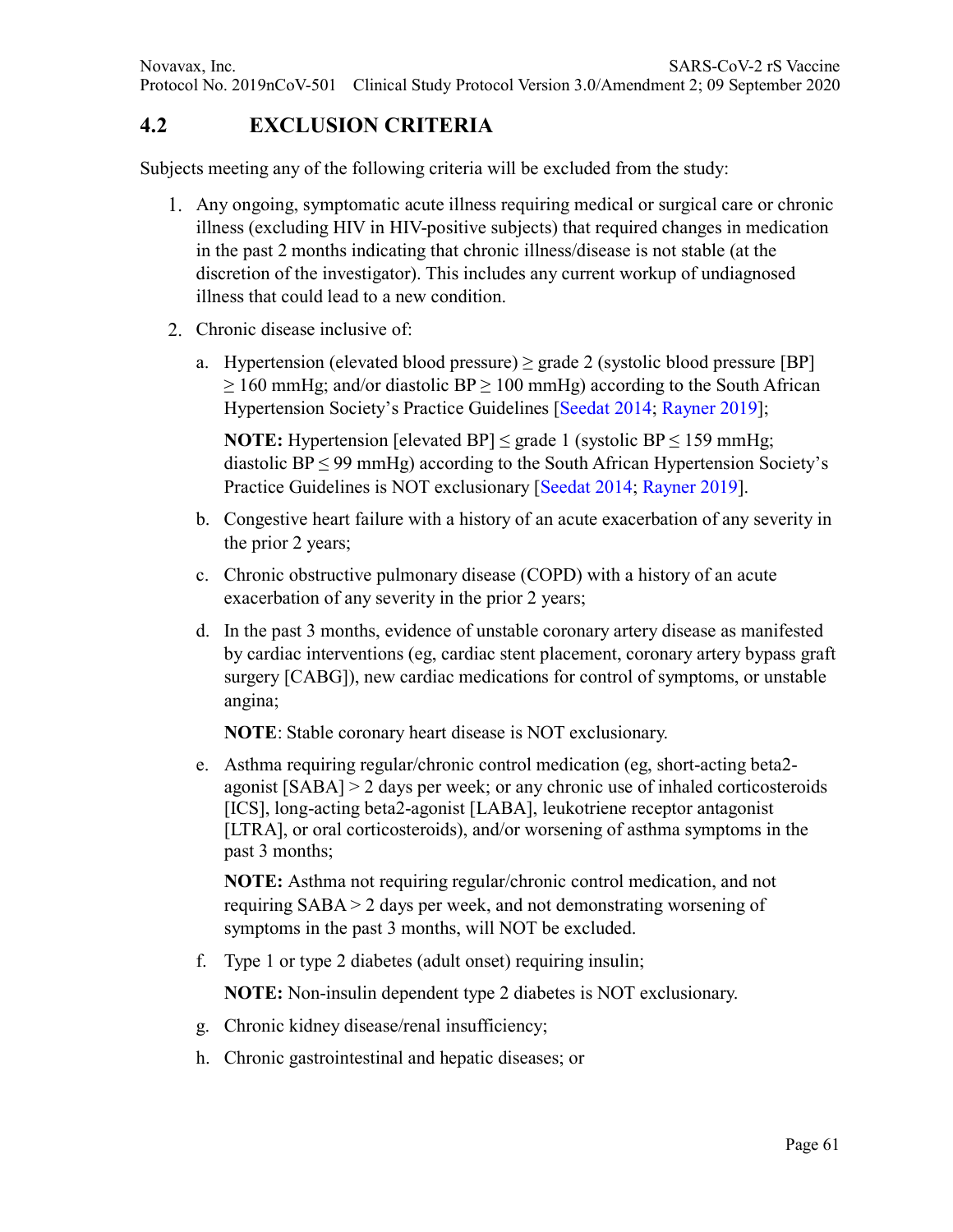i. Chronic neurological diseases (such as multiple sclerosis, dementia, transient ischemic attacks, Parkinson's disease, degenerative neurological conditions, neuropathy, or epilepsy), history of stroke within 12 months with residual symptoms, or previous neurological disorder within 12 months with residual symptoms;

**NOTE:** History of migraine or chronic headaches or nerve root compression that have been stable on treatment for the last 4 weeks are NOT exclusionary.

- Participation in research involving an investigational product (drug/biologic/device) within 45 days prior to first study vaccination.
- 4. Prior receipt of investigational or approved COVID-19 vaccine at any time.
- 5. History of a diagnosis of suspected or confirmed COVID-19.
- Received influenza vaccination within 14 days prior to first study vaccination, or any other vaccine within 4 weeks prior to first study vaccination, or planned vaccination within 5 weeks after study first study vaccination.
- Any autoimmune or immunodeficiency disease/condition (iatrogenic or congenital), excluding HIV in HIV-positive subjects.

**NOTE**: Stable endocrine disorders that have a confirmed autoimmune etiology (eg, thyroid, pancreatic), including stable diabetes not requiring insulin are allowed.

Chronic administration (defined as more than 14 continuous days) of immunosuppressant, systemic glucocorticosteroids, or other immune-modifying drugs within 90 days prior to first study vaccination, excluding HAART in HIV-positive subjects.

**NOTE**: An immunosuppressant dose of glucocorticoid is defined as a systemic dose  $\geq 10$  mg of prednisone per day or equivalent. The use of topical, inhaled, and nasal glucocorticoids will be permitted.

- Received immunoglobulin, blood-derived products, or other immunosuppressant drugs within 90 days prior to first study vaccination, excluding HAART in HIV-positive subjects.
- Acute respiratory and/or non-respiratory illness consistent with potential COVID-19 (see Table 2-2 for list of symptoms) concurrent or within 14 days prior to first study vaccination (medical history and/or physical examination) or documented temperature of  $> 38^{\circ}$ C during this period.

**NOTE**: This is a temporary exclusion for which the subject may be re-evaluated if they remain free from acute respiratory and/or non-respiratory illness consistent with potential COVID-19 after 14 days. Should a subject have a SARS-CoV-2 positive test, they may NOT be randomized.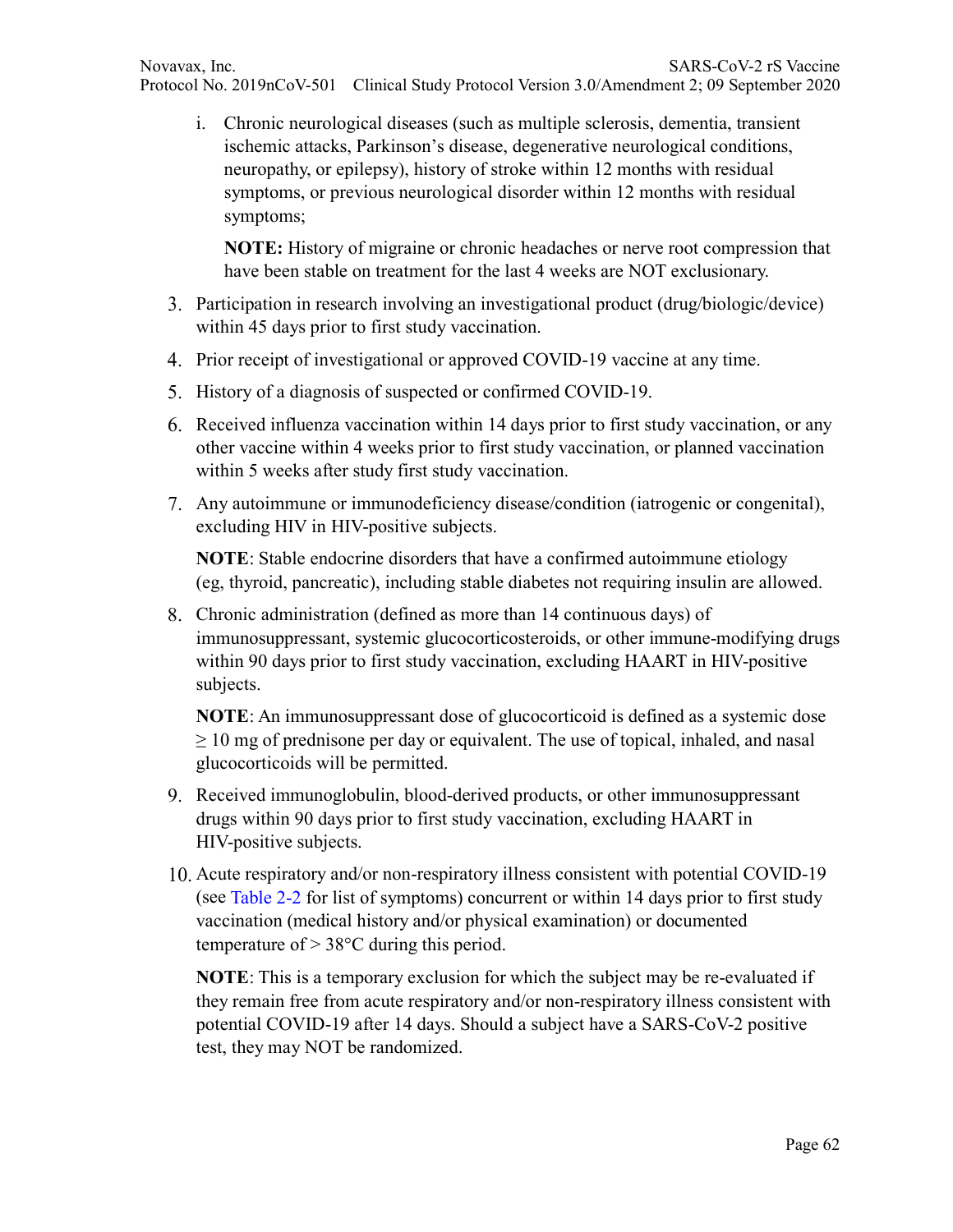11. Known disturbance of coagulation (iatrogenic or congenital).

**NOTE**: The use of low-dose aspirin  $(\leq 325 \text{ mg/day})$  as prophylaxis is acceptable in dosages consistent with local standards of care, but the use of other platelet aggregation inhibitors, thrombin inhibitors, Factor Xa inhibitors, or warfarin derivatives is exclusionary, regardless of bleeding history, because these imply treatment or prophylaxis of known cardiac or vascular disease.

- 12. Active cancer (malignancy) within 3 years prior to first study vaccination (with the exception of adequately treated non-melanomatous skin carcinoma, at the discretion of the investigator).
- 13. Any known allergies to products contained in the investigational product or latex allergy or any history of anaphylaxis in relation to any previous vaccination.
- 14. Women who are breastfeeding or who are pregnant at the time of screening or plan to become pregnant within the first 6 months of the study.
- 15. History of alcohol abuse or drug addiction within 2 years prior to the first study vaccination.
- Any condition (other than HIV in HIV-positive subjects) that, in the opinion of the investigator, would pose a health risk to the subject if enrolled or could interfere with evaluation of the study vaccine or interpretation of study results (including neurologic or psychiatric conditions deemed likely to impair the quality of safety reporting).
- 17. Study team member or first-degree relative of any study team member (inclusive of sponsor, and site personnel involved in the study).

#### **4.3 OTHER CONSIDERATIONS**

Subjects meeting any of the following criteria may be delayed for subsequent vaccination:

- Respiratory symptoms in the past 3 days (ie, temperature of  $> 38^{\circ}$ C, cough, sore throat, difficulty breathing). Subject may be vaccinated once all symptoms have been resolved for > 3 days, although should have tested negative for COVID-19. Out of window vaccination is allowed for this reason.
- Any acute illness (eg, gastroenteritis, migraine, urinary tract infection, injury) that is causing symptoms that could, in the opinion of the investigator, impact the assessment of reactogenicity. Subject may be vaccinated once symptoms have resolved or are stabilized for > 3 days. Out of window vaccination is allowed for this reason.
- The following therapies are prohibited:
	- − Routine (ie, non-emergent) vaccinations will NOT be allowed within 2 weeks of first study vaccination until 28 days after second study vaccination (Day 49).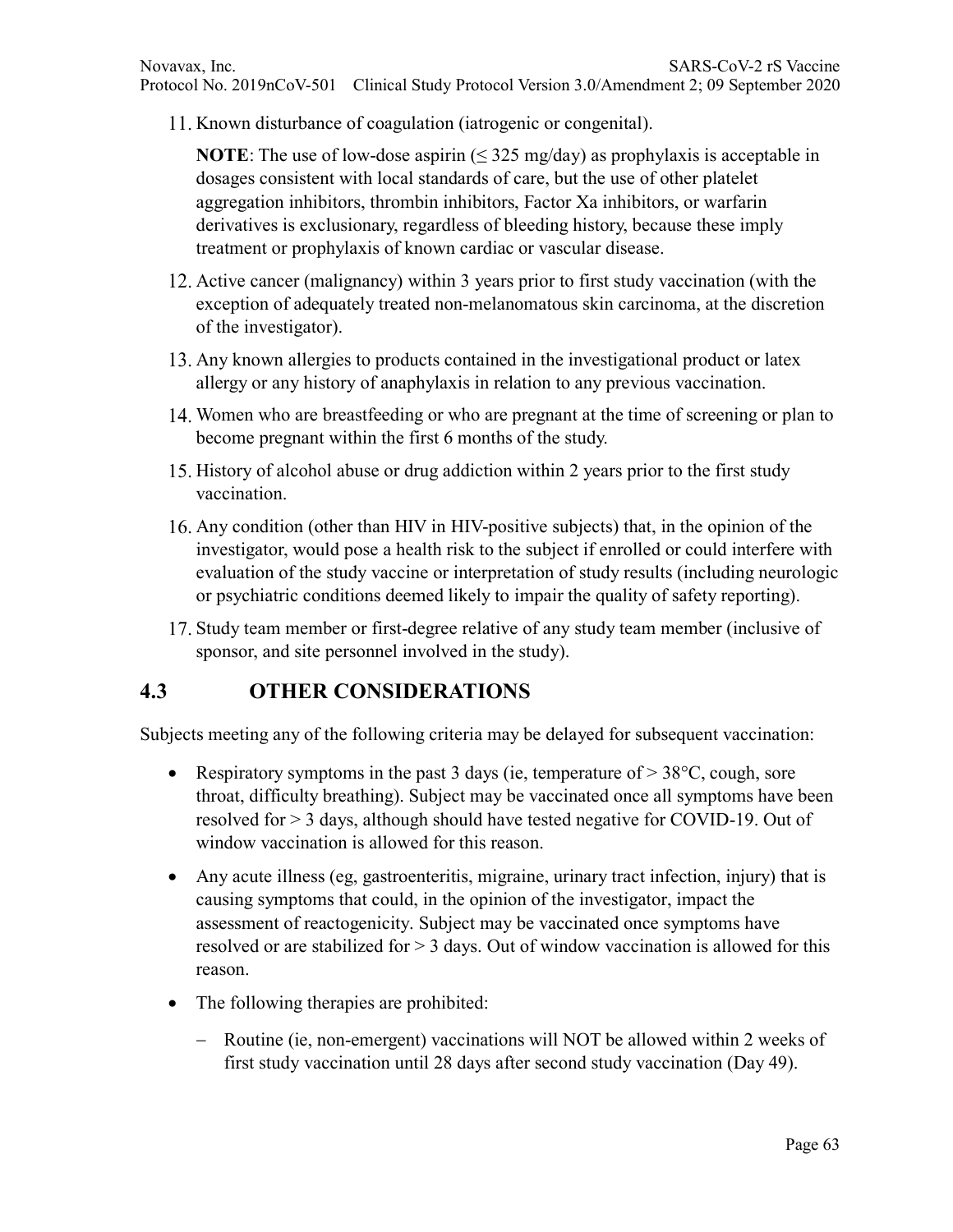- − No chronic administration (defined as more than 14 continuous days) of any immunosuppressant medication within 3 months of first study vaccination until the last study visit (except topical, inhaled, and nasal steroids; or short-term oral steroids [course lasting  $\leq 14$  days]). The use of topical, inhaled, and nasal glucocorticoids will be permitted if other chronic disease conditions are not exclusionary.
- − No continuous use of anticoagulants, such as coumarins and related anticoagulants (ie, warfarin) or novel oral anticoagulants/anti-platelet agents. Use of  $\leq$  325 mg of aspirin per day as prophylaxis is permitted.

**NOTE:** Routine medical standards of care are permitted, including vaccines needed for emergent indications (eg, tetanus booster in response to a penetrating injury).

- Subjects having any symptoms or signs of suspected COVID-19 infection (Table 2-2) that may also be due to post-vaccination reactogenicity within 7 days of **Day 0** study vaccine dose (ie, Days 0-6 following the first dose) will NOT be required to be tested for SARS-CoV-2 PCR. However, subjects having any symptoms or signs of suspected COVID-19 infection (Table 2-2) that may also be due to post-vaccination reactogenicity within 7 days of **Day 21** study vaccine dose (ie, Days 21-27 following the second dose) will be required to be tested for SARS-CoV-2 PCR according to COVID-19 standard surveillance procedures (Section 6.1.3.3 and Section 6.1.3.5).
- Any subject with a new positive PCR-confirmed SARS-CoV-2 infection occurring from Day 0 and prior to second study vaccination will not be removed from the study and should receive the second study vaccination but must meet health requirements before receiving the second study vaccination (see first 2 bullets in this section).

#### **4.4 WITHDRAWAL OF SUBJECTS FROM THE STUDY**

#### **4.4.1 Reasons for Withdrawal**

Subjects can withdraw consent and discontinue from the study at any time, for any reason. Subjects may refuse further procedures (including vaccination) but are encouraged to remain in the study for safety follow-up. In such cases where only safety is being conducted, subject contact could be managed via telemedicine contact (eg, telephone, web chat, video, FaceTime).

The investigator may **withhold** further vaccination from a subject in the study if the subject:

- 1. Is noncompliant with the protocol.
- 2. Experiences an SAE or intolerable AE(s) for which vaccination is not advised by the investigator.
- 3. Pregnancy (discontinuation of further vaccination **required**).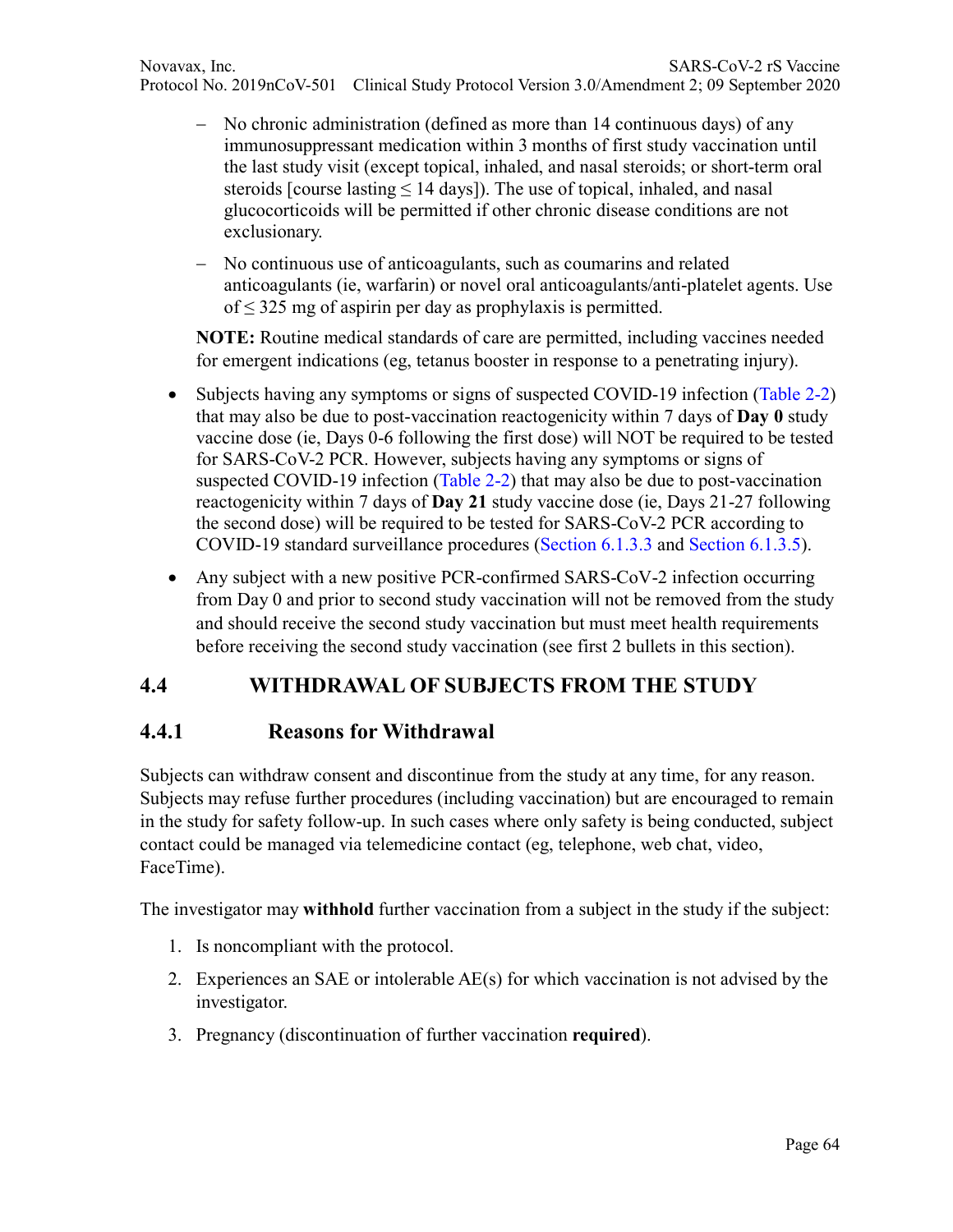Novavax, Inc. SARS-CoV-2 rS Vaccine Protocol No. 2019nCoV-501 Clinical Study Protocol Version 3.0/Amendment 2; 09 September 2020

The investigator can also withdraw a subject upon the request of the sponsor or if the sponsor terminates the study. Upon the occurrence of an SAE or intolerable AE, the investigator may confer with the sponsor before future vaccination.

#### **4.4.2 Handling of Withdrawals**

Subjects are free to withdraw from the study at any time upon request. Subject participation in the study may be stopped at any time at the discretion of the investigator or at the request of the sponsor.

When a subject withdraws from the study, the reason(s) for withdrawal shall be recorded by the investigator on the relevant page of the electronic case report form (eCRF). Whenever possible, any subject who withdraws from the study prematurely will undergo all EOS assessments. Any subject who fails to return for final assessments will be contacted by the site in an attempt to have them comply with the protocol. The status of subjects who fail to complete final assessments will be documented in the eCRF.

#### **4.4.3 Replacements**

Subjects who withdraw, are withdrawn or terminated from this study, or are lost to follow-up after signing the ICF but prior to first study vaccination may be replaced. Subjects who receive study vaccine and subsequently withdraw, are discontinued from further vaccination, are terminated from the study, or are lost to follow-up will not be replaced.

#### **5. STUDY TREATMENTS**

#### **5.1 VACCINES ADMINISTERED**

Study vaccinations (SARS-CoV-2 rS with Matrix-M1 adjuvant or placebo) will comprise up to 2 IM injections (Day 0 and Day 21), ideally in alternating deltoids, with the study vaccine assigned in a full dose injection volume of approximately 0.5 mL. For both Cohort 1 (HIV-negative) and Cohort 2 (HIV-positive), the dose level will be 5 µg SARS-CoV-2 rS with 50  $\mu$ g Matrix-M1 adjuvant (mixed in clinic or previously co-formulated). All vaccinations will be administered on an outpatient basis by designated site personnel in a way to maintain the blind. Any pharmacy preparation with unblinded product will require unblinded site personnel who will not otherwise be involved in the study procedures or observation of subjects.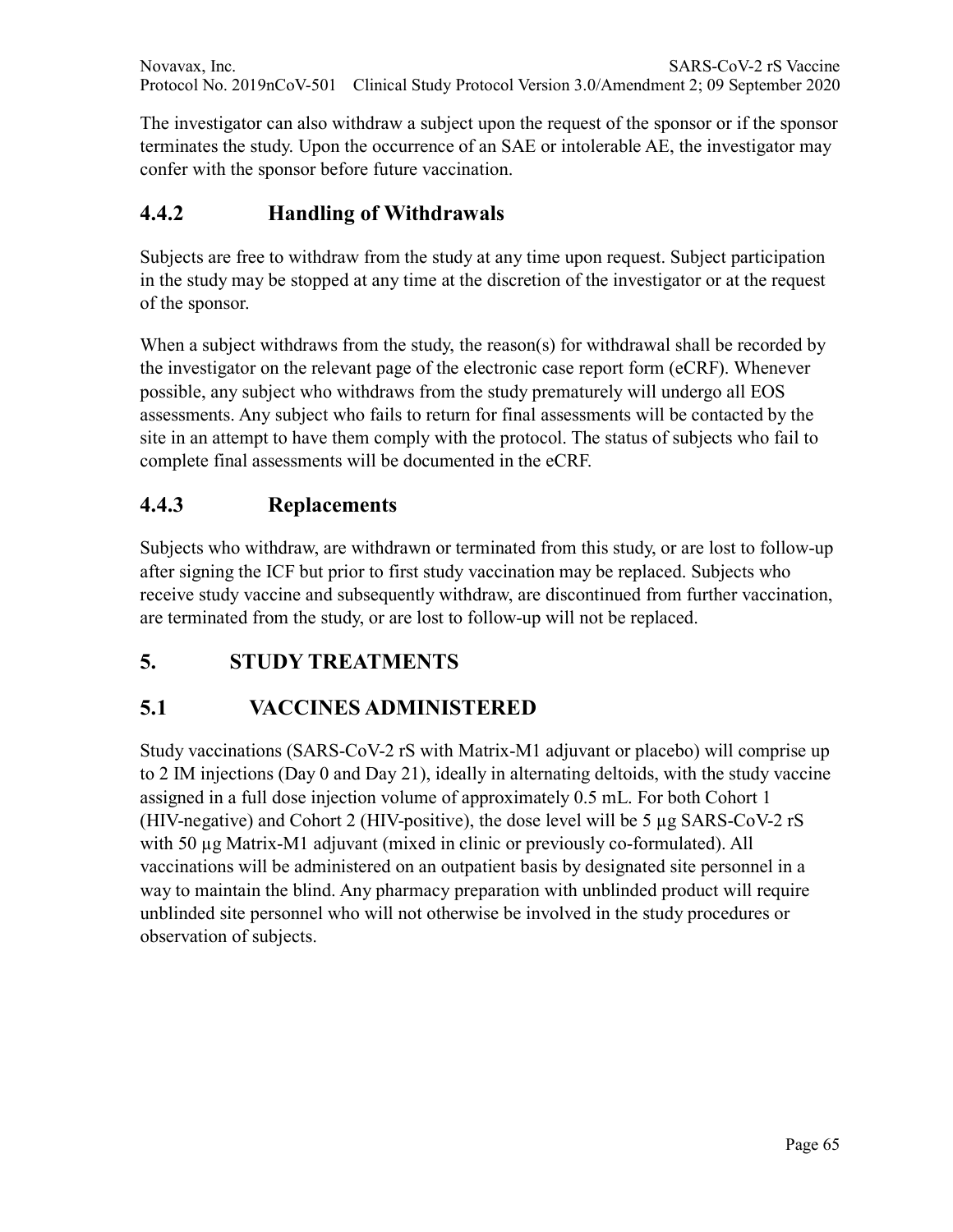# **5.2 INVESTIGATIONAL PRODUCTS**

The following supplies will be used for vaccination in the study:

| Product<br><b>Supplied Formulation</b>                                                                                                                             |                                                                                                             |  |  |  |  |  |
|--------------------------------------------------------------------------------------------------------------------------------------------------------------------|-------------------------------------------------------------------------------------------------------------|--|--|--|--|--|
| <b>Cohort 1: HIV-Negative Subjects</b>                                                                                                                             |                                                                                                             |  |  |  |  |  |
| SARS-CoV-2 rS with Matrix-M1 adjuvant                                                                                                                              | Solution for preparation for injection, at a concentration of<br>5 μg antigen and 50 μg adjuvant.           |  |  |  |  |  |
| Placebo                                                                                                                                                            | Sodium chloride injection (BP, sterile), 0.9%                                                               |  |  |  |  |  |
| <b>Cohort 2: HIV-Positive Subjects</b>                                                                                                                             |                                                                                                             |  |  |  |  |  |
| SARS-CoV-2 rS with Matrix-M1 adjuvant                                                                                                                              | Solution for preparation for injection, at a concentration of<br>$5 \mu$ g antigen and $50 \mu$ g adjuvant. |  |  |  |  |  |
| Placebo                                                                                                                                                            | Sodium chloride injection (BP, sterile), 0.9%                                                               |  |  |  |  |  |
| Abbreviations: $BP = British Pharmacopoeia$ ; $SARS-CoV-2$ rS = severe acute respiratory syndrome coronavirus 2<br>recombinant spike protein nanoparticle vaccine. |                                                                                                             |  |  |  |  |  |
|                                                                                                                                                                    |                                                                                                             |  |  |  |  |  |

It is anticipated that the product will be available in a co-formulated single vial.

co-formulated product is unavailable, antigen and adjuvant will be mixed in the clinic by unblinded site personnel designated to administer study vaccine.

Further details on the study vaccine can be found in the SARS-CoV-2 rS IB.

#### **5.2.1 Investigational Product Packaging and Storage**

Novavax, Inc. will provide adequate quantities and appropriate labelling of SARS-CoV-2 rS with Matrix-M1 adjuvant and PPD will ensure distribution to the clinical sites from a designated depot. Sodium chloride injection (British Pharmacopoeia, sterile) is commercially available and will be supplied by PPD. The clinical unit pharmacy will prepare the study vaccines for each subject. Detailed instructions for the preparation of study vaccine will be provided in a separate pharmacy manual.

All investigational products must be stored according to the labelled instructions in a secure cabinet or room with access restricted to necessary clinic personnel. The site will be required to keep a temperature log to establish a record of compliance with storage conditions.

#### **5.2.2 Investigational Product Accountability**

The investigator (or delegate) will maintain accurate records of receipt of all investigational product, including dates of receipt. Accurate records will be kept regarding when and how much investigational product is dispensed and used by each subject in the study. Reasons for departure from the expected dispensing regimen must also be recorded. At the completion of the study, and to satisfy regulatory requirements regarding investigational product accountability, all investigational product will be reconciled and retained or destroyed

If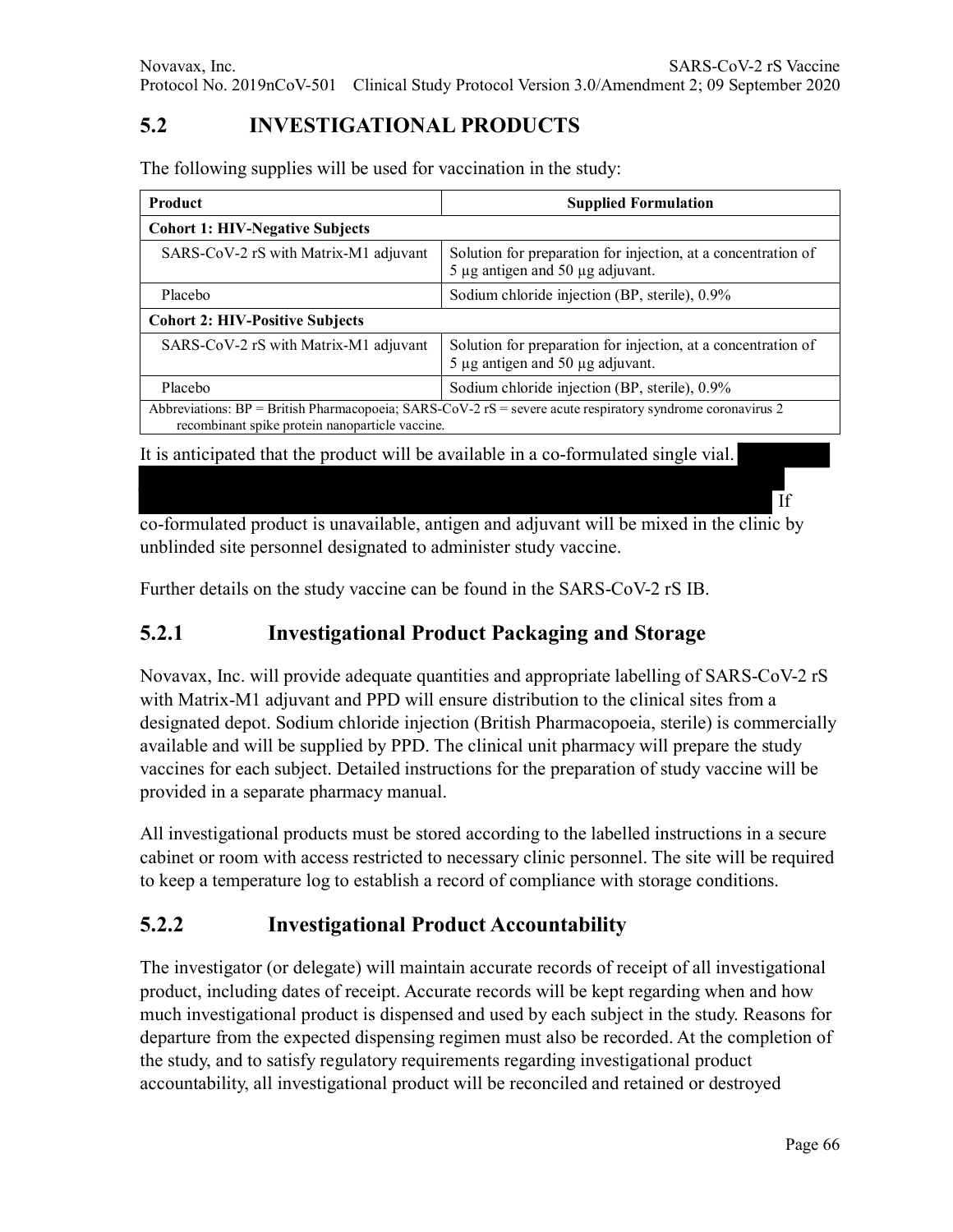according to applicable regulations. No investigational product will be destroyed until authorized in writing by the sponsor.

## **5.3 METHOD OF ASSIGNING SUBJECTS TO VACCINE GROUPS**

Subjects will be randomly assigned in a blinded manner using the centralized Interactive Response Technology (IRT) according to pre-generated randomization schedules. Subjects in each cohort (2,400 in Cohort 1 [HIV-negative] and 240 in Cohort 2 [HIV-positive]) will be randomized in a 1:1 ratio via block randomization to receive study vaccine (SARS-CoV-2 rS with Matrix-M1 adjuvant or placebo). Details regarding the IRT process will be provided separately to the sites.

Cohort 1 (HIV-negative) will commence enrolment first, with vaccination starting following, and contingent on, determination of an adequate safety profile of SARS-CoV-2 rS with Matrix-M1 adjuvant through Day 35 (ie, 14 days post-second dose) in the ongoing Phase 1 portion of Protocol 2019nCoV-101 (Australia) by the global Safety Monitoring Committee (SMC) that is anticipated to be available by late July/early August 2020. Enrolment and vaccination in each cohort will be staged for the purpose of safety.

- In Cohort 1 (HIV-negative), the first 888 subjects aged  $\geq 18$  to  $\leq 65$  years (Stage 1) will be vaccinated and followed for at least 7 days after the first dose of study vaccine (Day 7). The global SMC will review unblinded safety/reactogenicity data through Day 7 to assess prespecified vaccination pause rules to allow commencement of vaccination in the remaining subjects aged  $\geq 18$  to  $\leq 85$  years (Stage 2) of Cohort 1 (HIV-negative) and to commence concurrent vaccination of the first 80 subjects (Stage 1) of Cohort 2 (HIV-positive). NOTE: subjects aged  $\geq 65$  to < 85 years will only be enrolled during Stage 2 of Cohort 1.
- In Cohort 2 (HIV-positive), the first 80 subjects (Stage 1) will be vaccinated and followed for at least 7 days after the first dose of study vaccine (Day 7). The global SMC will review unblinded safety/reactogenicity data through Day 7 to assess prespecified vaccination pause rules to allow commencement of vaccination in the remaining 160 subjects (Stage 2) of Cohort 2 (HIV-positive).

# **5.3.1 Blinding Procedures**

This is an observer-blinded study. To maintain the blind, placebo vaccination via IM route will be included and unblinded site personnel will manage vaccine logistics, preparation, and administration so as to maintain the blind from the remainder of the site personnel and subjects. The unblinded site personnel will not be involved in study-related assessments or have subject contact for data collection following study vaccine administration.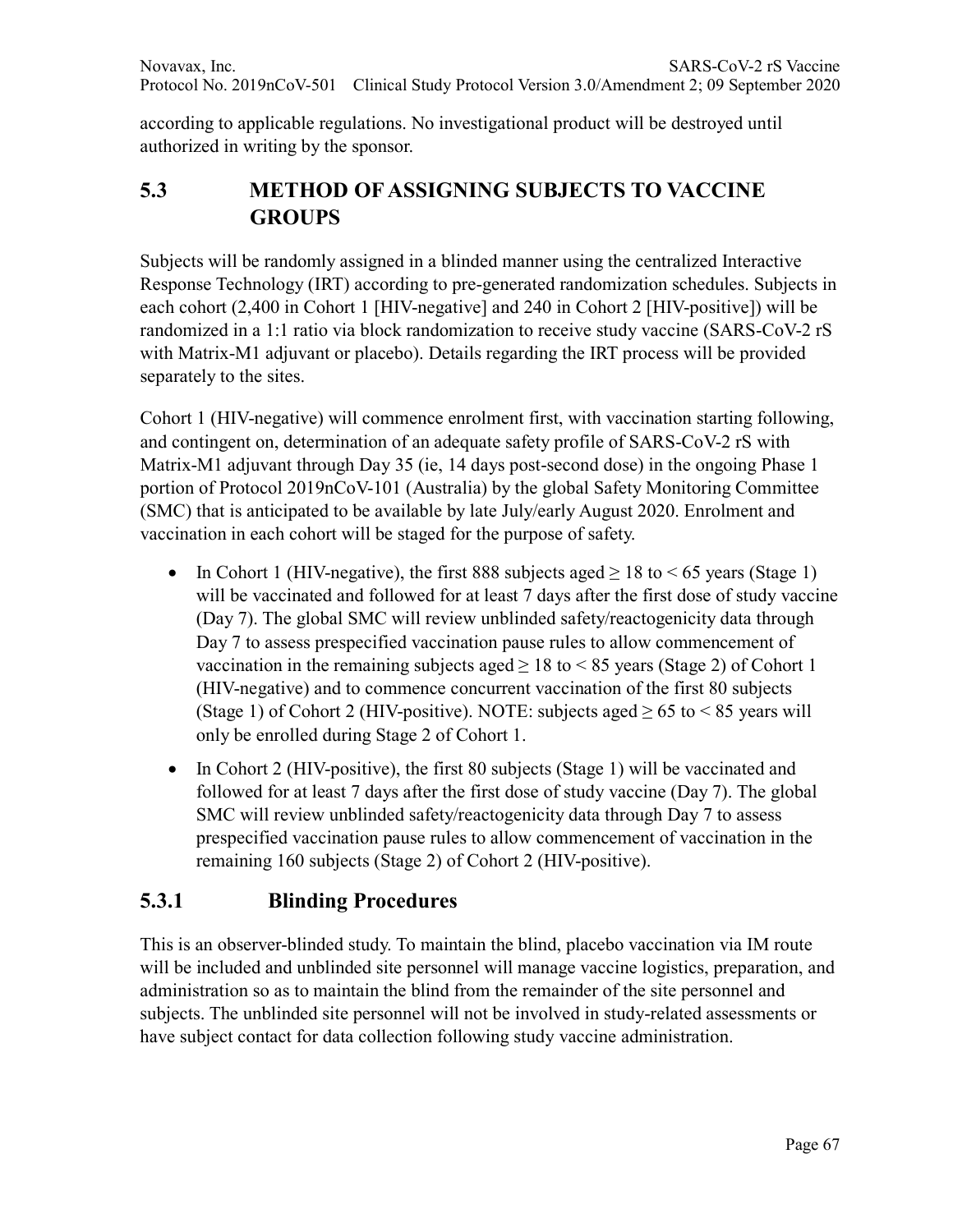# **5.3.2 Breaking the Blind**

A subject's vaccine assignment will not be broken until the end of the study for the clinical site study team unless medical treatment of the subject depends on knowing the study vaccine the subject received. In the event that the blind needs to be broken because of a medical emergency, the investigator may unblind an individual subject's vaccine allocation.

Prior to unblinding, or as soon as possible, the investigator should contact the medical monitor to discuss the medical emergency and the reason for revealing the actual vaccine received by that subject. The vaccine assignment will be unblinded through IRT. Reasons for vaccine unblinding must be clearly explained and justified in the eCRF. The date on which the code was broken together with the identity of the person responsible must also be documented.

In addition to the aforementioned situations where the blind may be broken, the data will also be unblinded to a statistical team at specified time points for planned analyses prior to study completion, as outlined in Section 7.5.

# **5.4 VACCINE COMPLIANCE**

All doses of the study vaccine should be administered in the clinical unit under direct observation of clinic personnel and recorded in the eCRF but may need to occur outside of the clinical site depending on the pandemic situation (eg, home vaccinations). Home vaccination visits must have adequate oversight for issues associated with immediate severe reactions. Clinic personnel will confirm that the subject has received the entire dose.

The location (right or left arm), date, and timing of all doses of study vaccine will be recorded in the subjects' eCRF. If a subject is not administered study vaccine, the reason for the missed dose will be recorded.

#### **5.4.1 Prior Vaccinations and Concomitant Medications**

Administration of medications, therapies, or vaccines will be recorded in the eCRF. Concomitant medications will include all medications (including vaccines) taken by the subject from the time of signing the ICF through EOS (or through the early termination visit if prior to that time). Prescription and OTC drugs, as well as herbals, vitamins, and supplements, will be included.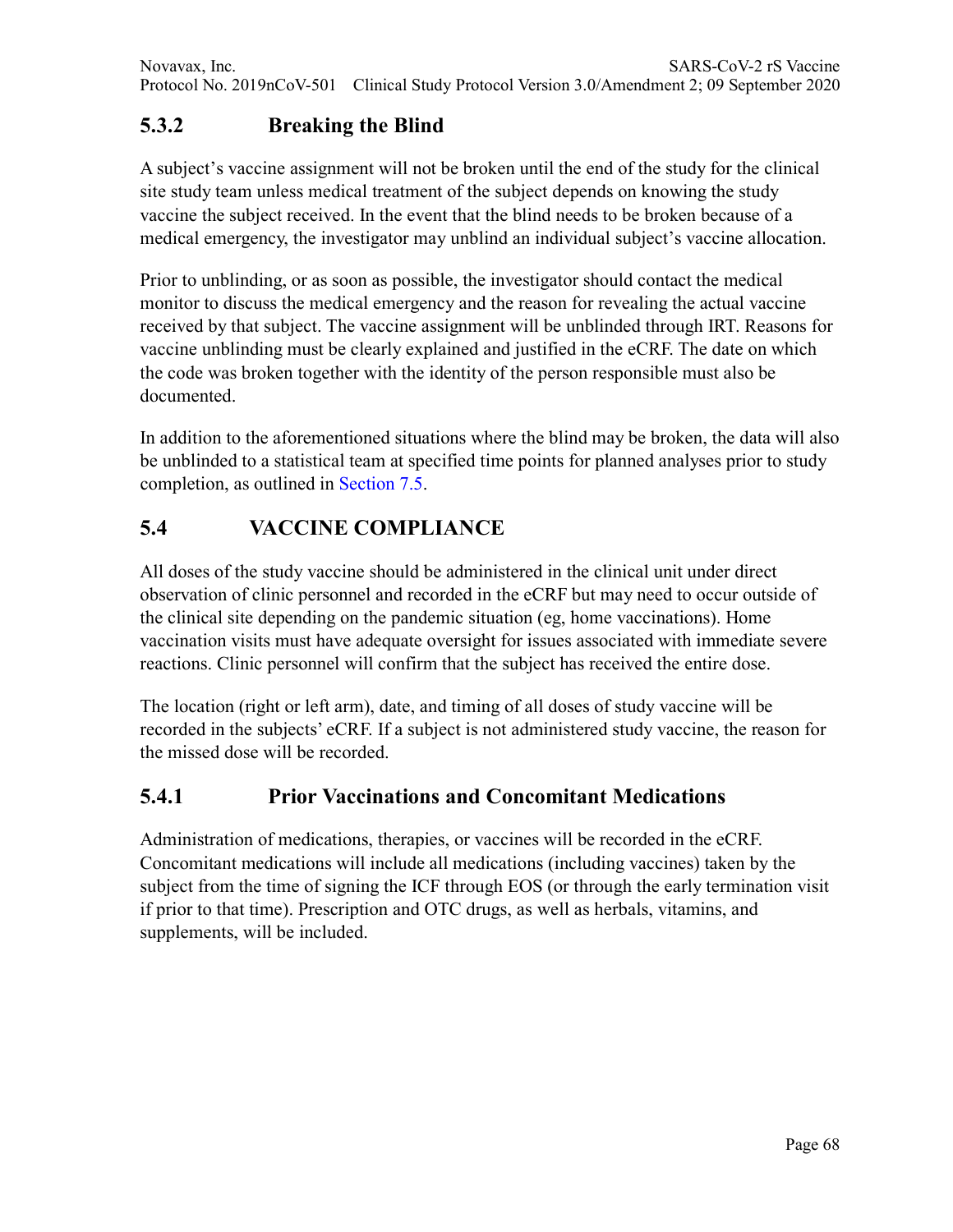# **6. STUDY PROCEDURES**

Before performing any study procedures, all potential subjects will sign an ICF as outlined in Section 9.2.2.3. Subjects will undergo study procedures at the time points specified in the Schedule of Events (SOE; Table 3-2). The total amount of blood collected from each subject over the duration of the study, including any extra assessments that may be required, will not exceed 150 mL.

Due to the ongoing pandemic, recent national regulatory and local Institutional Review Board and public health guidance will be applied at the site locations regarding alternations in the ability of study subjects to attend an investigational site for protocol-specified visits, with the site's investigator being allowed to conduct safety and efficacy assessments (eg, telephone contact, alternative location for assessment, including local laboratories or imaging centers) when necessary and feasible, as long as such visits are sufficient to assure the safety of study subjects and site staff. Serum samples may be drawn using local phlebotomy services, home health, or other modalities if site visits cannot occur. Vaccination visits must have adequate oversight for issues associated with immediate severe reactions but may need to occur outside of the clinical site depending on the pandemic situation (eg, home vaccinations).

## **6.1 EFFICACY ASSESSMENTS**

#### **6.1.1 Nasal Swabs for Virus Detection**

Nasal swabs of the mid-turbinate and/or nasopharyngeal area for virus detection will be taken at each study visit described in the SOE (Table 3-2), and during COVID-19 Surveillance Visits (Initial and Follow-Up) triggered by symptoms of suspected COVID-19. This includes an additional screening visit within 5 days of study vaccination to exclude subjects recently infected with SARS-CoV-2.

#### **6.1.2 Pulse Oximetry**

Blood oxygen saturation levels will be measured using a portable, study provided fingertip pulse oximeter (Massimo MightySat® Rx Fingertip Pulse Oximeter, or sponsor approved equivalent in case of unavailability) at the time points specified in the SOE (Table 3-2), both for study site-based or non-study site-based pulse oximetry assessments (eg, home-based or healthcare-based Surveillance Visit).

#### **6.1.3 Active and Passive Surveillance for Suspected COVID-19**

Monitoring (active/passive surveillance) for COVID-19 endpoints will occur every 2 weeks from Day 8 through 01 December 2020 (or longer until the local epidemic is no longer deemed to be active in the judgement of the sponsor) and then every 4 weeks thereafter until EOS as described in the SOE (Table 3-2). If the national epidemic subsequently reintensifies,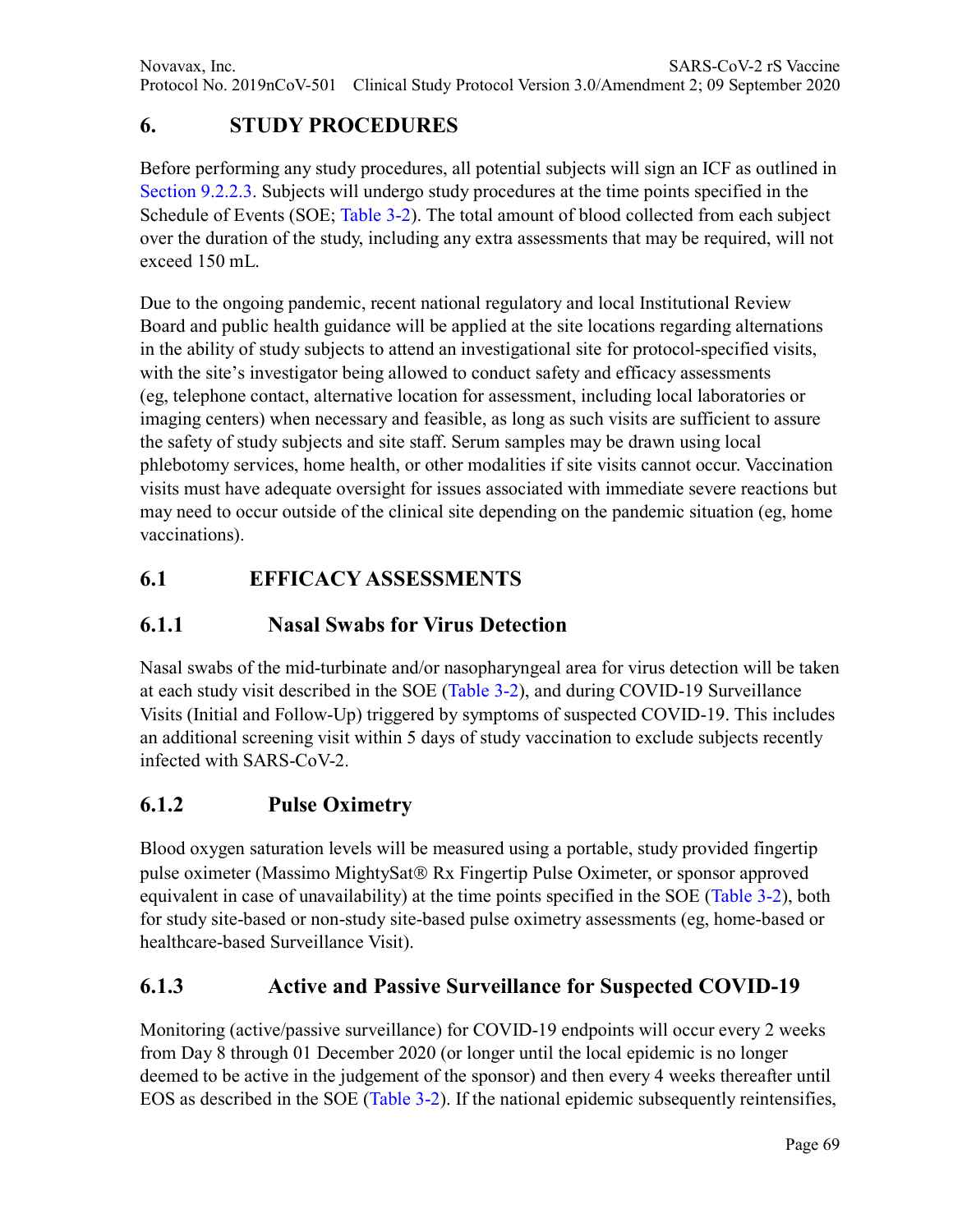then more intensive active/passive surveillance may be reinstituted. The InFLUenza Patient-Reported Outcome (FLU-PRO©) questionnaire will be used to monitor suspected COVID-19 episodes occurring throughout the study (see Section 6.1.3.6).

Beginning on Day 8, subjects will enter active and passive surveillance for suspected COVID-19. Surveillance will include provision of a Study Identification (ID) Card that provides details on study participation, study site contact information, and assessment of symptoms of suspected COVID-19 using the FLU-PRO questionnaire. The Study ID Card should be presented to healthcare providers not affiliated with the study who encounter subjects with symptoms of suspected COVID-19.

## **6.1.3.1 Active Surveillance**

Active surveillance, which is applicable from Day 8 through EOS, will consist of phone calls as follows:

• Outbound calls will be made by site staff every 2 weeks from Day 8 post first vaccination to 01 December 2020 (or longer until the local epidemic is no longer deemed to be active in the judgement of the sponsor) and every 4 weeks thereafter until EOS to solicit symptoms of suspected COVID-19 using an approved script. Newly discovered symptoms of suspected COVID-19 will trigger a COVID-19 Surveillance Visit (Initial and Follow-Up) at the study site or at home for evaluation (as described in the COVID-19 Surveillance Visit). If a subject has recently had a COVID-19 Surveillance Visit, then the outbound call will serve as a follow-up to document whether symptoms of suspected COVID-19 have resolved or remain ongoing.

#### **6.1.3.2 Passive Surveillance**

Passive surveillance, which is applicable from Day 8 through EOS, includes the following:

- Instructions to subjects to contact the study site within 24 hours for symptoms of suspected COVID-19.
- Weekly reminder text messages from Day 8 post first vaccination to 01 December 2020 (or longer until the local epidemic is no longer deemed to be active in the judgement of the sponsor) and every 2 weeks thereafter until EOS to remind subjects to call the study site if they develop symptoms of COVID-19 (see Table 2-2 for list of symptoms).
- Newly-discovered symptoms of suspected COVID-19 (see Table 2-2 for list of symptoms) will trigger a COVID-19 Surveillance Visit (Initial and Follow-Up) at the study site or at home for evaluation (as described in COVID-19 Surveillance Visit).
- If the initial evaluation of the symptoms of suspected COVID-19 is performed by a healthcare provider not affiliated with the study (eg, in an urgent care clinic,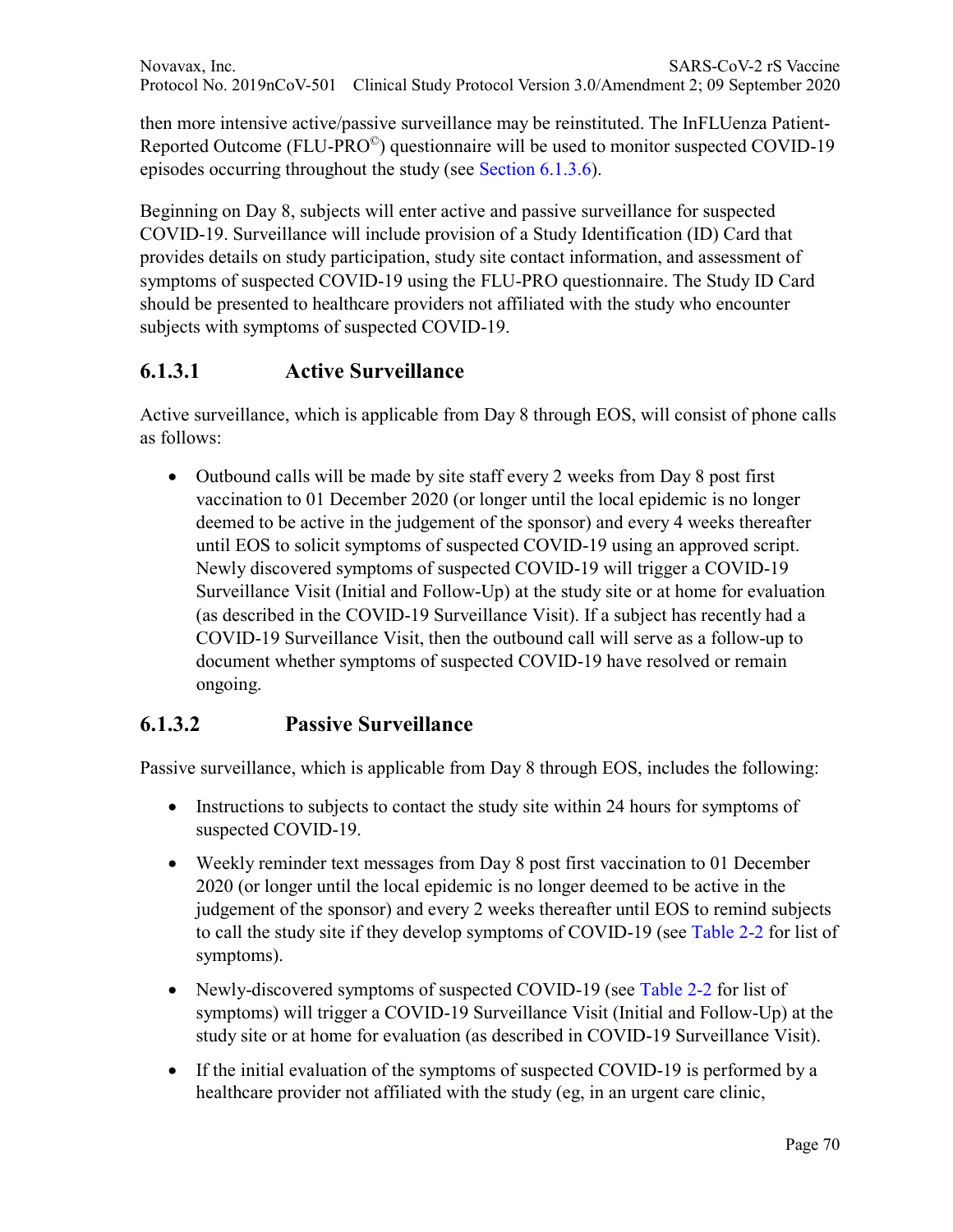emergency room, outpatient clinic, ad hoc COVID-19 treatment facility, etc), he/she should notify the study staff of the subject's status as per the information provided on the Study ID Card. The study staff once notified will trigger a COVID-19 Surveillance Visit (Initial and Follow-Up).

#### **6.1.3.3 Assessment of Symptoms of Suspected COVID-19**

Respiratory and non-respiratory symptoms consistent with suspected COVID-19 will be defined for all modes of surveillance by a self-reported new onset of:

- Active surveillance
	- − Fever (defined by subjective or objective measure, regardless of use of anti-pyretic medications) **OR**
	- − ≥ 2 COVID-19 respiratory/non-respiratory symptoms consistent with suspected COVID-19 (see Table 2-2 for list of symptoms).
- Passive surveillance
	- − Self-presentation for **any** respiratory/non-respiratory symptom consistent with suspected COVID-19 (see Table 2-2 for list of symptoms).

EVERY episode of a "new onset" of symptoms of suspected COVID-19 will trigger a COVID-19 Surveillance Visit (Initial and Follow-Up) and will be assessed using the FLU-PRO questionnaire as described in the COVID-19 Surveillance Visit (Initial and Follow-Up).

"New onset" will require at least a preceding 7-day period free of symptoms, or with baseline symptoms, to differentiate an episode from any prior illness.

#### **6.1.3.4 Severity of COVID-19 Symptoms**

COVID-19 symptoms will be categorized as virologically confirmed, mild, moderate, or severe as described in Table 2-1.

# **6.1.3.5 COVID-19 Surveillance Visit (Initial and Follow-up)**

Procedures to occur during site or home COVID-19 Surveillance Visit (both Initial and Follow-Up) will be triggered by symptoms of suspected COVID-19 captured by active or passive surveillance.

When a subject is determined to have a new onset of **fever OR**  $\geq$  **2 COVID-19 respiratory/non-respiratory symptoms consistent with suspected COVID-19** on active surveillance OR **any COVID-19 respiratory/non-respiratory symptoms consistent with suspected COVID-19** on passive surveillance, the subject will immediately begin to assess the symptoms of suspected COVID-19 on a daily basis for 10 days using the FLU-PRO questionnaire, starting from the day of the new onset of symptoms and will be invited to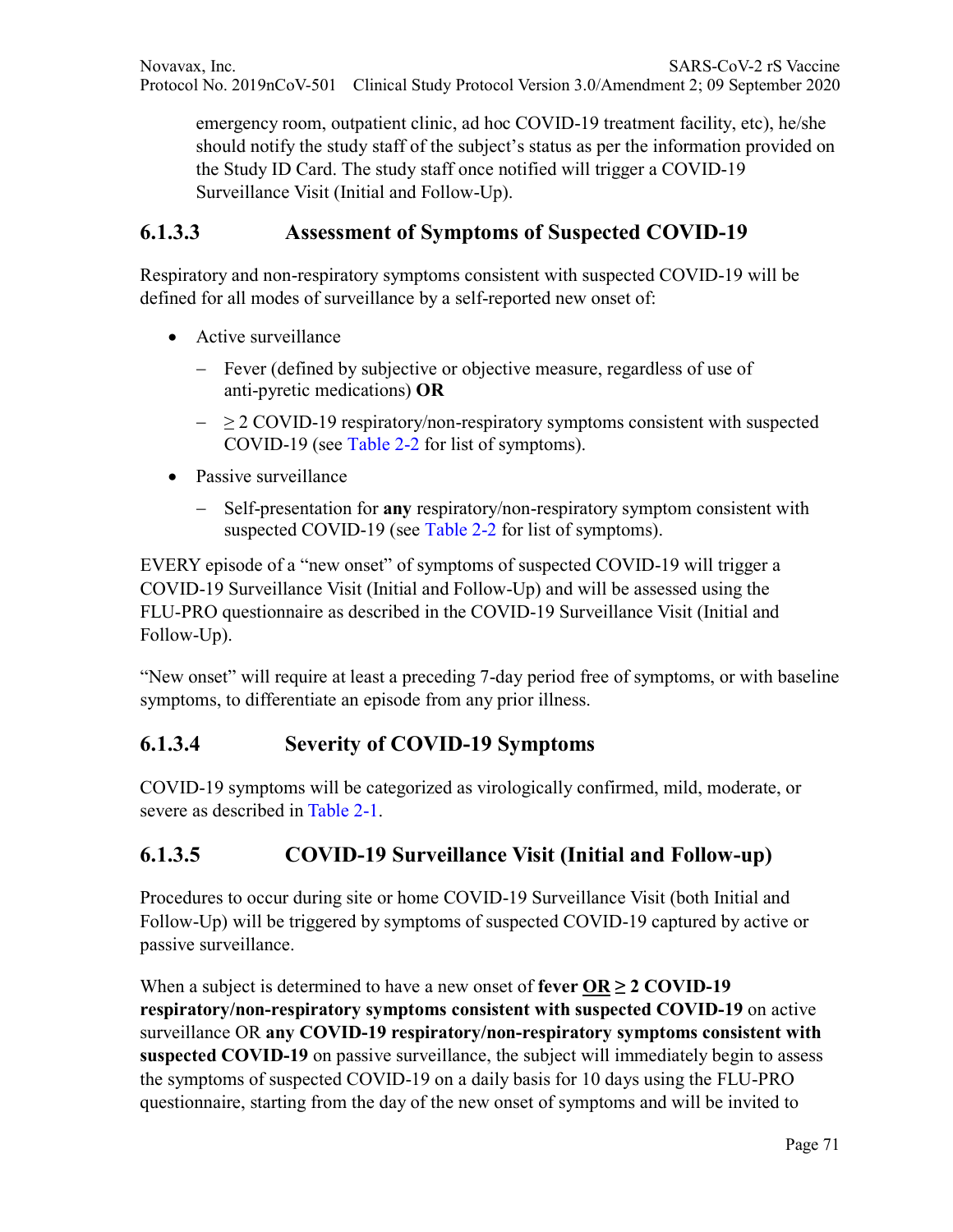return to the study clinic as soon as possible for an Initial COVID-19 Surveillance Visit (or will be seen by an outbound home visit by study staff depending on local conditions).

## **6.1.3.5.1 Initial COVID-19 Surveillance Visit**

An Initial COVID-19 Surveillance Visit will be performed at the study site (or home) and will occur as soon as possible within approximately **1-3 days** of new symptom onset (however, data from specimens obtained up to 14 days will be accepted). The visit will consist of the following:

- Review and confirmation of the history of suspected COVID-19 symptoms, including approximate date of onset of illness and solicitation of each symptom (see Table 2-2).
- Vital signs, including resting respiratory rate (on room air or the subject's basal level of chronic supplemental oxygen use) and pulse oximetry (using MightySat® Rx Fingertip Pulse Oximeter), will be captured as numerical values. Lung auscultation (exam) will be performed by a study physician or nurse.
- Ascertainment of any unscheduled healthcare visit by the subject (or home visit by a healthcare provider) in response to symptoms of suspected COVID-19.
- Ascertainment of new concomitant medications (especially antibiotics) or altered doses/frequencies of existing concomitant medications resulting from symptoms of suspected COVID-19.
- Collection of a specimen of upper respiratory secretions via nasal mid-turbinate swab for qualitative PCR detection of SARS-CoV-2.

If a subject is unable to come to the study site for an Initial COVID-19 Surveillance Visit due to a hospitalization, the study site staff (study physician or nurse) will make every effort to visit the subject in the hospital to perform the Initial COVID-19 Surveillance Visit assessments (ie, review of symptom history, collection of nasal swab for PCR, measurement of vital signs including pulse oximetry, lung exam, and concomitant medications).

#### **6.1.3.5.2 Follow-Up COVID-19 Surveillance Visit**

A Follow-Up COVID-19 Surveillance Visit will occur approximately 4 (+2) days after the Initial COVID-19 Surveillance Visit to monitor for progression of disease. Every Initial COVID-19 Surveillance Visit must have a corresponding Follow-up Surveillance visit. This Follow-up COVID-19 Surveillance visit will consist of the following:

• If the nasal sample from the Initial COVID-19 Surveillance Visit tests **positive** for SARS-CoV-2 virus by qualitative PCR, the subject will NOT return to the study site for re-evaluation. Instead, the study staff will conduct the **Follow-Up COVID-19 Surveillance Visit at HOME** approximately 4 (+2) days after the Initial COVID-19 Surveillance Visit to ascertain worsening/progression of COVID-19 symptoms. This follow-up home visit by study staff (performed by a study physician or nurse) will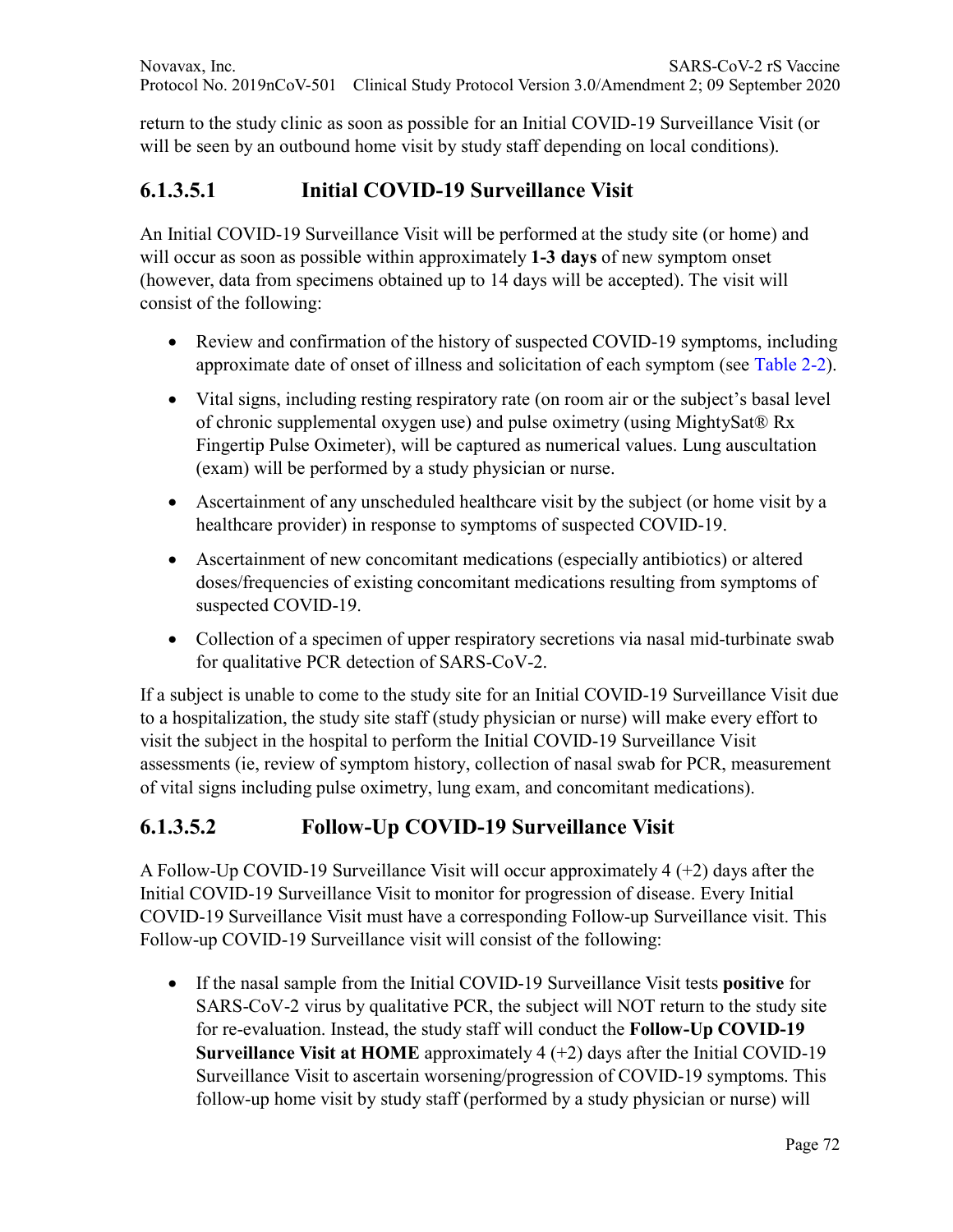include all of the same procedures outlined in this section, including review of symptom history, measurement of vital signs (including pulse oximetry), and lung auscultation; however, a repeat nasal mid-turbinate swab will not be obtained since the subject has already tested positive.

• If the nasal sample from the Initial COVID-19 Surveillance Visit tests **negative** for SARS-CoV-2 by qualitative PCR or the sample is inadequate for analysis, the subject will be **re-evaluated** in the clinic (or home) approximately  $4 (+ 2)$  days after the Initial COVID-19 Surveillance Visit to ascertain worsening/progression of suspected COVID-19 symptoms AND to obtain a **second** nasal mid-turbinate swab for qualitative PCR detection of SARS-CoV-2. This re-evaluation will include all of the same procedures outlined in this section, including review of symptom history, measurement of vital signs (including pulse oximetry), and lung auscultation.

If a subject is unable to come to the study site for an Follow-up COVID-19 Surveillance Visit due to a hospitalization, the study site staff (study physician or nurse) will make every effort to visit the subject in the hospital to perform the Follow-up COVID-19 Surveillance Visit assessments (ie, review of symptom history, collection of nasal swab for PCR, measurement of vital signs including pulse oximetry, lung exam, and concomitant medications).

After the Follow-Up COVID-19 Surveillance Visit, subjects will continue to receive telephone contacts approximately **every week** for ascertainment of COVID-19 symptom status until resolution of symptoms. Subsequent calls will document resolution or return to baseline of COVID-19 symptoms in order to calculate illness duration (date of symptom onset to day of symptom resolution) and will collect any additional healthcare visits, hospitalizations, and/or concomitant medications due to the suspected COVID-19. Once symptoms resolve, telephone contacts for active surveillance will return to every 2 or 4 weeks depending on the required frequency of active surveillance at that point in the study.

EVERY episode of a "new onset" of symptoms of suspected COVID-19 will trigger a COVID-19 Surveillance Visit (Initial and Follow-Up) and subject completion of a FLU-PRO questionnaire for 10 days.

Should a subject visit an emergency room, be admitted to the hospital or a COVID-19 ward, and active/passive surveillance symptom-triggered nasal swab collection is missed, then the local public health COVID-19 diagnostic test (or COVID-19 diagnostic test performed in the healthcare setting) will be taken as a valid result.

**Importantly**, following any emergency visit or hospitalization episode for suspected COVID-19, clinical data on symptoms, vital signs, exam findings, COVID-19 and other diagnostic testing, diagnoses, and complications occurring during the suspected COVID-19 emergency room and/or hospitalization episode will be collected from available medical records on a study specific hospitalization/emergency room data collection form.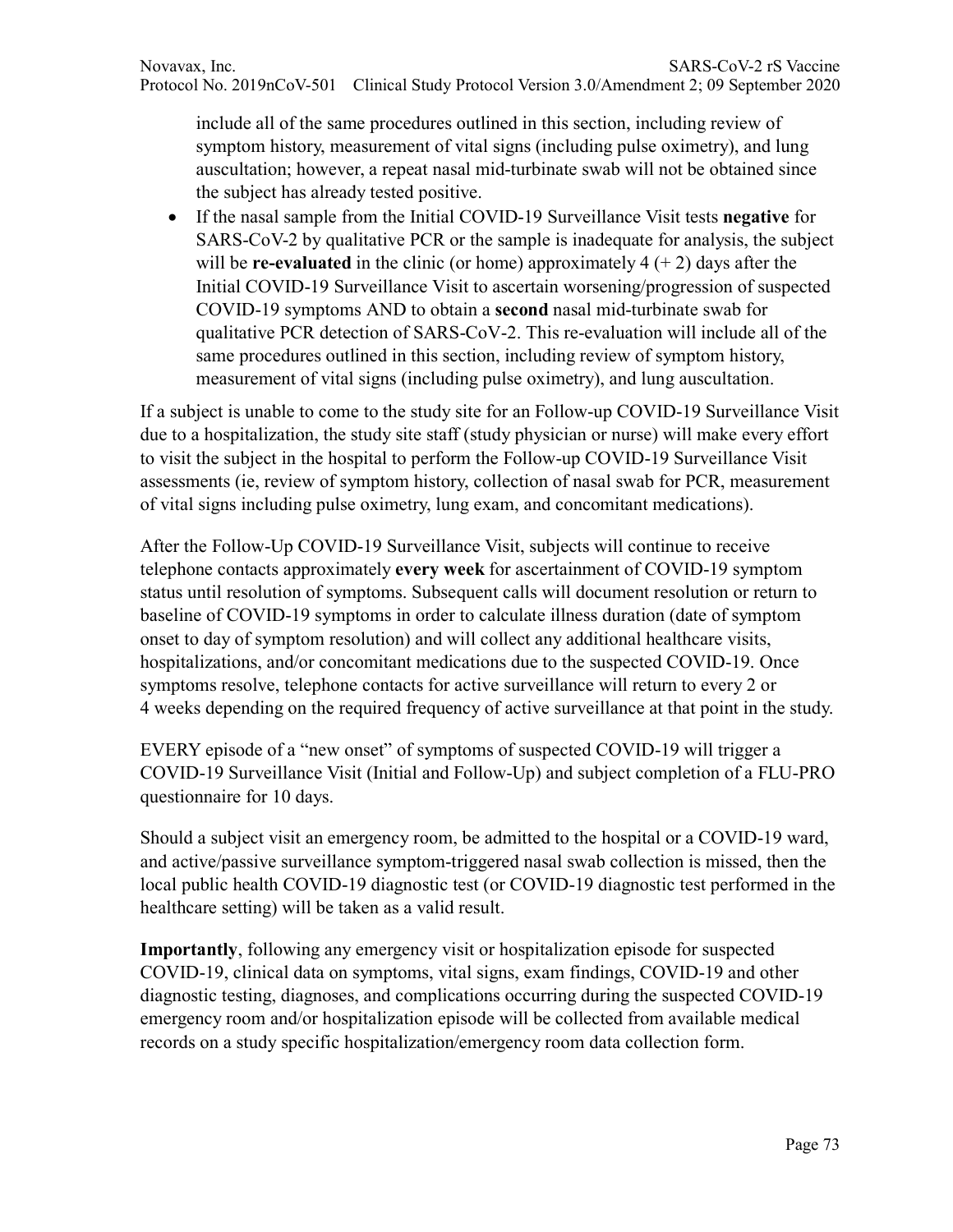Novavax, Inc. SARS-CoV-2 rS Vaccine Protocol No. 2019nCoV-501 Clinical Study Protocol Version 3.0/Amendment 2; 09 September 2020

If the subject's Day 0 swab tests positive by SARS-CoV-2 PCR, then the subject should (regardless of the initial presence or absence of COVID-19 symptoms): a) begin to compete the FLU-PRO questionnaire and b) receive a single HOME visit on Day 7 to complete BOTH the Follow-Up Surveillance Visit and the Day 7 Visit procedures. If a subject tests positive by SARS-CoV-2 PCR on a swab collected at a scheduled study visit (eg, Day 7, 21, 35; and at 3 and 6 months after the last vaccination), then the subject should (regardless of the initial presence or absence of COVID-19 symptoms): a) begin to compete the FLU-PRO questionnaire and b) receive a Follow-Up Surveillance Visit at HOME approximately  $4 (+ 2)$  days later.

All surveillance nasal swab samples obtained via site staff collection will be sent to one or more designated central laboratories (eg, Clinical Laboratory Services [CLS]) using harmonized methods where a validated qualitative PCR test will be performed in near real time for detection of SARS-CoV-2.

Should a medical visit be warranted based on symptomatology and need for treatment (and allowed via local isolation guidance), such a visit may occur using telemedicine, home visitation, or clinic visit.

Subjects will be notified of positive SARS-CoV-2 results as soon as locally practicable due to requirements of self-isolation and potential transmission.

Key clinical endpoint definitions to be used are summarized below:

- **Primary infection** will be defined as the first  $(+)$  PCR regardless of symptoms in a previously seronegative subject.
- **Primary symptomatic infection** will be defined as the first (+) PCR with symptoms of COVID-19 during the previous 7 days.

Note that (+) PCR COVID-19 symptoms and events captured as efficacy endpoints will NOT be doubly recorded in the AE eCRF, unless a particular illness fulfils the definition of an SAE.

### **6.1.3.6 FLU-PRO**

The FLU-PRO questionnaire was designed to standardize and comprehensively assess symptoms associated with various viruses across multiple body systems over the course of the disease within and across subgroups. It was developed using qualitative and quantitative methods consistent with scientific measurement standards and US Food and Drug Administration (FDA) and European Medicines Agency (EMA) guidelines for clinical outcome assessments.

The FLU-PRO can be completed by patients using paper/pen, electronically, or via telephone interview. It has been tested and used in studies of influenza, influenza-like illness,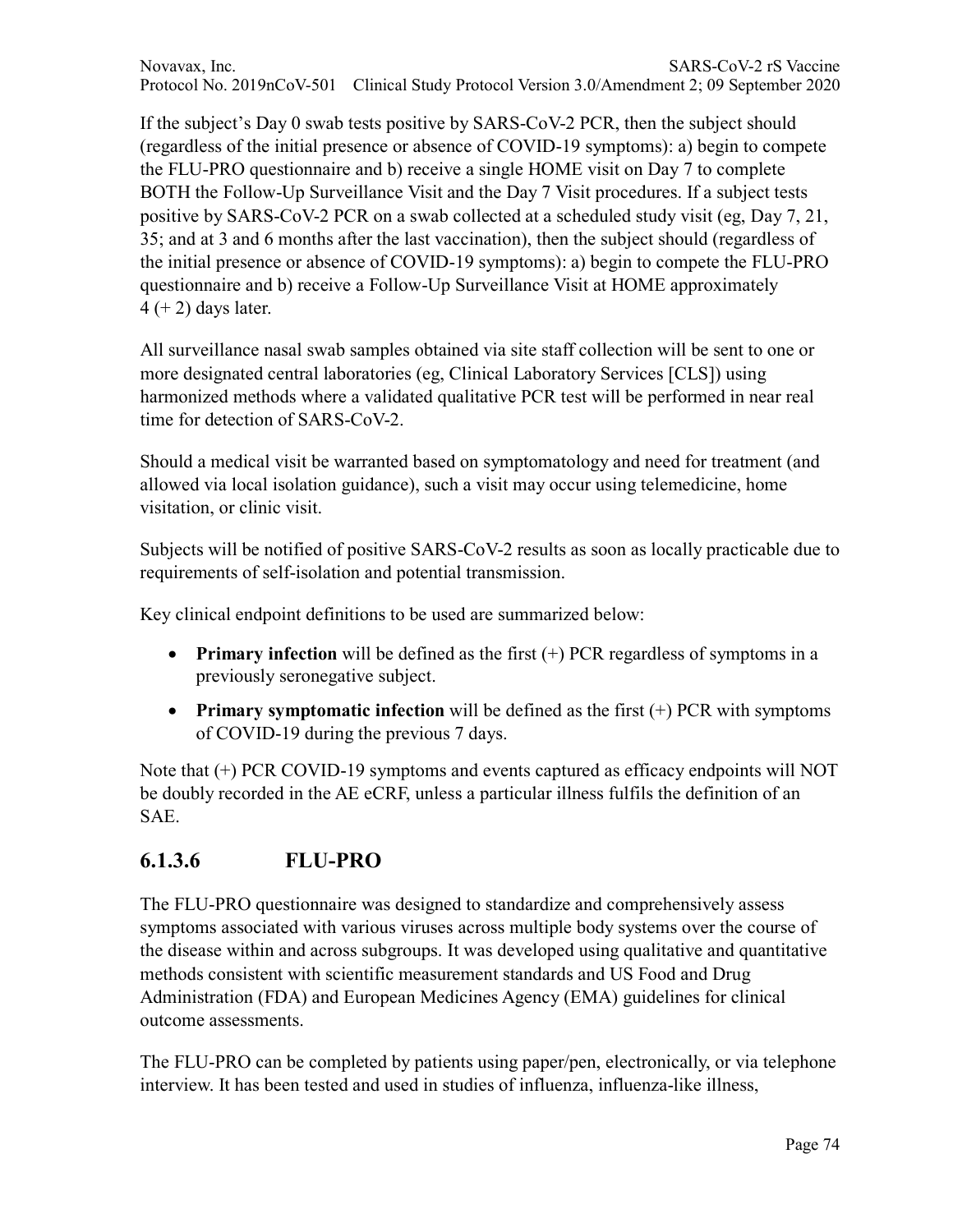respiratory syncytial virus (RSV), rhinovirus, enterovirus, and more recently COVID-19. To date, the FLU-PRO has been completed by over 4,000 patients between 12-81 years of age with adherence rates over 90%.

The FLU-PRO is a 32-item instrument that assesses severity of symptoms of influenza and influenza-like illness across 6 body systems (nose, throat, eyes, chest/respiratory, gastrointestinal, and body/systemic), with at least 2 additional symptoms (ie, disturbances in smell and taste) added that have been associated with COVID-19. In the current study, subjects will complete the FLU-PRO daily for 10 days at home starting from the day of the new onset of symptoms. A 10-day FLU-PRO questionnaire should be completed for every episode of new onset of suspected COVID-19 symptoms. Each question is brief (sign or symptom only with severity rating). The entire questionnaire takes under 4 minutes each day to complete. FLU-PRO scoring includes total and subscale scores for symptom severity by body system. The instrument also provides data on the presence/absence of symptoms, symptom profiles, and change over time.

# **6.2 IMMUNOGENICITY ASSESSMENTS**

Blood samples for immunogenicity assessments will be collected before vaccination and at selected time points following vaccination as listed in the SOE (Table 3-2).

Immune measurements (ELISA) will be conducted on serum (IgG) for SARS-CoV-2 rS protein antigen(s). Additional immunogenicity assessments specific to SARS-CoV-2 (or related variants) will include an ACE2 receptor binding inhibition assay and a neutralizing antibody assay. Serological assays may be performed to measure immune responses to 1 or more non-spike protein SARS-CoV-2 viral antigens in order to distinguish between serological responses to vaccine versus natural infection.

The details on the handling, processing, and shipping of immunogenicity samples will be provided separately in a laboratory manual.

Subjects will be asked to provide consent for the use of samples for future testing or assay development specific to SARS-CoV-2 (or related variants). Aliquots of all collected samples from this study may be retained for additional testing with antigens specific to SARS-CoV-2 (or related variants) for a maximum of 25 years (starting from the date at which the last subject had the last study visit), unless local rules, regulations, or guidelines require different timeframes or different procedures, in accord with subject consent.

# **6.3 SAFETY ASSESSMENTS**

The timing and frequency of all safety assessments are listed in the SOE (Table 3-2).

Safety assessments will include monitoring and recording of solicited (local and systemic reactogenicity events) and unsolicited AEs; MAAEs; AESI; SAEs; vital sign measurements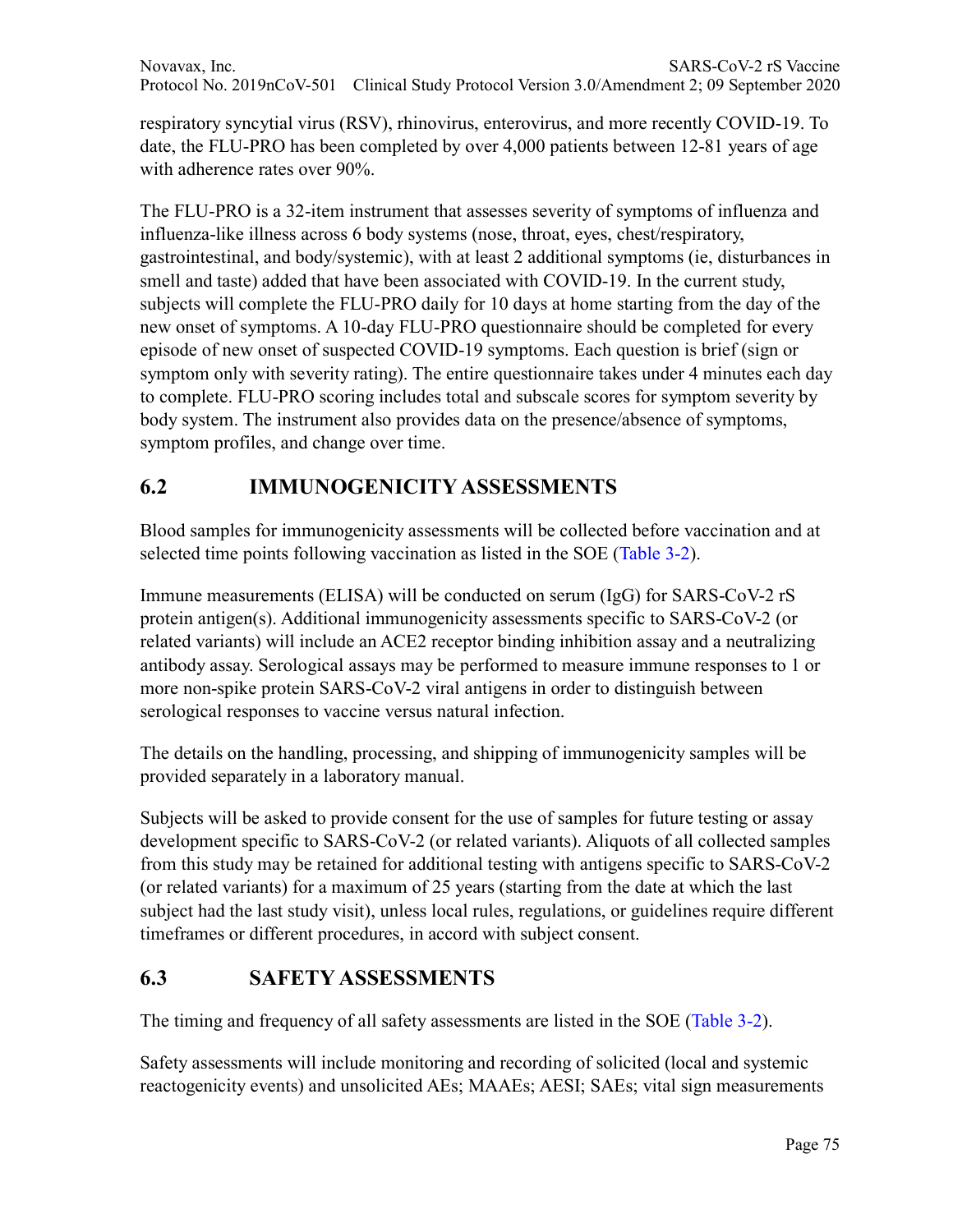Novavax, Inc. SARS-CoV-2 rS Vaccine Protocol No. 2019nCoV-501 Clinical Study Protocol Version 3.0/Amendment 2; 09 September 2020

on day of vaccination; physical examination findings; and occurrence of SARS-CoV-2 infection as measured by nasal mid-turbinate swab and using qualitative PCR following subject-reported symptoms. COVID-19 severity will be categorized as virologically confirmed, mild, moderate, or severe according to protocol-specified criteria (see Table 2-1). Recording of solicited and unsolicited AEs may be conducted by electronic data capture (EDC)/reporting. Monitoring for potential immune-mediated medical conditions (PIMMC) and AESI specific to potential disease enhancement for COVID-19 will also be monitored (see Section 9.4 [Appendix 4] for details).

### **6.3.1 Adverse Events**

AEs will be assessed during the study as described in the SOE (Table 3-2) and should be followed until they are resolved, stable, or judged by the investigator to be not clinically significant. AEs will be captured after the first dose of study vaccine administered with the exception of an AE related to study procedure or one that causes a delay in study vaccine administration (eg, acute illness).

The investigator is responsible for ensuring that all AEs and SAEs are recorded in the eCRF and reported to the sponsor, regardless of their relationship to study vaccine or clinical significance. If there is any doubt as to whether a clinical observation is an AE, the event should be reported.

#### **6.3.1.1 Adverse Event Definitions**

The investigator is responsible for reporting all AEs that are observed or reported during the study, regardless of their relationship to study vaccination or their clinical significance.

An AE is defined as any untoward medical occurrence in a subject enrolled into this study regardless of its causal relationship to study vaccination. Subjects will be instructed to contact the investigator at any time after randomization if any symptoms develop.

### **6.3.1.1.1 Serious Adverse Events**

An SAE is defined as any event that

- results in death
- is immediately life threatening
- requires inpatient hospitalization or prolongation of existing hospitalization
- results in persistent or significant disability/incapacity
- is a congenital anomaly/birth defect

Important medical events that may not result in death, be life threatening, or require hospitalization may be considered SAEs when, based upon appropriate medical judgment,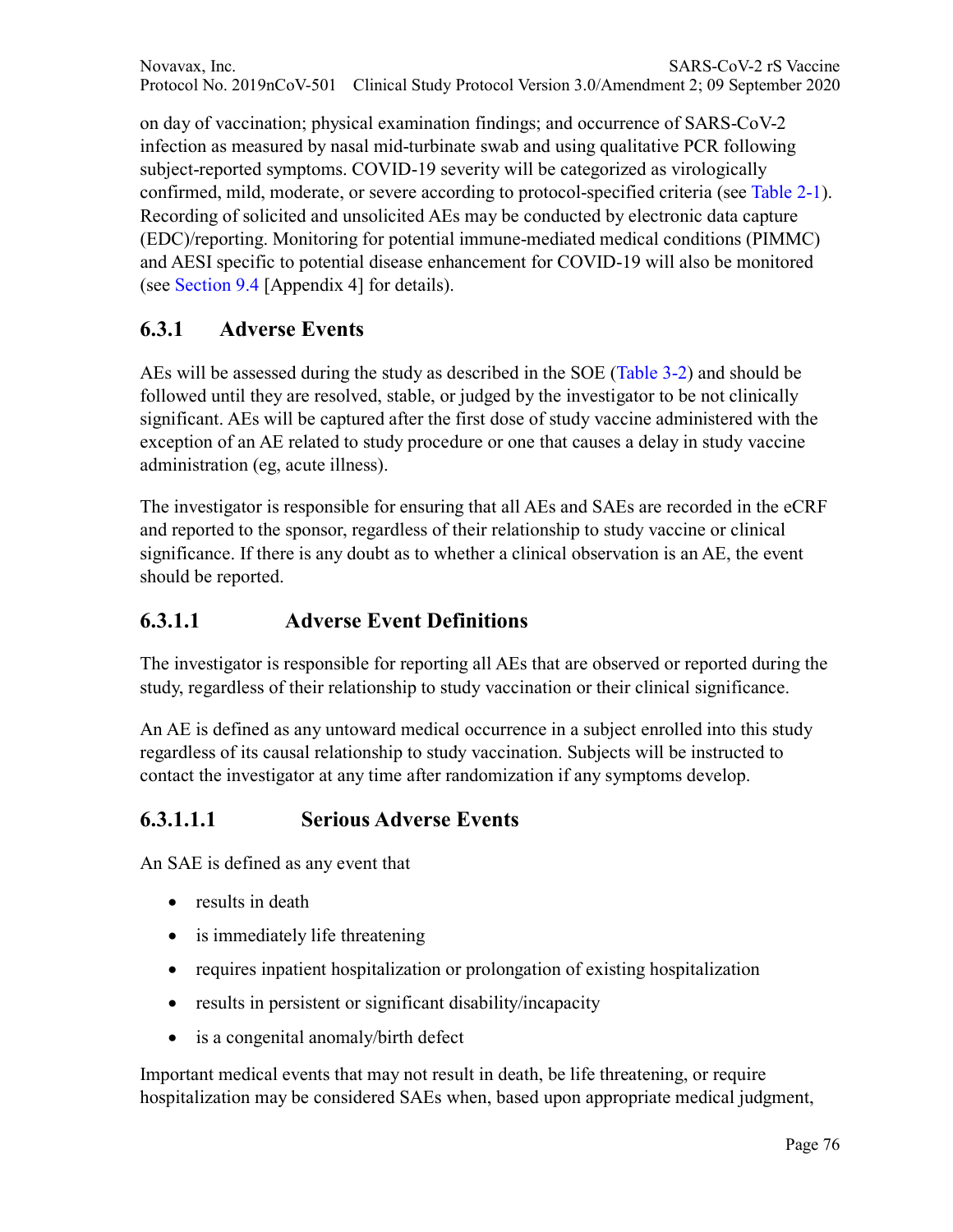Novavax, Inc. SARS-CoV-2 rS Vaccine Protocol No. 2019nCoV-501 Clinical Study Protocol Version 3.0/Amendment 2; 09 September 2020

they may jeopardize the subject or may require medical or surgical intervention to prevent one of the outcomes listed in this definition. Examples of such medical events include allergic bronchospasm requiring intensive treatment in an emergency room or at home, blood dyscrasias or convulsions that do not result in inpatient hospitalization, or the development of drug dependency or drug abuse.

## **6.3.1.1.2 Local and General Systemic Reactogenicity Symptoms**

Site-specific local (arm) and general systemic reactogenicity reactions including start and stop dates will be recorded and the investigator will apply a standard toxicology grading at the subsequent study visit (Section 9.3, Appendix 3). Should any reactogenicity event extend beyond 7 days after vaccination (ie, beyond Days 0-6 or beyond Days 21-27) and be clinically significant by toxicity grade 1 or greater, then it will be recorded as an unsolicited AE with a start date on the  $8<sup>th</sup>$  day following vaccination (ie, Day 7 or Day 28) and followed to resolution.

### **6.3.1.1.3 Adverse Events of Special Interest**

Subjects will be assessed for diagnosis of an AESI at all study visits. AESIs include PIMMCs, AEs specific to COVID-19, or other potential AEs that may be determined at any time by regulatory authorities as additional information concerning COVID-19 is obtained. Given the concern for cytokine storm, an AESI of cytokine release syndrome will be included as an AE specific to COVID-19. Listings of AESI are presented in Section 9.4, Appendix 4.

### **6.3.1.1.4 Medically Attended Adverse Events**

An MAAE is defined as an AE that leads to an unscheduled visit to a healthcare practitioner.

## **6.3.1.1.5 Pregnancy**

Pregnancy is not considered an AE unless there is a suspicion that an investigational vaccine may have interfered with the effectiveness of a contraceptive medication. Any pregnancy that occurs during study participation must be reported using a clinical study pregnancy form. To ensure subject safety, each pregnancy must be reported to Novavax, Inc. or designee within 2 weeks of learning of its occurrence. If pregnancy occurs, further vaccination will be discontinued. The pregnancy must be followed up to determine outcome (including spontaneous miscarriage, elective termination, normal birth, or congenital abnormality) and the status of both mother and child, even if the subject was discontinued from the study. Pregnancy complications and elective terminations for medical reasons must be reported as an AE or SAE. Spontaneous miscarriages must be reported as an SAE.

Any pregnancy brought to the investigator's attention after the subject has completed the study but occurring while the subject was in the study must be promptly reported to: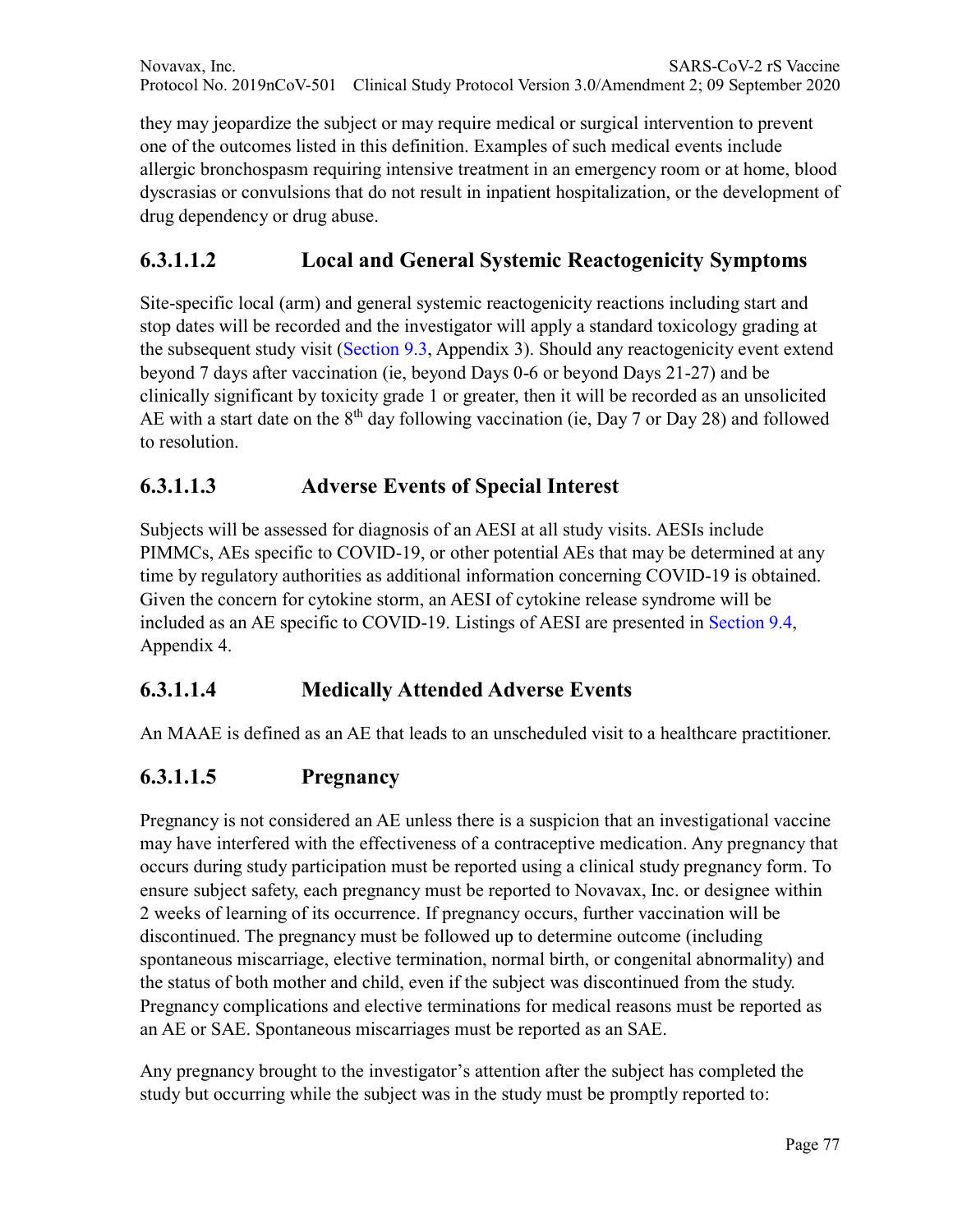PPD Pharmacovigilance: 24-Hour Safety Hotline Fax:

24-Hour Safety Hotline:

# **6.3.1.2 Eliciting and Documenting Adverse Events**

At every study visit, subjects will be asked a standard question to elicit any medically-related changes in their well-being. They will also be asked if they have been hospitalized, had any accidents, used any new medications, or changed concomitant medication regimens (both prescription and OTC medications).

In addition to subject observations, AEs will be documented from any data collected on the AE page of the eCRF or other documents that are relevant to subject safety.

# **6.3.1.3 Reporting Adverse Events**

All AEs reported or observed during the study will be recorded on the AE page of the eCRF. Information to be collected includes study vaccine, type of event, time of onset, dosage, investigator-specified assessment of severity and relationship to study vaccine and/or study procedure, time of resolution of the event, seriousness, any required treatment or evaluations, and outcome. Any AEs resulting from concurrent illnesses, reactions to concurrent illnesses, reactions to concurrent medications, or progression of disease must also be reported. All AEs will be followed until they are resolved, stable, or judged by the investigator to be not clinically significant. MedDRA will be used to code all AEs.

Any medical condition that is present at the time that the subject is screened but does not deteriorate should not be reported as an AE. However, if it deteriorates at any time during the study, it should be recorded as an AE.

Any AE that is considered serious by the investigator or that meets SAE criteria (Section 6.3.1.1.1) must be reported to the sponsor or designee immediately (within 24 hours after the investigator has confirmed the occurrence of the SAE). The investigator will assess whether there is a reasonable possibility that the study vaccine caused the SAE. The sponsor will be responsible for notifying the relevant regulatory authorities of any SAE, in compliance with health authority requirements, as outlined in the relevant clinical study guidelines. The investigator is responsible for notifying the independent Health Research Ethics Committee (HREC) directly.

For this study, the following contact information will be used for SAE reporting:

PPD Pharmacovigilance: 24-Hour Safety Hotline Fax:

24-Hour Safety Hotline: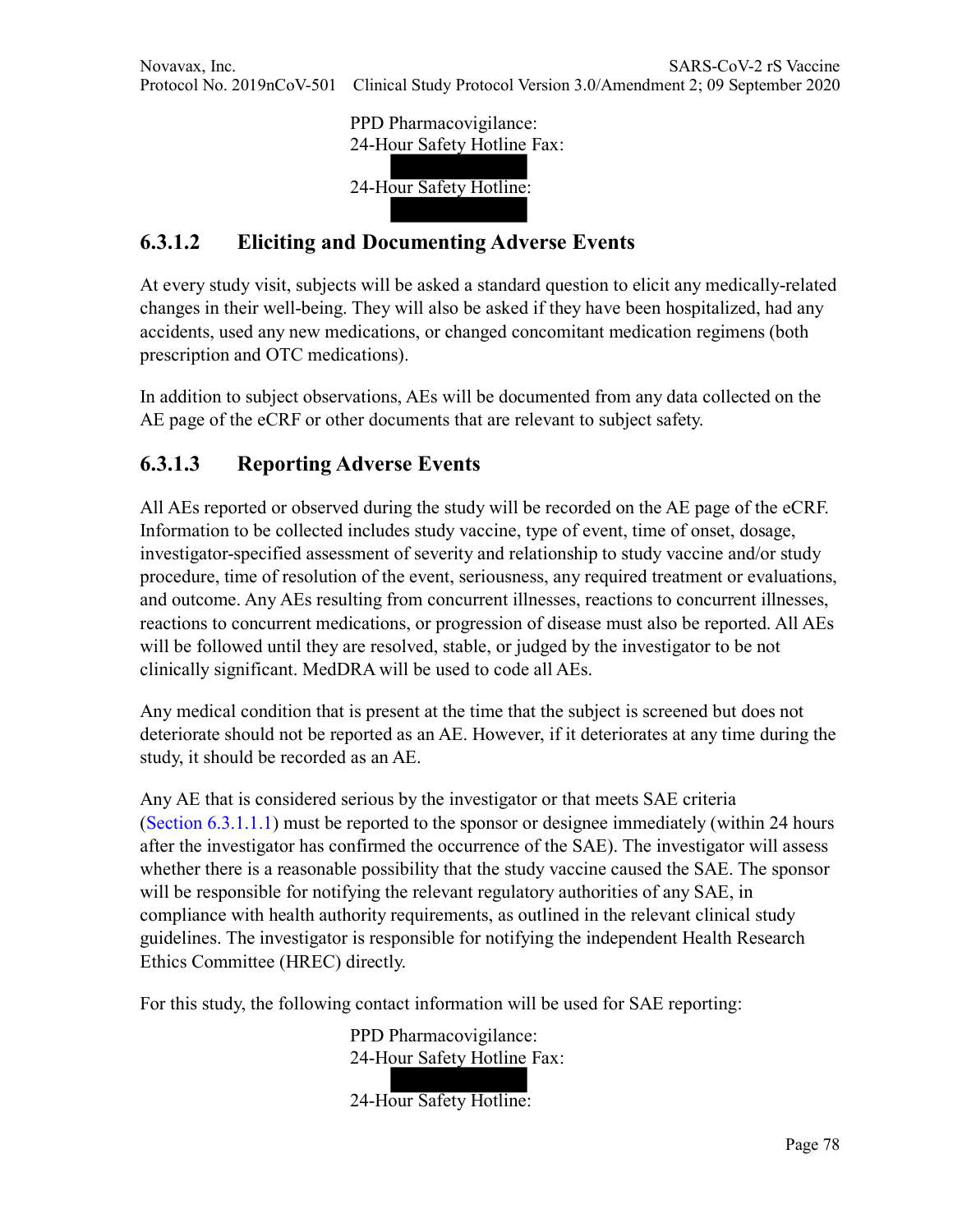## **6.3.1.4 Assessment of Severity**

The severity (or intensity) of an AE refers to the extent to which it affects the subject's daily activities and will be classified as mild, moderate, or severe using the following criteria:

- Mild (grade 1): These events require minimal or no treatment and do not interfere with the subject's daily activities.
- Moderate (grade 2): These events result in a low level of inconvenience or require minor therapeutic measures. Moderate events may cause some interference with normal functioning.
- Severe (grade 3): These events interrupt a subject's usual daily activity and may require systemic drug therapy or other treatment. Severe events are usually incapacitating.

If the severity of an AE changes, the most intense severity should be reported. An AE characterized as intermittent does not require documentation of the onset and duration of each episode.

### **6.3.1.5 Assessment of Causality**

The investigator's assessment of an AE's relationship to study vaccine is part of the documentation process, but it is not a factor in determining what is or is not reported in the study. If there is any doubt as to whether a clinical observation is an AE, the event should be reported.

The investigator will assess causality (ie, whether there is a reasonable possibility that the study vaccine caused the event) for all AEs and SAEs (solicited reactions are to be considered as being related to vaccination). The relationship will be classified as follows:

- Not related: There is not a reasonable possibility of relationship to study vaccine. The AE does not follow a reasonable temporal sequence from administration of study vaccine or can be reasonably explained by the subject's clinical state or other factors (eg, disease under study, concurrent diseases, and concomitant medications).
- Related: There is a reasonable possibility of relationship to study vaccine. The AE follows a reasonable temporal sequence from administration of study vaccine and cannot be reasonably explained by the subject's clinical state or other factors (eg, disease under study, concurrent diseases, or concomitant medications), represents a known reaction to study vaccine or other vaccines in its class, is consistent with the known pharmacological properties of the study vaccine, and/or resolves with discontinuation of the study vaccine (and/or recurs with re-challenge, if applicable).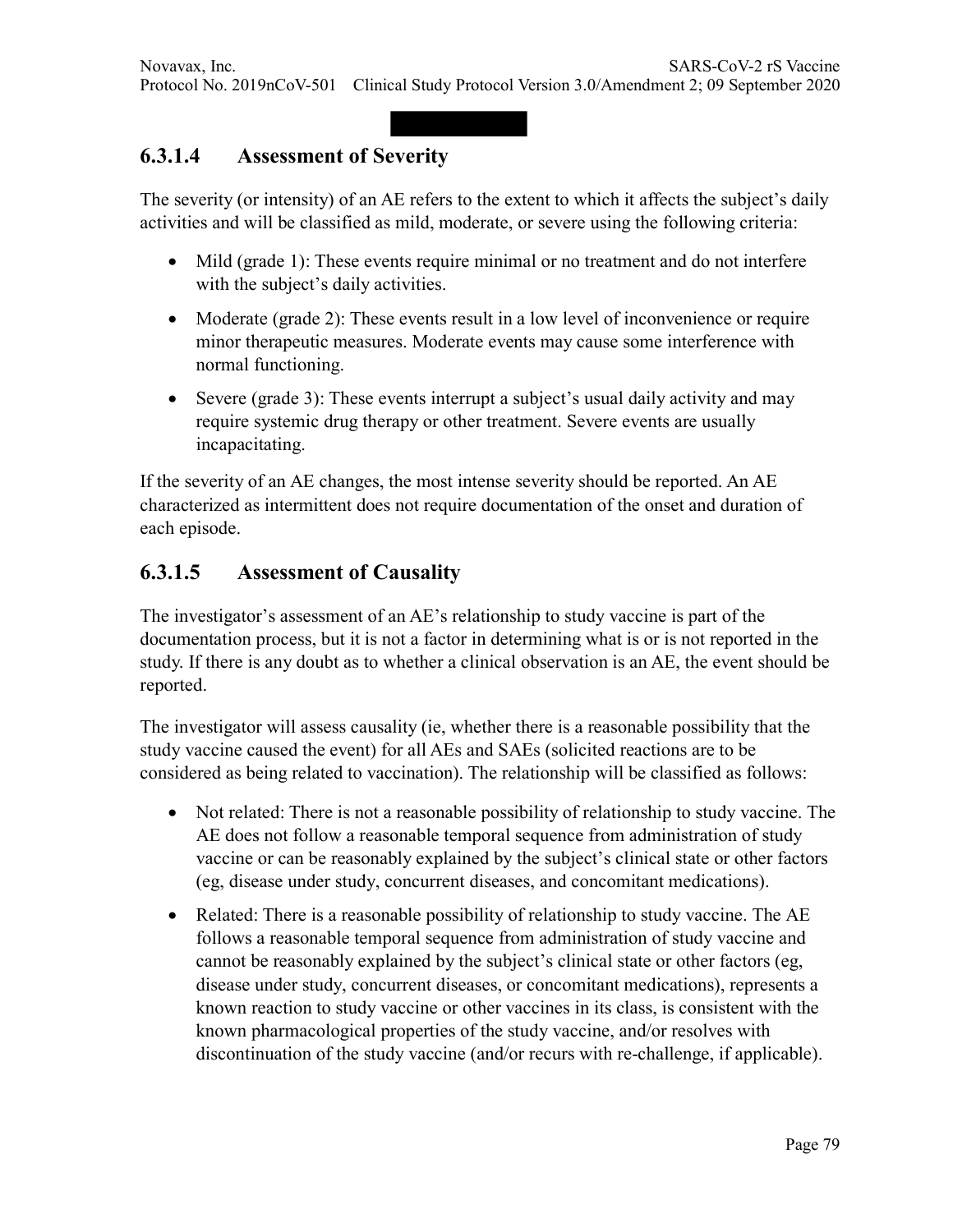# **6.3.1.6 Follow-up of Adverse Events**

All AEs must be reported in detail on the appropriate page of the eCRF and followed until they are resolved, stable, or judged by the investigator to be not clinically significant.

# **6.3.2 Clinical Laboratory Testing**

Clinical laboratory tests will be performed at a designated laboratory. The majority of these tests will be used for inclusion/exclusion for randomization (HIV serology and pregnancy testing).

| HIV serology           | Cohort 1 (HIV-negative):                                                                          |  |  |
|------------------------|---------------------------------------------------------------------------------------------------|--|--|
|                        | • HIV test assay approved in South Africa at screening                                            |  |  |
|                        | Cohort 2 (HIV-positive):                                                                          |  |  |
|                        | HIV test assay approved in South Africa at screening<br>$\bullet$                                 |  |  |
|                        | • CD4+ and HIV-1 viral load assessments                                                           |  |  |
| Other serology         | All subjects:                                                                                     |  |  |
|                        | • Hepatitis B surface antigen, hepatitis C virus antibody                                         |  |  |
| Pregnancy testing/     | Female subjects:                                                                                  |  |  |
| Postmenopausal testing | Urine pregnancy test at screening and prior to each vaccination (human<br>chorionic gonadotropin) |  |  |
|                        | • FSH as directed by investigator request only                                                    |  |  |

Abbreviations:  $CD =$  cluster of differentiation;  $ELISA =$  enzyme-linked immunosorbent assay;  $FSH =$  folliclestimulating hormone; HIV = human immunodeficiency virus.

Note: A serum pregnancy test may be substituted for a urine pregnancy test at screening or at the discretion of the investigator.

## **6.3.3 Vital Sign Measurements**

Vital sign measurements will include oral temperature (or via forehead/ear reader), pulse rate, diastolic and systolic BP (after subject is seated for at least 5 minutes), respiratory rate, and pulse oximetry (using the study provided Massimo MightySat® Rx Fingertip Pulse Oximeter). Temperature will be recorded and graded during general systemic reactogenicity evaluation (Section 6.3.1.1.2). The other vital sign measurements will be recorded as continuous variables prior to each vaccination.

On vaccination days, vital sign measurements will be collected once before vaccination to ensure subject has controlled blood pressure and heart rate and no evidence of fever prior to vaccination and once at 30 minutes  $(\pm 15 \text{ minutes})$  after vaccination to check for any reactions to the vaccine. The investigator will only apply standard toxicology grading on the day of vaccination, both before and after vaccination (Section 9.3, Appendix 3). If individual vital sign measurements are considered clinically significant by the investigator, vaccination may be withheld that day, and subjects may return on a subsequent day for re-evaluation and vaccination, ideally, within the time window specified in the SOE (Table 3-2).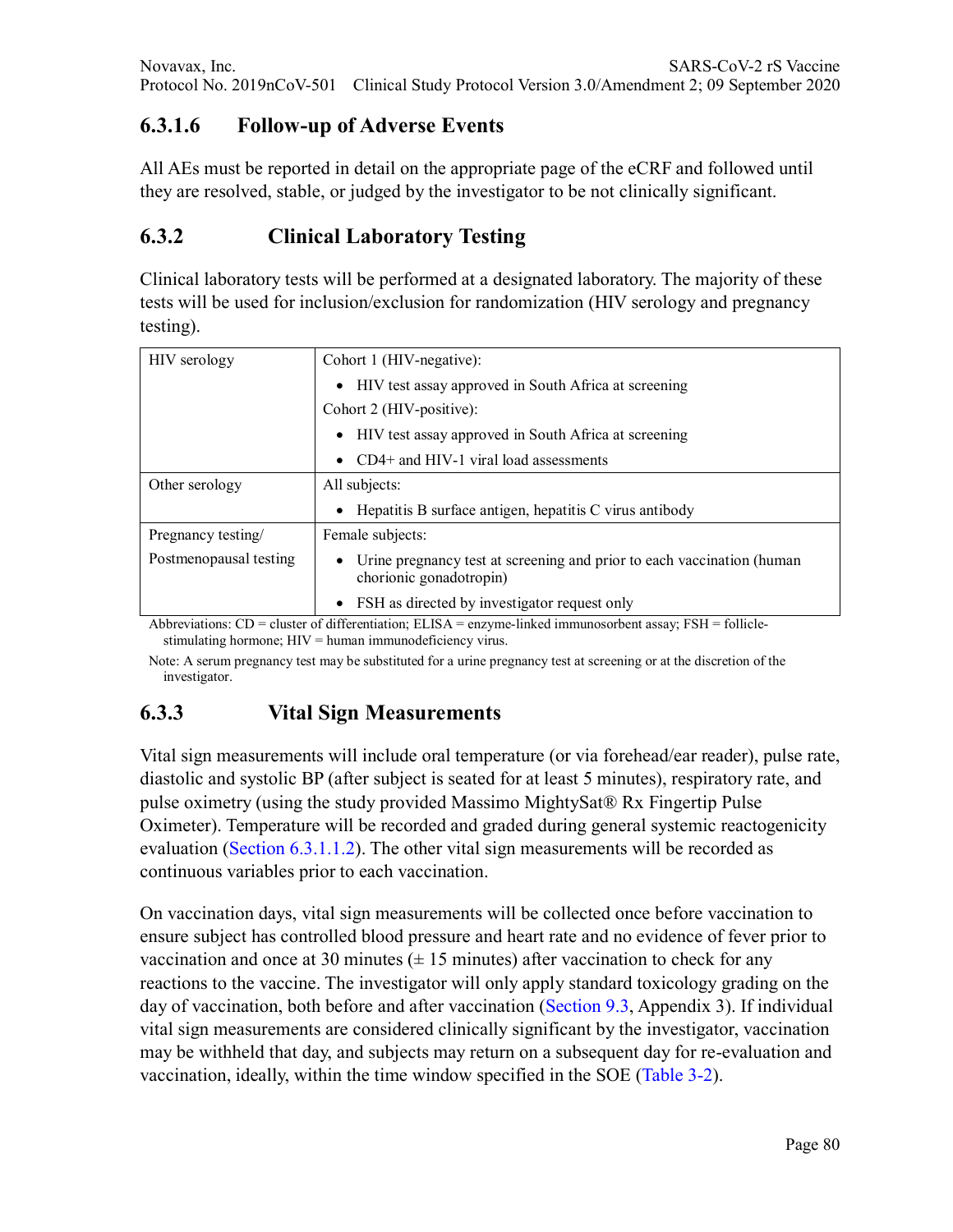# **6.3.4 Physical Examinations**

A physical examination will be performed at screening (at minimum, assessment of skin, head, ears, eyes, nose, throat, neck, thyroid, lungs, heart, cardiovascular, abdomen, lymph nodes of the upper extremities and neck, and musculoskeletal system/extremities). Height and weight will be measured and BMI will be calculated at screening only.

A targeted or symptom-directed physical examination will be performed at the time points specified in the SOE (Table 3-2).

## **6.3.5 Safety Monitoring**

Safety oversight will be conducted by an SMC during the course of the study. The SMC that is an independent group of experts that monitors subject safety and advises Novavax, Inc. The SMC members will be separate and independent of site personnel participating in this study and should not have a scientific, financial, or other conflict of interest related to this study or the sponsor. The SMC will consist of members with appropriate expertise to contribute to the interpretation of the data from this study.

The global SMC convened for the ongoing Phase 1/2 study (Protocol 2019nCoV-101) will be asked to provide oversight for the current study and will likely oversee studies across the SARS-CoV-2 rS vaccine program. A senior South African scientist will be asked to join the global SMC for purposes of oversight of this study. A separate SMC may be convened for this study in case the global SMC is unavailable. In either case, the designated SMC will monitor the safety of subjects in the study and will follow an SMC charter. The SMC will review unblinded safety and reactogenicity data through Day 7 of Stage 1 of each cohort to assess vaccination pause rules to allow advancement from Stage 1 vaccination to Stage 2 vaccination as previously described. The SMC will convene to perform safety reviews on a scheduled basis; for immediate concerns regarding safety observations during this study; and as needed.

The global SMC will operate under the rules of a sponsor-approved charter that will be approved at the organizational meeting of the SMC. At this time, each data element that the SMC needs to assess will be clearly defined. Procedures for SMC reviews/meetings will be defined in the charter. The SMC will review applicable data for safety assessments (AEs by classifications) and any clinical data that may be of significance to this review (eg, demographics, vaccination timing, and medications). Additional data may be requested by the SMC, and interim statistical reports may be generated as deemed necessary and appropriate for this review. The SMC may receive data in aggregate and presented by vaccine group. The SMC may also be provided with expected and observed rates of the expected AEs in an unblinded fashion and may request the vaccine assignment be unblinded for an individual subject if required for safety assessment. The SMC Charter will establish enhanced disease monitoring guidelines associated with ongoing guidance documents.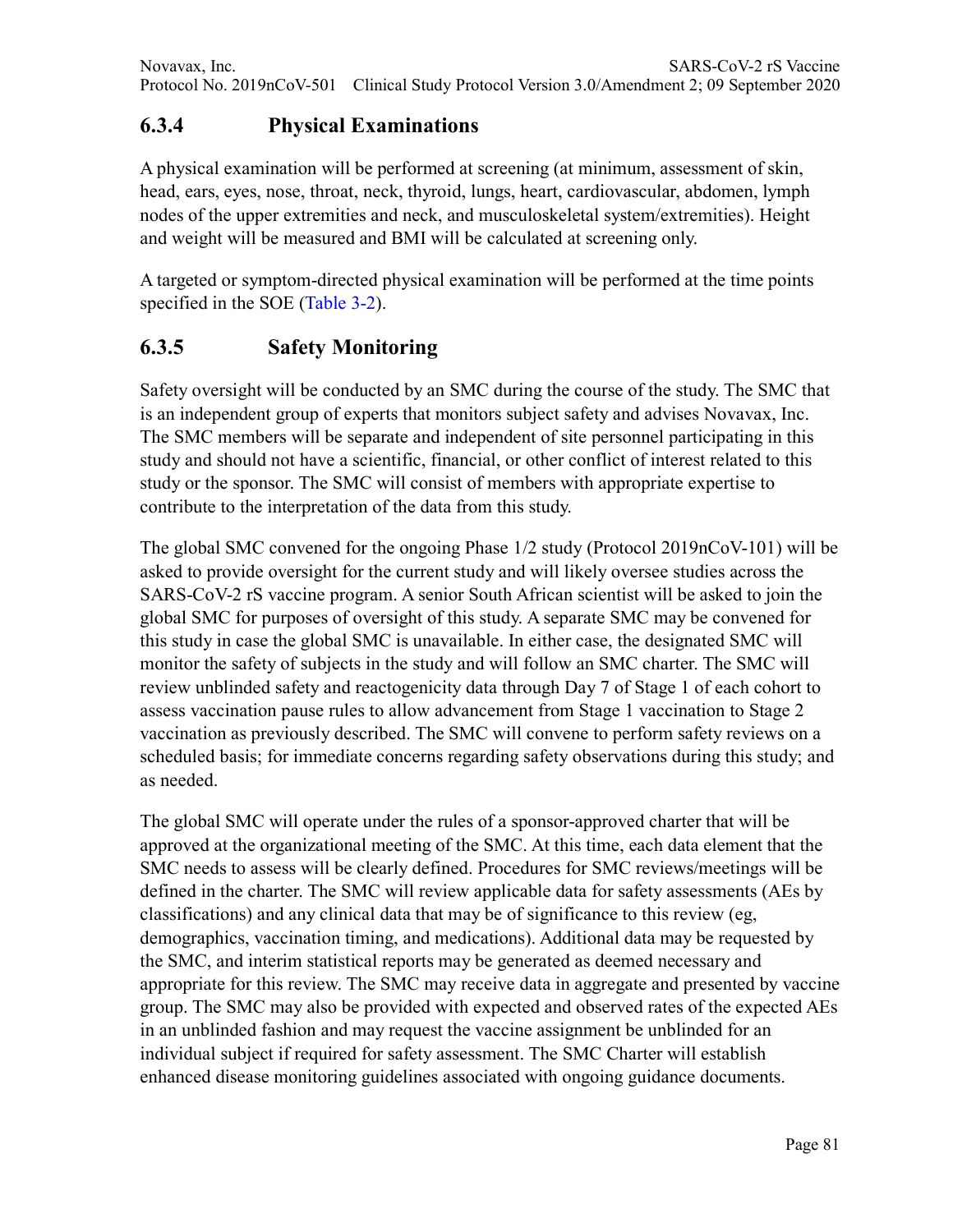# **7. STATISTICAL ANALYSIS PLANS**

### **7.1 SAMPLE SIZE CALCULATIONS**

This study is designed to enroll a minimum of approximately 3,200 to a maximum of approximately 4,404subjects divided among 2 cohorts as follows:

- Approximately 2,960 to 4,164 subjects  $\geq 18$  to  $\leq 85$  years in Cohort 1 (HIV-negative) that include a minimum of approximately 1,480 to 2,082 subjects receiving SARS-CoV-2 rS with Matrix-M1 adjuvant.
- Approximately 240 subjects  $\geq 18$  to  $\leq 65$  years in Cohort 2 (HIV-positive) that include a minimum of approximately 120 subjects receiving SARS-CoV-2 rS with Matrix-M1 adjuvant.

The target sample size of 1,480 to 2,082 actively-immunized subjects in Cohort 1 (HIVnegative) is sufficient to detect an AE rate of at least 1 in 625 subjects (ie, background rates of 0.16%) with 90% probability.

The target sample size of 120 actively-immunized subjects in Cohort 2 (HIV-positive) is sufficient to detect an AE rate of at least 1 in 53 subjects (ie, background rates of 1.9%) with 90% probability.

Power calculations were performed using the two-sided 97.5% CIs (ie, one-side alpha of 0.0125) to be conservative. Cohort 1 (HIV-negative) is designed to provide at least  $80\%$ power for each of the 2 independent primary endpoints based on the following assumptions (Table 7-1):

- 1. A symptomatic COVID-19 incident rate of 5% in the placebo group and a VE of 60%.
- 2. A symptomatic moderate or severe COVID-19 incident rate of 2.5% in the placebo group and a VE of 80%.
- 3. 90% evaluability rate for the per-protocol efficacy (PP-EFF) population (assuming 10% unevaluable due to attrition and/or baseline-seropositive subjects).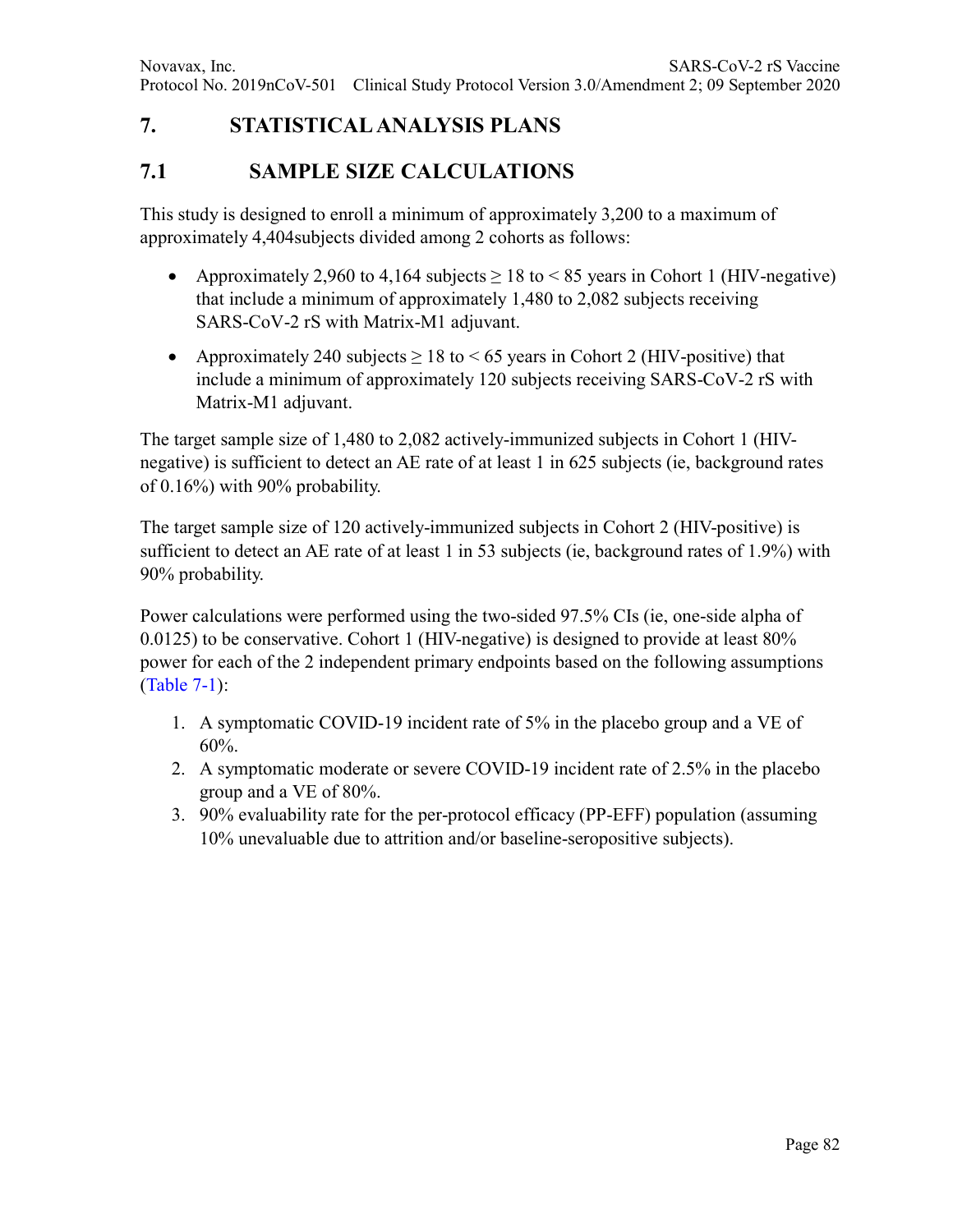| Independent                                | Placebo               | Vaccine         | <b>LBCI</b>                | <b>Enrolled Sample Size</b> b |                                |     |  |
|--------------------------------------------|-----------------------|-----------------|----------------------------|-------------------------------|--------------------------------|-----|--|
| Primary<br><b>Endpoints<sup>a</sup></b>    | <b>Attack</b><br>Rate | <b>Efficacy</b> | <b>Success</b><br>Criteria | Per Group<br><b>Size</b>      | Number of<br><b>Total Size</b> |     |  |
|                                            | 5%                    | 30%             |                            | 3819                          | 7638                           | 292 |  |
|                                            | 5%                    | 40%             |                            | 2027                          | 4054                           | 146 |  |
|                                            | $5\%$                 | 50%             |                            | 1219                          | 2438                           | 82  |  |
|                                            | 5%                    | 60%             |                            | 792                           | 1584                           | 50  |  |
|                                            | 5%                    | 70%             |                            | 541                           | 1082                           | 32  |  |
|                                            | 5%                    | 80%             |                            | 383                           | 766                            | 21  |  |
|                                            | 4.5%                  | 30%             |                            | 4262                          | 8524                           | 293 |  |
|                                            | 4.5%                  | 40%             |                            | 2261                          | 4522                           | 147 |  |
| Any COVID-19                               | 4.5%                  | 50%             | $> 0\%$                    | 1360                          | 2720                           | 83  |  |
| Symptoms                                   | 4.5%                  | 60%             |                            | 883                           | 1766                           | 50  |  |
|                                            | 4.5%                  | 70%             |                            | 603                           | 1206                           | 32  |  |
|                                            | 4.5%                  | $80\%$          |                            | 428                           | 856                            | 21  |  |
|                                            | 4.0%                  | 30%             |                            | 4817                          | 9634                           | 295 |  |
|                                            | 4.0%                  | 40%             |                            | 2554                          | 5108                           | 147 |  |
|                                            | 4.0%                  | 50%             |                            | 1536                          | 3072                           | 83  |  |
|                                            | 4.0%                  | 60%             |                            | 997                           | 1994                           | 50  |  |
|                                            | 4.0%                  | 70%             |                            | 681                           | 1362                           | 32  |  |
|                                            | 4.0%                  | 80%             |                            | 482                           | 964                            | 21  |  |
|                                            | 2.5%                  | 50%             |                            | 2487                          | 4974                           | 84  |  |
|                                            | 2.5%                  | 60%             |                            | 1613                          | 3226                           | 51  |  |
|                                            | 2.5%                  | 70%             |                            | 1102                          | 2204                           | 32  |  |
| Moderate or Severe<br>COVID-19<br>Symptoms | 2.5%                  | 80%             | $> 0\%$                    | 779                           | 1558                           | 21  |  |
|                                            | 2.0%                  | 50%             |                            | 3120                          | 6240                           | 84  |  |
|                                            | 2.0%                  | 60%             |                            | 2024                          | 4048                           | 51  |  |
|                                            | 2.0%                  | 70%             |                            | 1382                          | 2764                           | 32  |  |
|                                            | 2.0%                  | 80%             |                            | 978                           | 1956                           | 21  |  |

**Table 7-1 Sample Size Needed for 80% Power**

Abbreviation: CI = confidence interval; LBCI = lower bound of the confidence interval; PP-EFF = per-protocol efficacy.

<sup>a</sup> Each endpoint to be tested at one-sided alpha of 0.0125 (ie, lower bound of two-sided 97.5% CI).

<sup>b</sup> Accounting for 90% evaluability rate for the PP-EFF population.

Based on the above assumptions, the minimum target numbers of endpoints needed are 50 symptomatic mild, moderate, or severe COVID-19 endpoints or 21 symptomatic moderate or severe COVID-19 endpoints. Table 7-2 summarizes the power calculations for the two primary endpoints based on the proposed multiplicity adjustment using Hochberg method and the single primary endpoint without an adjustment based on the target numbers of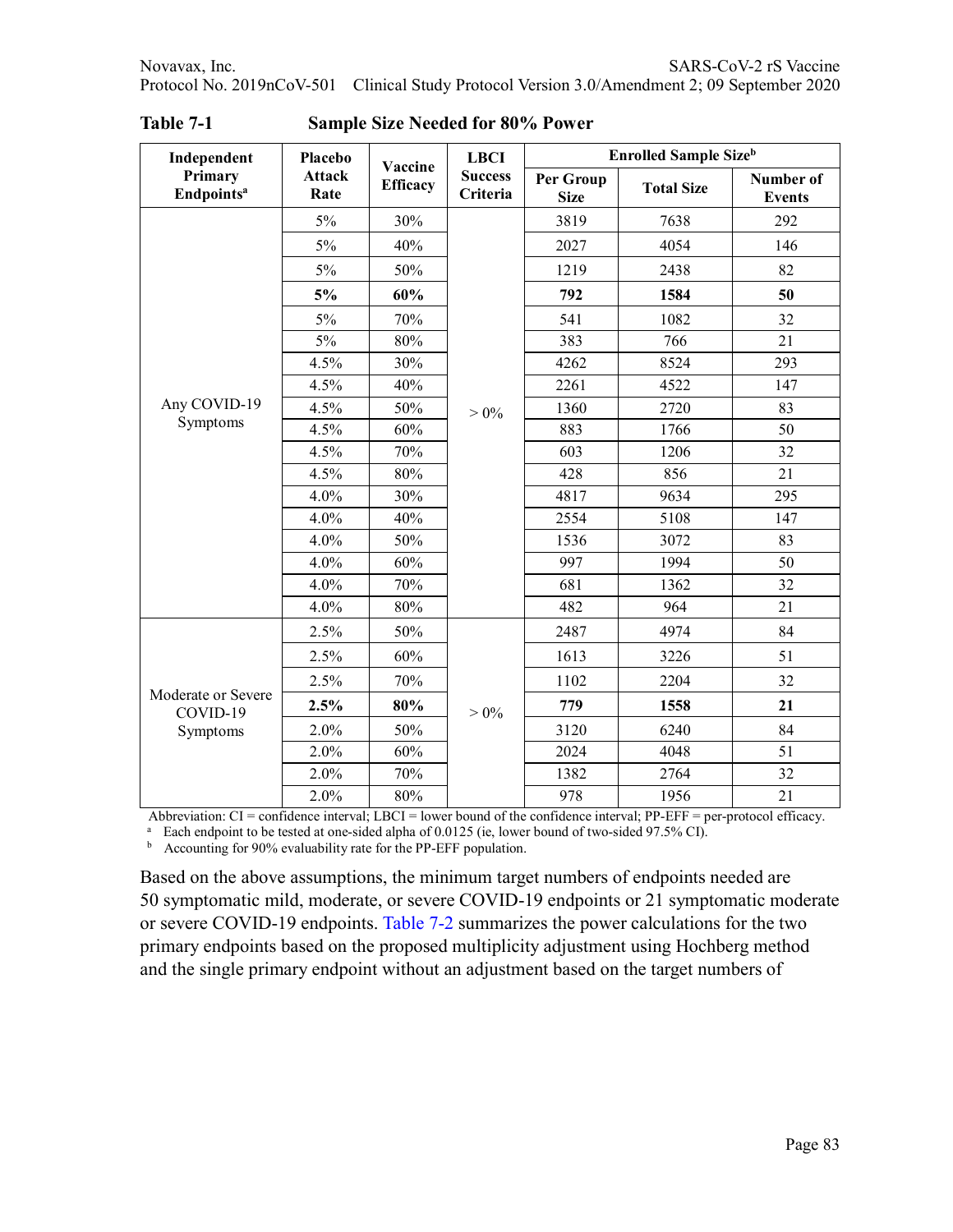endpoints determined. The following power calculations were performed by 10,000 simulated trials that were created under various assumptions of vaccine efficacies.

| <b>Assume Vaccine Efficacy</b>                              |                                                      |                                                             | <b>Power for 2 Primary Endpoints</b><br>using Hochberg Method | <b>Power for Single Primary</b><br><b>Endpoint Without</b><br><b>Multiplicity Adjustment</b> |                                                              |                                                      |
|-------------------------------------------------------------|------------------------------------------------------|-------------------------------------------------------------|---------------------------------------------------------------|----------------------------------------------------------------------------------------------|--------------------------------------------------------------|------------------------------------------------------|
| Mild, Moderate,<br>or Severe<br>COVID-19<br><b>Symptoms</b> | Moderate<br>or Severe<br>COVID-19<br><b>Symptoms</b> | Mild, Moderate,<br>or Severe<br>COVID-19<br><b>Symptoms</b> | Moderate or<br><b>Severe</b><br>COVID-19<br><b>Symptoms</b>   | At least<br>1 Endpoint                                                                       | Mild.<br>Moderate, or<br><b>Severe COVID-</b><br>19 Symptoms | Moderate<br>or Severe<br>COVID-19<br><b>Symptoms</b> |
| 60%                                                         | 80%                                                  | 87.24%                                                      | 87.62%                                                        | 93.43%                                                                                       | 90.31%                                                       | 87.62%                                               |
| 50%                                                         | 60%                                                  | 54.88%                                                      | 41.13%                                                        | 59.96%                                                                                       | 69.76%                                                       | 41.13%                                               |
| 50%                                                         | 70%                                                  | 61.39%                                                      | 65.07%                                                        | 74.18%                                                                                       | 70.19%                                                       | 65.07%                                               |
| 60%                                                         | 70%                                                  | 81.67%                                                      | 64.05%                                                        | 84.36%                                                                                       | 90.08%                                                       | 64.05%                                               |

#### **Table 7-2 Power For 50 Mild, Moderate, or Severe COVID-19 Endpoints and 21 Moderate or Severe COVID-19 Endpoints**

Abbreviations: COVID-19 = coronavirus disease 2019.

The actual sample size for the study will be selected based on operational considerations given the evolving pandemic conditions in South Africa.

## **7.2 ANALYSIS SETS**

The intent-to-treat efficacy (ITT-EFF) and immunogenicity (ITT-IMM) analysis sets will include all subjects who are randomized and receive at least 1 dose study vaccine (SARS-CoV-2 rS with Matrix-M1 adjuvant or placebo), regardless of protocol violations or missing data. The intent-to-treat (ITT) analysis set will be used as a supportive analysis population for the immunogenicity and efficacy analyses and will be analyzed according to the study vaccine group as randomized.

The safety analysis set will include all subjects who receive at least 1 dose of study vaccine (SARS-CoV-2 rS with Matrix-M1 adjuvant or placebo). Subjects in the safety analysis set will be analyzed according to the vaccine actually received.

The PP-EFF will include seronegative subjects who receive both doses of study vaccine (SARS-CoV-2 rS with Matrix-M1 adjuvant or placebo) and have no major protocol deviations affecting the primary efficacy outcome as assessed by the sponsor prior to unblinding. All analyses of the PP-EFF population will exclude any illness episodes with positive SARS-CoV-2 by any validated PCR or antibody test occurring before from 7 days after the second vaccine dose (eg, Day 28).

The per-protocol immunogenicity (PP-IMM) analysis set will include subjects who receive both doses of study vaccine (SARS-CoV-2 rS with Matrix-M1 adjuvant or placebo), have at least a baseline and 1 serum sample result available after vaccination, are negative for hepatitis B and C, and have no major protocol violations that are considered clinically relevant to impact immunogenicity response at the corresponding study visit as assessed by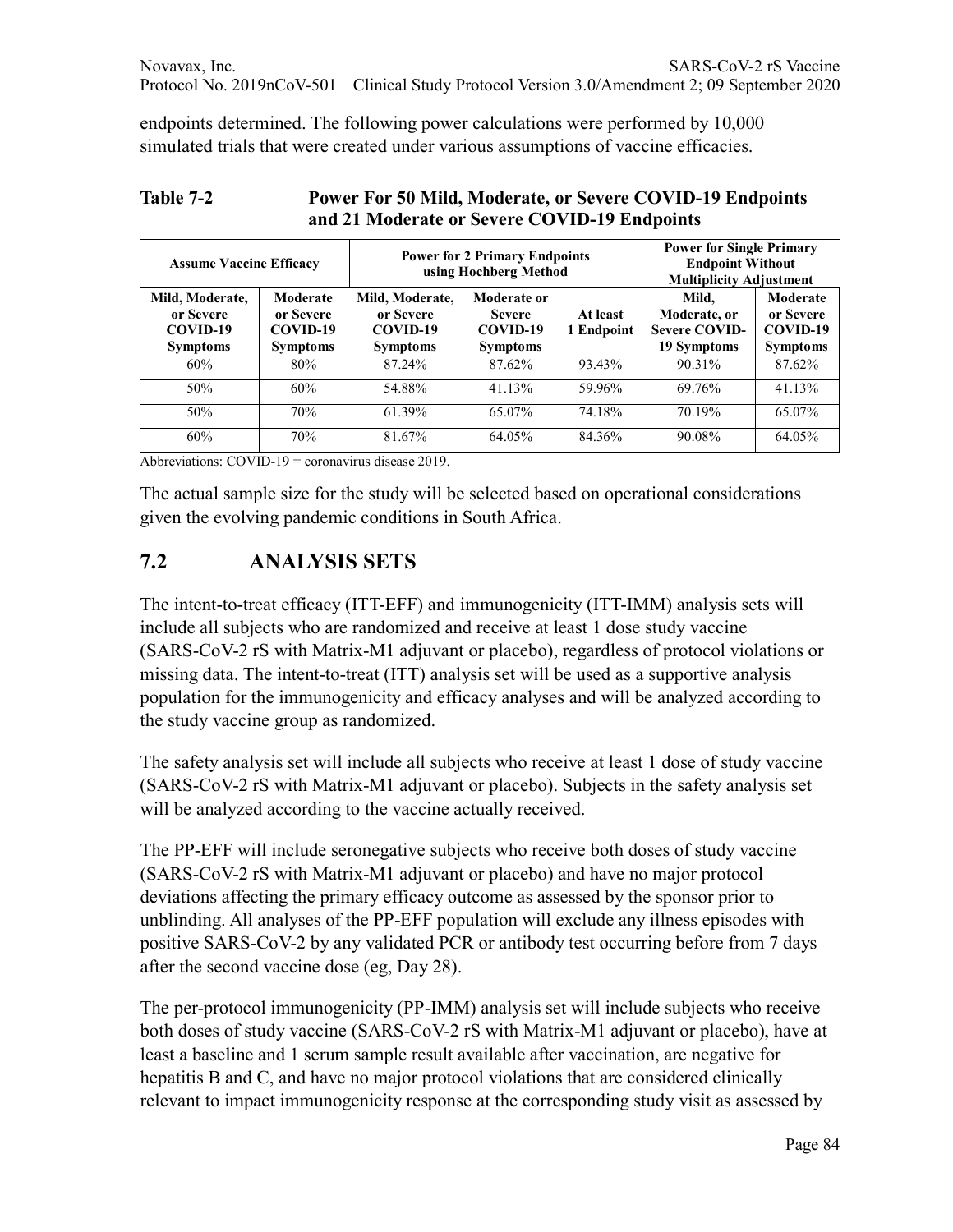Novavax, Inc. SARS-CoV-2 rS Vaccine Protocol No. 2019nCoV-501 Clinical Study Protocol Version 3.0/Amendment 2; 09 September 2020

the sponsor prior to unblinding. For each visit, the SARS-CoV-2 unexposed population will also exclude any illness episodes with positive SARS-CoV-2 by any validated PCR or antibody test prior to each visit. Prior-exposed subjects will be determined using baseline SARS-CoV-2 immunity defined as positive SARS-CoV-2 by qualitative PCR or serum IgG antibody at baseline, or positive SARS-CoV-2 by qualitative PCR through Day 21 or Day 35, according to the specified analysis. Analysis will be performed to assess if immune responses differ between exposed and unexposed individuals (ie, whether prior exposure alters dosing regimen considerations in a pandemic response).

The review and determination for exclusion from the PP populations will be carried out in a blinded fashion by a study clinician prior to unblinding for each interim evaluation based on all available information from the locked database.

## **7.3 STATISTICAL ANALYSIS**

Details of all statistical analyses will be described in a statistical analysis plan (SAP).

All data collected will be presented in data listings. Data from subjects excluded from an analysis set will be presented in the data listings but not included in the calculation of summary statistics for that analysis set.

For categorical variables, frequencies and percentages will be presented. Continuous variables will be summarized using descriptive statistics (number of subjects, mean, median, minimum, and maximum).

Baseline demographic and background variables will be summarized by study vaccine group. The number of subjects who enroll in the study and the number and percentage of subjects who complete the study will be presented. Frequency and percentage of subjects who withdraw or discontinue from the study, and the reason for withdrawal or discontinuation, will also be summarized.

### **7.3.1 Efficacy Analyses**

The 2 independent primary efficacy endpoints will be analyzed on the ITT-EFF and PP-EFF populations. Conclusions concerning declaration of attainment of the primary efficacy endpoint at the completion of the study will only be based on the PP-EFF population. In addition, supportive analyses based on the ITT-EFF population will also be performed.

The VE is defined as VE (%) =  $(1 - RR) \times 100$ , where RR = relative risk of incidence rates between the 2 study vaccine groups (SARS-CoV-2 rS with Matrix-M1 adjuvant or placebo). The official (ie, event-driven) analysis for the primary objective in the PP-EFF population will be carried out at an overall one-sided Type I error rate of 0.025 for the 2 independent primary endpoints. Since the demonstration of the primary objective can be achieved if at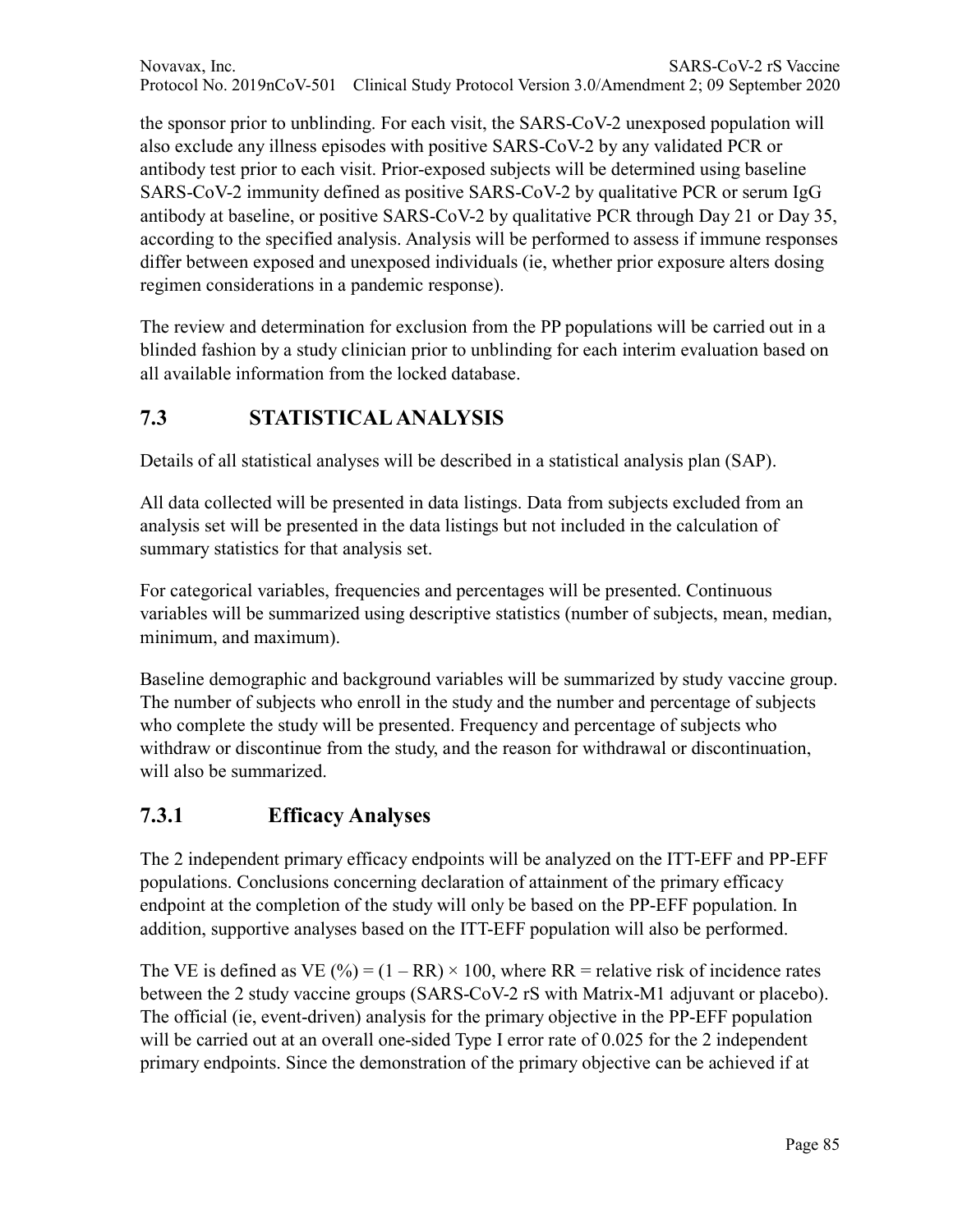least 1 of the 2 primary endpoints meets the prespecified success criteria, the statistical analysis will be performed in the following order:

- 1. Construct two-sided 95% CIs for the 2 primary efficacy endpoints. If both lower bounds are  $> 0\%$ , declare that both endpoints have met the success criteria. Otherwise, proceed to the next step.
- 2. Construct two-sided 97.5% CIs for the 2 primary efficacy endpoints. If the higher of the lower bounds is  $> 0\%$ , declare that only the endpoint associated with lower bond  $> 0\%$  has met the success criterion. Otherwise, both endpoints did not meet the success criteria.

The RR and its CI will be estimated using Poisson regression with robust error variance [Zou 2004]. The generalized linear model with unstructured correlation matrix (robust error variances) will be used. The explanatory variables in the model will include the study vaccine group. The dependent variable will be the incidence rate of the endpoint of interest. The robust error variances will be estimated using repeated statement and the subject identifier. Poisson distribution will be used with a link function logarithm.

Hypothesis testing of either of the independent primary efficacy endpoints will be carried out against H<sub>0</sub>: VE < 0%. Rejection of the null hypothesis, H<sub>0</sub>: VE < 0% demonstrates a statistically significant vaccine effect for either primary endpoint. The study will continue for the intended duration to measure immunogenicity and safety endpoints, regardless of a primary endpoint efficacy success. The official analysis of the primary efficacy endpoints will be triggered when at least 50 PP-EFF subjects with symptomatic mild, moderate, or severe COVID-19 or at least 21 PP-EFF subjects with symptomatic moderate or severe COVID-19 have accrued. Also, in order to be able to respond to the unexpected and rapidly evolving COVID-19 pandemic situation globally, other factors such as requests by government or public health agencies may also be factored into the decision-making to unblind the study for the official analysis, but this always occurs in consultation with lead regulatory agencies.

In order to address the uncertainty around the COVID-19 circulation in the study population, an active monitoring of the blinded endpoint accruals for the 2 independent primary efficacy endpoints will be performed by the sponsor. The sponsor may choose to switch 1 of the 2 primary efficacy endpoints to a secondary or exploratory efficacy endpoint prior to unblinding if it is determined that the accrual for the endpoint is likely to fall well short of the target number. The decision will be based solely on the total numbers of blinded endpoints accrued without consideration of vaccine group assignment. The decision will not be based on VE data. If this option is triggered, the remaining primary efficacy endpoint will be analyzed using one-sided Type I error rate of 0.025 (ie, two-sided 95% CI). The details for the criteria to be used to act on this option will be included in the SAP.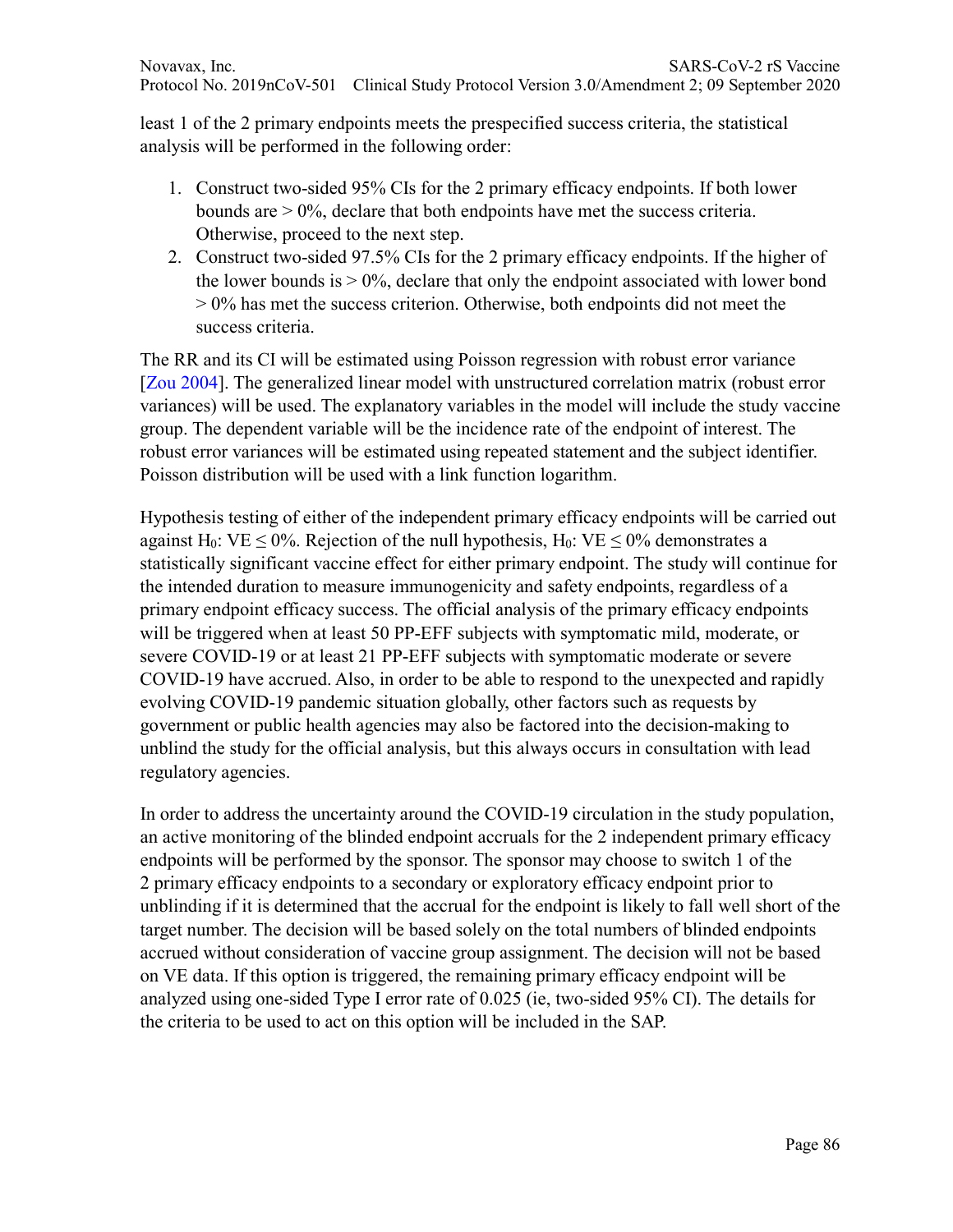In addition to the official event-driven efficacy analysis, additional time-based efficacy analyses may be performed, including but not limited to through 6 and 12 months of followup (following last vaccination).

# **7.3.2 Immunogenicity Analyses**

The primary and secondary immunogenicity analyses will be performed using the PP-IMM and ITT-IMM analysis populations.

For the serum antibody levels measured by anti-spike IgG ELISA, ACE2 receptor binding inhibition assay, and microneutralization assays, the geometric mean at each study visit, the GMFR comparing to the baseline (Day 0) at each post-vaccination study visit, along with 95% CI will be summarized by study vaccine group. The 95% CI will be calculated based on the t-distribution of the log-transformed values for geometric means or GMFRs, then back transformed to the original scale for presentation. The SCR (proportion of subjects with  $\geq$  4-fold rises if naïve at baseline and  $\geq$  2-fold rise in ELISA units if SARS-CoV-2 exposed at baseline), and SRR (proportion of subjects with rises in ELISA units exceeding the 95<sup>th</sup> percentile of placebo subjects at the same time point and based on prior SARS-CoV-2 exposure) along with 95% CIs based on the Clopper-Pearson method will be summarized by study vaccine group at each post-vaccination study visit.

Similar summaries will be generated for the other immunogenicity endpoints and other assays if conducted.

Immunogenicity analysis of available data on 1 or more serological assays at Day 0 and 1 or more additional post-vaccination time points will be performed concurrently with the official endpoint-driven efficacy analysis, and at the end of the study; in addition, immunogenicity analysis may be performed on available data on 1 or more assays at selected Cohort Stages and/or time points, including but not limited to Days 0, 21, and 35 for Stage 1 of Cohort 1; and to Days 0, 21, 35, and 3 and 6 months after the last vaccination for both Cohorts.

# **7.3.3 Safety Analyses**

Numbers and percentages (with 95% CIs based on the Clopper-Pearson method) of subjects with solicited local and systemic AEs through 7 days after each vaccination will be summarized by study vaccine group and the maximum toxicity grade over 7 days after each vaccination. The duration of solicited local and systemic AEs after each vaccination will also be summarized by study vaccine group.

Unsolicited AEs will be coded by preferred term and system organ class using the latest version of MedDRA and summarized by study vaccine group as well as by severity and relationship to study vaccine. AEs through 35 days after first vaccination; all MAAEs related to vaccine, SAE, or AESI through EOS will be listed separately and summarized by study vaccine group.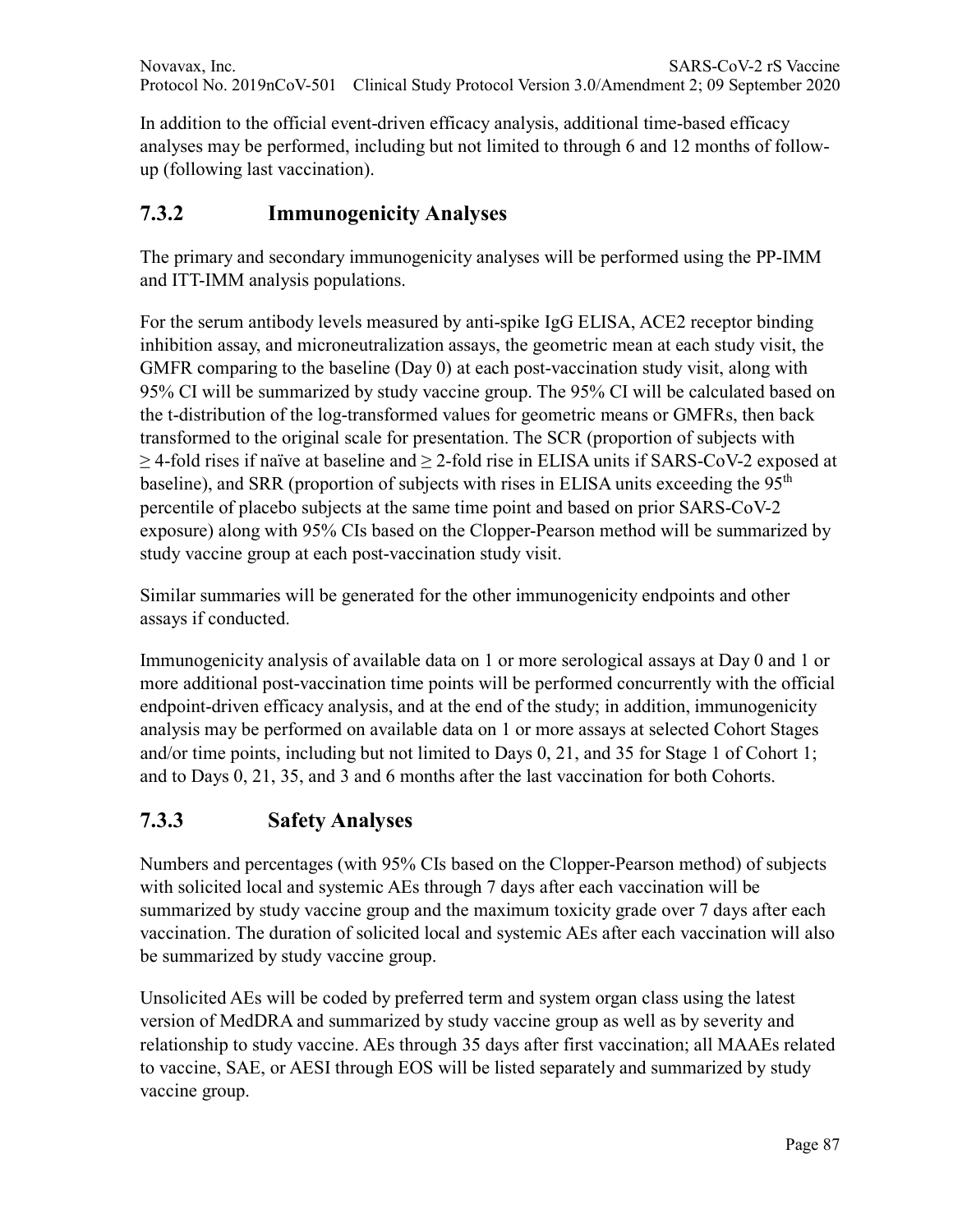Vital sign measurements will be summarized by study vaccine group using descriptive statistics at baseline and following vaccination.

Concomitant medications will be summarized by study vaccine group and preferred drug name as coded using the World Health Organization drug dictionary.

Safety analysis of available data through 1 or more post-vaccination time points will be performed concurrently with the official endpoint-driven efficacy analysis, and at the end of the study; in addition, safety analysis may be performed on available data on 1 or more Cohort Stages and/or time points, including but not limited to Days 0, 21, and 35 for Stage 1 of Cohort 1; and Days 0, 21, 35, and 3 and 6 months after the last vaccination for both Cohorts.

# **7.4 HANDLING OF MISSING DATA**

For calculating geometric means and GMFR, immunogenicity values reported as below the lower level of quantification (LLOQ) will be replaced by  $0.5 \times LLOQ$ . Values that are greater than the upper level of quantitation (ULOQ) will be replaced by the ULOQ. Missing results will not be imputed.

# **7.5 PLANNED ANALYSES PRIOR TO STUDY COMPLETION**

The SMC will be provided analysis data on an ongoing basis for confirming success and to review safety as the study progresses. The SMC charter and the SAP will outline the sequential nature of these reviews.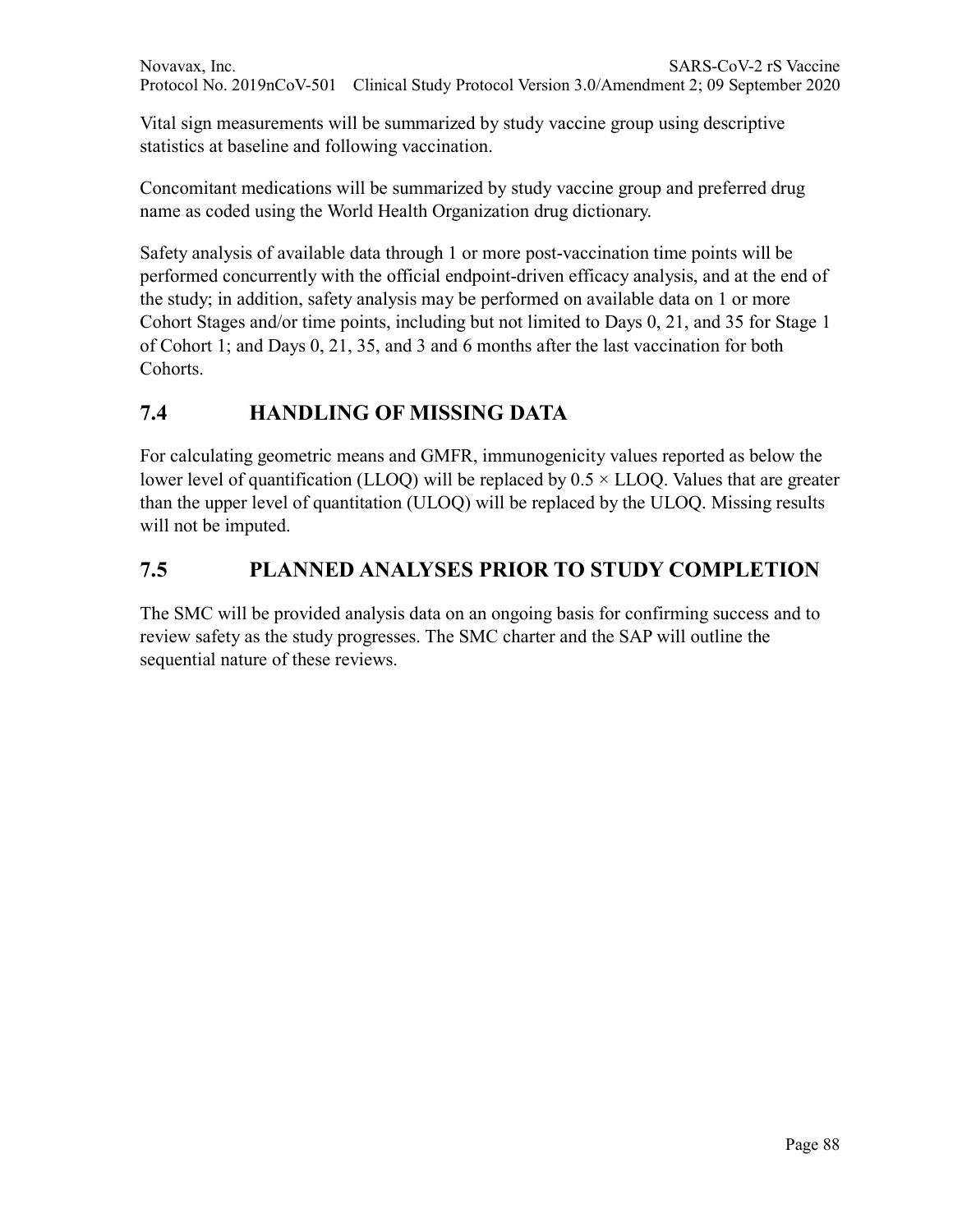# **8. REFERENCE LIST**

Department of Health and Human Services (DHHS), Food and Drug Administration, Center for Biologics Evaluation and Research (US). Guidance for industry: Toxicity grading scale for healthy adult and adolescent volunteers enrolled in preventive vaccine clinical trials. September 2007 [cited 2020 Apr 01]. Available from: https://www.fda.gov/media/73679/download

Division of AIDS (DAIDS), National Institute of Allergy and Infectious Diseases, National Institutes of Health, US Department of Health and Human Services. Division of AIDS (DAIDS) table for grading the severity of adult and pediatric adverse events. July 2017 [cited 2020 Apr 01]. Available from:

https://rsc.niaid.nih.gov/sites/default/files/daidsgradingcorrectedv21.pdf

Guebre-Xabier M, Patel N, Tian J-H, et al. NVX-CoV2373 vaccine protects cynomolgus macaque upper and lower airways against SARS-CoV-2 challenge. bioRxiv 2020.08.18.256578; doi: https://doi.org/10.1101/2020.08.18.256578.

Keech C, Albert G, Cho I, et al. Phase 1-2 Trial of a SARS-CoV-2 Recombinant Spike Protein Nanoparticle Vaccine. N Engl J Med. 2020 Sep 2. doi: 10.1056/NEJMoa2026920.

Rayner B, Jones E, Veriava Y, Seedat YK. South African Hypertension Society commentary on the American College of Cardiology/American Heart Association hypertension guidelines. Cardiovasc J Afr. 2019 May/Jun 23;30(3):184-187.

Seedat YK, Rayner BL, Veriava Y. Hypertension guideline working group: South African hypertension practice guideline 2014. Cardiovasc J Afr. 2014 Nov-Dec;25(6):288-94.

SPEAC: Safety Platform for Emergency Vaccines. D2.3 Priority List of Adverse Events of Special Interest: COVID-19. V2.0; May 25, 2020.

Tian JH, Patel N, Haupt R, et al. SARS-CoV-2 spike glycoprotein vaccine candidate NVX-CoV2373 elicits immunogenicity in baboons and protection in mice. doi: https://doi.org/10.1101/2020.06.29.178509.

Zou G. A modified poisson regression approach to prospective studies with binary data. Am J Epidemiol. 2004;159(7):702‐706.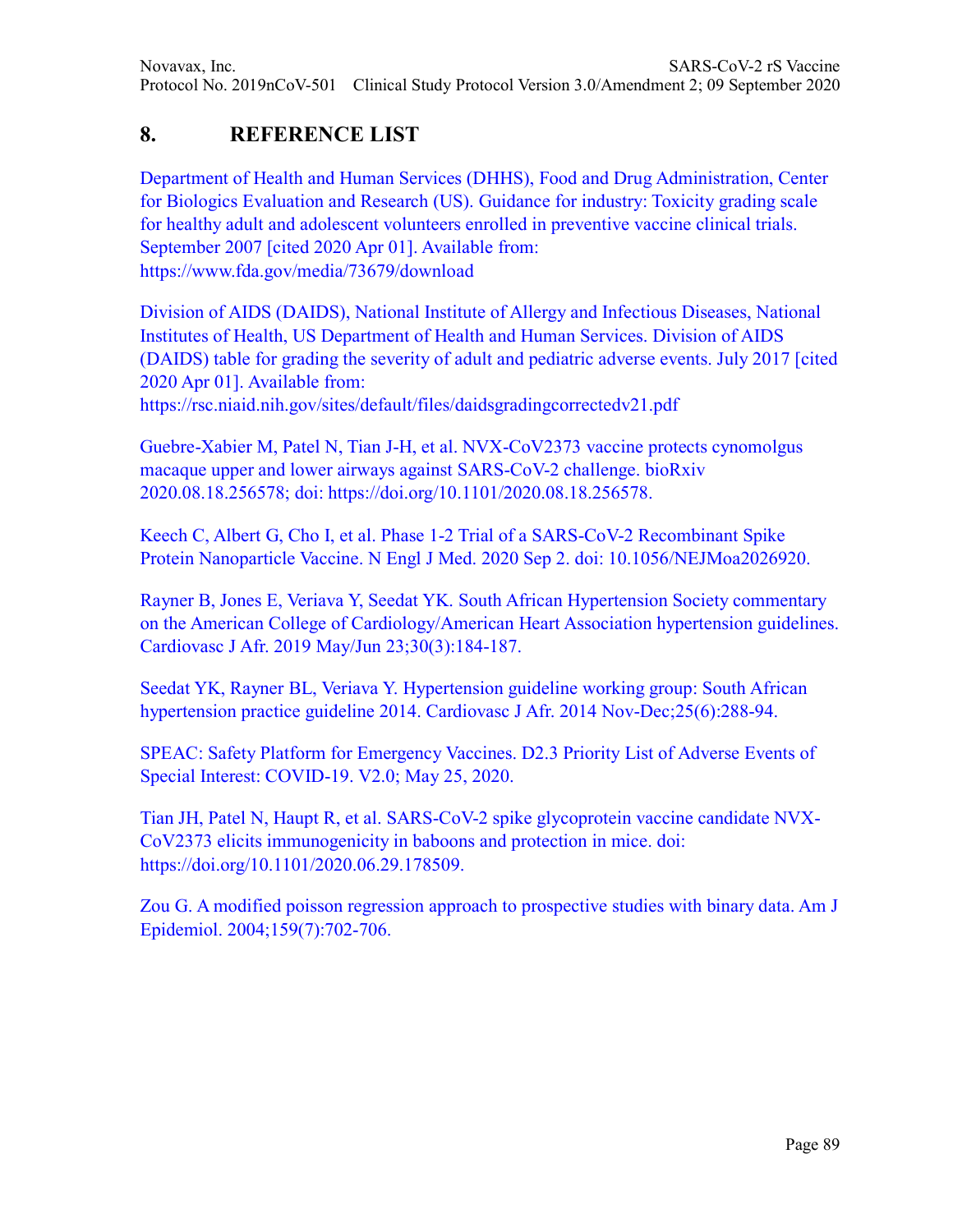## **9. APPENDICES**

# **9.1 APPENDIX 1: LIST OF ABBREVIATIONS**

| <b>Abbreviation</b> | <b>Term</b>                                                                                            |  |  |  |
|---------------------|--------------------------------------------------------------------------------------------------------|--|--|--|
| ACE <sub>2</sub>    | Angiotensin-converting enzyme 2                                                                        |  |  |  |
| AE                  | Adverse event                                                                                          |  |  |  |
| <b>AESI</b>         | Adverse event(s) of special interest                                                                   |  |  |  |
| Anti-N              | Anti-nucleocapsid                                                                                      |  |  |  |
| <b>BMI</b>          | Body mass index                                                                                        |  |  |  |
| <b>BP</b>           | Blood pressure                                                                                         |  |  |  |
| <b>CABG</b>         | Coronary artery bypass graft surgery                                                                   |  |  |  |
| <b>CFR</b>          | Code of Federal Regulations                                                                            |  |  |  |
| CI                  | Confidence interval                                                                                    |  |  |  |
| <b>COPD</b>         | Chronic obstructive pulmonary disease                                                                  |  |  |  |
| COVID-19            | Coronavirus disease 2019                                                                               |  |  |  |
| <b>EBOV GP</b>      | Ebolavirus glycoprotein                                                                                |  |  |  |
| eCRF                | Electronic case report form                                                                            |  |  |  |
| <b>EDC</b>          | Electronic data capture                                                                                |  |  |  |
| <b>ELISA</b>        | Enzyme-linked immunosorbent assay                                                                      |  |  |  |
| <b>EOS</b>          | End of study                                                                                           |  |  |  |
| <b>FDA</b>          | United States Food and Drug Administration                                                             |  |  |  |
| <b>FLU-PRO</b>      | The InFLUenza Patient-Reported Outcome (questionnaire)                                                 |  |  |  |
| <b>GCP</b>          | Good Clinical Practice                                                                                 |  |  |  |
| <b>GMEU</b>         | Geometric mean ELISA unit                                                                              |  |  |  |
| <b>GMFR</b>         | Geometric mean fold rise                                                                               |  |  |  |
| <b>GMT</b>          | Geometric mean titer                                                                                   |  |  |  |
| GOLD                | Global Initiative for Chronic Obstructive Lung Disease                                                 |  |  |  |
| <b>HAART</b>        | Highly active antiretroviral therapy                                                                   |  |  |  |
| <b>HIV</b>          | Human immunodeficiency virus                                                                           |  |  |  |
| <b>HREC</b>         | Human research ethics committee                                                                        |  |  |  |
| IB                  | Investigator's Brochure                                                                                |  |  |  |
| <b>ICF</b>          | Informed consent form                                                                                  |  |  |  |
| <b>ICH</b>          | International Council for Harmonisation of Technical<br>Requirements for Pharmaceuticals for Human Use |  |  |  |
| <b>ICS</b>          | Inhaled corticosteroids                                                                                |  |  |  |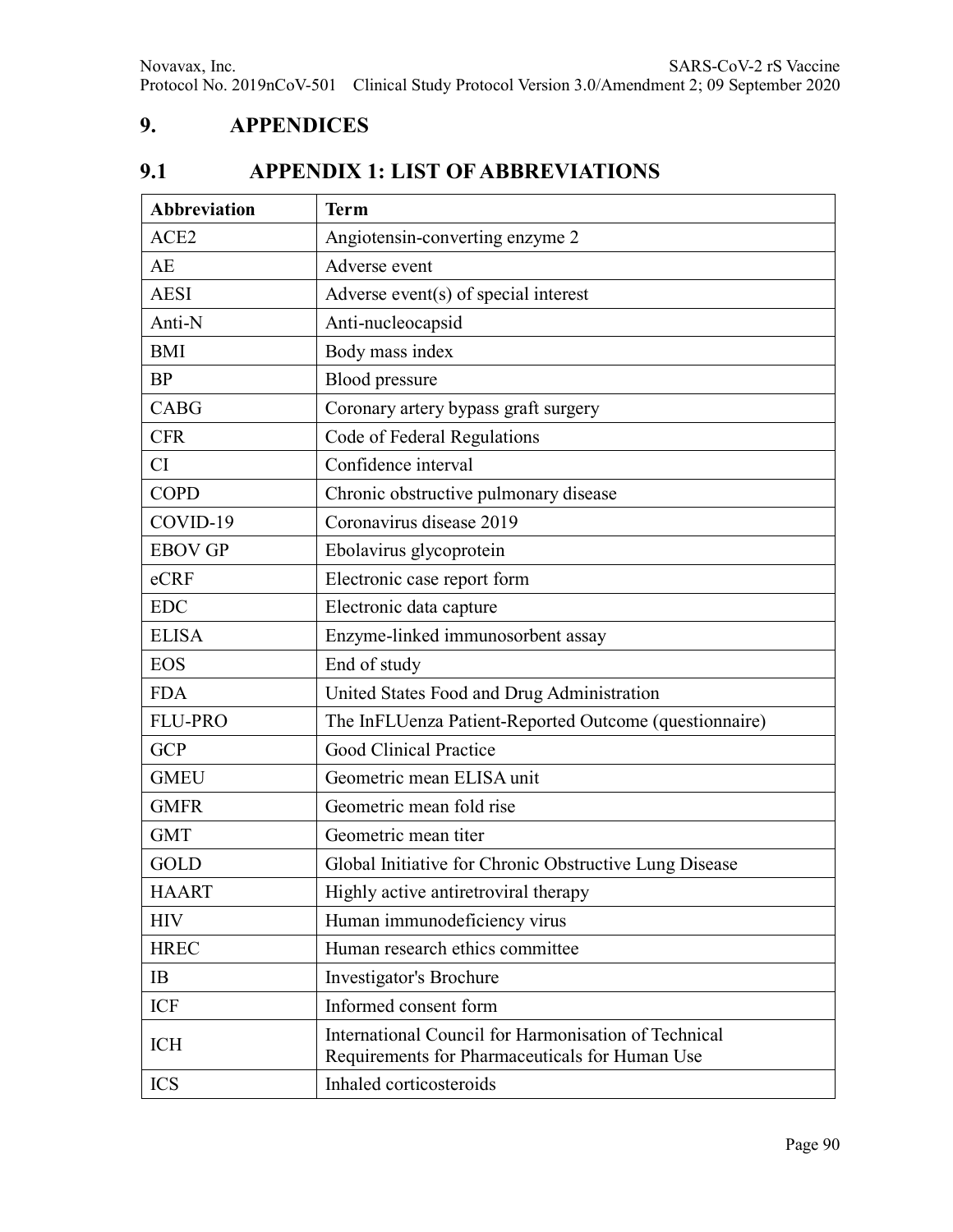| <b>Abbreviation</b> | <b>Term</b>                                                   |  |  |  |
|---------------------|---------------------------------------------------------------|--|--|--|
| ID                  | Identification                                                |  |  |  |
| IgG                 | Immunoglobulin G                                              |  |  |  |
| IM                  | Intramuscular                                                 |  |  |  |
| <b>IRT</b>          | <b>Interactive Response Technology</b>                        |  |  |  |
| <b>ITT</b>          | Intent-to-treat                                               |  |  |  |
| <b>ITT-EFF</b>      | <b>ITT</b> efficacy                                           |  |  |  |
| <b>ITT-IMM</b>      | ITT immunogenicity                                            |  |  |  |
| IV                  | Intravenous                                                   |  |  |  |
| <b>LABA</b>         | Long-acting beta2-agonist                                     |  |  |  |
| <b>LLOQ</b>         | Lower limit of quantification                                 |  |  |  |
| <b>LTRA</b>         | Leukotriene receptor antagonist                               |  |  |  |
| <b>LRTI</b>         | Lower respiratory tract illness                               |  |  |  |
| <b>MAAE</b>         | Medically attended adverse event                              |  |  |  |
| MedDRA              | Medical Dictionary for Regulatory Activities                  |  |  |  |
| <b>OTC</b>          | Over-the-counter                                              |  |  |  |
| <b>PCR</b>          | Polymerase chain reaction                                     |  |  |  |
| <b>PIMMC</b>        | Potential immune-mediated medical conditions                  |  |  |  |
| PP                  | Per-protocol                                                  |  |  |  |
| PP-EFF              | PP efficacy                                                   |  |  |  |
| PP-IMM              | PP immunogenicity                                             |  |  |  |
| <b>RMPRU</b>        | Respiratory and Meningeal Pathogens Research Unit             |  |  |  |
| <b>RR</b>           | Relative risk                                                 |  |  |  |
| <b>RSVF</b>         | Respiratory syncytial virus fusion (protein)                  |  |  |  |
| S                   | Spike (protein)                                               |  |  |  |
| <b>SABA</b>         | Short-acting beta2-agonist                                    |  |  |  |
| <b>SAE</b>          | Serious adverse event                                         |  |  |  |
| <b>SAP</b>          | Statistical analysis plan                                     |  |  |  |
| SARS-CoV            | Severe acute respiratory syndrome coronavirus                 |  |  |  |
| SARS-CoV-2          | Severe acute respiratory syndrome coronavirus 2               |  |  |  |
| SARS-CoV-2 rS       | SARS-CoV-2 recombinant spike (S) protein nanoparticle vaccine |  |  |  |
| <b>SCR</b>          | Seroconversion rate                                           |  |  |  |
| Sf9                 | Spodoptera frugiperda (insect cells)                          |  |  |  |
| <b>SMC</b>          | <b>Safety Monitoring Committee</b>                            |  |  |  |
| <b>SOE</b>          | Schedule of Events                                            |  |  |  |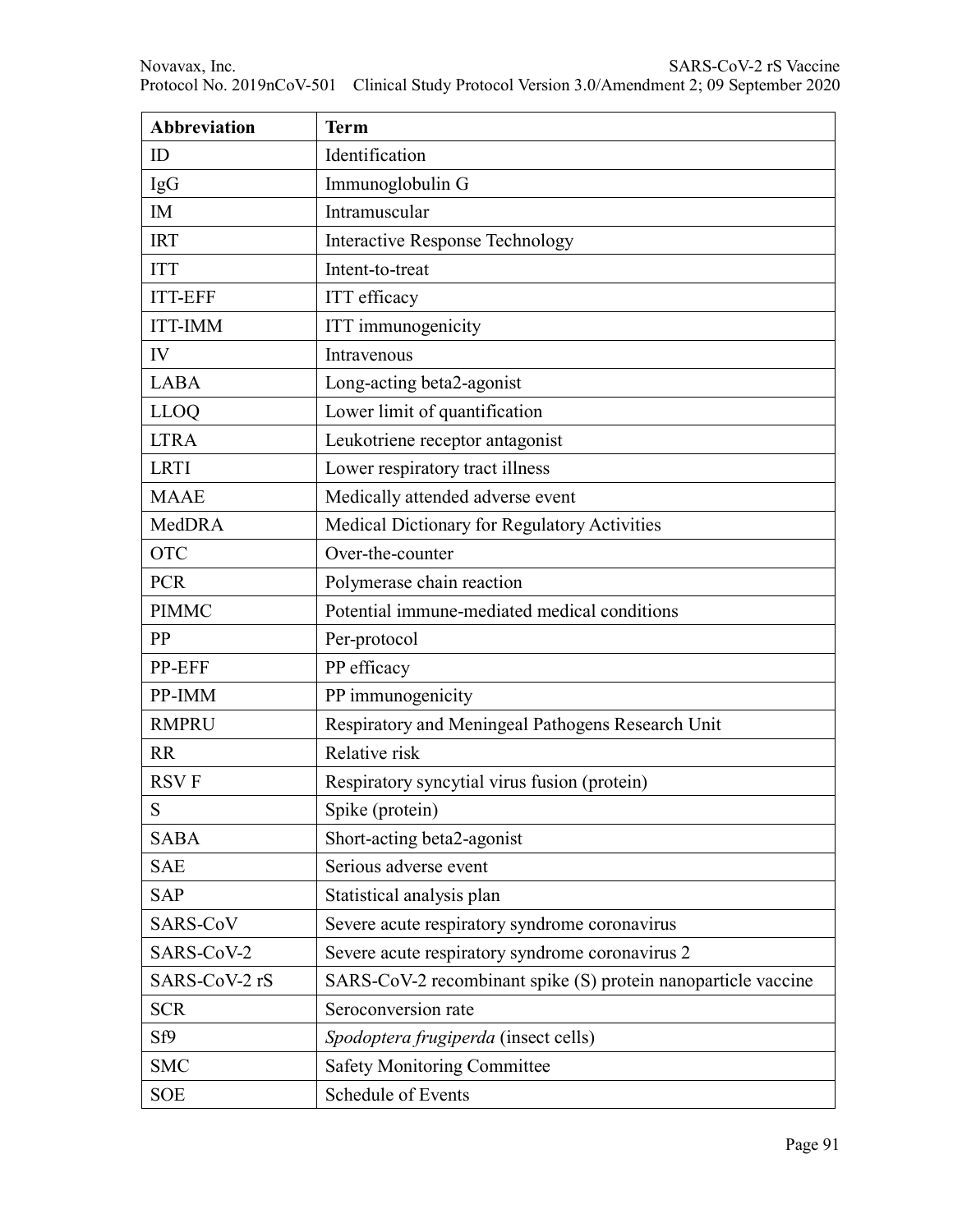| Abbreviation | <b>Term</b>                 |  |  |
|--------------|-----------------------------|--|--|
| <b>SRR</b>   | Seroresponse rate           |  |  |
| <b>ULOQ</b>  | Upper limit of quantitation |  |  |
| US           | <b>United States</b>        |  |  |
| VE           | Vaccine efficacy            |  |  |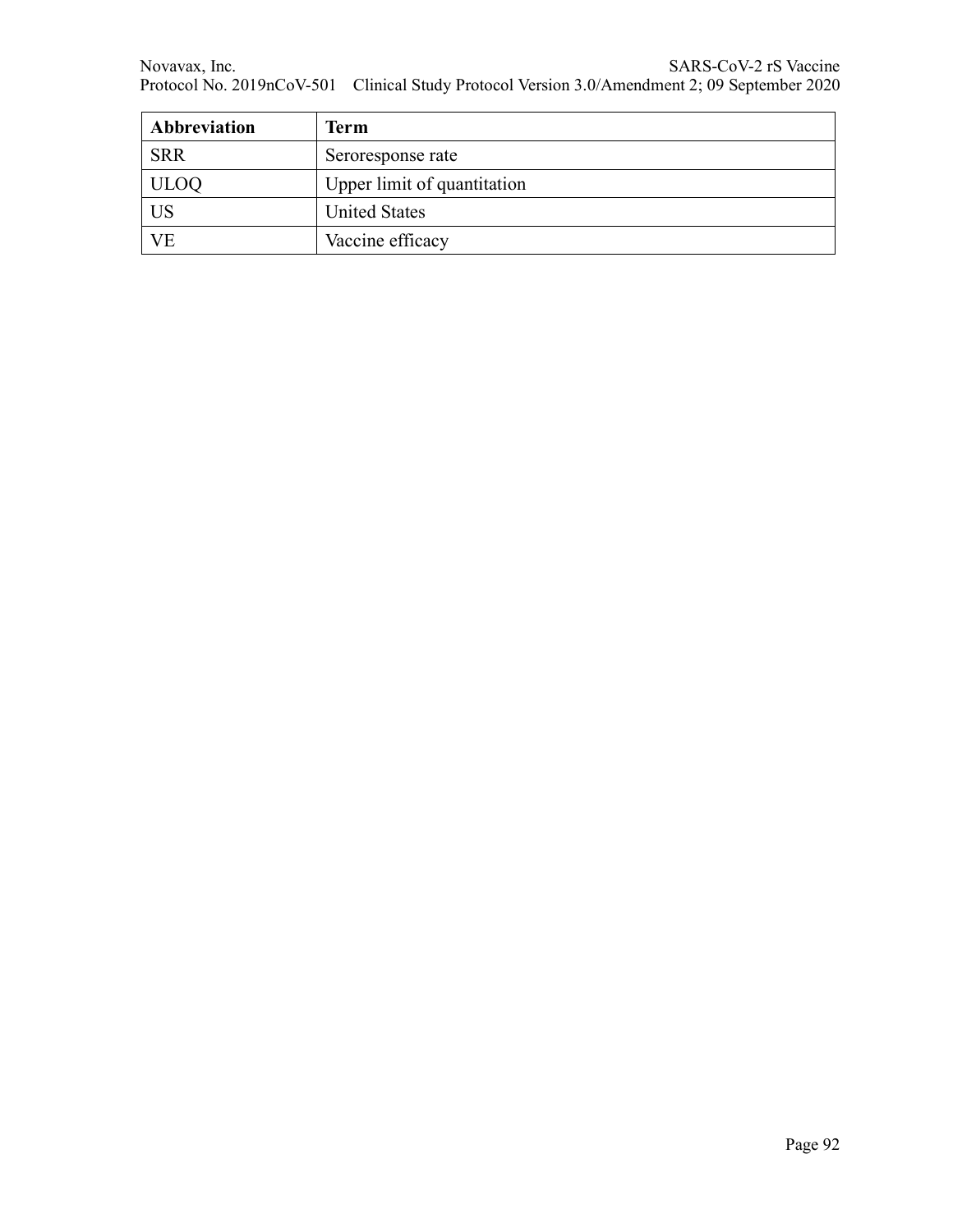# **9.2 APPENDIX 2: STUDY GOVERNANCE**

### **9.2.1 Data Quality Assurance**

This study will be conducted using the quality processes described in applicable procedural documents. The quality management approach to be implemented will be documented and will comply with current International Council for Harmonisation of Technical Requirements for Pharmaceuticals for Human Use (ICH) guidance on quality and risk management. All aspects of the study will be monitored for compliance with applicable government regulatory requirements, current Good Clinical Practice (GCP), the protocol, and standard operating procedures. The monitor will maintain current personal knowledge of the study through observation, review of study records and source documentation, and discussion of the conduct of the study with the investigator and personnel. eCRFs and EDC will be utilized. The EDC system is validated and compliant with US Title 21 Code of Federal Regulations (CFR) Part 11 and local regulations. Each person involved with the study will have an individual identification code and password that allows for record traceability.

Important protocol deviations, should they occur during the study, will be presented in Section 10.2 of the clinical study report.

### **9.2.2 Investigator Obligations**

The following administrative items are meant to guide the investigator in the conduct of the study and may be subject to change based on industry and government standard operating procedures, working practice documents, or guidelines. Changes will be reported to the HREC but will not result in protocol amendments.

### **9.2.2.1 Confidentiality**

All laboratory specimens, evaluation forms, reports, and other records will be identified in a manner designed to maintain subject confidentiality. All records will be kept in a secure storage area with limited access. Clinical information will not be released without the written permission of the subject, except as necessary for monitoring and auditing by the sponsor, its designee, relevant regulatory authority(ies), or the HREC.

The investigator and all employees and co-workers involved with this study may not disclose or use for any purpose other than performance of the study, any data, record, or other unpublished, confidential information disclosed to those individuals for the purpose of the study. Prior written agreement from the sponsor or its designee must be obtained for the disclosure of any said confidential information to other parties.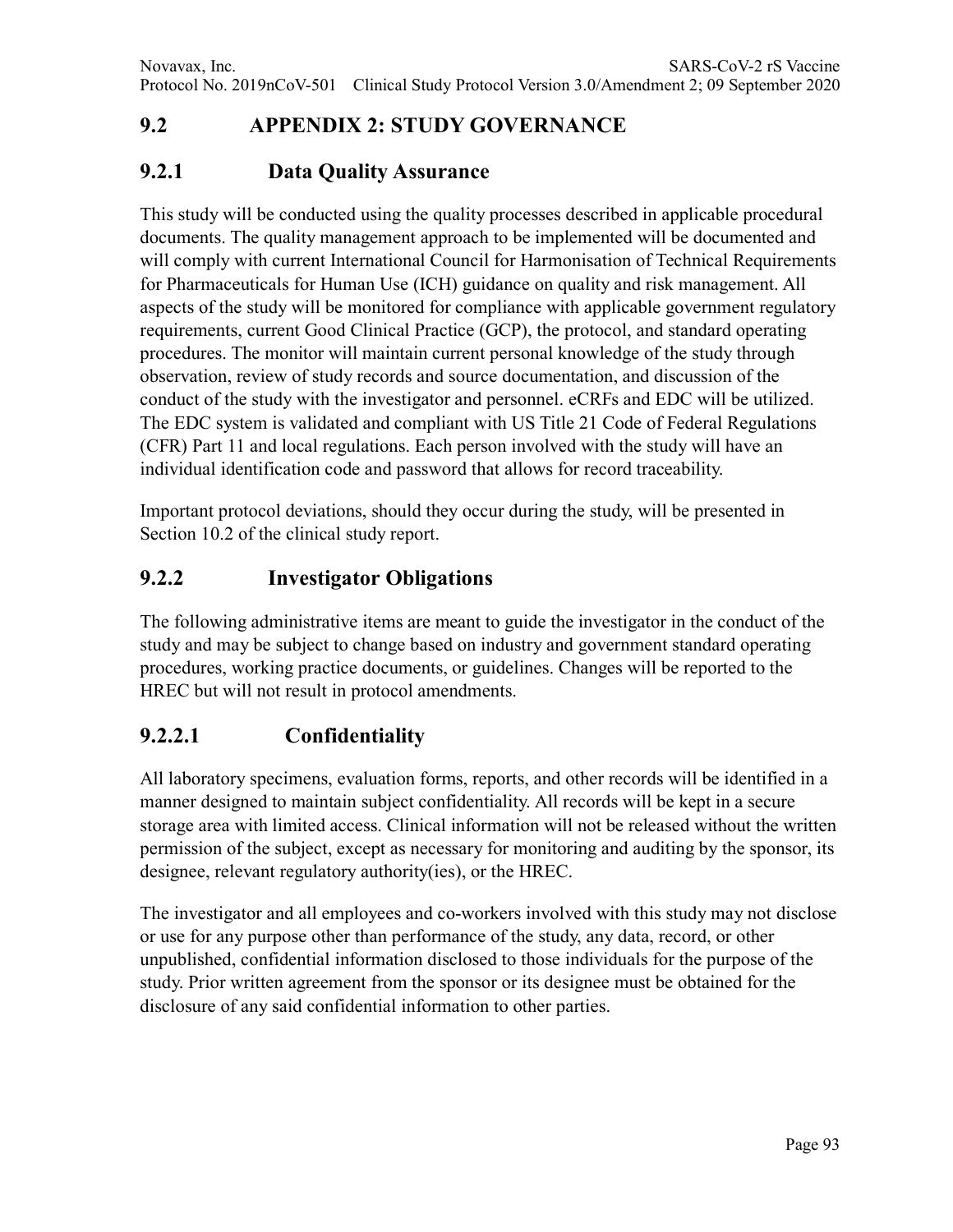# **9.2.2.2 Institutional Review**

Prior to initiation of a study site, regulatory authority regulations and the ICH E6(R2) guidelines require that approval be obtained from an HREC before participation of human subjects in research studies. Before study onset, the protocol, informed consent, advertisements to be used for the recruitment of study subjects, and any other written information regarding this study to be provided to the subject must be approved by the HREC. Documentation of all HREC approvals and of the HREC compliance with the ICH E6(R2) guidelines will be maintained by the study site and will be available for review by the sponsor or its designee.

All HREC approvals should be signed by the HREC chairman or designee and must identify the HREC name and address, the clinical protocol by title or protocol number or both and the date approval or a favorable opinion was granted.

# **9.2.2.3 Subject Consent**

Written informed consent in compliance with US Title 21 CFR Part 50 and local regulatory authority requirements shall be obtained from each subject before he or she enters the study or before any unusual or nonroutine procedure that involves risk to the subject is performed. If any institution-specific modifications to study-related procedures are proposed or made by the study site, the consent should be reviewed by the sponsor or its designee or both before HREC submission. Once reviewed, the investigator will submit the ICF to the HREC for review and approval before the start of the study. If the ICF is revised during the course of the study, all active participating subjects must sign the revised form.

Before recruitment and enrolment, each prospective subject will be given a full explanation of the study and be allowed to read the approved ICF. Once the investigator is assured that the subject understands the implications of participating in the study, the subject will be asked to give his or her consent to participate in the study by signing the ICF.

The investigator or designee will provide a copy of the ICF to the subject. The original form shall be maintained in the subject's medical records at the study site.

## **9.2.2.4 Study Reporting Requirements**

By participating in this study, the investigator agrees to submit reports of SAEs according to the timeline and method outlined in this protocol. In addition, the investigator agrees to submit annual reports to his or her HREC as appropriate.

## **9.2.2.5 Financial Disclosure and Obligations**

The investigator is required to provide financial disclosure information to allow the sponsor to submit the complete and accurate certification or disclosure statements required under US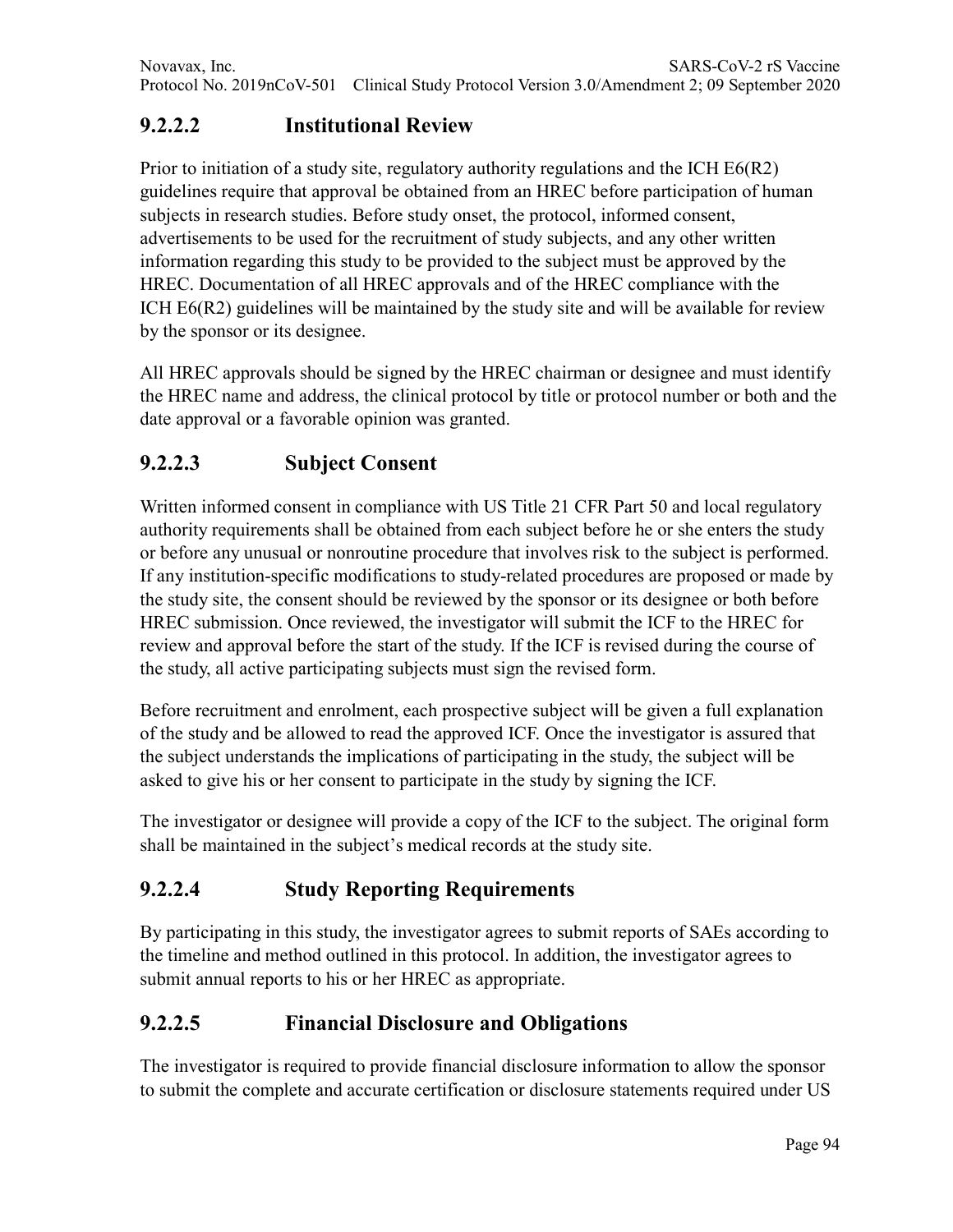Title 21 CFR Part 54 and local regulations. In addition, the investigator must provide to the sponsor a commitment to promptly update this information if any relevant changes occur during the course of the investigation and for 1 year following the completion of the study.

Neither the sponsor nor PPD nor the study site is financially responsible for further testing or treatment of any medical condition that may be detected during the screening process. In addition, in the absence of specific arrangements, neither the sponsor nor PPD nor the study site is financially responsible for further treatment of the disease under study.

## **9.2.2.6 Investigator Documentation**

Prior to beginning the study, the investigator will be asked to comply with ICH E6(R2) Section 8.2, US Title 21 of the CFR, and local regulations by providing essential documents, including but not limited to, the following:

- HREC approval.
- An original investigator-signed investigator agreement page of the protocol.
- Curriculum vitae for the principal investigator and each sub-investigator. Current licensure must be noted on the curriculum vitae. They will be signed and dated by the principal investigators and sub-investigators at study start-up, indicating that they are accurate and current.
- Financial disclosure information to allow the sponsor to submit complete and accurate certification or disclosure statements required under US Title 21 CFR Part 54 and local regulations. In addition, the investigators must provide to the sponsor a commitment to promptly update this information if any relevant changes occur during the course of the investigation and for 1 year after the completion of the study.
- An HREC-approved ICF, samples of study site advertisements for recruitment for this study, and any other written information about this study that is to be provided to the subject.
- Laboratory certifications and reference ranges for any local laboratories used by the study site, in accordance with US Title 42 CFR Part 493 and local regulations.

### **9.2.2.7 Study Conduct**

The investigator agrees that the study will be conducted according to the principles of ICH E6(R2). The investigator will conduct all aspects of this study in accordance with all national, state, and local laws or regulations. The study will be conducted in compliance with the protocol, current GCP guidelines – adopting the principles of the Declaration of Helsinki – and all applicable regulatory requirements.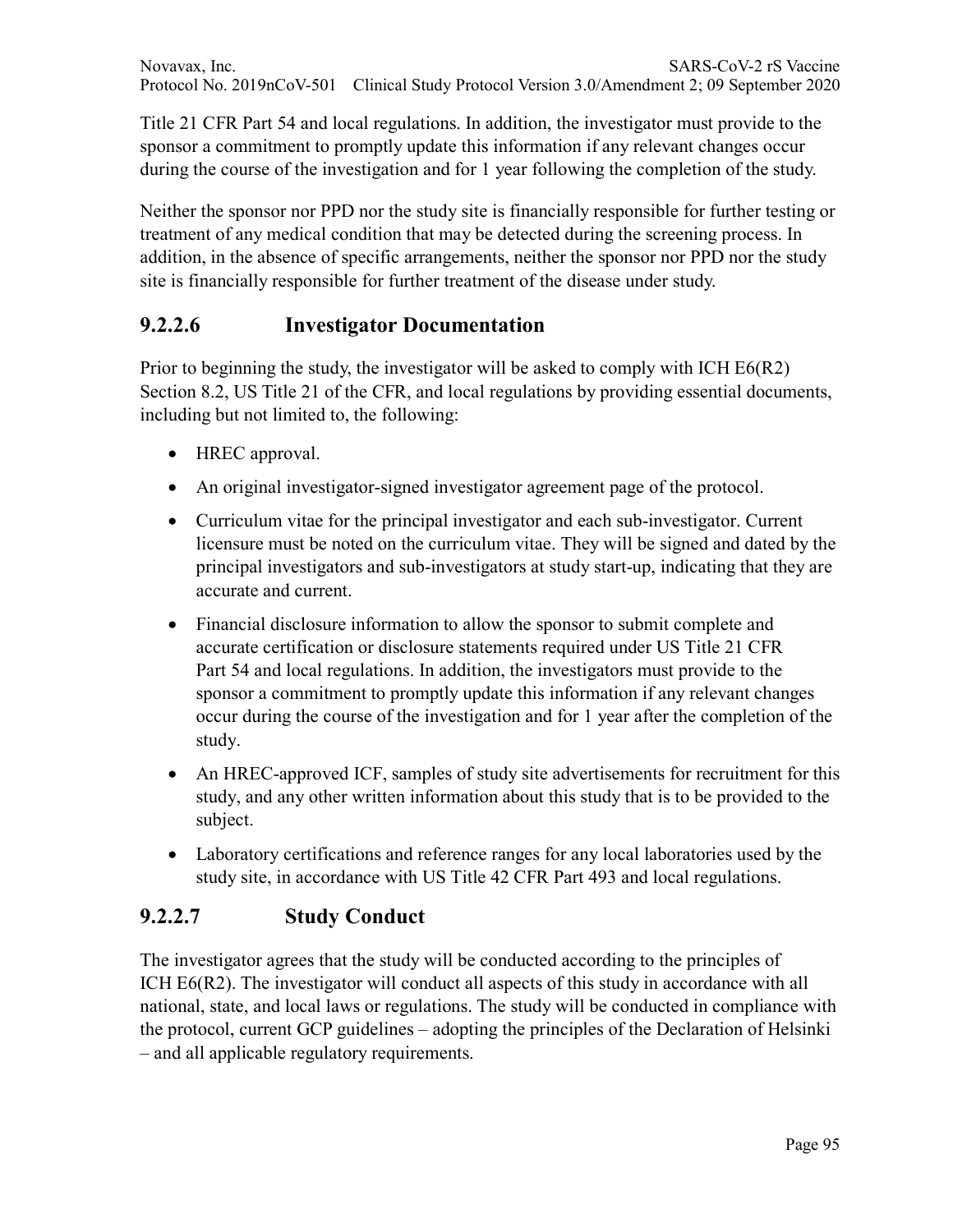Novavax, Inc. SARS-CoV-2 rS Vaccine Protocol No. 2019nCoV-501 Clinical Study Protocol Version 3.0/Amendment 2; 09 September 2020

Prior to study initiation, the protocol and the informed consent documents will be reviewed and approved by the sponsor and an appropriate ethics committee. Any amendment to the protocol or consent materials must also be approved by the study sponsor and HREC and must be submitted, notified, or approved to the regulatory authority, as required, before they are implemented.

## **9.2.2.8 Case Report Forms and Source Documents**

Site personnel will maintain source documentation, enter subject data into the eCRF as accurately as possible, and will rapidly respond to any reported discrepancies.

eCRFs and EDC will be utilized. The EDC system is validated and compliant with US Title 21 CFR Part 11 and local regulations. Each person involved with the study will have an individual identification code and password that allows for record traceability. Thus, the system, and any subsequent investigative reviews, can identify coordinators, investigators, and individuals who have entered or modified records, as well as the time and date of any modifications. There may be an internal quality review audit of the data and additional reviews by the clinical monitor.

Each eCRF is presented as an electronic copy, allowing data entry by site personnel, who can add and edit data, add new subjects, identify and resolve discrepancies, and view records. This system provides immediate direct data transfer to the database, as well as immediate detection of discrepancies, enabling site coordinators to resolve and manage discrepancies in a timely manner.

Paper copies of the eCRFs and other database reports may be printed and signed by the investigator. This system provides site personnel, monitors, and reviewers with access to hardcopy audits, discrepancy reviews, and investigator comment information.

#### **9.2.2.9 Adherence to Protocol**

The investigator agrees to conduct the study as outlined in this protocol, in accordance with ICH E6(R2) and all applicable guidelines and regulations.

### **9.2.2.10 Reporting Adverse Events**

By participating in this study, the investigator agrees to submit reports of SAEs according to the timeline and method outlined in this protocol. In addition, the investigator agrees to submit annual reports to his or her HREC as appropriate. The investigator also agrees to provide the sponsor with an adequate report, if applicable, shortly after completion of the investigator's participation in the study.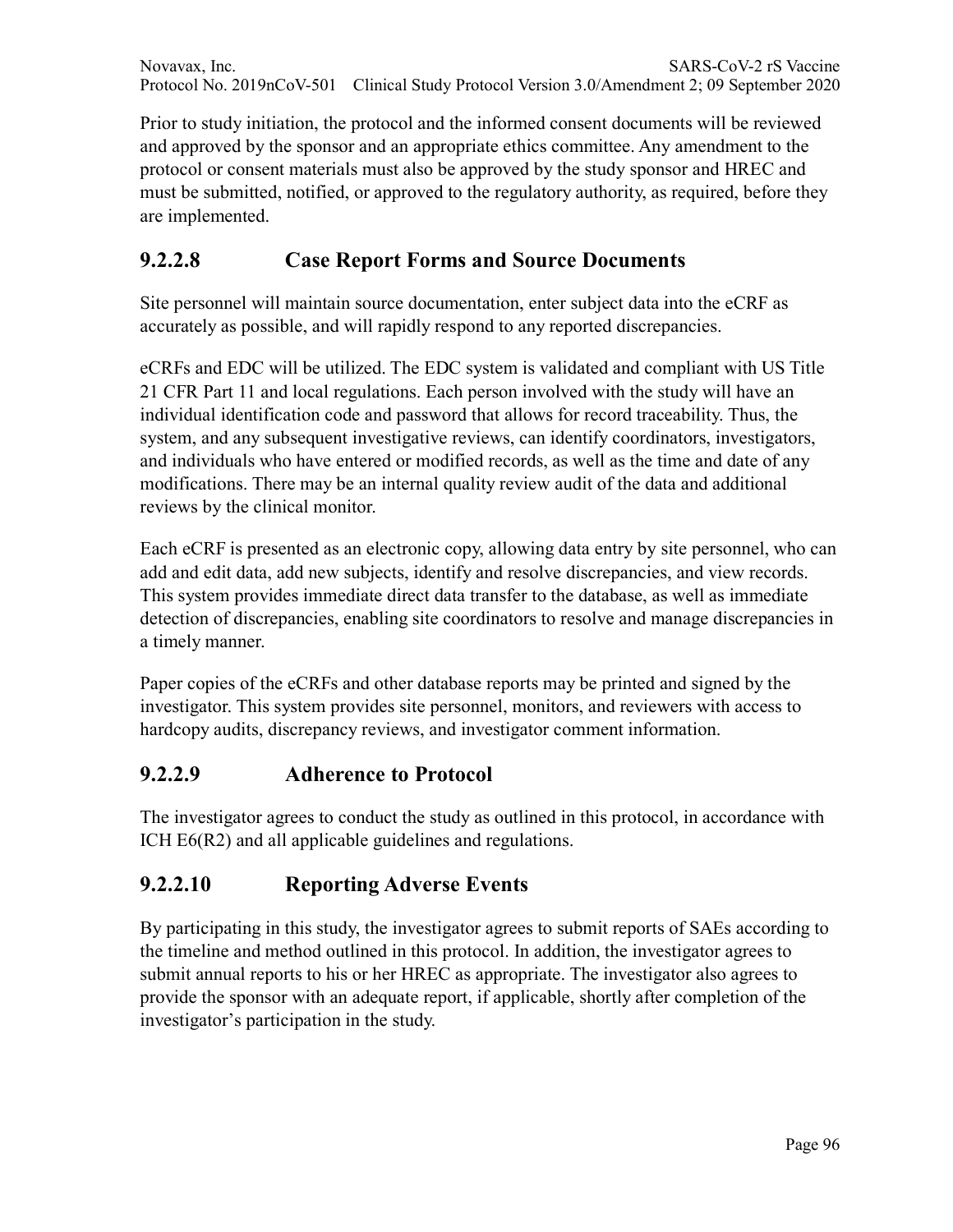# **9.2.2.11 Investigator's Final Report**

Upon completion of the study, the investigator, where applicable, should inform the institution; the investigator/institution should provide the HREC with a summary of the study's outcome and the sponsor and regulatory authority(ies) with any reports as required. Interim reports are expected to be provided to regulatory authorities to allow vaccine development advancement given the pandemic situation. These reports are planned to be aggregate and at the vaccine level unless the SMC deems additional data at the individual level (eg, select listings of select subjects) will be beneficial. In such a case, a firewall will be in place to maintain the blind for those individuals involved in the study conduct to ensure unbiased assessment continue.

# **9.2.2.12 Records Retention**

Essential documents should be retained until at least 2 years after the last approval of a marketing application in an ICH region and until there are no pending or contemplated marketing applications in an ICH region or until at least 2 years have elapsed since the formal discontinuation of clinical development of the study vaccine or per local regulation, whichever is longer. These documents should be retained for a longer period, however, if required by applicable regulatory requirements or by an agreement with the sponsor. It is the sponsor's responsibility to inform the investigator/institution as to when these documents are no longer need to be retained.

## **9.2.2.13 Publications**

After completion of the study, the data may be considered for reporting at a scientific meeting or for publication in a scientific journal. In these cases, the sponsor will be responsible for these activities and will work with the investigators to determine how the manuscript is written and edited, the number and order of authors, the publication to which it will be submitted, and any other related issues. The sponsor has final approval authority over all such issues.

Data are the property of the sponsor and cannot be published without their prior authorization, but data and any publication thereof will not be unduly withheld.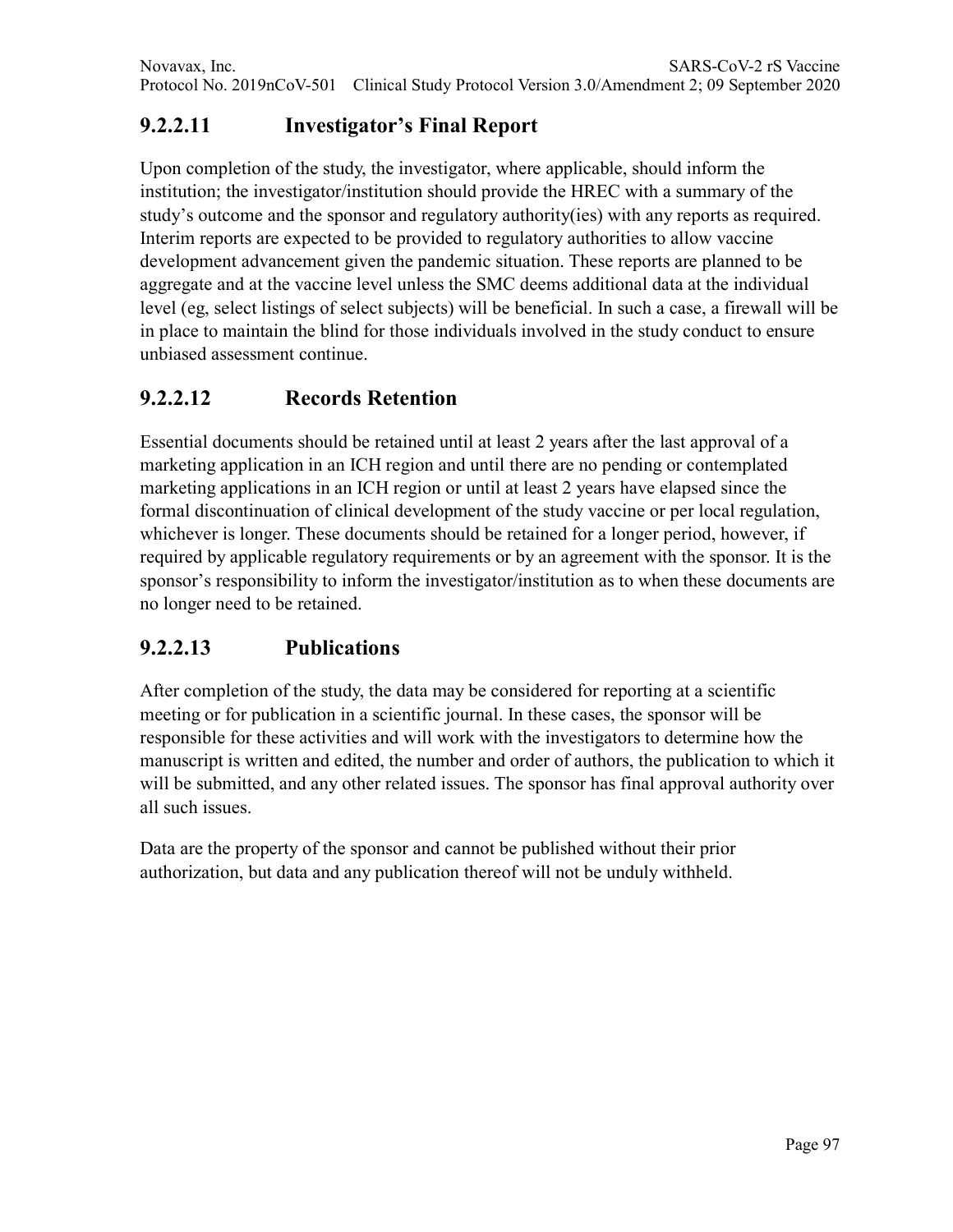# **9.2.3 Study Management**

### **9.2.3.1 Monitoring**

### **9.2.3.1.1 Monitoring of the Study**

The clinical monitor, as a representative of the sponsor, is obligated to follow the study closely. In doing so, the monitor will visit the investigator and study site at periodic intervals in addition to maintaining necessary telephone and email contact. The monitor will maintain current personal knowledge of the study through observation, review of study records and source documentation, and discussion of the conduct of the study with the investigator and personnel. The monitor will be blinded to vaccine assignment. A separate unblinded study monitor will be responsible for drug accountability.

All aspects of the study will be carefully monitored by the sponsor or its designee for compliance with applicable government regulation with respect to current ICH E6(R2) guidelines and standard operating procedures.

### **9.2.3.1.2 Inspection of Records**

The investigator and institution involved in the study will permit study-related monitoring, audits, HREC review, and regulatory inspections by providing direct access to all study records. In the event of an audit, the investigator agrees to allow the sponsor, their representatives, or the regulatory authority access to all study records.

The investigator should promptly notify the sponsor of any audits scheduled by any regulatory authorities and promptly forward copies of any audit reports received to the sponsor.

### **9.2.3.2 Management of Protocol Amendments and Deviations**

### **9.2.3.2.1 Modification of the Protocol**

This is a Phase 2a/b study to evaluate the safety and immunogenicity of SARS-CoV-2 rS with Matrix-M1 adjuvant. This protocol is written with some flexibility to accommodate the evolving pandemic and urgency for efficacious vaccine availability. Modifications to the dose, dosing regimen, and/or clinical or laboratory procedures currently outlined below may be required to achieve the scientific goals of the study objectives and/or to ensure appropriate safety monitoring of the study subjects:

• The timing of procedures for assessment of safety procedures may be modified based on newly available safety and tolerability data or evolving COVID-19 data.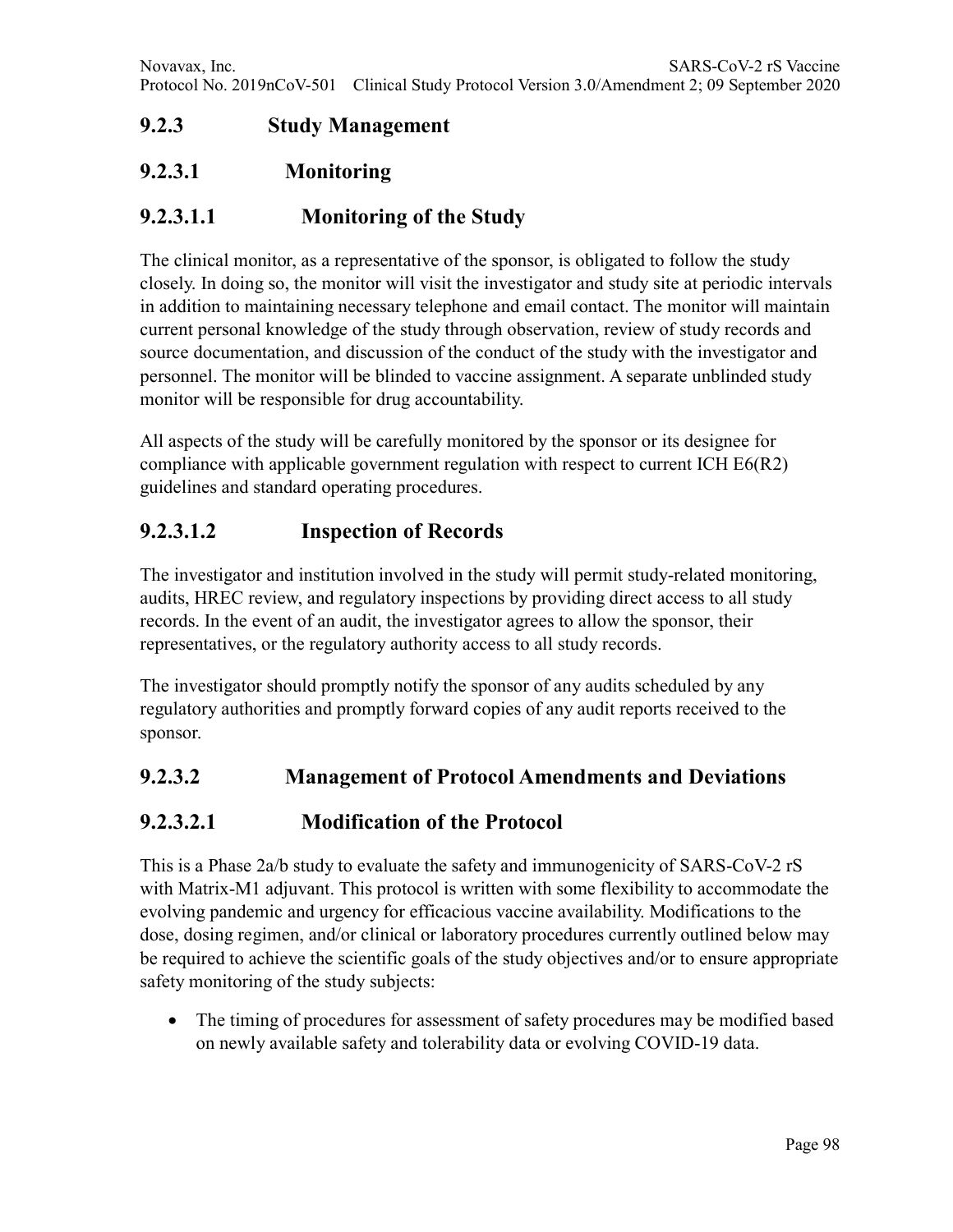- Up to an additional 25 mL of blood may be drawn for safety or immunogenicity analyses. The total blood volume withdrawn from any single subject will not exceed the maximum allowable volume during his or her participation in the entire study.
- Additional database freezes may occur as the study evolves and should the ongoing epidemic progression warrant rapid decision-making on product manufacturing. The study will continue in a blinded fashion (at the subject level) until the EOS.
- Rapid diagnostic testing for SARS-CoV-2 by point-of-care tests may be available and substituted for centralized testing if accepted by regulatory authorities as a secondary endpoint in this study and hold validity for vaccine advancement.

It is understood that the current study may employ some or none of the alterations described above. Any changes in this research activity, except those necessary to remove an apparent immediate hazard to the subject, must be reviewed and approved by the sponsor or designee. Amendments to the protocol must be approved by the HREC, and regulatory authority where applicable, before subjects can be enrolled into an amended protocol.

## **9.2.3.2.2 Protocol Deviations**

The investigator or designee must document and explain in the subject's source documentation any deviation from the approved protocol. The investigator may implement a deviation from, or a change to, the protocol to eliminate an immediate hazard to study subjects without prior HREC approval. As soon as possible after such an occurrence, the implemented deviation or change, the reasons for it, and any proposed protocol amendments should be submitted to the HREC for review and approval, to the sponsor for agreement, and to the regulatory authorities, if required.

A protocol deviation is any change, divergence, or departure from the study design or procedures defined in the protocol. An important deviation (sometimes referred to as a major or significant deviation) is a subset of protocol deviations that leads to a subject being discontinued from the study or significantly affects the subject's rights, safety, or well-being and/or the completeness, accuracy, and reliability of the study data. An important deviation can include nonadherence to inclusion or exclusion criteria or nonadherence to regulatory authority including ICH E6(R2) guidelines.

Protocol deviations will be documented by the clinical monitor throughout the course of monitoring visits. The investigator will be notified in writing by the monitor of deviations. The HREC should be notified of all protocol deviations, if appropriate, in a timely manner.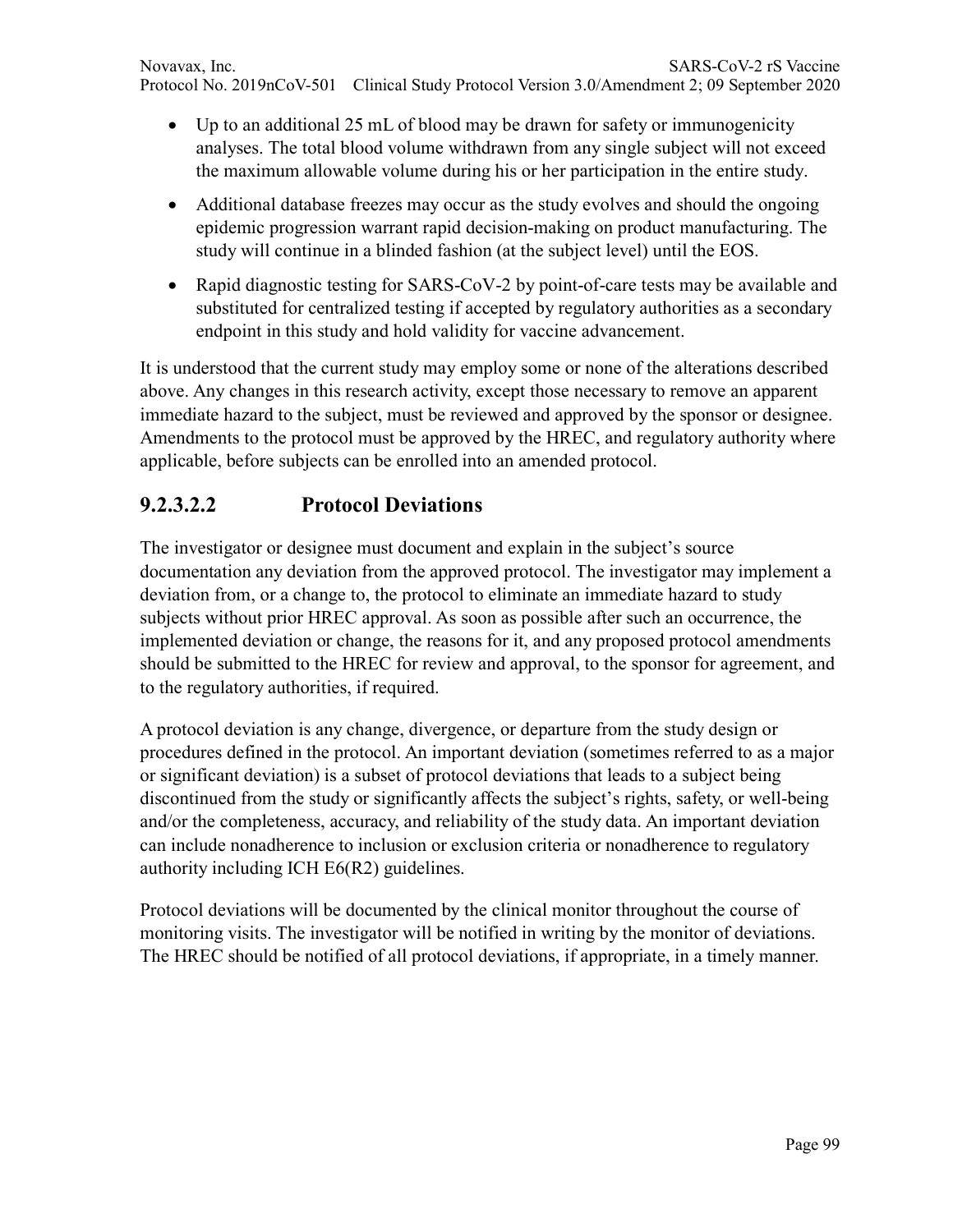### **9.2.3.3 Study Termination**

Although the sponsor has every intention of completing the study, they reserve the right to discontinue it at any time for clinical or administrative reasons.

The end of the study is defined as the date on which the last subject completes the last study visit (including the EOS visit and any additional long-term follow-up). Any additional long-term follow-up that is required for monitoring of the resolution of an AE or finding may be appended to the clinical study report.

### **9.2.3.4 Final Report**

Regardless of whether the study is completed or prematurely terminated, the sponsor will ensure that clinical study reports are prepared and provided to regulatory agency(ies) as required by the applicable regulatory requirement(s). The sponsor will also ensure that clinical study reports in marketing applications meet the standards of the ICH E3: Structure and Content of Clinical Study Reports.

Where required by applicable regulatory requirements, an investigator signatory will be identified for the approval of the clinical study report. The investigator will be provided reasonable access to statistical tables, figures, and relevant reports and will have the opportunity to review complete study results.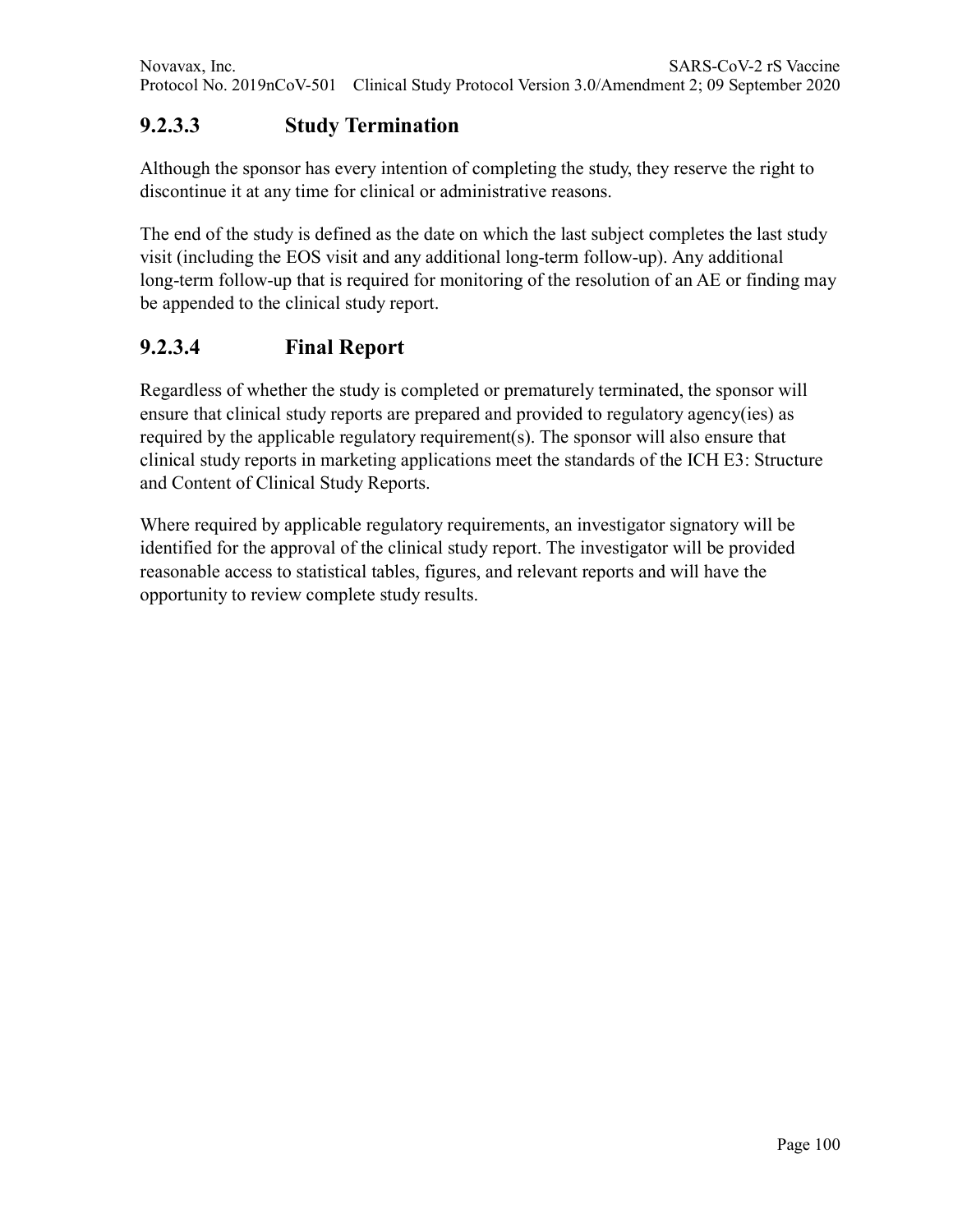#### **9.3 APPENDIX 3: FDA TOXICITY GRADING SCALES**

#### **Table 9-1 FDA Toxicity Grading Scale for Clinical Abnormalities (Local and General Systemic Reactogenicity)**

| <b>Local Reaction to Injectable Product</b> |                                                                  |                                                                                                    |                                                                                    |                                                         |  |
|---------------------------------------------|------------------------------------------------------------------|----------------------------------------------------------------------------------------------------|------------------------------------------------------------------------------------|---------------------------------------------------------|--|
| <b>Clinical Abnormality</b>                 | Mild<br>(Grade 1)                                                | Moderate<br>(Grade 2)                                                                              | <b>Severe</b><br>(Grade 3)                                                         | <b>Potentially Life</b><br>Threatening<br>(Grade 4)     |  |
| Pain                                        | Does not interfere with<br>activity                              | Repeated use of<br>nonnarcotic pain<br>reliever >24 hours or<br>interferes with<br>activity        | Any use of narcotic<br>pain reliever or<br>prevents daily<br>activity              | ER visit or<br>hospitalization                          |  |
| Tenderness                                  | Mild discomfort to<br>touch                                      | Discomfort with<br>movement                                                                        | Significant<br>discomfort at rest                                                  | ER visit or<br>hospitalization                          |  |
| Erythema/redness <sup>a</sup>               | $2.5 - 5$ cm                                                     | $5.1 - 10$ cm                                                                                      | $>10 \text{ cm}$                                                                   | Necrosis or<br>exfoliative<br>dermatitis                |  |
| Induration/swellingb                        | $2.5 - 5$ cm and does<br>not interfere with<br>activity          | $5.1 - 10$ cm or<br>interferes with<br>activity                                                    | $> 10$ cm or prevents<br>daily activity                                            | <b>Necrosis</b>                                         |  |
| <b>Systemic (General)</b>                   |                                                                  |                                                                                                    |                                                                                    |                                                         |  |
| <b>Clinical Abnormality</b>                 | Mild<br>(Grade 1)                                                | Moderate<br>(Grade 2)                                                                              | <b>Severe</b><br>(Grade 3)                                                         | <b>Potentially Life</b><br>Threatening<br>(Grade 4)     |  |
| Fever $(^{\circ}C)$<br>(°F)                 | $38.0 - 38.4$<br>$100.4 - 101.1$                                 | $38.5 - 38.9$<br>$101.2 - 102.0$                                                                   | $39.0 - 40$<br>$102.1 - 104$                                                       | >40<br>>104                                             |  |
| Nausea/vomiting                             | No interference with<br>activity or<br>$1 - 2$ episodes/24 hours | Some interference<br>with activity or<br>>2 episodes/24 hours                                      | Prevents daily<br>activity, or requires<br>outpatient IV<br>hydration              | ER visit or<br>hospitalization for<br>hypotensive shock |  |
| Headache                                    | No interference with<br>activity                                 | Repeated use of<br>nonnarcotic pain<br>reliever >24 hours or<br>some interference<br>with activity | Significant; any use<br>of narcotic pain<br>reliever or prevents<br>daily activity | ER visit or<br>hospitalization                          |  |
| Fatigue/Malaise                             | No interference with<br>activity                                 | Some interference<br>with activity                                                                 | Significant; prevents<br>daily activity                                            | ER visit or<br>hospitalization                          |  |
| Myalgia                                     | No interference with<br>activity                                 | Some interference<br>with activity                                                                 | Significant; prevents<br>daily activity                                            | ER visit or<br>hospitalization                          |  |
| Arthralgia                                  | No interference with<br>activity                                 | Some interference<br>with activity                                                                 | Significant; prevents<br>daily activity                                            | ER visit or<br>hospitalization                          |  |

Abbreviations: DHHS = Department of Health and Human Services; ER = emergency room; FDA = United States Food and Drug Administration.

<sup>a</sup> In addition to grading the measured local reaction at the greatest single diameter, the measurement should be recorded as a continuous variable.

b<br>Induration/swelling should be evaluated and graded using the functional scale as well as the actual measurement.<br>Cral temperature: no recent bot or cold beyerages

Oral temperature; no recent hot or cold beverages.

Source: DHHS 2007.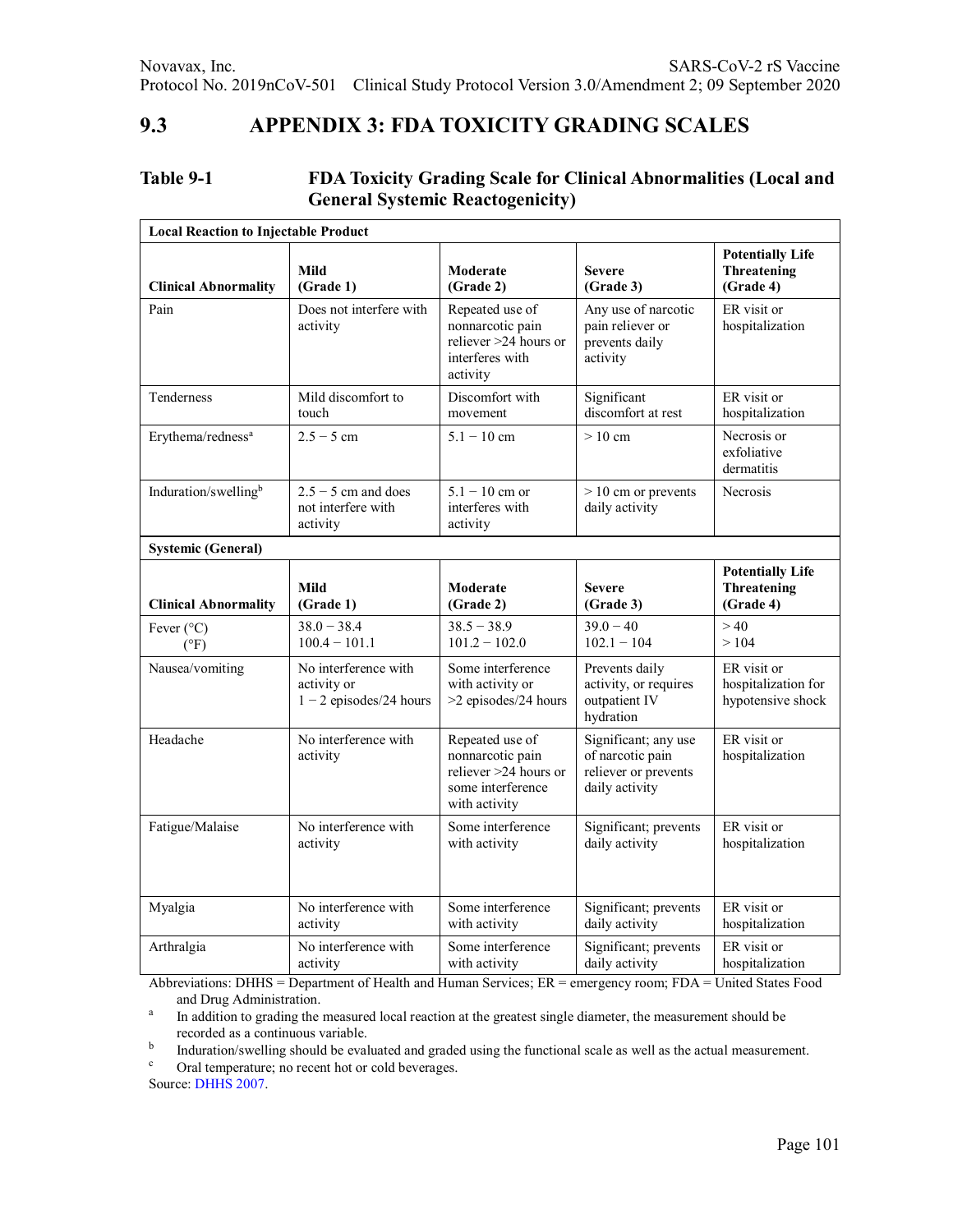| Table 9-2 | <b>FDA Toxicity Grading Scale for Clinical Abnormalities (Vital</b> |
|-----------|---------------------------------------------------------------------|
|           | Signs)                                                              |

| <b>Vital Signs</b>                              | Mild<br>(Grade <sub>1</sub> ) | Moderate<br>(Grade <sub>2</sub> ) | <b>Severe</b><br>(Grade 3) | <b>Potentially Life Threatening</b><br>(Grade 4)          |
|-------------------------------------------------|-------------------------------|-----------------------------------|----------------------------|-----------------------------------------------------------|
| Tachycardia (bpm)                               | $101 - 115$                   | $116 - 130$                       | > 130                      | ER visit or hospitalization for arrhythmia                |
| Bradycardia (bpm) <sup>a</sup>                  | $50 - 54$                     | $45 - 49$                         | < 45                       | ER visit or hospitalization for arrhythmia                |
| Hypertension (systolic)<br>(mm Hg)              | $141 - 150$                   | $151 - 155$                       | > 155                      | ER visit or hospitalization for malignant<br>hypertension |
| Hypertension (diastolic)<br>(mm Hg)             | $91 - 95$                     | $96 - 100$                        | >100                       | ER visit or hospitalization for malignant<br>hypertension |
| Hypotension (systolic)<br>(mm Hg)               | $85 - 89$                     | $80 - 84$                         | < 80                       | ER visit or hospitalization for hypotensive<br>shock      |
| <b>Respiratory Rate</b><br>(breaths per minute) | $17 - 20$                     | $21 - 25$                         | > 25                       | Intubation                                                |

Abbreviations: DHHS = Department of Health and Human Services; ER = emergency room; FDA = United States Food and Drug Administration.

Note: Subject should be at rest for all vital sign measurements, with toxicity scored on day of vaccination (pre- and postdose).

<sup>a</sup> When resting heart rate is between  $60 - 100$  bpm. Use clinical judgement when characterizing bradycardia among some healthy subject populations (eg, conditioned athletes).

Source: DHHS 2007.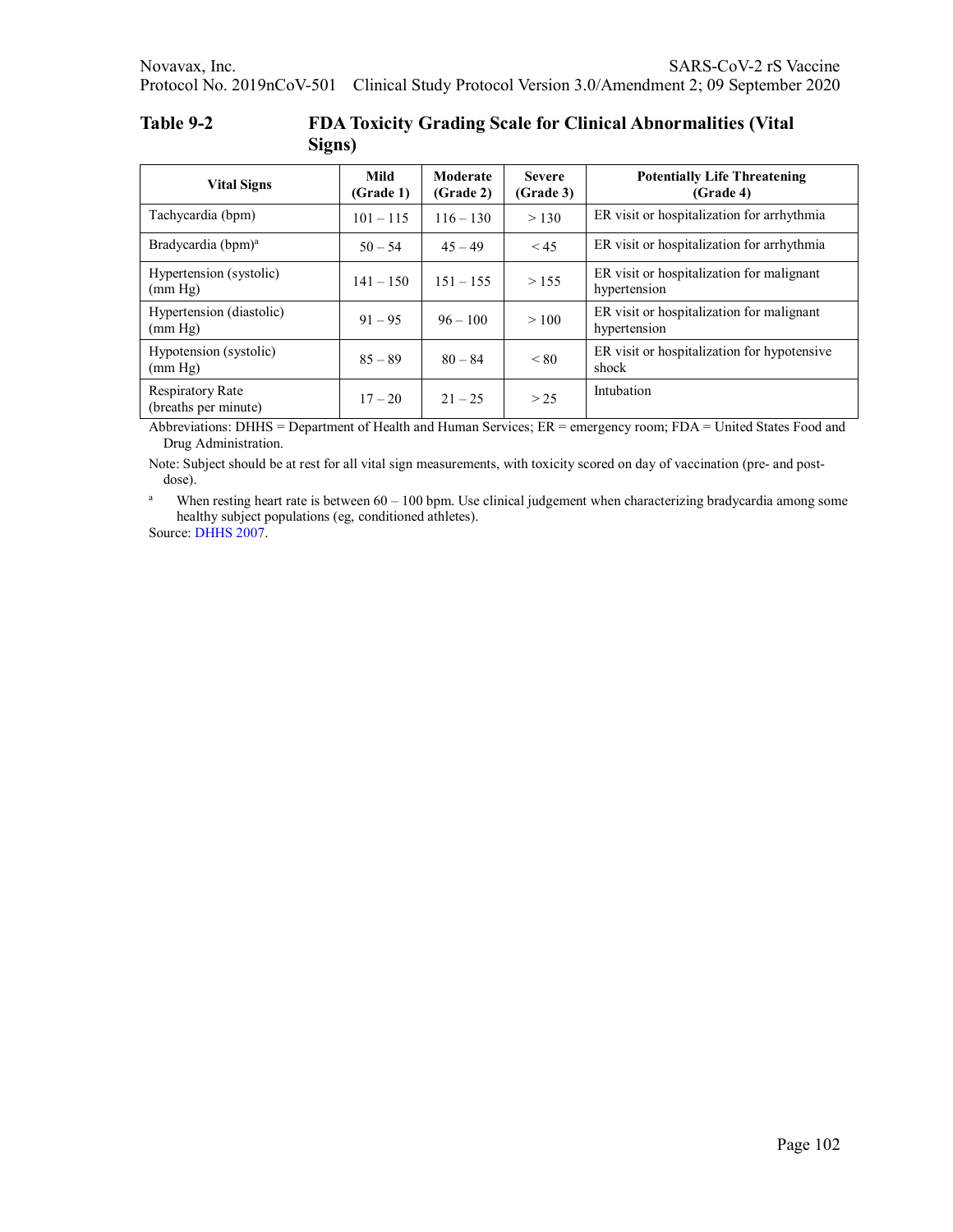# **9.4 APPENDIX 4: LISTINGS OF ADVERSE EVENTS OF SPECIAL INTEREST**

Because it has been hypothesized that immunizations with or without adjuvant may be associated with autoimmunity, regulatory authorities have requested that Novavax instruct investigators to be especially vigilant regarding the PIMMC listed in Table 9-3. Note that this regulatory request is not specific to Novavax's SARS-CoV-2 rS or Matrix-M1 adjuvant; and there is no current evidence to suggest that the investigational products in this protocol are, or are not, associated with these illnesses. The list is not intended to be exhaustive, nor does it exclude the possibility that other diagnoses may be AESI.

**Categories Diagnoses (as MedDRA Preferred Terms)** Neuro-inflammatory Disorders: Acute disseminated encephalomyelitis (including site specific variants: eg, noninfectious encephalitis, encephalomyelitis, myelitis, myeloradiculomyelitis), cranial nerve disorders including paralyses/paresis (eg, Bell's palsy), generalized convulsion, Guillain-Barre syndrome (including Miller Fisher syndrome and other variants), immune-mediated peripheral neuropathies and plexopathies (including chronic inflammatory demyelinating polyneuropathy, multifocal motor neuropathy and polyneuropathies associated with monoclonal gammopathy), myasthenia gravis, multiple sclerosis, narcolepsy, optic neuritis, transverse myelitis, uveitis Musculoskeletal and Connective Tissue Disorders: Antisynthetase syndrome, dermatomyositis, juvenile chronic arthritis (including Still's disease), mixed connective tissue disorder, polymyalgia rheumatic, polymyositis, psoriatic arthropathy, relapsing polychondritis, rheumatoid arthritis, scleroderma (including diffuse systemic form and CREST syndrome), spondyloarthritis (including ankylosing spondylitis, reactive arthritis [Reiter's Syndrome] and undifferentiated spondyloarthritis), systemic lupus erythematosus, systemic sclerosis, Sjogren's syndrome Vasculidities: Large vessels vasculitis (including giant cell arteritis such as Takayasu's arteritis and temporal arteritis), medium sized and/or small vessels vasculitis (including polyarteritis nodosa, Kawasaki's disease, microscopic polyangiitis, Wegener's granulomatosis, Churg–Strauss syndrome [allergic granulomatous angiitis], Buerger's disease [thromboangiitis obliterans], necrotizing vasculitis and anti-neutrophil cytoplasmic antibody [ANCA] positive vasculitis [type unspecified], Henoch-Schonlein purpura, Behcet's syndrome, leukocytoclastic vasculitis) Gastrointestinal Disorders: Crohn's disease, celiac disease, ulcerative colitis, ulcerative proctitis Hepatic Disorders: Autoimmune hepatitis, autoimmune cholangitis, primary sclerosing cholangitis, primary biliary cirrhosis Renal Disorders: Autoimmune glomerulonephritis (including IgA nephropathy, glomerulonephritis rapidly progressive, membranous glomerulonephritis, membranoproliferative glomerulonephritis, and mesangioproliferative glomerulonephritis. Cardiac Disorders: Autoimmune myocarditis/cardiomyopathy Skin Disorders: Alopecia areata, psoriasis, vitiligo, Raynaud's phenomenon, erythema nodosum, autoimmune bullous skin diseases (including pemphigus,

**Table 9-3 Potential Immune-Mediated Medical Conditions (PIMMC)**